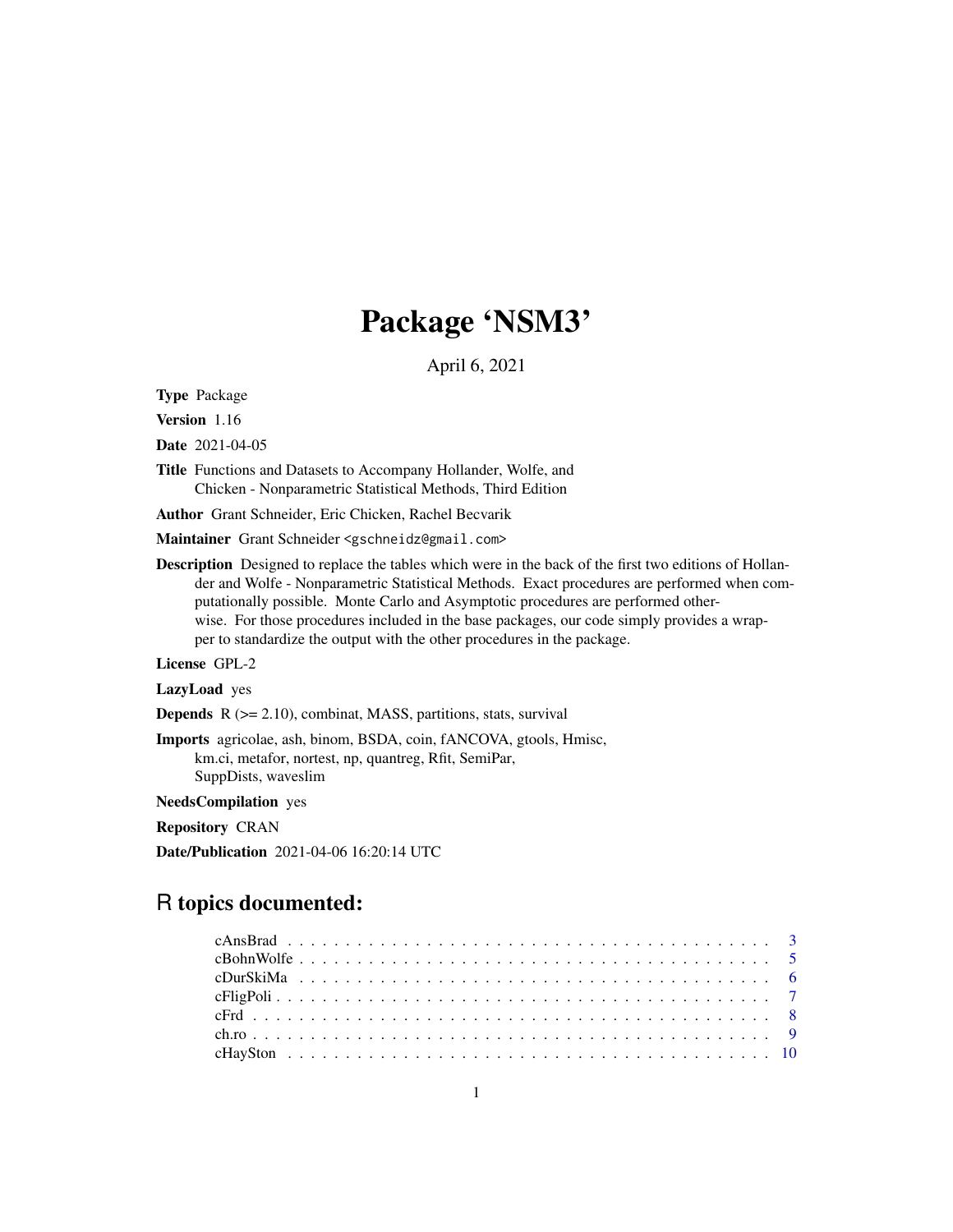|                                                                                                                                                                                                                                                                                                                                                | 11 |
|------------------------------------------------------------------------------------------------------------------------------------------------------------------------------------------------------------------------------------------------------------------------------------------------------------------------------------------------|----|
|                                                                                                                                                                                                                                                                                                                                                | 12 |
| $c$ JCK                                                                                                                                                                                                                                                                                                                                        | 13 |
|                                                                                                                                                                                                                                                                                                                                                | 14 |
|                                                                                                                                                                                                                                                                                                                                                | 16 |
|                                                                                                                                                                                                                                                                                                                                                | 17 |
|                                                                                                                                                                                                                                                                                                                                                | 18 |
|                                                                                                                                                                                                                                                                                                                                                | 19 |
|                                                                                                                                                                                                                                                                                                                                                | 20 |
|                                                                                                                                                                                                                                                                                                                                                | 21 |
|                                                                                                                                                                                                                                                                                                                                                | 22 |
| cPage                                                                                                                                                                                                                                                                                                                                          | 22 |
|                                                                                                                                                                                                                                                                                                                                                | 23 |
|                                                                                                                                                                                                                                                                                                                                                | 24 |
|                                                                                                                                                                                                                                                                                                                                                | 25 |
|                                                                                                                                                                                                                                                                                                                                                | 26 |
|                                                                                                                                                                                                                                                                                                                                                | 27 |
|                                                                                                                                                                                                                                                                                                                                                | 28 |
|                                                                                                                                                                                                                                                                                                                                                | 29 |
|                                                                                                                                                                                                                                                                                                                                                | 30 |
|                                                                                                                                                                                                                                                                                                                                                | 31 |
|                                                                                                                                                                                                                                                                                                                                                | 32 |
|                                                                                                                                                                                                                                                                                                                                                | 33 |
|                                                                                                                                                                                                                                                                                                                                                | 34 |
|                                                                                                                                                                                                                                                                                                                                                |    |
|                                                                                                                                                                                                                                                                                                                                                | 35 |
|                                                                                                                                                                                                                                                                                                                                                | 36 |
|                                                                                                                                                                                                                                                                                                                                                | 37 |
|                                                                                                                                                                                                                                                                                                                                                | 37 |
|                                                                                                                                                                                                                                                                                                                                                | 38 |
|                                                                                                                                                                                                                                                                                                                                                | 40 |
|                                                                                                                                                                                                                                                                                                                                                | 41 |
|                                                                                                                                                                                                                                                                                                                                                | 42 |
|                                                                                                                                                                                                                                                                                                                                                | 42 |
|                                                                                                                                                                                                                                                                                                                                                | 44 |
|                                                                                                                                                                                                                                                                                                                                                | 45 |
|                                                                                                                                                                                                                                                                                                                                                | 46 |
|                                                                                                                                                                                                                                                                                                                                                | 47 |
| multComb $\ldots$ $\ldots$ .                                                                                                                                                                                                                                                                                                                   | 48 |
| nb.mc<br>$\mathbf{r}$ . The set of the set of the set of the set of the set of the set of the set of the set of the set of the set of the set of the set of the set of the set of the set of the set of the set of the set of the set of t<br>$\mathbf{r}$ , $\mathbf{r}$ , $\mathbf{r}$ , $\mathbf{r}$ , $\mathbf{r}$<br>$\ddot{\phantom{1}}$ | 49 |
| $newbet \dots$                                                                                                                                                                                                                                                                                                                                 | 50 |
| owa                                                                                                                                                                                                                                                                                                                                            | 50 |
| pAnsBrad<br>$\mathbf{1}$ $\mathbf{1}$ $\mathbf{1}$ $\mathbf{1}$ $\mathbf{1}$                                                                                                                                                                                                                                                                   | 51 |
| pBohnWolfe                                                                                                                                                                                                                                                                                                                                     | 53 |
| pDurSkiMa                                                                                                                                                                                                                                                                                                                                      | 54 |
| pFligPoli                                                                                                                                                                                                                                                                                                                                      | 55 |
| $pFrd$ .                                                                                                                                                                                                                                                                                                                                       | 57 |
| pHaySton                                                                                                                                                                                                                                                                                                                                       | 58 |
|                                                                                                                                                                                                                                                                                                                                                | 59 |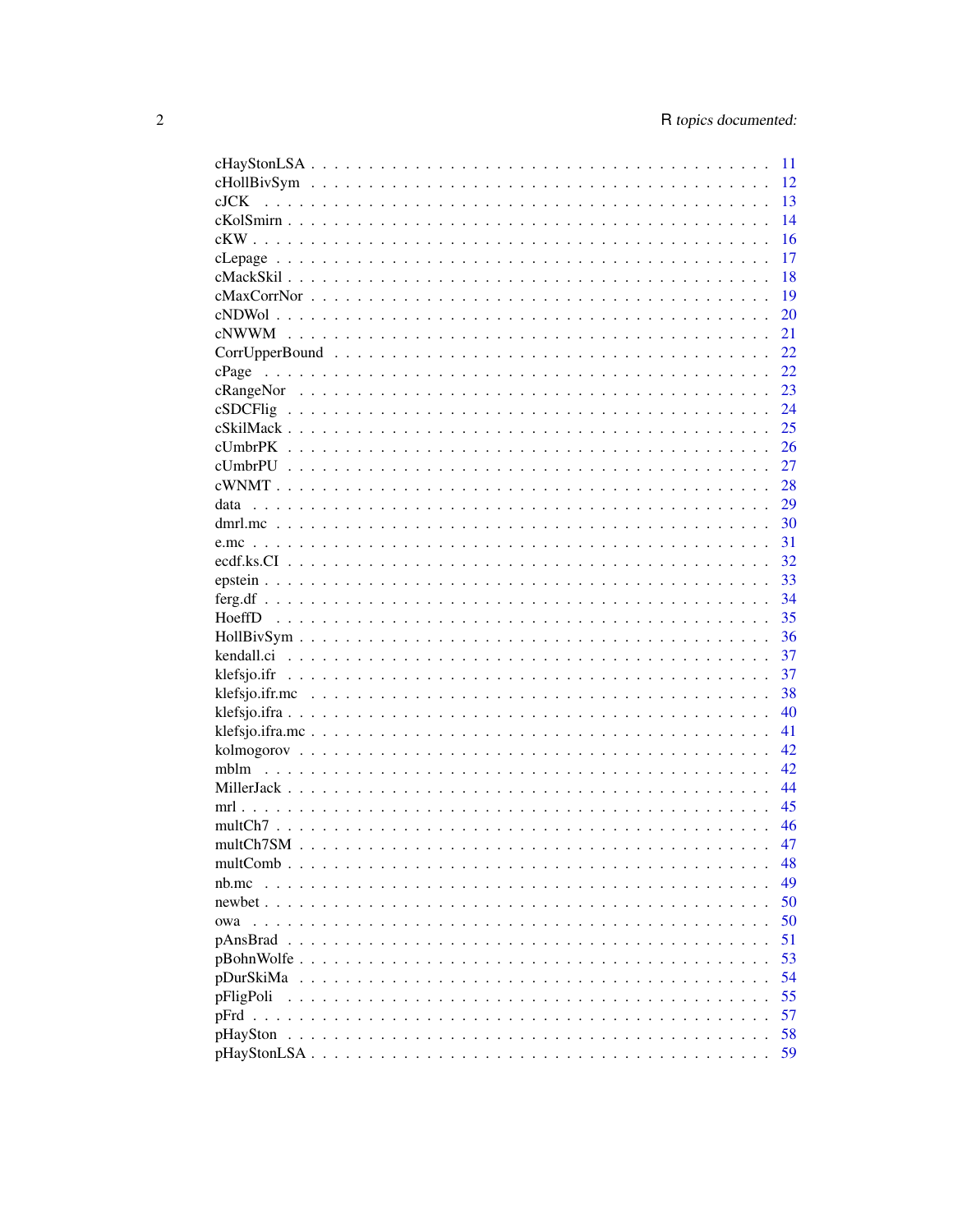#### <span id="page-2-0"></span>cAnsBrad 3

|               | 60  |
|---------------|-----|
|               | 61  |
| $\rm{d}$ DJCK | 62  |
|               | 64  |
|               | 65  |
|               | 66  |
|               | 67  |
|               | 68  |
|               | 69  |
|               | 70  |
|               | 71  |
|               | 73  |
|               | 74  |
|               | 75  |
|               | 75  |
|               | 77  |
|               | 78  |
|               | 79  |
|               | -80 |
|               | 81  |
|               | 82  |
|               | 82  |
|               | 83  |
|               | 84  |
| tc            | 85  |
|               | 86  |
| zelen.test    | 87  |
|               |     |

#### **Index [88](#page-87-0) Second Line Control Control Control Control Control Control Control Control Control Control Control Co**

cAnsBrad *Function to compute a critical value for the Ansari-Bradley C distribution.*

### Description

This function uses pAnsari and qAnsari from the base stats package to compute the critical value for the Ansari-Bradley C distribution at (or typically in the "Exact" case, close to) the given alpha level. The program is reasonably quick for large data, well after the asymptotic approximation suffices, so Monte Carlo methods are not included.

### Usage

```
cAnsBrad(alpha, m, n, method = NA, n.mc = 10000)
```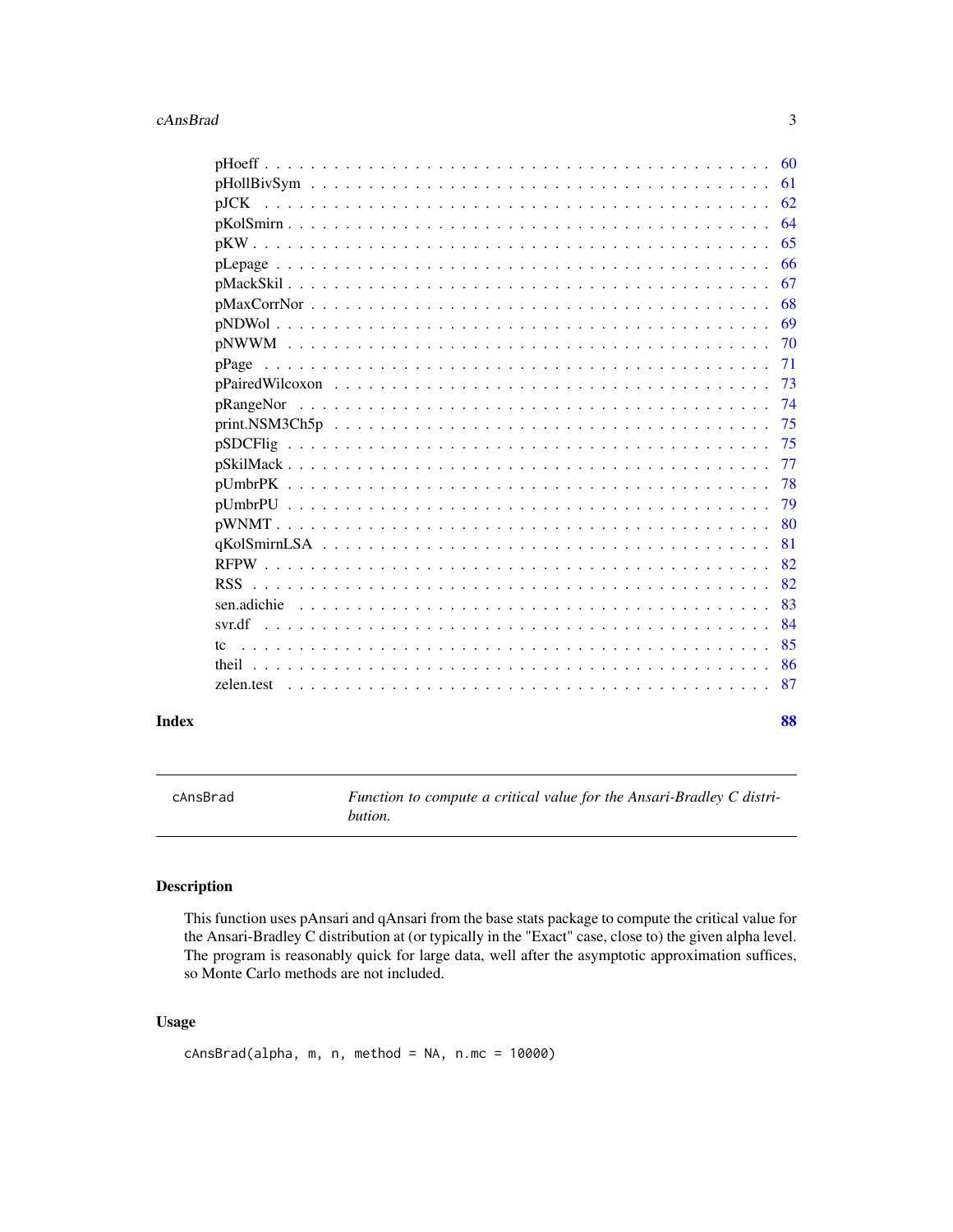### Arguments

| alpha  | A numeric value between 0 and 1.                                                                                                                                                                                              |
|--------|-------------------------------------------------------------------------------------------------------------------------------------------------------------------------------------------------------------------------------|
| m      | A numeric value indicating the size of the first data group $(X)$ .                                                                                                                                                           |
| n      | A numeric value indicating the size of the second data group $(Y)$ .                                                                                                                                                          |
| method | Either "Exact" or "Asymptotic", indicating the desired distribution. When method=NA,<br>if $m+n < = 200$ , the "Exact" method will be used to compute the C distribution.<br>Otherwise, the "Asymptotic" method will be used. |
| n.mc   | Not used. Only included for standardization with other critical value procedures<br>in the NSM3 package.                                                                                                                      |

### Value

Returns a list with "NSM3Ch5c" class containing the following components:

| m            | number of observations in the first data group $(X)$            |
|--------------|-----------------------------------------------------------------|
| n            | number of observations in the second data group $(Y)$           |
| cutoff.U     | upper tail cutoff at or below user-specified alpha              |
| true.alpha.U | true alpha level corresponding to cutoff. U (if method="Exact") |
| cutoff.L     | lower tail cutoff at or below user-specified alpha              |
| true.alpha.L | true alpha level corresponding to cutoff.L (if method="Exact")  |

### Author(s)

Grant Schneider

### References

This function uses the source code ansari.c from the stats package by: R Core Team (2013). R: A language and environment for statistical computing. R Foundation for Statistical Computing, Vienna, Austria. URL http://www.R-project.org/.

### See Also

Also see ansari.test()

```
##Hollander, Wolfe, Chicken - NSM3 - Example 5.1 (Serum Iron Determination):
cAnsBrad(0.05,20,20,"Asymptotic")
cAnsBrad(0.05,20,20,"Exact")
##Bigger data
cAnsBrad(0.05,100,100,"Exact")
```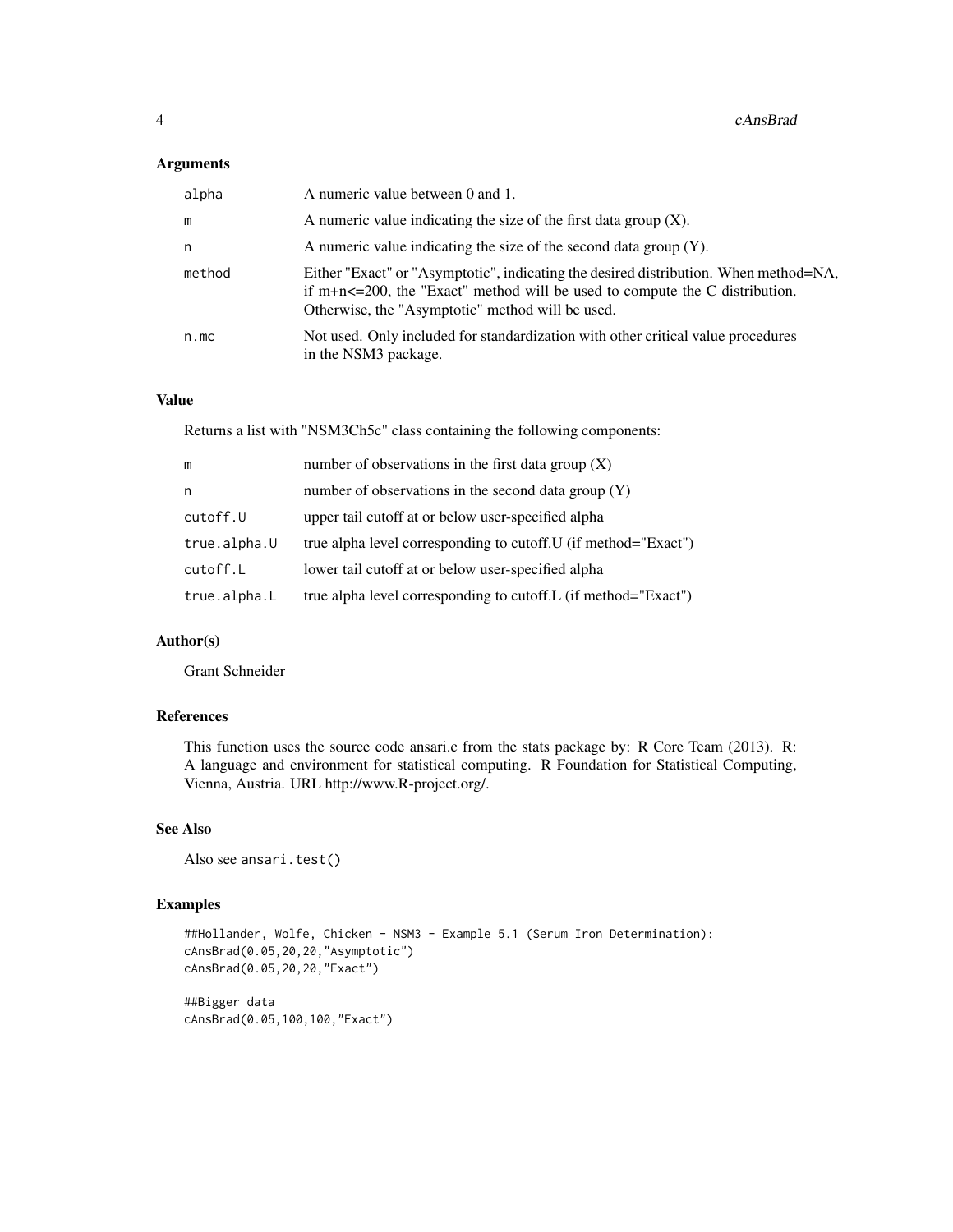<span id="page-4-0"></span>

This function uses Monte Carlo sampling to compute the critical value for the Bohn-Wolfe U distribution at (or close to) the given alpha level. The Monte Carlo samples are simulated based on the order statistics of a uniform(0,1) distribution.

### Usage

```
cBohnWolfe(alpha,k,q,c,d,method="Monte Carlo",n.mc=10000)
```
### Arguments

| alpha  | A numeric value between 0 and 1.                                                                                                                                                                                                                                       |
|--------|------------------------------------------------------------------------------------------------------------------------------------------------------------------------------------------------------------------------------------------------------------------------|
| k      | A numeric value indicating the set size of the first data group in the RSS $(X)$ .                                                                                                                                                                                     |
| q      | A numeric value indicating the set size of the second data group in the RSS (Y).                                                                                                                                                                                       |
| c      | A numeric value indicating the number of cycles for the first data group in the<br>RSS(X).                                                                                                                                                                             |
| d      | A numeric value indicating the number of cycles for the second data group in<br>the RSS $(Y)$ .                                                                                                                                                                        |
| method | For this procedure, method is currently set automatically to "Monte Carlo" as<br>the only option that is available. For standardization with other critical value<br>procedures in the NSM3 package, "Asymptotic" and "Exact" will be supported<br>in future versions. |
| n.mc   | Number of Monte Carlo samples used to estimate the distribution of U.                                                                                                                                                                                                  |

### Value

Returns a list with "NSM3Ch5c" class containing the following components:

| m            | number of observations in RSS for the first data group $(X)$  |
|--------------|---------------------------------------------------------------|
| n.           | number of observations in RSS for the second data group $(Y)$ |
| cutoff.U     | upper tail cutoff at or below user-specified alpha            |
| true.alpha.U | true alpha level corresponding to cutoff. U                   |

### Author(s)

Grant Schneider

#### References

Bohn, Lora L., and Douglas A. Wolfe. "Nonparametric two-sample procedures for ranked-set samples data." Journal of the American Statistical Association 87.418 (1992): 552-561.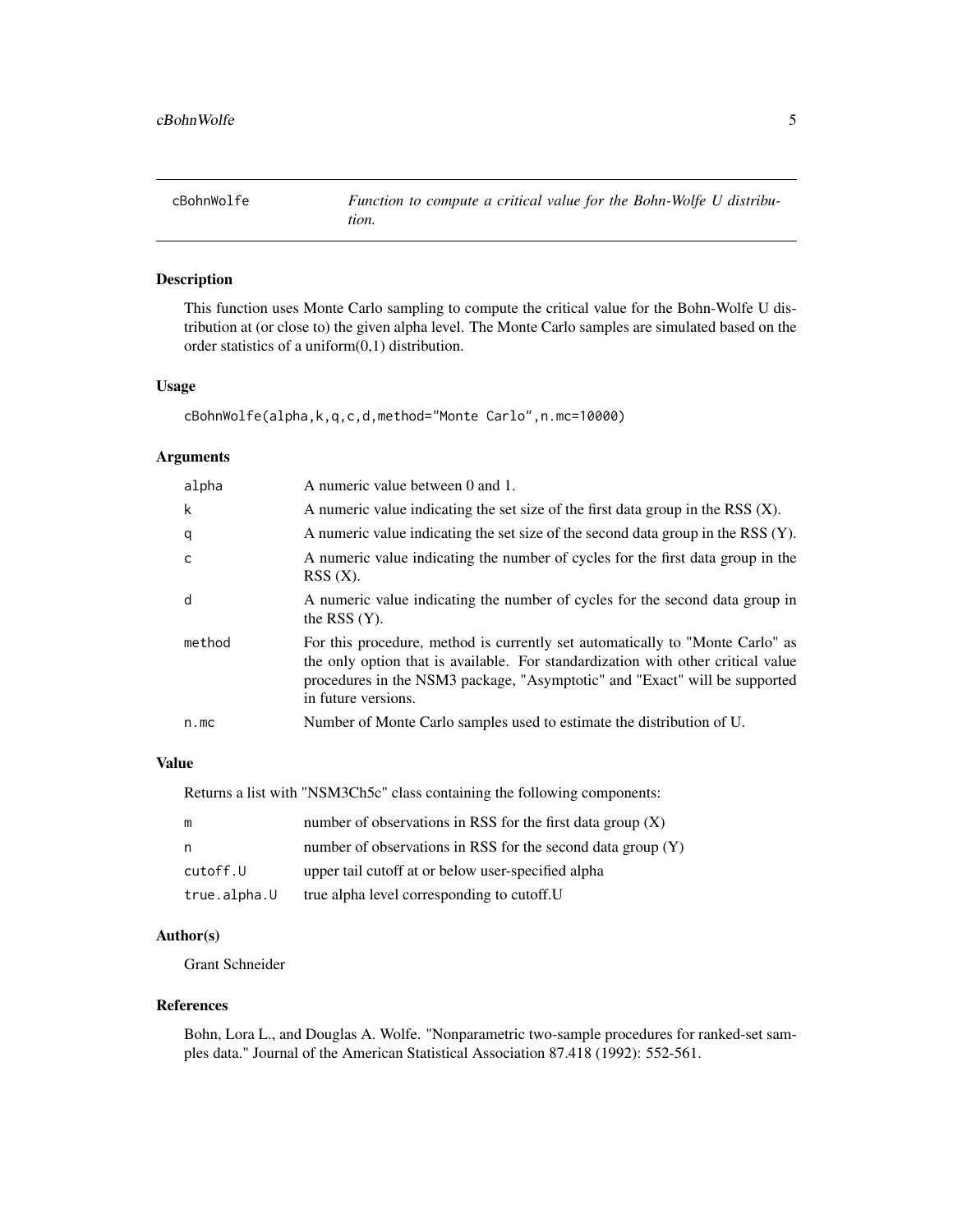#### Examples

```
cBohnWolfe(.0515,4,4,5,5)
cBohnWolfe(.0303,2,3,3,3)
```

| cDurSkiMa | Computes a critical value for the Durbin, Skillings-Mack D distribu- |
|-----------|----------------------------------------------------------------------|
|           | tion.                                                                |

#### Description

This function computes the critical value for the Durbin, Skillings-Mack D distribution at (or typically in the "Exact" and "Monte Carlo" cases, close to) the given alpha level.

#### Usage

cDurSkiMa(alpha,obs.mat, method=NA, n.mc=10000)

#### Arguments

| alpha   | A numeric value between 0 and 1.                                                                                                                                                                                         |
|---------|--------------------------------------------------------------------------------------------------------------------------------------------------------------------------------------------------------------------------|
| obs.mat | The incidence matrix, explained below.                                                                                                                                                                                   |
| method  | Either "Exact", "Monte Carlo" or "Asymptotic", indicating the desired distribu-<br>tion. When method=NA, "Exact" will be used if the number of permutations is<br>10,000 or less. Otherwise, "Monte Carlo" will be used. |
| n.mc    | If method="Monte Carlo", the number of Monte Carlo samples used to estimate<br>the distribution. Otherwise, not used.                                                                                                    |

# Details

The incidence matrix, obs.mat, will be an n x k matrix of ones and zeroes, which indicate where the data are observed and unobserved, respectively. Methods for finding the incidence matrix for various BIBD designs are given in the literature. While the incidence matrix will not be unique for a given (k, n, s, lambda, p) combination, the distribution of D under H0 will be the same.

### Value

Returns a list with "NSM3Ch7c" class containing the following components:

| k            | number of treatments                                                             |
|--------------|----------------------------------------------------------------------------------|
| n            | number of blocks                                                                 |
| SS           | number of treatments per block                                                   |
| pp           | number of observations per treatment                                             |
| lambda       | number of times each pair of treatments occurs together within a block           |
| cutoff.U     | upper tail cutoff at or below user-specified alpha                               |
| true.alpha.U | true alpha level corresponding to cutoff. U (if method="Exact" or "Monte Carlo") |
|              |                                                                                  |

<span id="page-5-0"></span>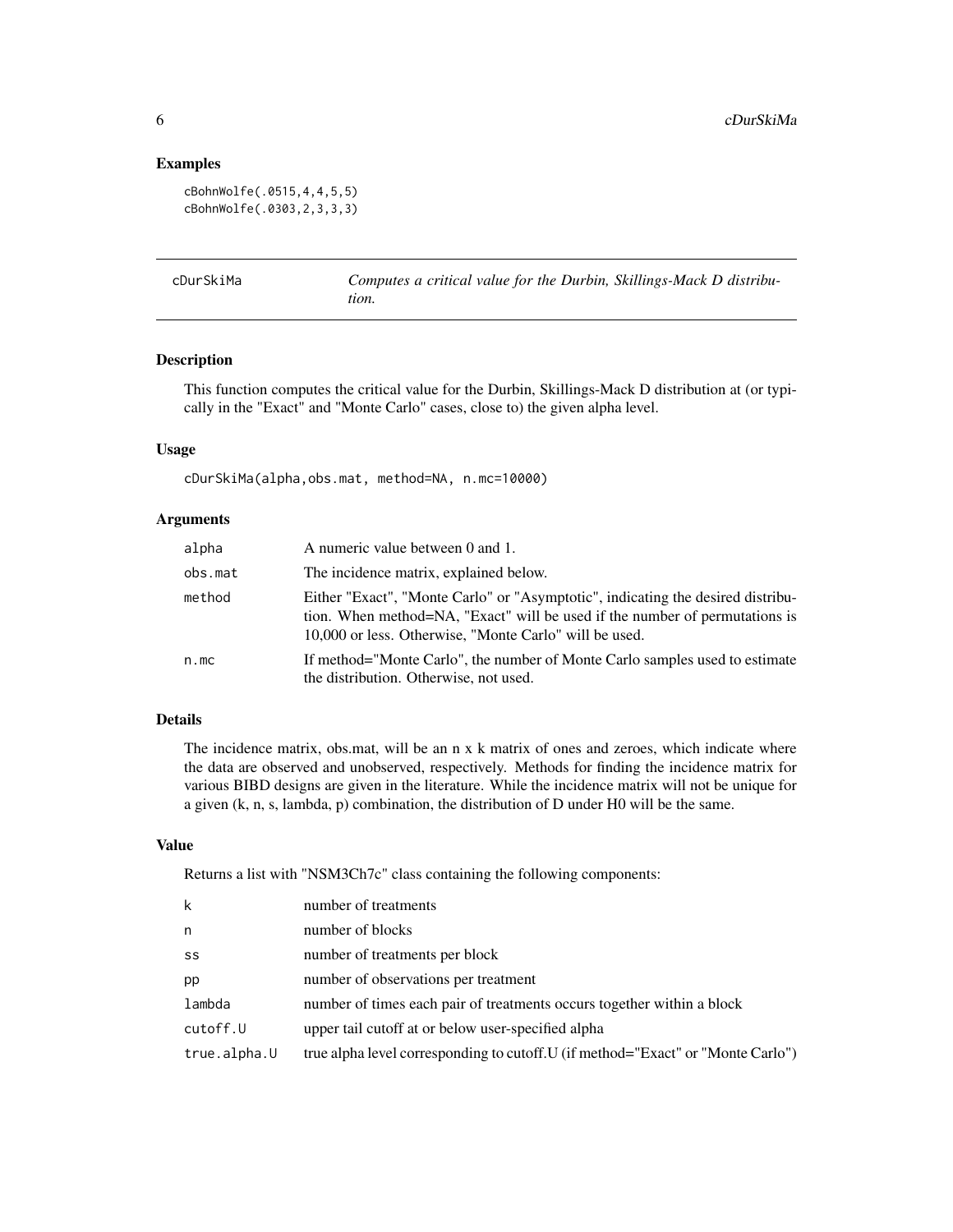#### <span id="page-6-0"></span>cFligPoli **7**

# Note

The syntax of this procedure differs from the others in the NSM3 package due to the fact that creating a BIBD for a given k,n,s,p,lambda is not trivial. We therefore require obs.mat, the incidence matrix.

#### Author(s)

Grant Schneider

## Examples

```
##Hollander, Wolfe, Chicken Chapter 7, comment 49
obs.mat<-matrix(c(1,1,0,1,0,1,0,1,1),ncol=3,byrow=TRUE)
cDurSkiMa(.75,obs.mat)
```
cFligPoli *Computes a critical value for the Fligner-Policello U distribution.*

### Description

This function computes the critical value for the Fligner-Policello U distriburion at (or typically in the "Exact" and "Monte Carlo" cases, close to) the given alpha level.

#### Usage

cFligPoli(alpha,m,n,method=NA,n.mc=10000)

#### Arguments

| alpha  | A numeric value between 0 and 1.                                                                                                                                                                                         |
|--------|--------------------------------------------------------------------------------------------------------------------------------------------------------------------------------------------------------------------------|
| m      | A numeric value indicating the size of the first data group $(X)$ .                                                                                                                                                      |
| n      | A numeric value indicating the size of the second data group $(Y)$ .                                                                                                                                                     |
| method | Either "Exact", "Monte Carlo" or "Asymptotic", indicating the desired distribu-<br>tion. When method=NA, "Exact" will be used if the number of permutations is<br>10,000 or less. Otherwise, "Monte Carlo" will be used. |
| n.mc   | If method="Monte Carlo", the number of Monte Carlo samples used to estimate<br>the distribution. Otherwise, not used.                                                                                                    |

#### Value

Returns a list with "NSM3Ch5c" class containing the following components:

|              | number of observations in the first data group $(X)$                             |
|--------------|----------------------------------------------------------------------------------|
| n            | number of observations in the second data group $(Y)$                            |
| cutoff.U     | upper tail cutoff at or below user-specified alpha                               |
| true.alpha.U | true alpha level corresponding to cutoff. U (if method="Exact" or "Monte Carlo") |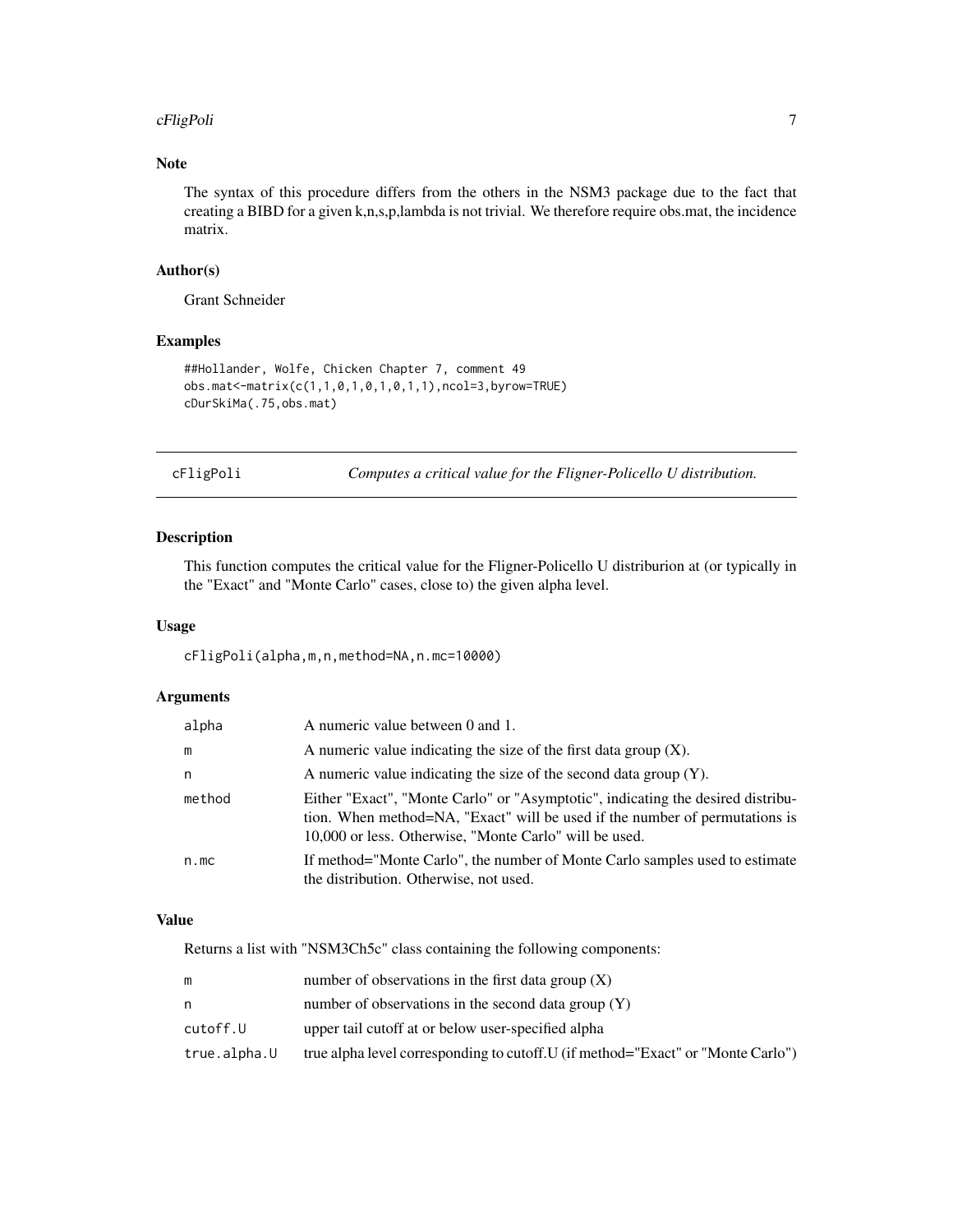### Author(s)

Grant Schneider

#### Examples

```
##Chapter 4 example Hollander-Wolfe-Chicken##
cFligPoli(.0504,8,7)
cFligPoli(.101,8,7)
```

| ×<br>I<br>×<br>$\sim$<br>M.<br>۰. |  |
|-----------------------------------|--|
|-----------------------------------|--|

Computes a critical value for the Friedman, Kendall-Babington Smith *S distribution.*

#### Description

This function computes the critical value for the Friedman, Kendall-Babington Smith S distribution at (or typically in the "Exact" and "Monte Carlo" cases, close to) the given alpha level. The method used to compute the distribution is from the reference by Van de Wiel, Bucchianico, and Van der Laan.

### Usage

cFrd(alpha, k, n, method=NA, n.mc=10000, return.full.distribution=FALSE)

#### Arguments

| alpha                    | A numeric value between 0 and 1.                                                                                                                                                                                         |  |
|--------------------------|--------------------------------------------------------------------------------------------------------------------------------------------------------------------------------------------------------------------------|--|
| k                        | A numeric value indicating the number of treatments.                                                                                                                                                                     |  |
| n                        | A numeric value indicating the number of blocks.                                                                                                                                                                         |  |
| method                   | Either "Exact", "Monte Carlo" or "Asymptotic", indicating the desired distribu-<br>tion. When method=NA, "Exact" will be used if the number of permutations is<br>10,000 or less. Otherwise, "Monte Carlo" will be used. |  |
| n.mc                     | If method="Monte Carlo", the number of Monte Carlo samples used to estimate<br>the distribution. Otherwise, not used.                                                                                                    |  |
| return.full.distribution |                                                                                                                                                                                                                          |  |
|                          | If TRUE, and the method used is not asymptotic, the entire probability mass<br>function of S will be returned.                                                                                                           |  |

# Value

Returns a list with "NSM3Ch7c" class containing the following components:

|                   | number of treatments                                                             |
|-------------------|----------------------------------------------------------------------------------|
| n                 | number of blocks                                                                 |
| cutoff.U          | upper tail cutoff at or below user-specified alpha                               |
| true.alpha.U      | true alpha level corresponding to cutoff. U (if method="Exact" or "Monte Carlo") |
| full.distribution |                                                                                  |
|                   | probability mass function of S                                                   |

<span id="page-7-0"></span>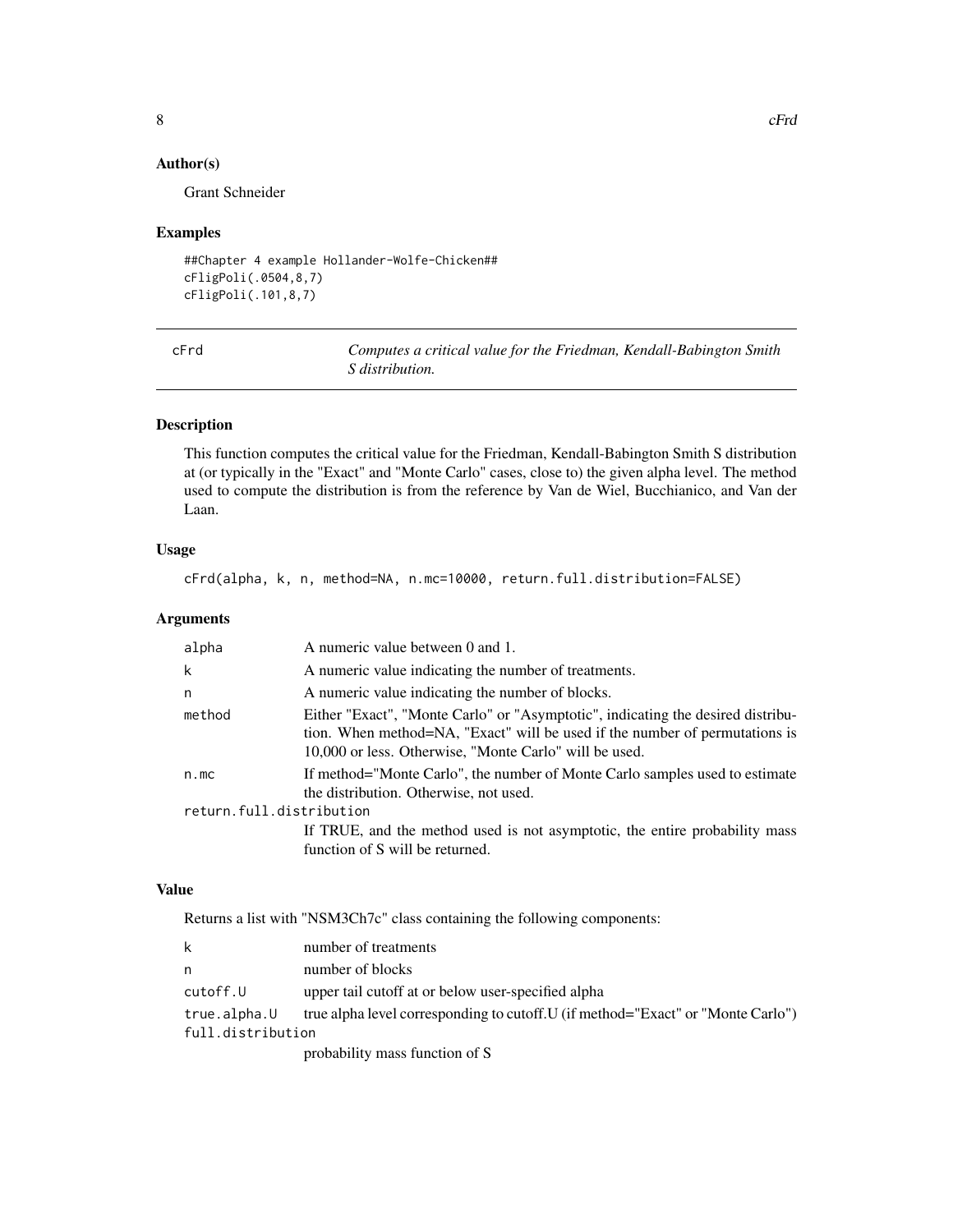<span id="page-8-0"></span>ch.ro 9

### Author(s)

Grant Schneider

### References

Van de Wiel, M. A., A. Di Bucchianico, and P. Van der Laan. "Symbolic computation and exact distributions of nonparametric test statistics." Journal of the Royal Statistical Society: Series D (The Statistician) 48.4 (1999): 507-516.

# See Also

The coin package.

#### Examples

```
##Hollander-Wolfe-Chicken Example 7.1 Rounding First Base
#cFrd(0.01,3,22,"Exact")
cFrd(0.01,3,22,n.mc=5000)
cFrd(0.01,3,22,"Asymptotic")
```
ch.ro *Campbell-Hollander*

### Description

Function to compute the Campbell-Hollander estimator G-hat

### Usage

ch.ro (x,n,alpha,mu,...)

### Arguments

| x     | a vector of data of length r             |
|-------|------------------------------------------|
| n     | the sample size                          |
| alpha | the degrees of confidence in mu          |
| mu    | the prior guess of the unknown P (a pdf) |
|       | all of the arguments needed for mu       |

# Value

G.hat estimate of the rank order G

# Author(s)

Rachel Becvarik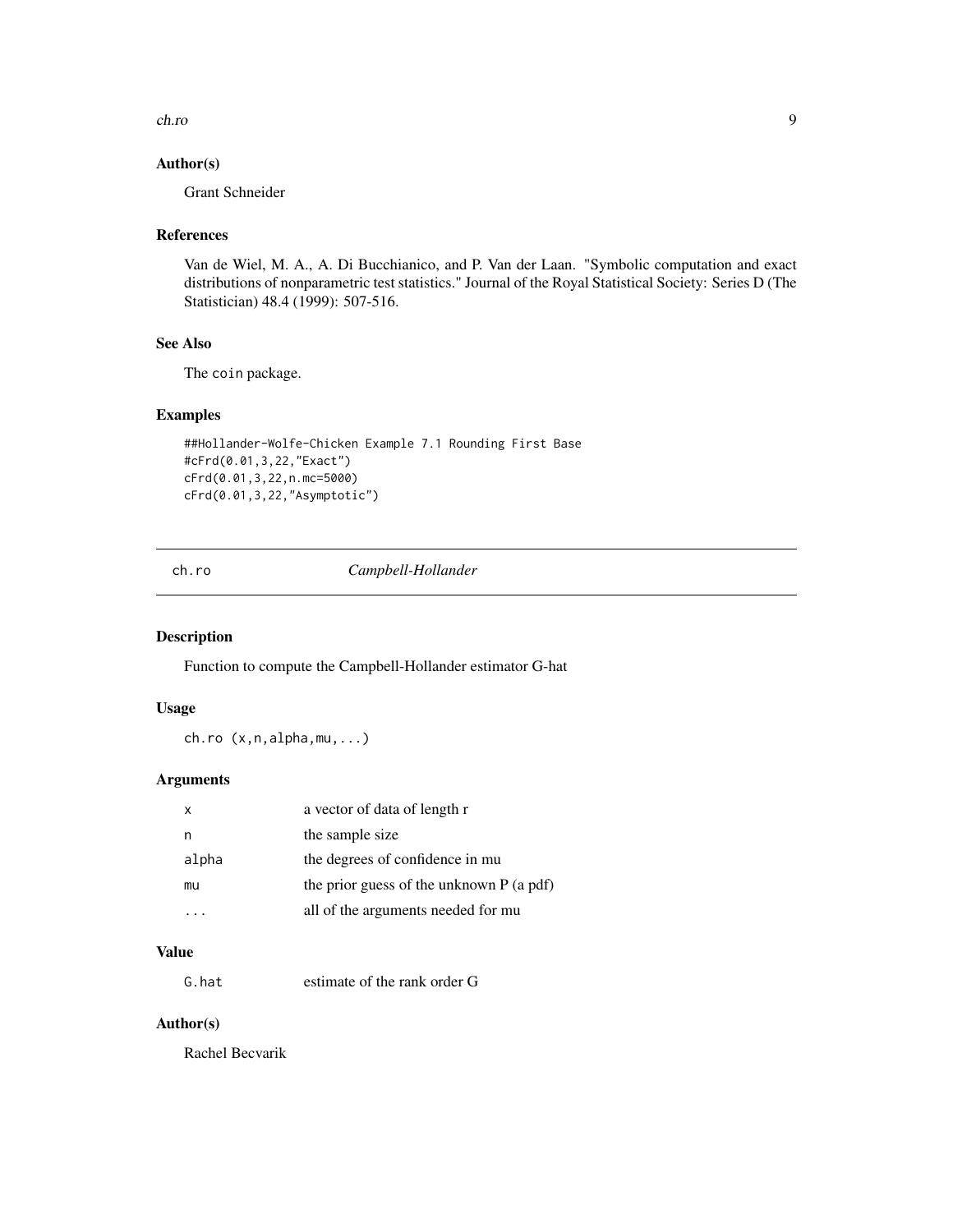### References

See Section 16.3 of Hollander, Wolfe, Chicken - Nonparametric Statistical Methods 3.

#### Examples

```
##Hollander-Wolfe-Chicken Example 16.2 Swimming in the Women's 50 yard Freestyle
freestyle<-c(22.43, 21.88, 22.39, 22.78, 22.65, 22.60)
ch.ro(freestyle,12,10,pnorm,22.52,.24)
```
cHaySton *Computes a critical value for the Hayter-Stone W\* distribution.*

### Description

This function computes the critical value for the Hayter-Stone W\* distriburion at (or typically in the "Exact" and "Monte Carlo" cases, close to) the given alpha level.

### Usage

cHaySton(alpha,n, method=NA, n.mc=10000)

### Arguments

| alpha  | A numeric value between 0 and 1.                                                                                                                                                                                         |
|--------|--------------------------------------------------------------------------------------------------------------------------------------------------------------------------------------------------------------------------|
| n      | A vector (of length 2 or greater) indicating the sizes of the data groups.                                                                                                                                               |
| method | Either "Exact", "Monte Carlo" or "Asymptotic", indicating the desired distribu-<br>tion. When method=NA, "Exact" will be used if the number of permutations is<br>10,000 or less. Otherwise, "Monte Carlo" will be used. |
| n.mc   | If method="Monte Carlo", the number of Monte Carlo samples used to estimate<br>the distribution. Otherwise, not used.                                                                                                    |

### Details

The Asymptotic distribution requires that all group sizes are equal. If method="Asymptotic" and there are different group sizes in n, method="Monte Carlo" will be used.

### Value

Returns a list with "NSM3Ch6MCc" class containing the following components:

| n            | data group sizes                                                                 |
|--------------|----------------------------------------------------------------------------------|
| num.comp     | number of multiple comparisons to be made (based on the length of n)             |
| cutoff.U     | upper tail cutoff at or below user-specified alpha                               |
| true.alpha.U | true alpha level corresponding to cutoff. U (if method="Exact" or "Monte Carlo") |

<span id="page-9-0"></span>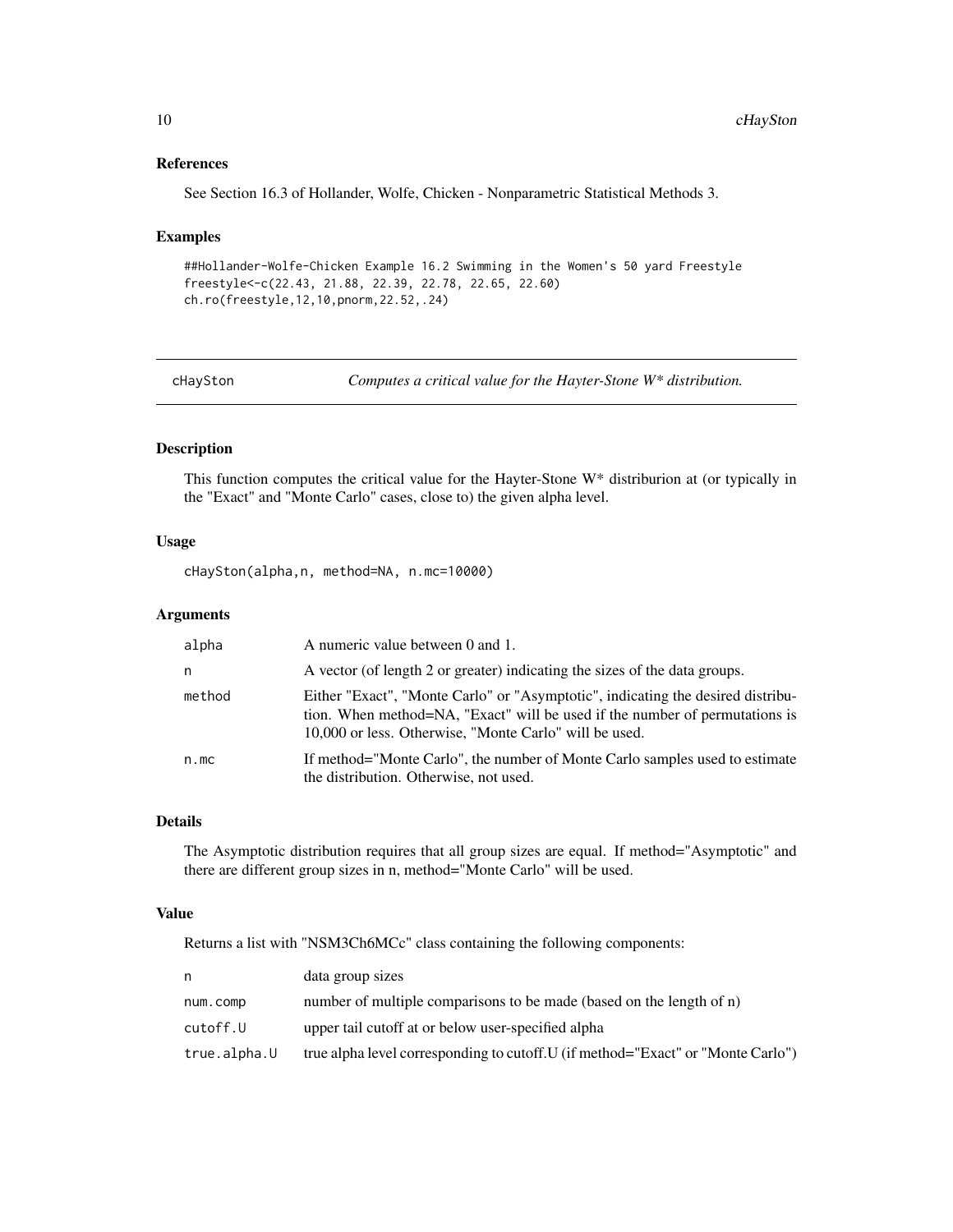### <span id="page-10-0"></span>cHayStonLSA 11

#### Author(s)

Grant Schneider

### Examples

```
##Hollander-Wolfe-Chicken Example 6.7 Motivational Effect of Knowledge of Performance:
#cHaySton(.0553,rep(6,3),"Monte Carlo")
cHaySton(.05,c(6,6,6),"Asymptotic")
```

| cHayStonLSA | Computes a critical value for the Hayter-Stone $W^*$ asymptotic distri- |
|-------------|-------------------------------------------------------------------------|
|             | bution.                                                                 |

### Description

This function computes the critical value for the Hayter-Stone W\* asymptotic distriburion at the given alpha level.

#### Usage

cHayStonLSA(alpha,k,delta=.001)

### Arguments

| alpha | A numeric value between 0 and 1.                                                        |
|-------|-----------------------------------------------------------------------------------------|
| k     | A numeric value indicating the number of the data groups (with assumed equal<br>sizes). |
| delta | Increment used to create the grid on which the distribution will be approximated.       |

### Details

The Asymptotic distribution requires that all (unspecified) group sizes are equal.

#### Value

Returns the cutoff (based on the specified grid) with upper tail probability nearest to alpha.

#### Author(s)

Grant Schneider

### References

Hayter, Anthony J., and Wei Liu. "Exact calculations for the one-sided studentized range test for testing against a simple ordered alternative." Computational statistics & data analysis 22.1 (1996): 17-25.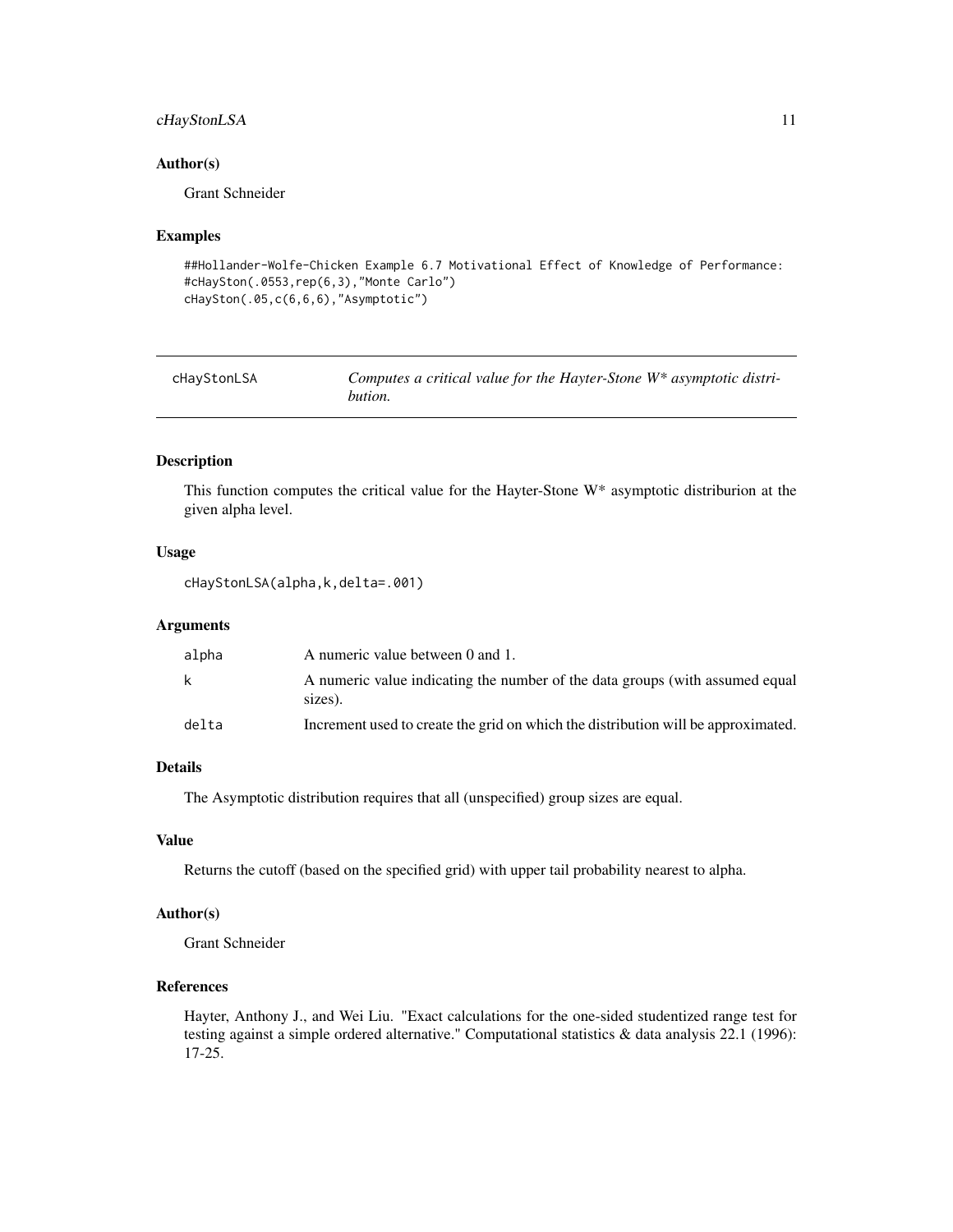### Examples

```
##Hollander-Wolfe-Chicken Example 6.7 Motivational Effect of Knowledge of Performance:
cHayStonLSA(.0553,3,delta=0.01)
```

```
##Section preceding Example 6.7 (explaining LSA)
cHayStonLSA(.05,6,delta=0.01)
```
cHollBivSym *Hollander Bivariate Symmetry*

### Description

Quantile function for the Hollander A distribution.

#### Usage

```
cHollBivSym(alpha,d.mat,method=NA, n.mc=10000)
```
### Arguments

| alpha  | A numeric value between 0 and 1.                                                                                                                                                                                                                                                                                                                                                                         |
|--------|----------------------------------------------------------------------------------------------------------------------------------------------------------------------------------------------------------------------------------------------------------------------------------------------------------------------------------------------------------------------------------------------------------|
| d.mat  | The d matrix, explained below.                                                                                                                                                                                                                                                                                                                                                                           |
| method | Either "Exact", "Monte Carlo" or "Asymptotic", indicating the desired distribu-<br>tion. When method=NA, "Exact" will be used if the number of permutations is<br>10,000 or less. Otherwise, "Monte Carlo" will be used. As Kepner and Randles<br>$(1984)$ and Hilton and Gee $(1997)$ have found the large sample approximation<br>to perform poorly, method="Asymptotic" will be treated as method=NA. |
| n.mc   | If method="Monte Carlo", the number of Monte Carlo samples used to estimate<br>the distribution. Otherwise, not used.                                                                                                                                                                                                                                                                                    |

### Details

The d matrix, d.mat, will be an  $n^*n$  matrix of ones and zeroes, where the  $(i,j)$ th element is 1 if  $min(X_j,Y_j)$ <max $(X_i,Y_j)$ <=max $(X_j,Y_j)$  and  $min(X_i,Y_j)$ <=min $(X_j,Y_j)$ , 0 otherwise. An illustration may be found in the example section of this document and Section 3.10 of Hollander, Wolfe, and Chicken - NSM3.

### Value

Returns a list with "NSM3Ch5c" class containing the following components:

| m            | number of observations in the first data group $(X)$                                                                          |
|--------------|-------------------------------------------------------------------------------------------------------------------------------|
| n            | number of observations in the second data group $(Y)$ (equal to m, but included<br>for standardization with other procedures) |
| cutoff.U     | upper tail cutoff at or below user-specified alpha                                                                            |
| true.alpha.U | true alpha level corresponding to cutoff. U                                                                                   |

<span id="page-11-0"></span>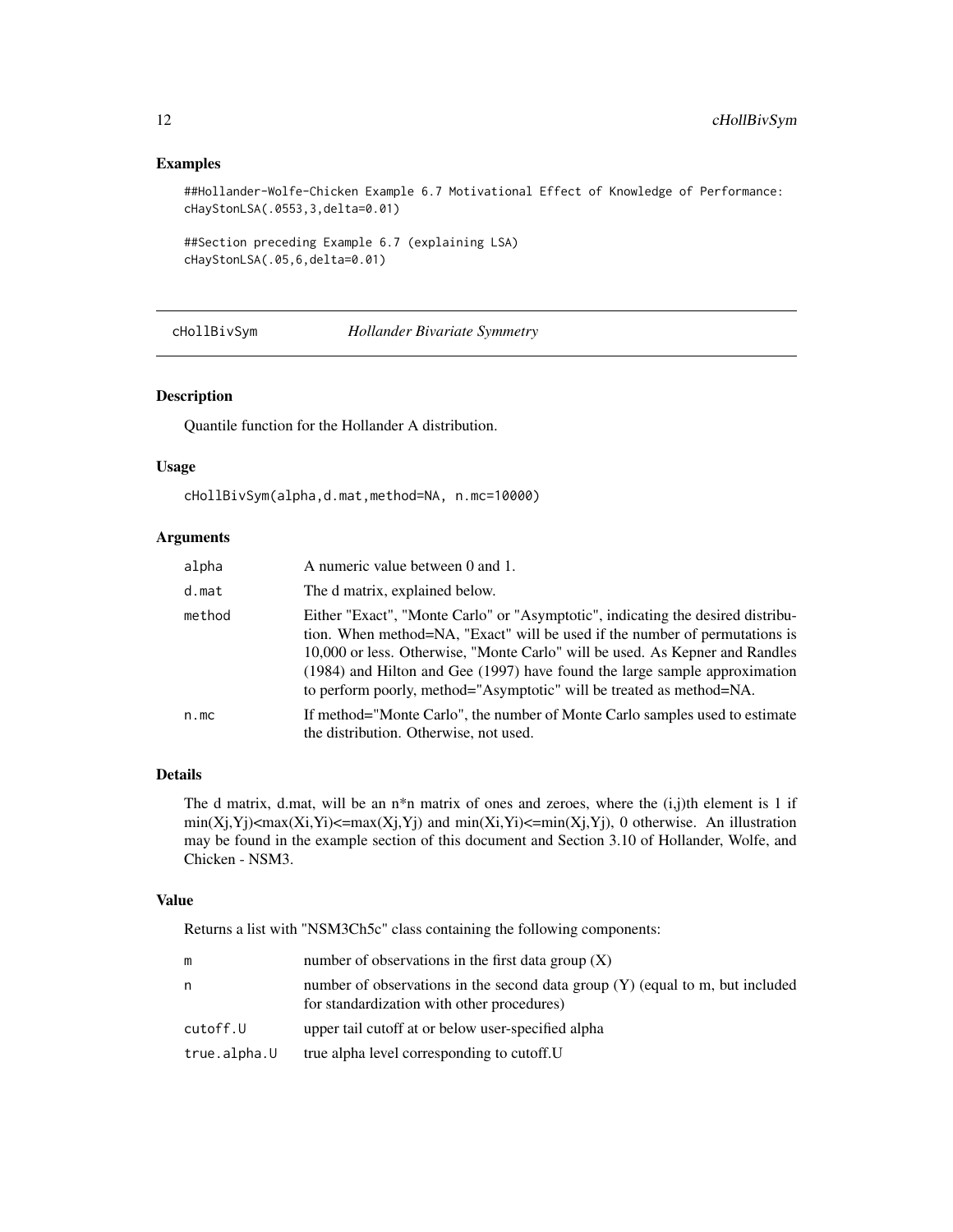#### <span id="page-12-0"></span> $c$ JCK  $13$

#### Author(s)

Grant Schneider

#### References

Kepner, James L., and Ronald H. Randies. "Comparison of tests for bivariate symmetry versus location and/or scale alternatives." Communications in Statistics-Theory and Methods 13.8 (1984): 915-930.

Hilton, Joan F., and Lauren Gee. "The size and power of the exact bivariate symmetry test." Computational statistics & data analysis 26.1 (1997): 53-69.

### Examples

```
##Hollander-Wolfe-Chicken Example 3.11 Insulin Clearance in Kidney Transplants
x<-c(61.4,63.3,63.7,80,77.3,84,105)
y<-c(70.8,89.2,65.8,67.1,87.3,85.1,88.1)
obs.data<-cbind(x,y)
a.vec<-apply(obs.data,1,min)
b.vec<-apply(obs.data,1,max)
test<-function(r,c) {as.numeric((a.vec[c]<br/><br/>b.vec[r]<=b.vec[c])&&(a.vec[r]<=a.vec[c])}}
myVecFun <- Vectorize(test,vectorize.args = c('r','c'))
```

```
d.mat<-outer(1:length(x), 1:length(x), FUN=myVecFun)
```
##Cutoff based on the exact distribution cHollBivSym(.10,d.mat)

cJCK *Computes a critical value for the Jonckheere-Terpstra J distribution.*

#### Description

This function computes the critical value for the Jonckheere-Terpstra J distribution at (or typically in the "Exact" case, close to) the given alpha level. The function takes advantage of Harding's (1984) algorithm to quickly generate the distribution.

#### Usage

```
cJCK(alpha, n, method=NA, n.mc=10000)
```
#### **Arguments**

| alpha  | A numeric value between 0 and 1.                                                      |
|--------|---------------------------------------------------------------------------------------|
| n.     | A vector of numeric values indicating the size of each of the k data groups.          |
| method | Either "Exact" or "Asymptotic", indicating the desired distribution. When method=NA,  |
|        | if sum(n) $\leq$ =200, the "Exact" method will be used to compute the J distribution. |
|        | Otherwise, the "Asymptotic" method will be used.                                      |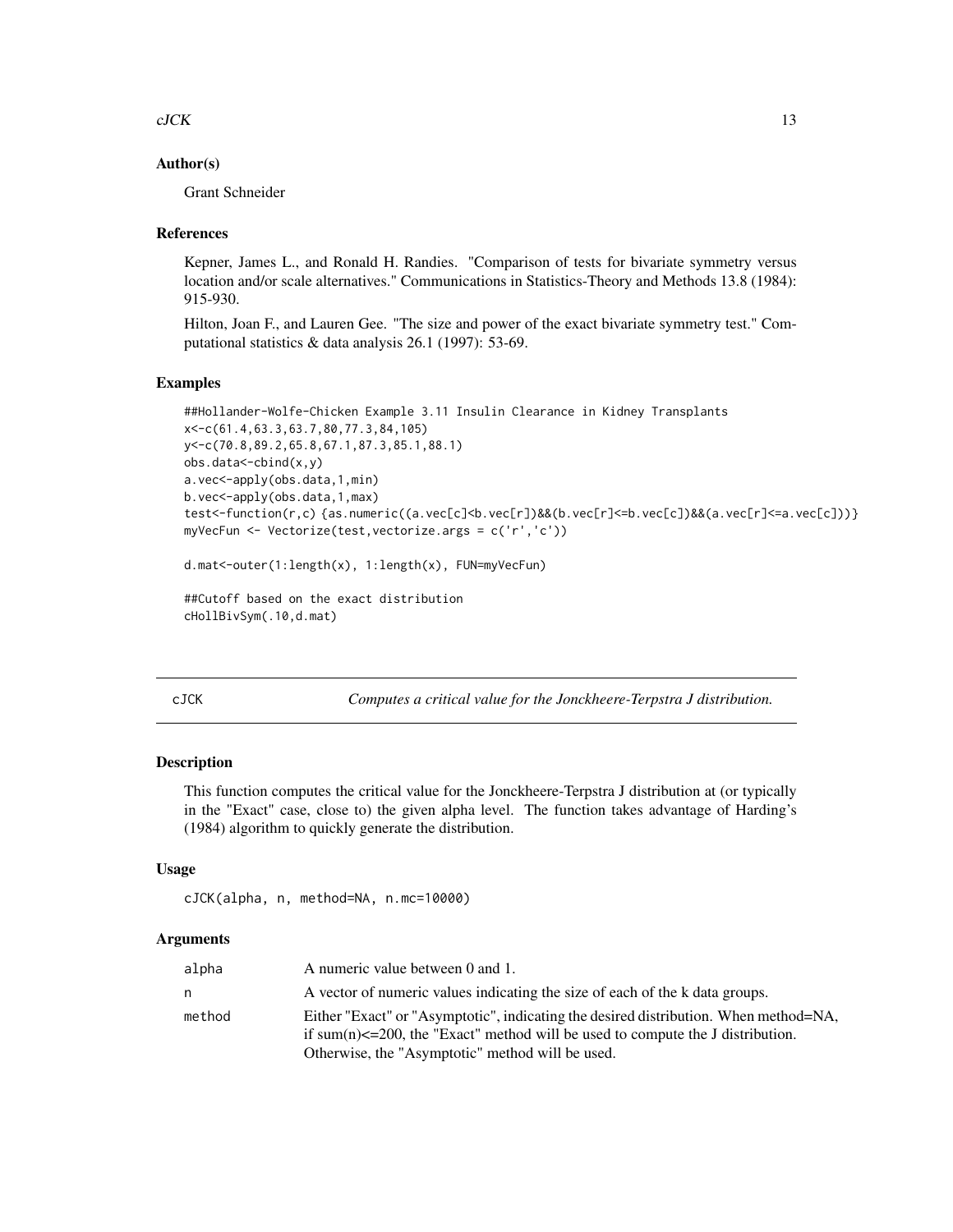#### <span id="page-13-0"></span>Value

Returns a list with "NSM3Ch6c" class containing the following components:

| n            | number of observations in the k data groups                     |
|--------------|-----------------------------------------------------------------|
| cutoff.U     | upper tail cutoff at or below user-specified alpha              |
| true.alpha.U | true alpha level corresponding to cutoff. U (if method="Exact") |

#### Author(s)

Grant Schneider

### References

Harding, E. F. "An efficient, minimal-storage procedure for calculating the Mann-Whitney U, generalized U and similar distributions." Applied statistics (1984): 1-6.

#### Examples

##Hollander-Wolfe-Chicken Example 6.2 Motivational Effect of Knowledge of Performance cJCK(.0490, c(6,6,6),"Exact") cJCK(.0490, c(6,6,6),"Monte Carlo") cJCK(.0231, c(6,6,6),"Exact")

cKolSmirn *Computes a critical value for the Kolmogorov-Smirnov J distribution.*

#### Description

This function uses pSmirnov2x from the base stats package to compute the critical value for the Kolmogorov-Smirnov J distribution at (or typically in the "Exact" case, close to) the given alpha level. The program is reasonably quick for large data, well after the asymptotic approximation suffices, so Monte Carlo methods are not included.

#### Usage

cKolSmirn(alpha, m, n, method=NA, n.mc=10000)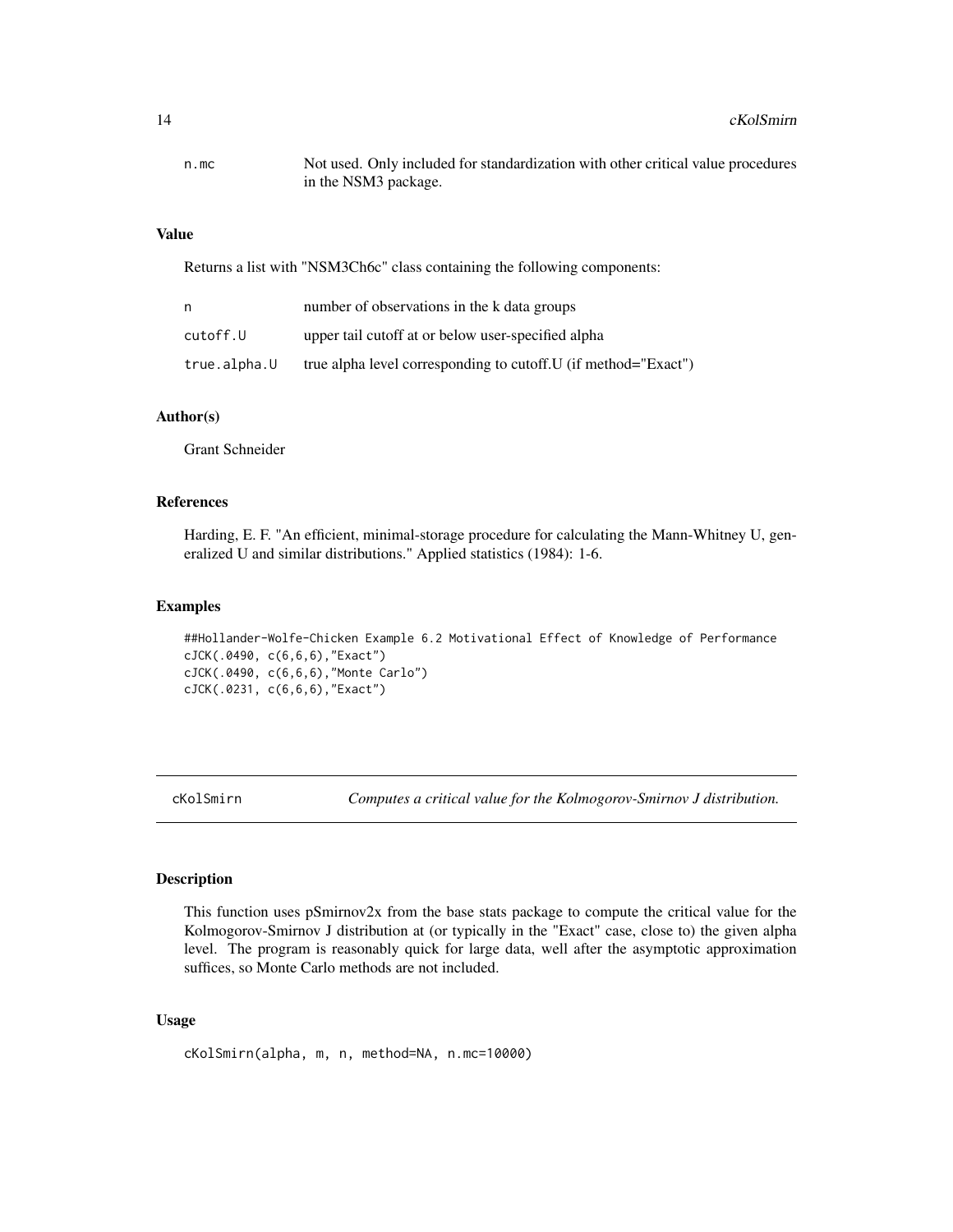#### cKolSmirn 15

### Arguments

| alpha  | A numeric value between 0 and 1.                                                                                                                                                                                               |
|--------|--------------------------------------------------------------------------------------------------------------------------------------------------------------------------------------------------------------------------------|
| m      | A numeric value indicating the size of the first data group $(X)$ .                                                                                                                                                            |
| n      | A numeric value indicating the size of the second data group $(Y)$ .                                                                                                                                                           |
| method | Either "Exact" or "Asymptotic", indicating the desired distribution. When method=NA,<br>if $m+n \leq 200$ , the "Exact" method will be used to compute the J distribution.<br>Otherwise, the "Asymptotic" method will be used. |
| n.mc   | Not used. Only included for standardization with other critical value procedures<br>in the NSM3 package.                                                                                                                       |

# Value

Returns a list with "NSM3Ch5c" class containing the following components:

| m            | number of observations in the first data group $(X)$            |
|--------------|-----------------------------------------------------------------|
| n            | number of observations in the second data group $(Y)$           |
| cutoff.U     | upper tail cutoff at or below user-specified alpha              |
| true.alpha.U | true alpha level corresponding to cutoff. U (if method="Exact") |

### Author(s)

Grant Schneider

### References

This function uses the source code ks.c from the stats package by: R Core Team (2013). R: A language and environment for statistical computing. R Foundation for Statistical Computing, Vienna, Austria. URL http://www.R-project.org/.

### See Also

Also see ks.test().

#### Examples

##Hollander-Wolfe-Chicken Example 5.4 Effect of Feedback on Salivation Rate: cKolSmirn(0.0524,10,10,"Exact")

##or cKolSmirn(0.06,10,10,"Exact")

##LSA cKolSmirn(0.0551,10,10,"Asymptotic")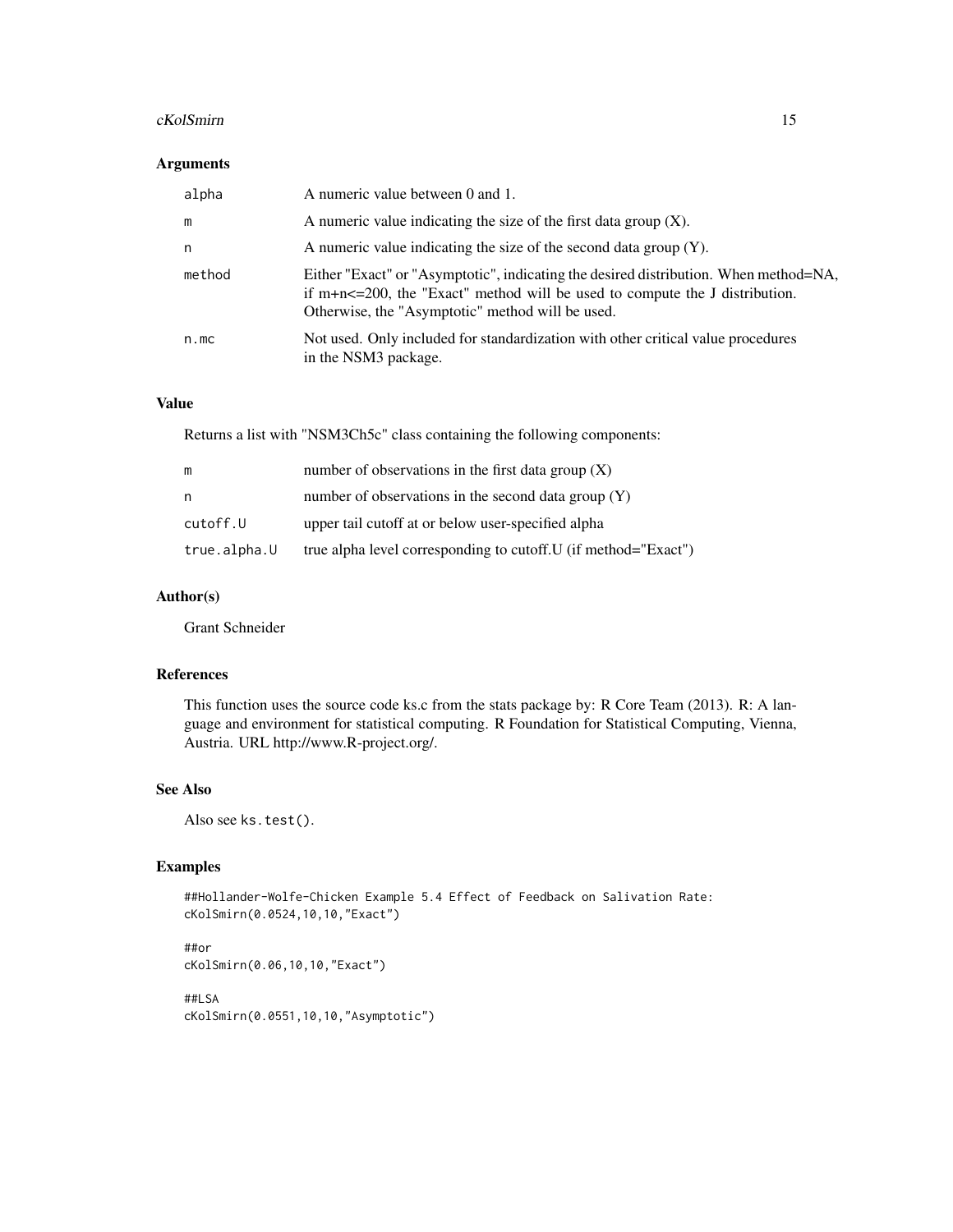<span id="page-15-0"></span>This function computes the critical value for the Kruskal-Wallis H distribution at (or typically in the "Exact" and "Monte Carlo" cases, close to) the given alpha level.

#### Usage

cKW(alpha,n, method=NA, n.mc=10000)

### Arguments

| alpha  | A numeric value between 0 and 1.                                                                                                                                                                                         |
|--------|--------------------------------------------------------------------------------------------------------------------------------------------------------------------------------------------------------------------------|
| n      | A vector of numeric values indicating the size of each of the k data groups.                                                                                                                                             |
| method | Either "Exact", "Monte Carlo" or "Asymptotic", indicating the desired distribu-<br>tion. When method=NA, "Exact" will be used if the number of permutations is<br>10,000 or less. Otherwise, "Monte Carlo" will be used. |
| n.mc   | If method="Monte Carlo", the number of Monte Carlo samples used to estimate<br>the distribution. Otherwise, not used.                                                                                                    |

### Value

Returns a list with "NSM3Ch6c" class containing the following components:

|              | number of observations in the k data groups                                      |
|--------------|----------------------------------------------------------------------------------|
| cutoff.U     | upper tail cutoff at or below user-specified alpha                               |
| true.alpha.U | true alpha level corresponding to cutoff. U (if method="Exact" or "Monte Carlo") |

### Author(s)

Grant Schneider

```
##Hollander-Wolfe-Chicken Example 6.1 Half-Time of Mucociliary Clearance
#cKW(0.0503,c(5,4,5),"Exact")
cKW(0.7147,c(5,4,5),"Asymptotic")
cKW(0.7147,c(5,4,5),"Monte Carlo",n.mc=20000)
```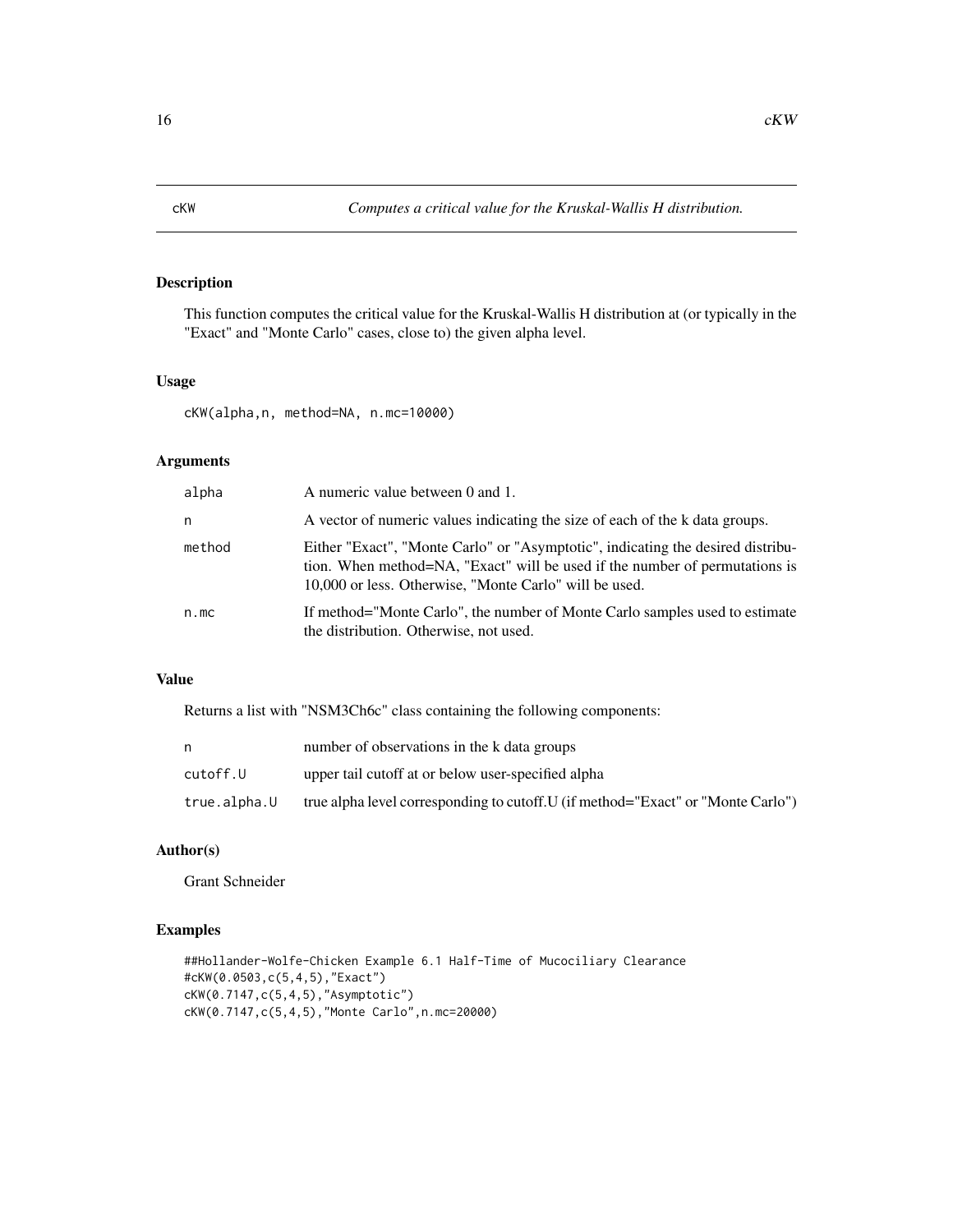<span id="page-16-0"></span>

This function computes the critical value for the Lepage D distriburion at (or typically in the "Exact" and "Monte Carlo" cases, close to) the given alpha level.

### Usage

cLepage(alpha, m, n, method=NA, n.mc=10000)

### Arguments

| alpha  | A numeric value between 0 and 1.                                                                                                                                                                                         |
|--------|--------------------------------------------------------------------------------------------------------------------------------------------------------------------------------------------------------------------------|
| m      | A numeric value indicating the size of the first data group $(X)$ .                                                                                                                                                      |
| n      | A numeric value indicating the size of the second data group $(Y)$ .                                                                                                                                                     |
| method | Either "Exact", "Monte Carlo" or "Asymptotic", indicating the desired distribu-<br>tion. When method=NA, "Exact" will be used if the number of permutations is<br>10,000 or less. Otherwise, "Monte Carlo" will be used. |
| n.mc   | If method="Monte Carlo", the number of Monte Carlo samples used to estimate<br>the distribution. Otherwise, not used.                                                                                                    |

### Value

Returns a list with "NSM3Ch5c" class containing the following components:

| m            | number of observations in the first data group $(X)$                             |
|--------------|----------------------------------------------------------------------------------|
| n            | number of observations in the second data group $(Y)$                            |
| cutoff.U     | upper tail cutoff at or below user-specified alpha                               |
| true.alpha.U | true alpha level corresponding to cutoff. U (if method="Exact" or "Monte Carlo") |

# Author(s)

Grant Schneider

```
##Hollander-Wolfe-Chicken Example 5.3 Platelet Counts of Newborn Infants
cLepage(0.02,10,6,"Exact")
cLepage(0.02,10,6,"Monte Carlo")
cLepage(0.02,10,6,"Asymptotic")
```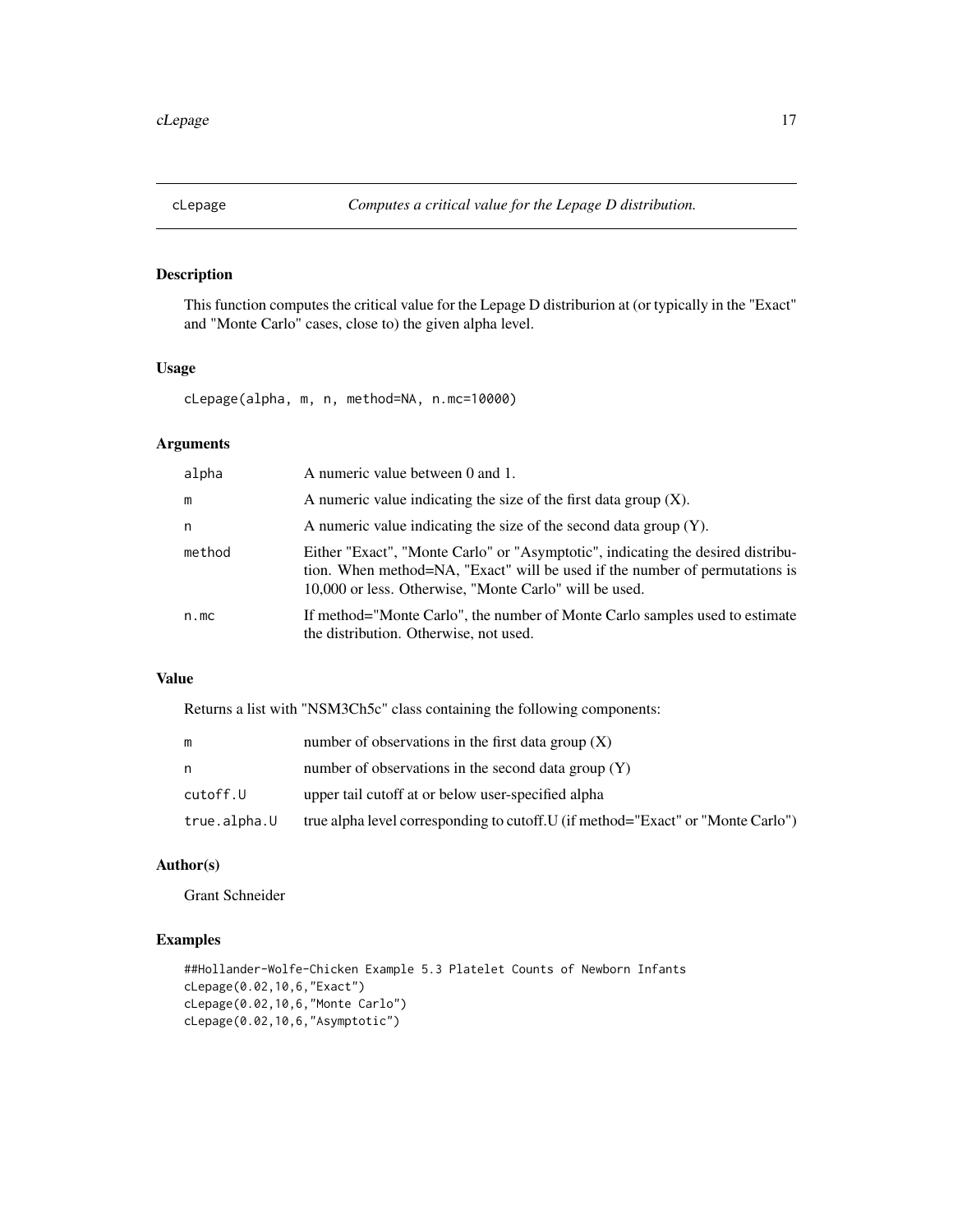This function computes the critical value for the Mack-Skillings MS distribution at (or typically in the "Exact" and "Monte Carlo" cases, close to) the given alpha level.

### Usage

cMackSkil(alpha,k,n,c, method=NA, n.mc=10000)

### Arguments

| alpha  | A numeric value between 0 and 1.                                                                                                                                                                                         |
|--------|--------------------------------------------------------------------------------------------------------------------------------------------------------------------------------------------------------------------------|
| k      | A numeric value indicating the number of treatments.                                                                                                                                                                     |
| n      | A numeric value indicating the number of blocks.                                                                                                                                                                         |
| c      | A numeric value indicating the number of replications for each treatment-block<br>combination.                                                                                                                           |
| method | Either "Exact", "Monte Carlo" or "Asymptotic", indicating the desired distribu-<br>tion. When method=NA, "Exact" will be used if the number of permutations is<br>10,000 or less. Otherwise, "Monte Carlo" will be used. |
| n.mc   | If method="Monte Carlo", the number of Monte Carlo samples used to estimate<br>the distribution. Otherwise, not used.                                                                                                    |

#### Value

Returns a list with "NSM3Ch7c" class containing the following components:

| k            | number of treatments                                            |
|--------------|-----------------------------------------------------------------|
| n            | number of blocks                                                |
| C            | number of replications                                          |
| cutoff.U     | upper tail cutoff at or below user-specified alpha              |
| true.alpha.U | true alpha level corresponding to cutoff. U (if method="Exact") |

### Author(s)

Grant Schneider

```
##Hollander-Wolfe-Chicken Example 7.9 Determination of Niacin in Bran Flakes
cMackSkil(.0501,4,3,3)
##Hollander-Wolfe-Chicken Chapter 7 Comment 72
cMackSkil(.0502,4,4,3)
```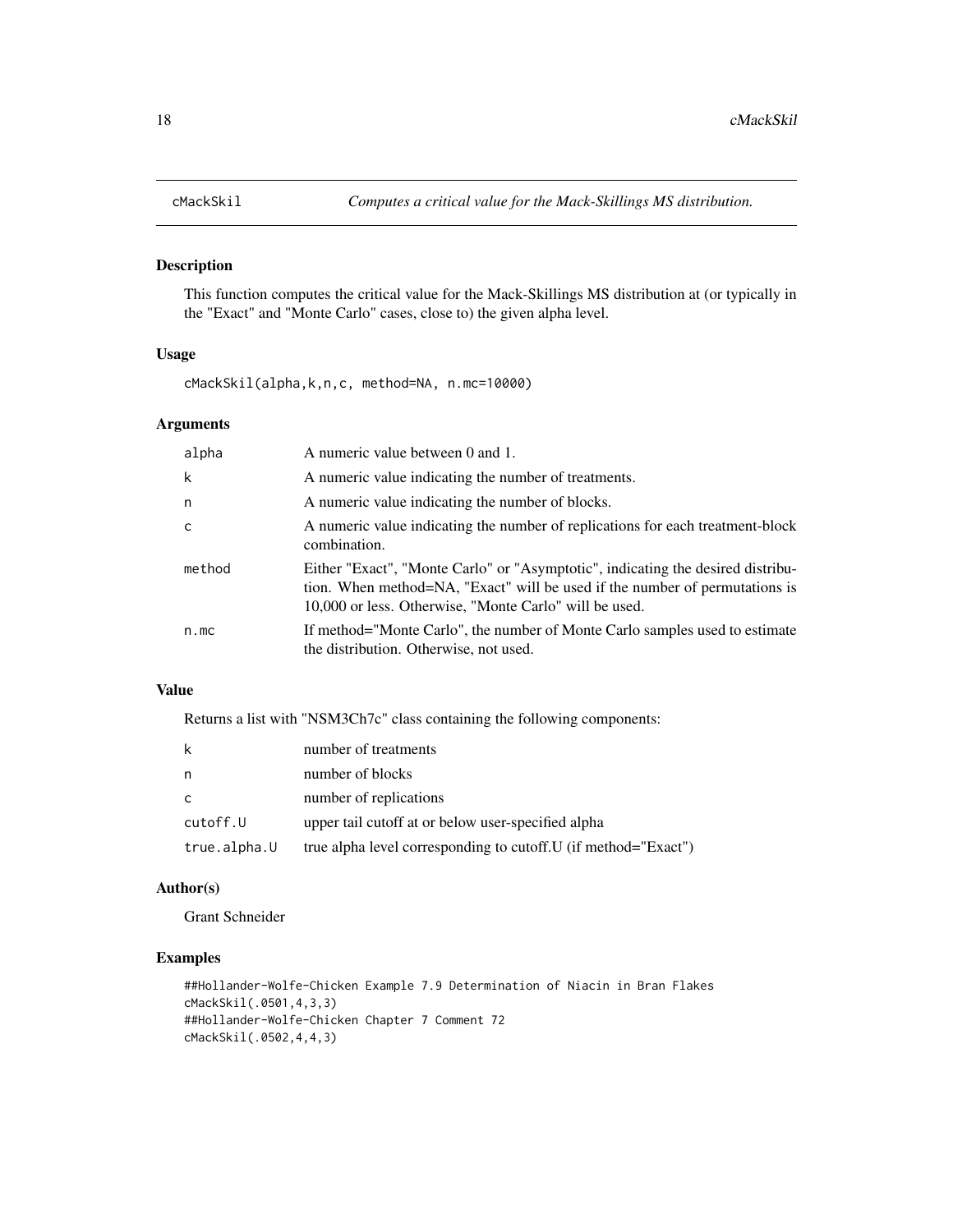<span id="page-18-0"></span>cMaxCorrNor *Quantile function for the maximum of k N(0,1) random variables with common correlation rho.*

### Description

Uses the integrate function based on the method proposed in Gupta, Panchapakesan and Sohn (1983).

#### Usage

cMaxCorrNor(alpha,k,rho)

### Arguments

| alpha | A numeric value between 0 and 1.                 |
|-------|--------------------------------------------------|
| k     | Number of random variables.                      |
| rho   | Common correlation between the random variables. |

### Value

Returns the upper tail cutoff at or immediately below the user-specified alpha.

### Author(s)

Grant Schneider

#### References

Gupta, Shanti S., S. Panchapakesan, and Joong K. Sohn. "On the distribution of the studentized maximum of equally correlated normal random variables." Communications in Statistics-Simulation and Computation 14.1 (1985): 103-135.

```
##Hollander-Wolfe-Chicken Section 7.4 LSA
cMaxCorrNor(.04584,4,.5)
##Hollander-Wolfe-Chicken Section 7.14
cMaxCorrNor(.02337,5,.3)
##Hollander-Wolfe-Chicken Example 7.14
cMaxCorrNor(.10,5,.452)
```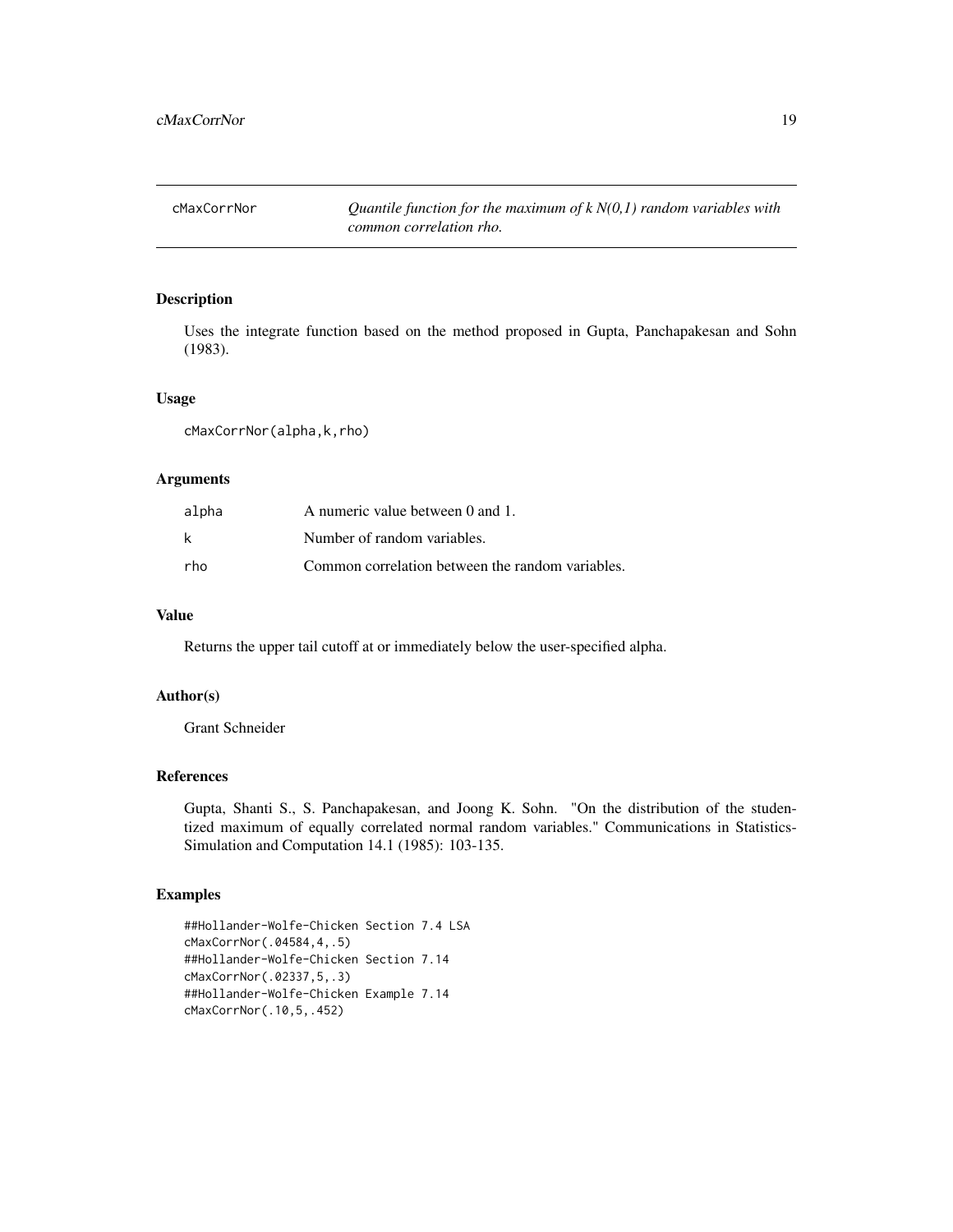<span id="page-19-0"></span>

This function computes the critical value for the Nemenyi, Damico-Wolfe Y distribution at (or typically in the "Exact" and "Monte Carlo" cases, close to) the given alpha level.

#### Usage

cNDWol(alpha,n, method=NA, n.mc=10000)

### Arguments

| alpha  | A numeric value between 0 and 1.                                                                                                                                                                                         |
|--------|--------------------------------------------------------------------------------------------------------------------------------------------------------------------------------------------------------------------------|
| n      | A vector of numeric values indicating the size of each of the k data groups, with<br>the first element indicating the treatment group size.                                                                              |
| method | Either "Exact", "Monte Carlo" or "Asymptotic", indicating the desired distribu-<br>tion. When method=NA, "Exact" will be used if the number of permutations is<br>10,000 or less. Otherwise, "Monte Carlo" will be used. |
| n.mc   | If method="Monte Carlo", the number of Monte Carlo samples used to estimate<br>the distribution. Otherwise, not used.                                                                                                    |

### Value

Returns a list with "NSM3Ch6MCc" class containing the following components:

| n            | number of observations in the k data groups                                      |
|--------------|----------------------------------------------------------------------------------|
| cutoff.U     | upper tail cutoff at or below user-specified alpha                               |
| true.alpha.U | true alpha level corresponding to cutoff. U (if method="Exact" or "Monte Carlo") |

# Author(s)

Grant Schneider

```
##Hollander-Wolfe-Chicken Example 6.8 Motivational Effect of Knowledge of Performance
cNDWol(.0554, c(6, 6, 6),"Monte Carlo")
cNDWol(.0554, c(6, 6, 6),"Monte Carlo",n.mc=25000)
cNDWol(.0371, c(6, 6, 6),"Monte Carlo")
```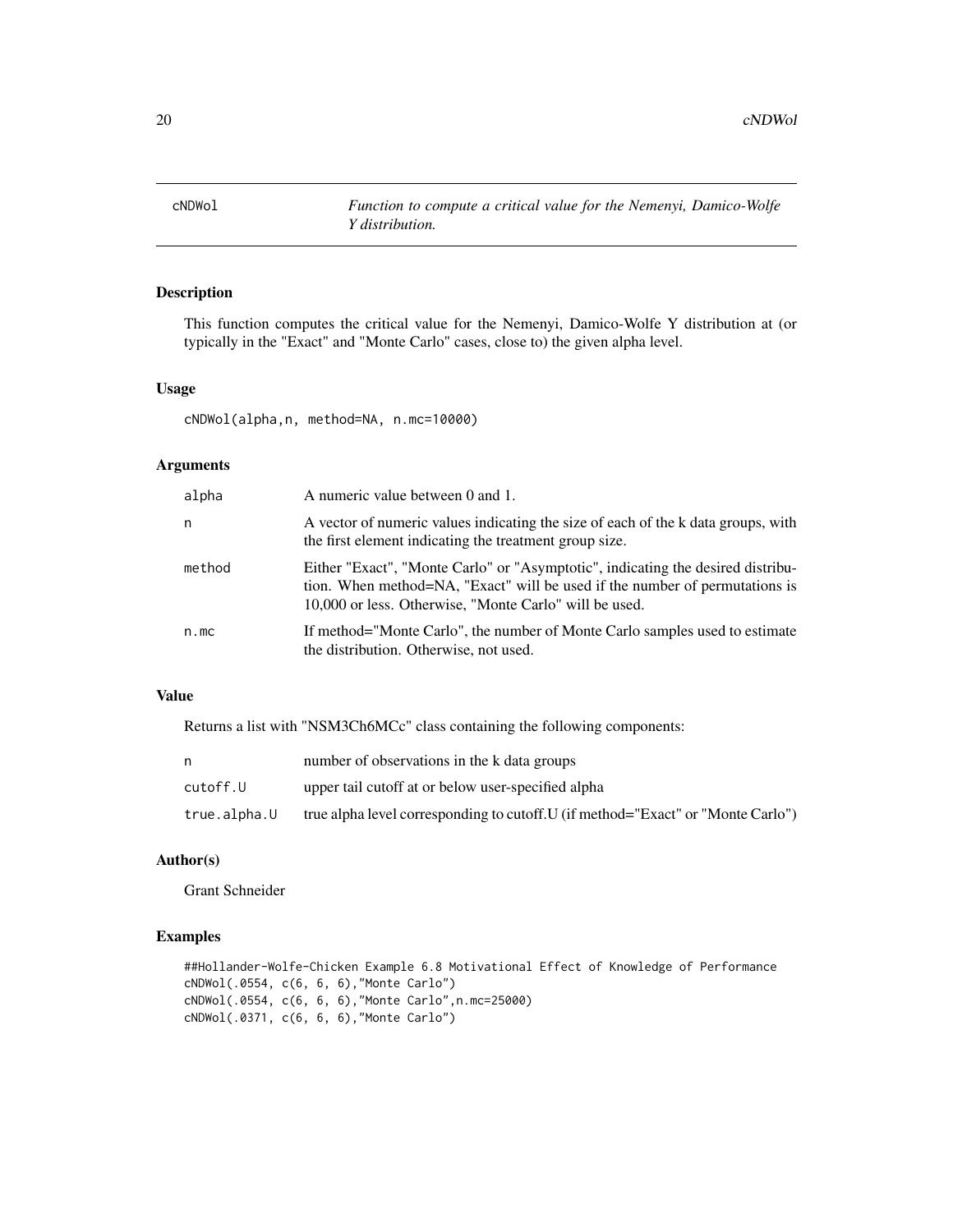<span id="page-20-0"></span>cNWWM *Computes a critical value for the Nemenyi, Wilcoxon-Wilcox, Miller R\* distribution.*

### Description

This function computes the critical value for the Nemenyi, Wilcoxon-Wilcox, Miller R\* distribution at (or typically in the "Exact" and "Monte Carlo" cases, close to) the given alpha level.

#### Usage

cNWWM(alpha, k, n, method=NA, n.mc=10000)

### Arguments

| alpha  | A numeric value between 0 and 1.                                                                                                                                                                                         |
|--------|--------------------------------------------------------------------------------------------------------------------------------------------------------------------------------------------------------------------------|
| k      | A numeric value indicating the number of treatments.                                                                                                                                                                     |
| n      | A numeric value indicating the number of blocks.                                                                                                                                                                         |
| method | Either "Exact", "Monte Carlo" or "Asymptotic", indicating the desired distribu-<br>tion. When method=NA, "Exact" will be used if the number of permutations is<br>10,000 or less. Otherwise, "Monte Carlo" will be used. |
| n.mc   | If method="Monte Carlo", the number of Monte Carlo samples used to estimate<br>the distribution. Otherwise, not used.                                                                                                    |

# Value

Returns a list with "NSM3Ch7c" class containing the following components:

| k.           | number of treatments                                                             |
|--------------|----------------------------------------------------------------------------------|
| n            | number of blocks                                                                 |
| cutoff.U     | upper tail cutoff at or below user-specified alpha                               |
| true.alpha.U | true alpha level corresponding to cutoff. U (if method="Exact" or "Monte Carlo") |

### Author(s)

Grant Schneider

```
##Hollander-Wolfe-Chicken Example 7.4 Stuttering Adaptation
#cNWWM(.0492, 3, 18, "Monte Carlo")
cNWWM(.0492, 3, 18, method="Monte Carlo",n.mc=2500)
##Comment 7.35
cNWWM(.0093, 3, 3, "Exact")
#cNWWM(.0093, 3, 3, "Monte Carlo")
```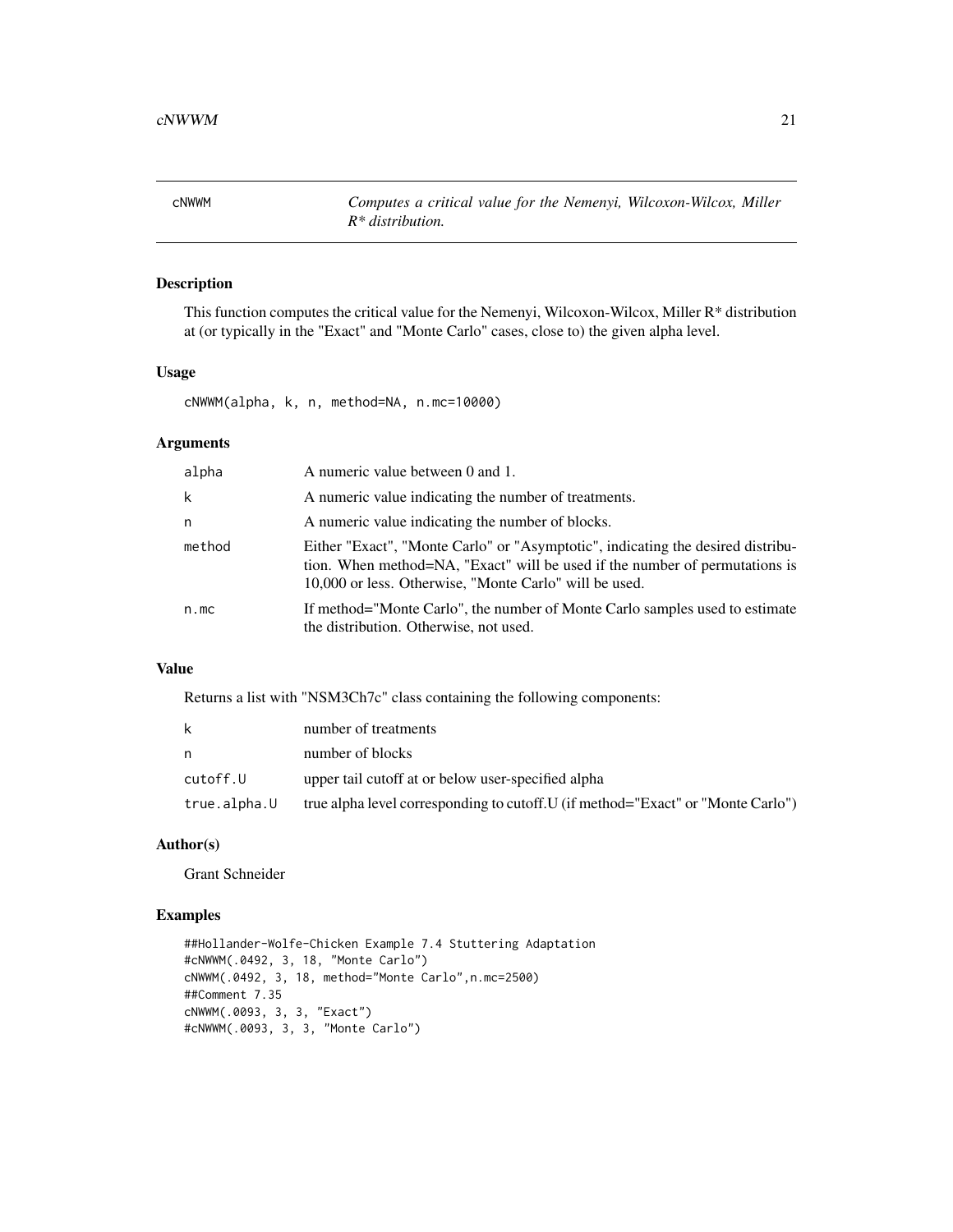<span id="page-21-0"></span>CorrUpperBound *Computes the upper bound for the null correlation between two overlapping signed rank statistics.*

#### Description

This function is based on the computations in Hollander (1967).

#### Usage

CorrUpperBound(n)

#### Arguments

n number of observations

# Value

Returns a numeric value indicating the upper bound.

#### Author(s)

Grant Schneider

### References

Hollander, Myles. "Rank tests for randomized blocks when the alternatives have an a priori ordering." The Annals of Mathematical Statistics (1967): 867-877.

#### Examples

##Hollander-Wolfe-Chicken Example 7.12 Effect of Weight on Forearm Tremor Frequency CorrUpperBound(6)

cPage *Function to compute a critical value for the Page L distribution.*

### Description

This function computes the critical value for the Page L distriburion at (or typically in the "Exact" and "Monte Carlo" cases, close to) the given alpha level.

### Usage

cPage(alpha, k, n, method=NA, n.mc=10000)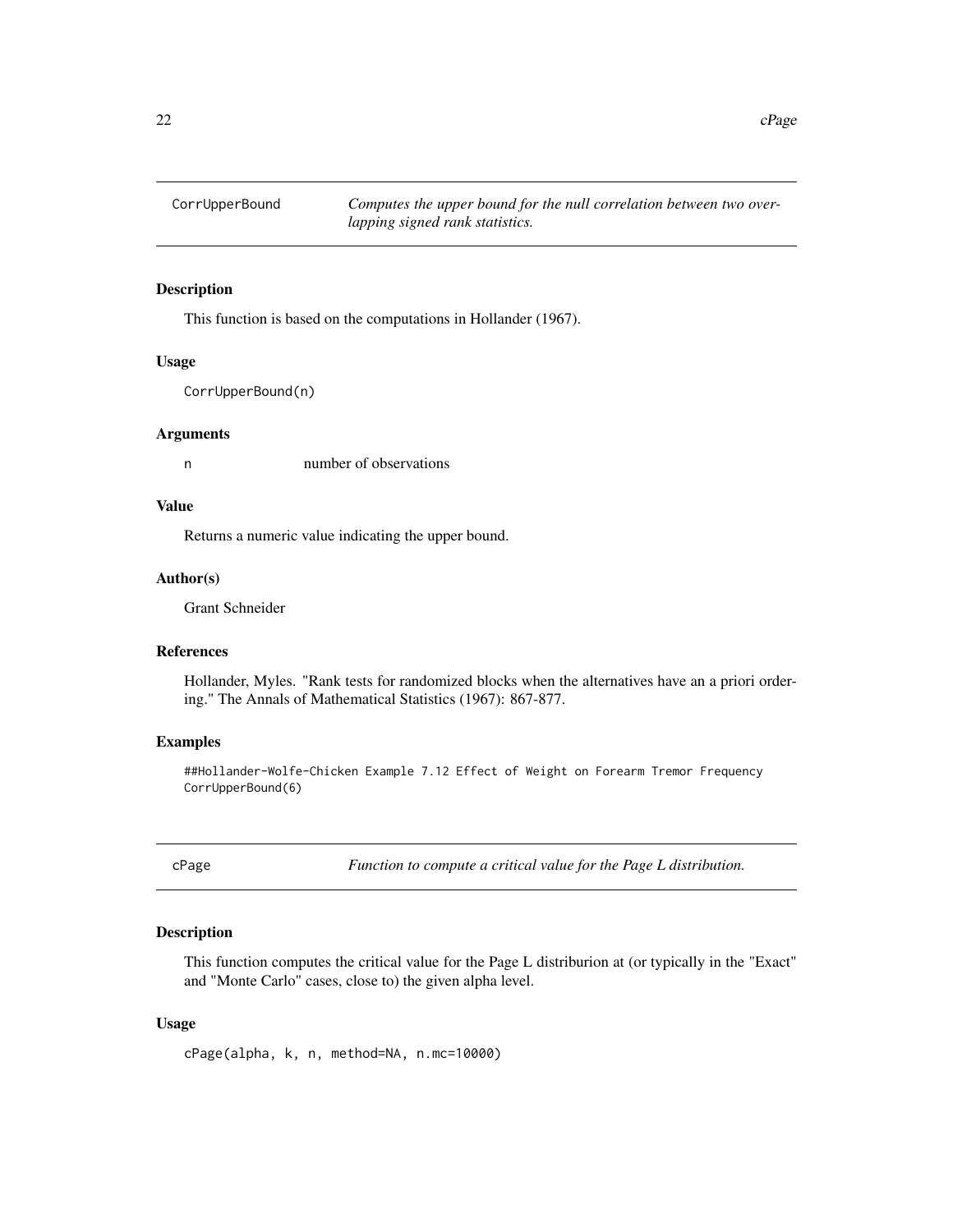### <span id="page-22-0"></span>cRangeNor 23

# Arguments

| alpha  | A numeric value between 0 and 1.                                                                                                                                                                                         |
|--------|--------------------------------------------------------------------------------------------------------------------------------------------------------------------------------------------------------------------------|
| k      | A numeric value indicating the number of treatments.                                                                                                                                                                     |
| n      | A numeric value indicating the number of blocks.                                                                                                                                                                         |
| method | Either "Exact", "Monte Carlo" or "Asymptotic", indicating the desired distribu-<br>tion. When method=NA, "Exact" will be used if the number of permutations is<br>10,000 or less. Otherwise, "Monte Carlo" will be used. |
| n.mc   | If method="Monte Carlo", the number of Monte Carlo samples used to estimate<br>the distribution. Otherwise, not used.                                                                                                    |

### Value

Returns a list with "NSM3Ch7c" class containing the following components:

| k            | number of treatments                                                             |
|--------------|----------------------------------------------------------------------------------|
| n            | number of blocks                                                                 |
| cutoff.U     | upper tail cutoff at or below user-specified alpha                               |
| true.alpha.U | true alpha level corresponding to cutoff. U (if method="Exact" or "Monte Carlo") |

# Author(s)

Grant Schneider

### Examples

```
##Hollander-Wolfe-Chicken Example 7.2 Breaking Strength of Cotton Fibers
#cPage(.0097, 5, 3,"Exact")
cPage(.0097, 5, 3,"Monte Carlo")
```

| cRangeNor | Quantile function for the range of k independent $N(0,1)$ random vari- |
|-----------|------------------------------------------------------------------------|
|           | ables.                                                                 |

# Description

Uses the integrate function based on the method proposed in Harter (1960).

## Usage

```
cRangeNor(alpha,k)
```
### Arguments

| alpha | A numeric value between 0 and 1.               |
|-------|------------------------------------------------|
|       | Number of independent Normal random variables. |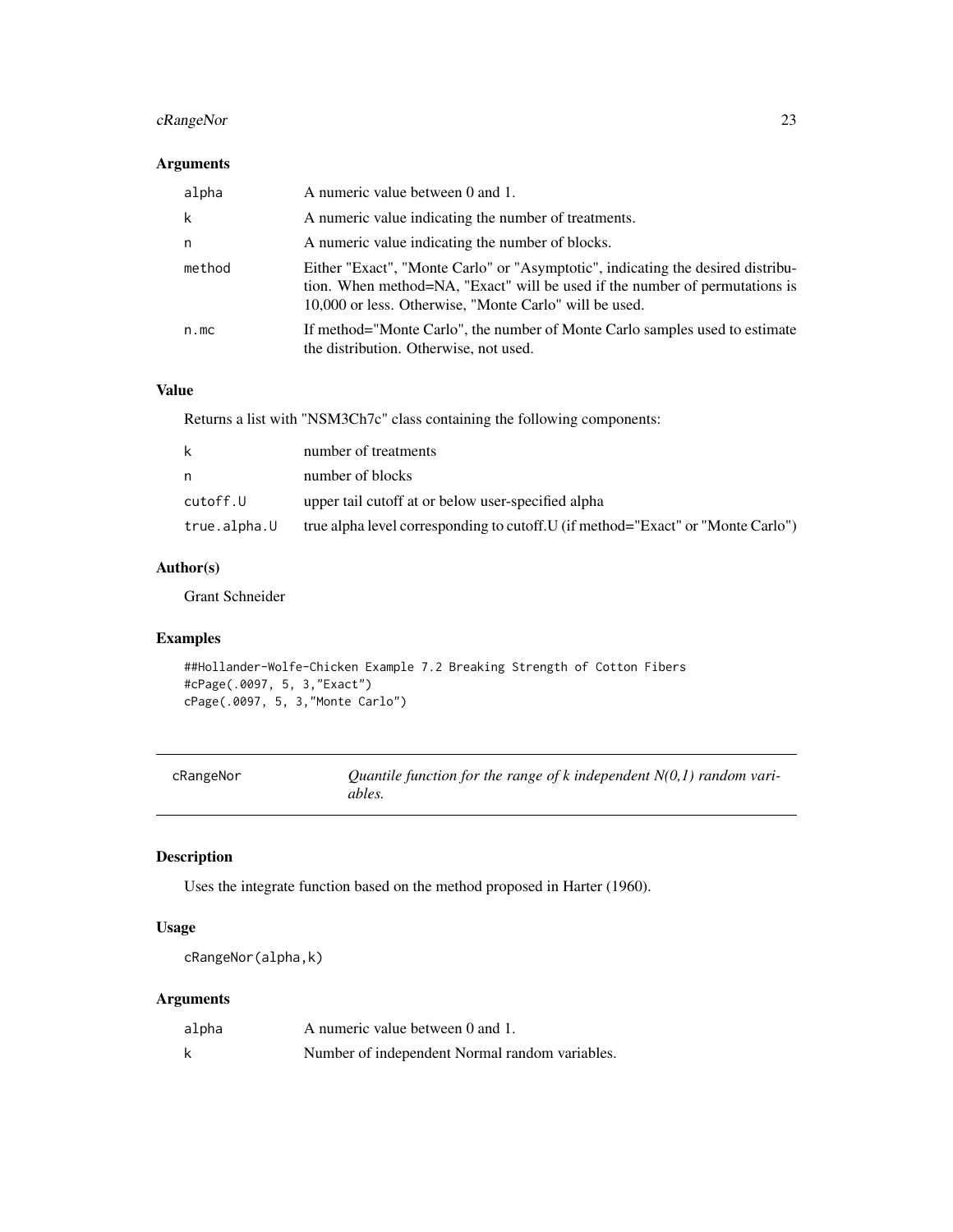<span id="page-23-0"></span>Returns the upper tail cutoff at or immediately below the user-specified alpha.

### Author(s)

Grant Schneider

### References

Harter, H. Leon. "Tables of range and studentized range." The Annals of Mathematical Statistics (1960): 1122-1147.

### Examples

```
##Hollander-Wolfe-Chicken Example 7.3 Rounding First Base
cRangeNor(.01, 3)
```

```
##Hollander-Wolfe-Chicken Example 7.7 Chemical Toxicity
cRangeNor(.05, 7)
```

| cSDCFlig | Computes a critical value for the Dwass, Steel, Critchlow-Fligner W |
|----------|---------------------------------------------------------------------|
|          | <i>distribution.</i>                                                |

### Description

This function computes the critical value for the Dwass, Steel, Critchlow-Fligner W distribution at (or typically in the "Exact" and "Monte Carlo" cases, close to) the given alpha level.

#### Usage

```
cSDCFlig(alpha, n, method=NA, n.mc=10000)
```
#### Arguments

| alpha  | A numeric value between 0 and 1.                                                                                                                                                                                         |
|--------|--------------------------------------------------------------------------------------------------------------------------------------------------------------------------------------------------------------------------|
| n      | A vector of numeric values indicating the size of each of the k data groups.                                                                                                                                             |
| method | Either "Exact", "Monte Carlo" or "Asymptotic", indicating the desired distribu-<br>tion. When method=NA, "Exact" will be used if the number of permutations is<br>10,000 or less. Otherwise, "Monte Carlo" will be used. |
| n.mc   | If method="Monte Carlo", the number of Monte Carlo samples used to estimate<br>the distribution. Otherwise, not used.                                                                                                    |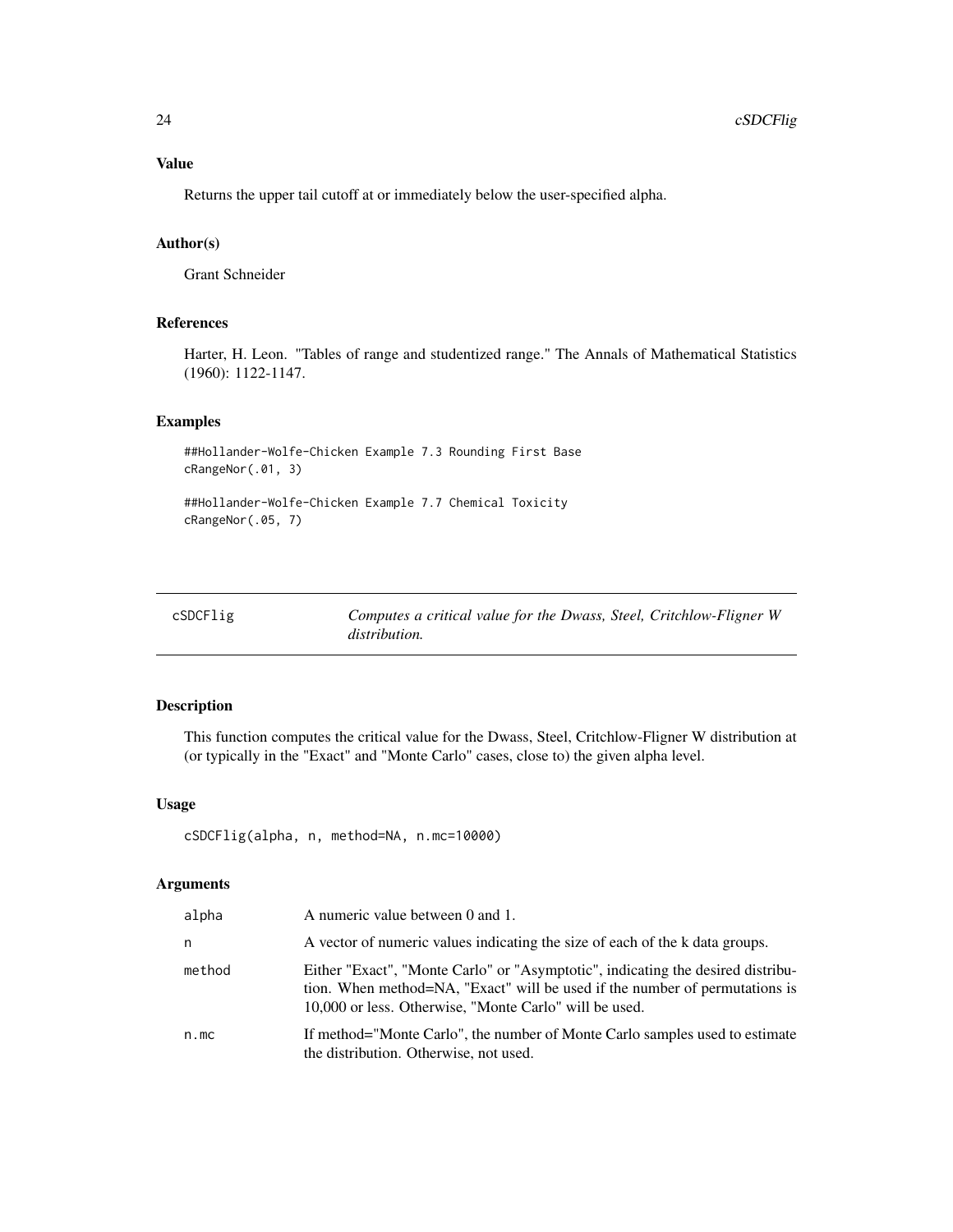#### <span id="page-24-0"></span>cSkilMack 25

### Value

Returns a list with "NSM3Ch6c" class containing the following components:

|              | number of observations in the k data groups                                      |
|--------------|----------------------------------------------------------------------------------|
| cutoff.U     | upper tail cutoff at or below user-specified alpha                               |
| true.alpha.U | true alpha level corresponding to cutoff. U (if method="Exact" or "Monte Carlo") |

### Author(s)

Grant Schneider

### Examples

```
##Hollander-Wolfe-Chicken Chapter 6 Comment 55
#cSDCFlig(.0331, c(3, 5, 7),n.mc=10000)
cSDCFlig(.0331, c(3, 5, 7),n.mc=2500)
```

```
##Another example
#cSDCFlig(alpha=0.05,n=rep(4,3),method="Exact")
cSDCFlig(alpha=0.05,n=rep(4,3),method="Monte Carlo",n.mc=2500)
#cSDCFlig(alpha=0.05,n=rep(4,3),method="Asymptotic")
```
cSkilMack *Computes a critical value for the Skillings-Mack SM distribution.*

### Description

This function computes the critical value for the Skillings-Mack SM distribution at (or typically in the "Exact" and "Monte Carlo" cases, close to) the given alpha level.

### Usage

cSkilMack(alpha, obs.mat, method = NA, n.mc = 10000)

#### Arguments

| alpha   | A numeric value between 0 and 1.                                                                                                                                                                                         |
|---------|--------------------------------------------------------------------------------------------------------------------------------------------------------------------------------------------------------------------------|
| obs.mat | The incidence matrix, explained below.                                                                                                                                                                                   |
| method  | Either "Exact", "Monte Carlo" or "Asymptotic", indicating the desired distribu-<br>tion. When method=NA, "Exact" will be used if the number of permutations is<br>10,000 or less. Otherwise, "Monte Carlo" will be used. |
| n.mc    | If method="Monte Carlo", the number of Monte Carlo samples used to estimate<br>the distribution. Otherwise, not used.                                                                                                    |

#### Details

The incidence matrix, obs.mat, will be an n x k matrix of ones and zeroes, which indicate where the data are observed and unobserved, respectively.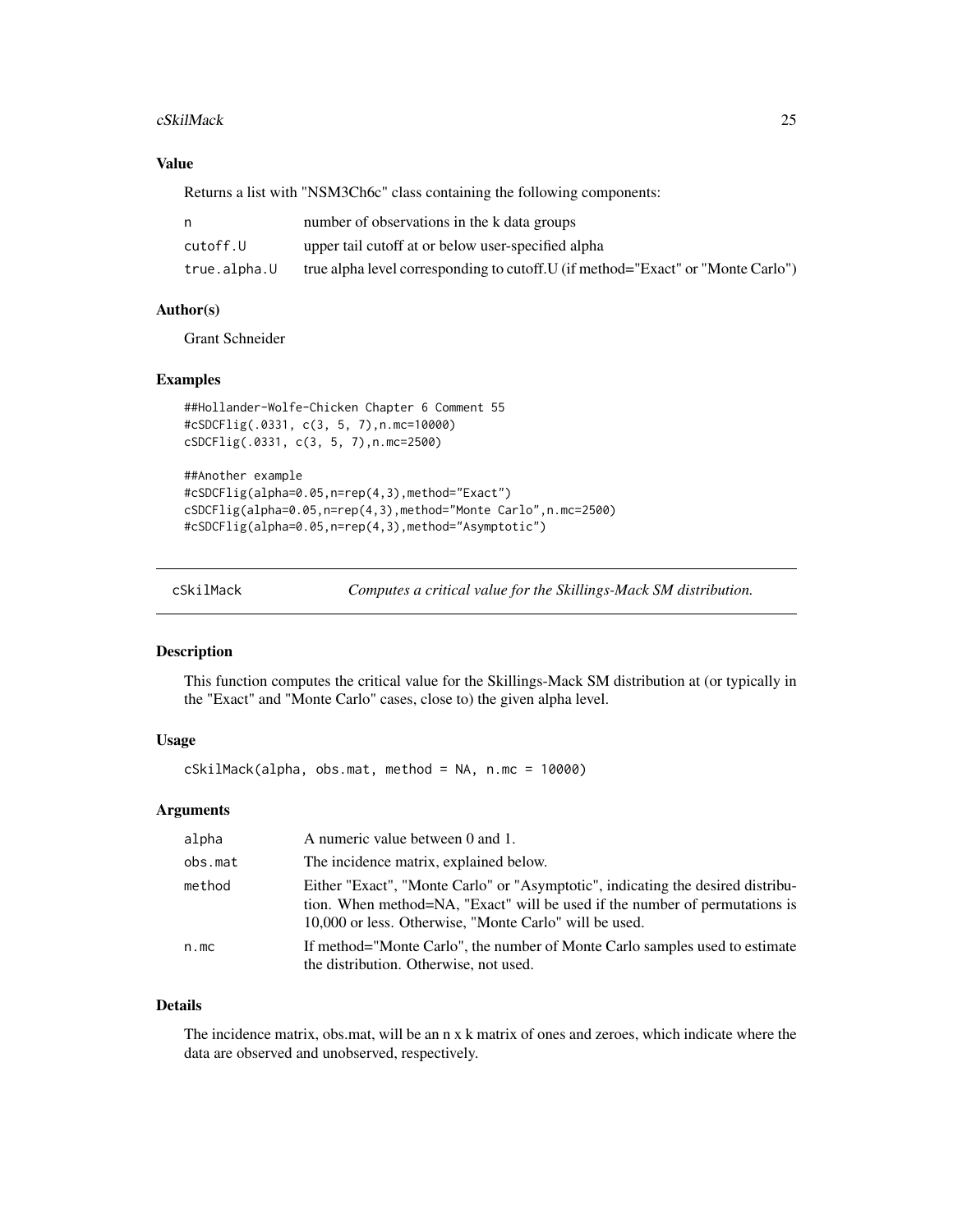### Value

Returns a list with "NSM3Ch7c" class containing the following components:

| k            | number of treatments                                                             |
|--------------|----------------------------------------------------------------------------------|
| n            | number of blocks                                                                 |
| SS           | number of treatments per block                                                   |
| cutoff.U     | upper tail cutoff at or below user-specified alpha                               |
| true.alpha.U | true alpha level corresponding to cutoff. U (if method="Exact" or "Monte Carlo") |

### Note

The syntax of this procedure differs from the others in the NSM3 package due to the fact that the distribution is calculated conditionally on the pattern of missingness. We therefore require obs.mat, the incidence matrix.

#### Author(s)

Grant Schneider

#### Examples

```
##Hollander, Wolfe, Chicken Example 7.8 Effect of Rhythmicity of a Metronome on Speech Fluency
obs.mat<-matrix(c(rep(1,10),0,rep(1,13)),ncol=3,byrow=TRUE)
#cSkilMack(.01,obs.mat)
cSkilMack(.01,obs.mat,n.mc=5000)
```
cUmbrPK *Computes a critical value for the Mack-Wolfe Peak Known A\_p distribution.*

# Description

This function computes the critical value for the Mack-Wolfe Peak Known A\_p distribution at (or typically in the "Exact" case, close to) the given alpha level. The function generalizes Harding's (1984) algorithm to quickly generate the distribution.

### Usage

cUmbrPK(alpha, n, peak=NA, method=NA, n.mc=10000)

<span id="page-25-0"></span>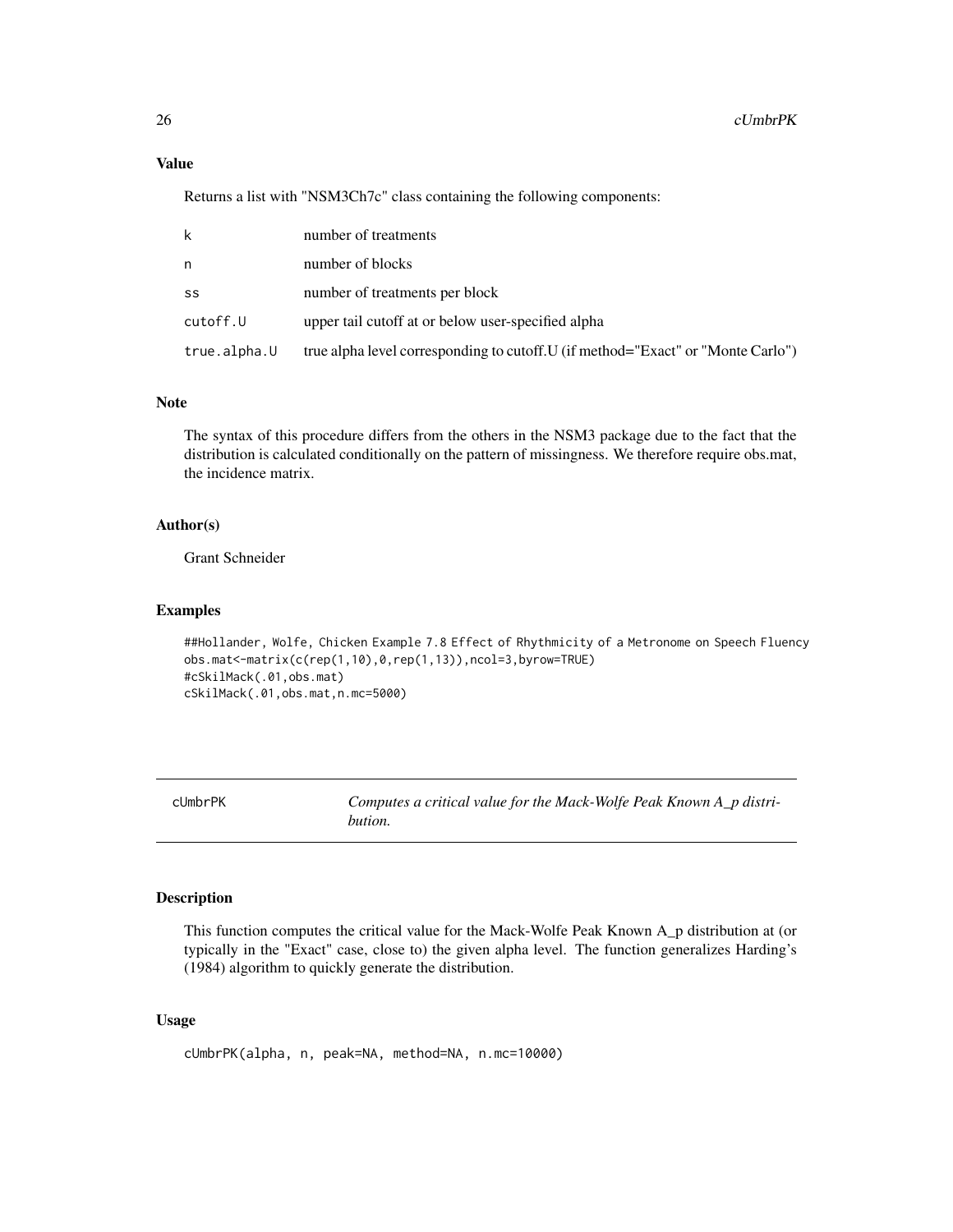#### <span id="page-26-0"></span>cUmbrPU 27

#### Arguments

| alpha  | A numeric value between 0 and 1.                                                                                                                                                                                                      |
|--------|---------------------------------------------------------------------------------------------------------------------------------------------------------------------------------------------------------------------------------------|
| n.     | A vector of numeric values indicating the size of each of the k data groups.                                                                                                                                                          |
| peak   | An integer representing the known peak among the data groups.                                                                                                                                                                         |
| method | Either "Exact" or "Asymptotic", indicating the desired distribution. When method=NA,<br>if sum(n) $\leq$ =200, the "Exact" method will be used to compute the A_p distribu-<br>tion. Otherwise, the "Asymptotic" method will be used. |
| n.mc   | Not used. Only included for standardization with other critical value procedures<br>in the NSM3 package.                                                                                                                              |

# Value

Returns a list with "NSM3Ch6c" class containing the following components:

| n            | number of observations in the k data groups                     |
|--------------|-----------------------------------------------------------------|
| cutoff.U     | upper tail cutoff at or below user-specified alpha              |
| true.alpha.U | true alpha level corresponding to cutoff. U (if method="Exact") |

#### Author(s)

Grant Schneider

### References

Harding, E. F. "An efficient, minimal-storage procedure for calculating the Mann-Whitney U, generalized U and similar distributions." Applied statistics (1984): 1-6.

# Examples

```
##Hollander-Wolfe-Chicken Example 6.3 Fasting Metabolic Rate of White-Tailed Deer
cUmbrPK(.0101, c(7, 3, 5, 4, 4,3), peak=4)
```

| cUmbrPU | Computes a critical value for the Mack-Wolfe Peak Unknown A_p-hat |
|---------|-------------------------------------------------------------------|
|         | <i>distribution.</i>                                              |

### Description

This function computes the critical value for the Mack-Wolfe Peak Unknown A\_p-hat distribution at (or typically in the "Exact" and "Monte Carlo" cases, close to) the given alpha level.

### Usage

cUmbrPU(alpha, n, method=NA, n.mc=10000)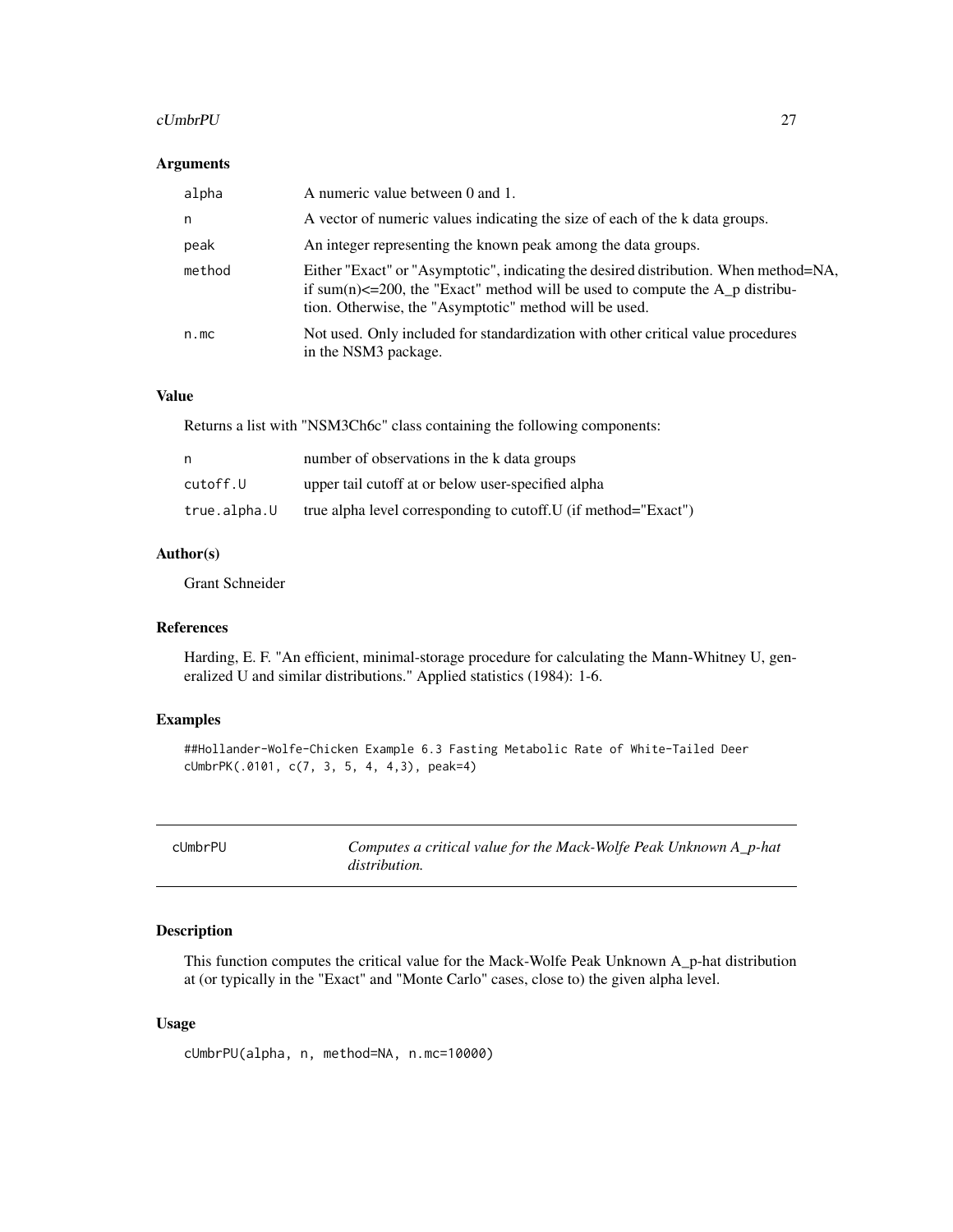### <span id="page-27-0"></span>Arguments

| alpha  | A numeric value between 0 and 1.                                                                                                                                                                                         |
|--------|--------------------------------------------------------------------------------------------------------------------------------------------------------------------------------------------------------------------------|
| n      | A vector of numeric values indicating the size of each of the k data groups.                                                                                                                                             |
| method | Either "Exact", "Monte Carlo" or "Asymptotic", indicating the desired distribu-<br>tion. When method=NA, "Exact" will be used if the number of permutations is<br>10,000 or less. Otherwise, "Monte Carlo" will be used. |
| n.mc   | If method="Monte Carlo", the number of Monte Carlo samples used to estimate<br>the distribution. Otherwise, not used.                                                                                                    |

#### Value

Returns a list with "NSM3Ch6c" class containing the following components:

|              | number of observations in the k data groups                                      |
|--------------|----------------------------------------------------------------------------------|
| cutoff.U     | upper tail cutoff at or below user-specified alpha                               |
| true.alpha.U | true alpha level corresponding to cutoff. U (if method="Exact" or "Monte Carlo") |

### Author(s)

Grant Schneider

### Examples

##Hollander-Wolfe-Chicken Example 6.4 Learning Comprehension and Age #cUmbrPU(.0495, c(3, 3, 3, 3, 3))

cUmbrPU(.10, c(2, 4, 2))

| :WNMT |  |  |
|-------|--|--|
|       |  |  |

Computes a critical value for the Wilcoxon, Nemenyi, McDonald-*Thompson R distribution.*

### Description

This function computes the critical value for the Wilcoxon, Nemenyi, McDonald-Thompson R distribution at (or typically in the "Exact" and "Monte Carlo" cases, close to) the given alpha level.

### Usage

cWNMT(alpha, k, n, method=NA, n.mc=10000)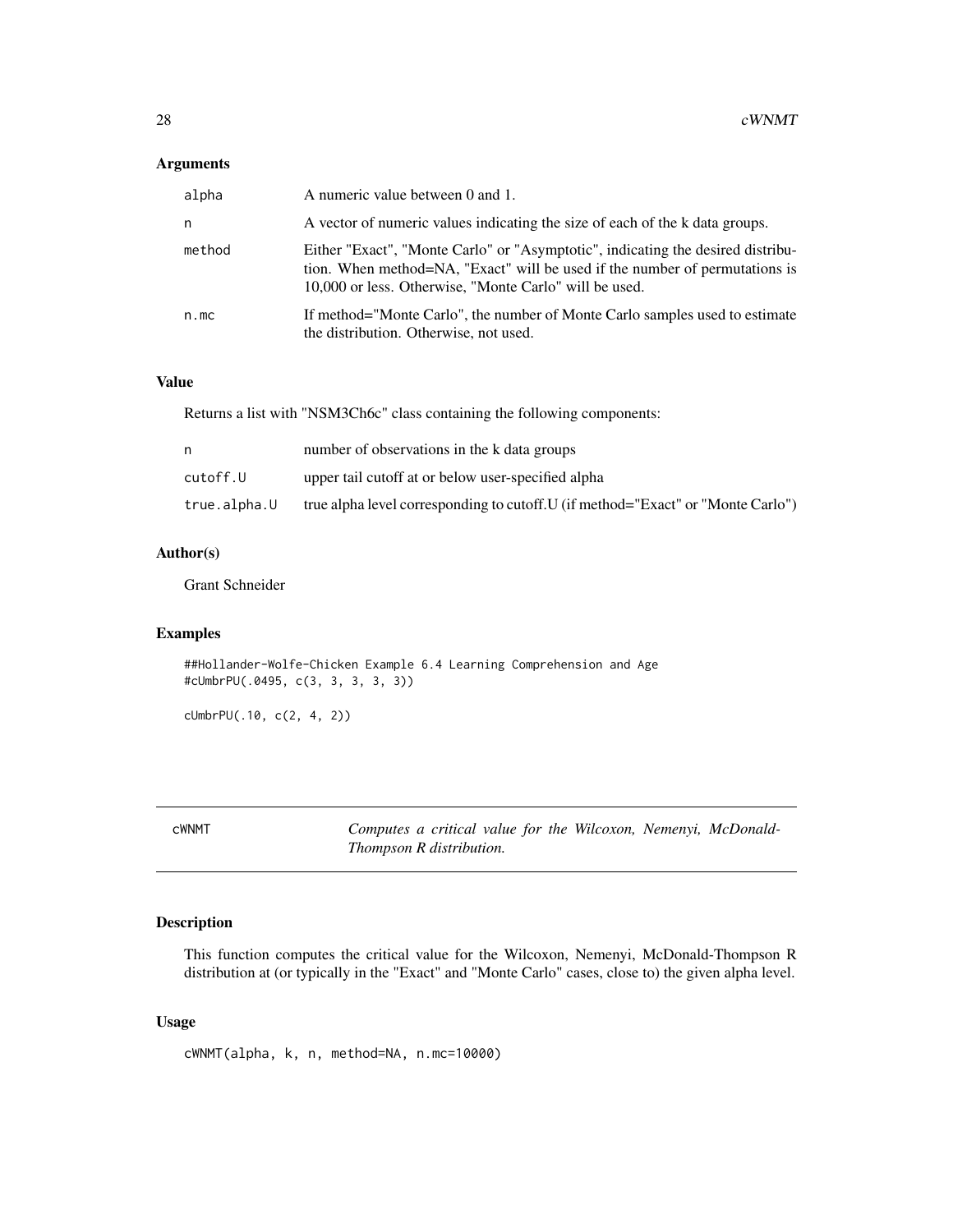#### <span id="page-28-0"></span>data and 29 and 200 and 200 and 200 and 200 and 200 and 200 and 200 and 200 and 200 and 200 and 200 and 200 and 200 and 200 and 200 and 200 and 200 and 200 and 200 and 200 and 200 and 200 and 200 and 200 and 200 and 200 an

### Arguments

| alpha  | A numeric value between 0 and 1.                                                                                                                                                                                         |
|--------|--------------------------------------------------------------------------------------------------------------------------------------------------------------------------------------------------------------------------|
| k      | A numeric value indicating the number of treatments.                                                                                                                                                                     |
| n      | A numeric value indicating the number of blocks.                                                                                                                                                                         |
| method | Either "Exact", "Monte Carlo" or "Asymptotic", indicating the desired distribu-<br>tion. When method=NA, "Exact" will be used if the number of permutations is<br>10,000 or less. Otherwise, "Monte Carlo" will be used. |
| n.mc   | If method="Monte Carlo", the number of Monte Carlo samples used to estimate<br>the distribution. Otherwise, not used.                                                                                                    |

# Value

Returns a list with "NSM3Ch7c" class containing the following components:

| k            | number of treatments                                                             |
|--------------|----------------------------------------------------------------------------------|
| n.           | number of blocks                                                                 |
| cutoff.U     | upper tail cutoff at or below user-specified alpha                               |
| true.alpha.U | true alpha level corresponding to cutoff. U (if method="Exact" or "Monte Carlo") |

### Author(s)

Grant Schneider

### Examples

##Hollander-Wolfe-Chicken Example 7.3 Rounding First Base #cWNMT(.047, 3, 15) cWNMT(.047, 3, 15,n.mc=5000)

##Chapter 7 Comment 26 #cWNMT(.083, 4, 2) cWNMT(.083, 4, 2,n.mc=5000)

data *Dataset*

### Description

These are the datasets used in the Examples of Hollander, Wolfe, and Chicken - Nonparametric Statistical Methods Third Edition. More extensive details about the data may be found there.

#### Usage

data(rhythmicity)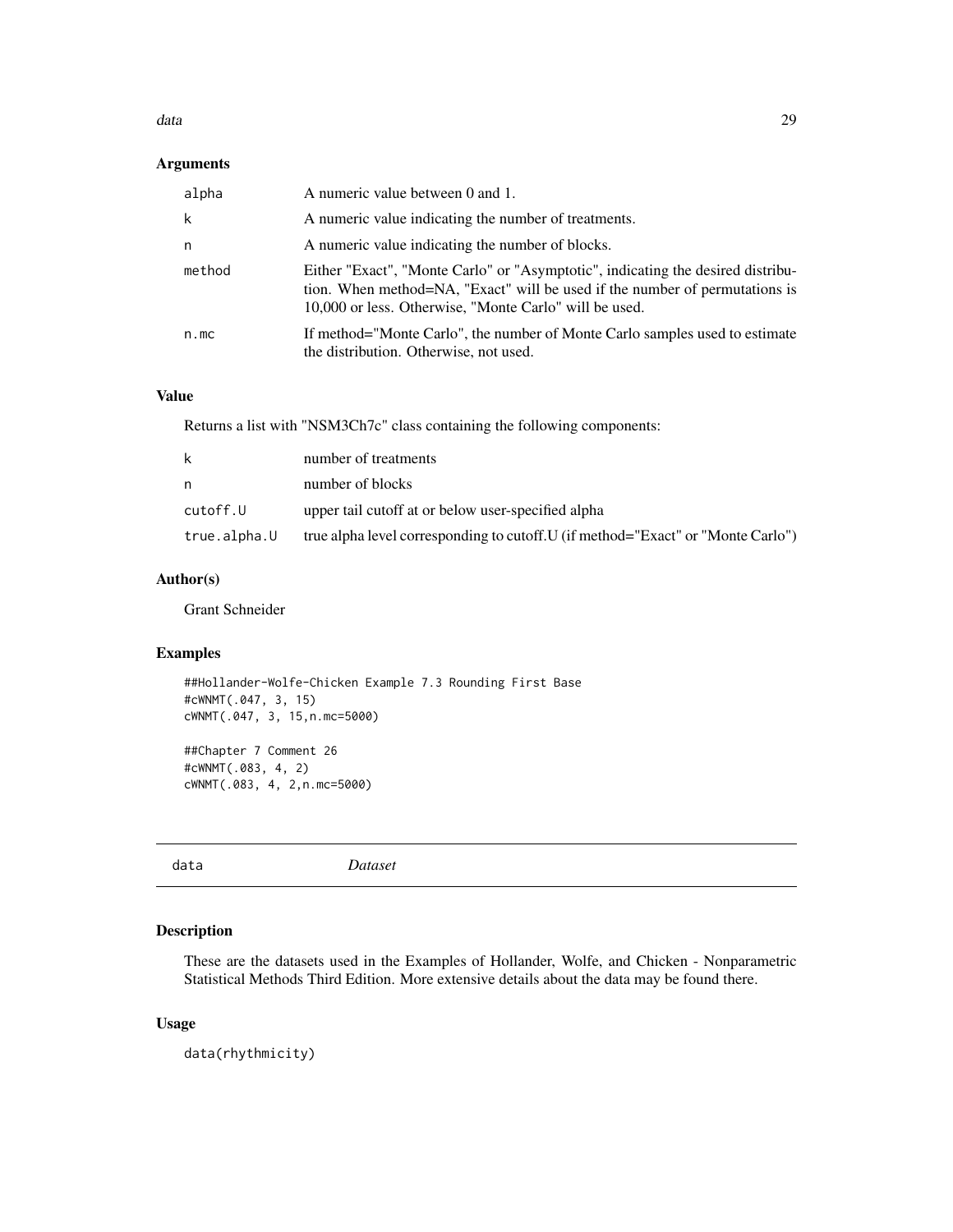# <span id="page-29-0"></span>Format

The format varies depending on the dataset.

#### Source

Hollander, Wolfe, and Chicken - Nonparametric Statistical Methods, Third Edition

### Examples

data(rhythmicity) data(forearm)

dmrl.mc *Hollander-Proschan*

### Description

Function to compute the Monte Carlo or asymptotic P-value for the observed Hollander-Proschan V' statistic.

### Usage

```
dmrl.mc(x, alternative = "two.sided", exact=FALSE,
        min.reps = 100, max.reps = 1000, delta = 10^x-3)
```
### Arguments

| X           | a vector of data of length n                                                                                                                                                                                                                                                                                              |
|-------------|---------------------------------------------------------------------------------------------------------------------------------------------------------------------------------------------------------------------------------------------------------------------------------------------------------------------------|
| alternative | the direction of the alternative hypothesis. The choices are two.sided, dmrl, and<br>imrl with the default value being two sided.                                                                                                                                                                                         |
| exact       | TRUE/FALSE value that determines whether the exact test or the large sample<br>approximation is used if $n \ge 9$ . If $n < 9$ the exact test is used. The default value<br>is FALSE, so the large sample approximation will be used unless specified not<br>to. This is the same large sample approximation as epstein() |
| min.reps    | the minimum number of repetitions for the Monte Carlo Approximation                                                                                                                                                                                                                                                       |
| max.reps    | the maximum number of reps for the Monte Carlo Approximation. If the maxi-<br>mum number of reps has been reached, and the probability has not converged, a<br>warning is given.                                                                                                                                          |
| delta       | the measure of accuracy for the convergence. If the probability converges to<br>within delta, the Monte Carlo procedure stops before reaching the maximum<br>number of reps.                                                                                                                                              |

#### Value

The function returns a list with two elements:

- V the value of the dmrl statistic
- p the corresponding probability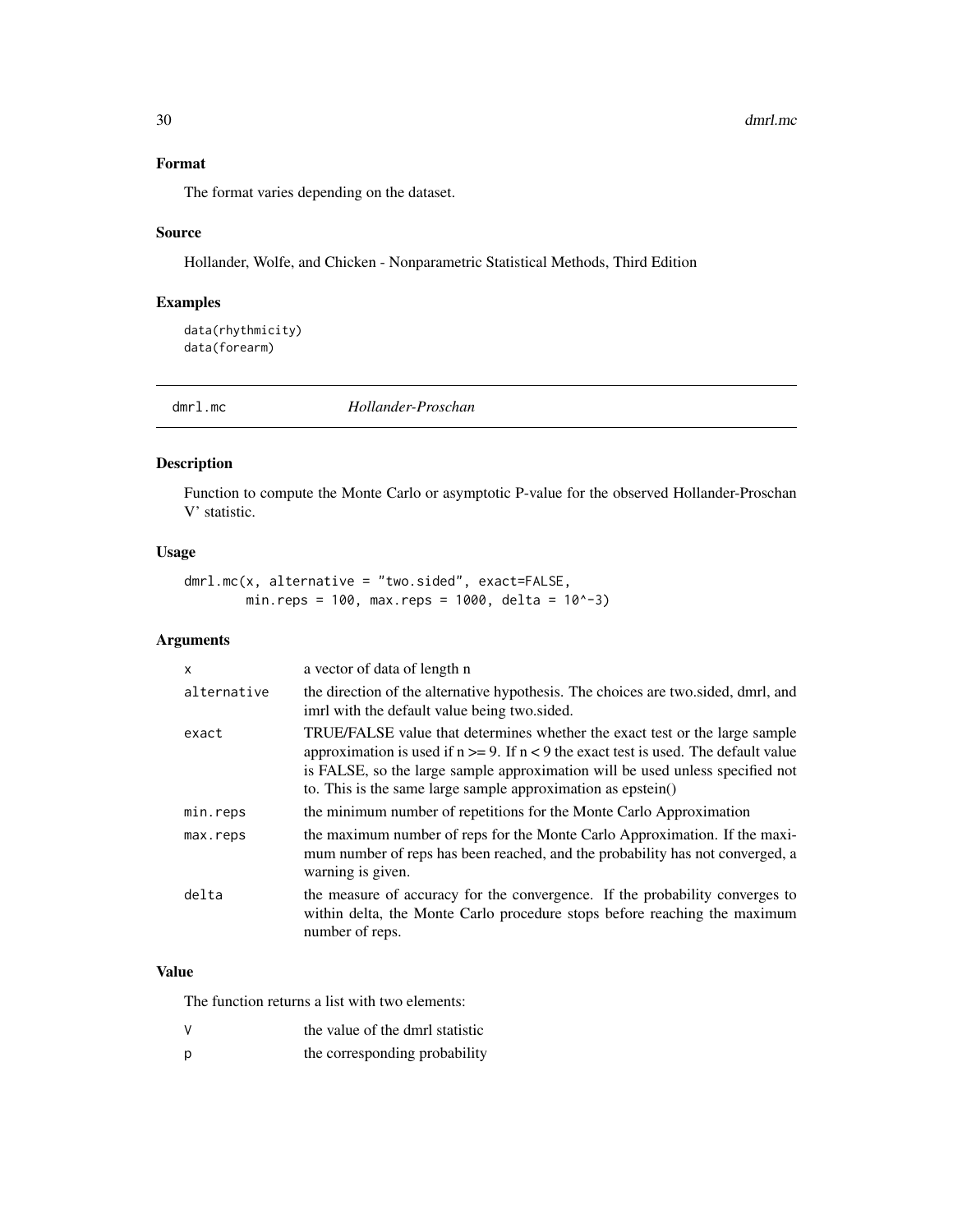#### <span id="page-30-0"></span>e.mc  $31$

### Author(s)

Rachel Becvarik

### Examples

```
ex11.1<-c(42, 43, 51, 61, 66, 69, 71, 81, 82, 82)
dmrl.mc(ex11.1, alt="dmrl", exact=TRUE)
```
### e.mc *Function to compute the Monte Carlo P-value for the observed Epstein E statistic*

### Description

This is the Monte Carlo approximation to the function "epstein".

### Usage

```
e.mc(x, alternative = "two.sided", exact=FALSE,
     min.reps = 1000, max.reps = 10000, delta = 10^{\circ}-4)
```
### Arguments

| $\mathsf{x}$ | a vector of data of length n                                                                                                                                                                                                                                                                                              |
|--------------|---------------------------------------------------------------------------------------------------------------------------------------------------------------------------------------------------------------------------------------------------------------------------------------------------------------------------|
| alternative  | the direction of the alternative hypothesis. The choices are two sided, ifr and dfr<br>with the default value being two sided.                                                                                                                                                                                            |
| exact        | TRUE/FALSE value that determines whether the exact test or the large sample<br>approximation is used if $n \ge 9$ . If $n < 9$ the exact test is used. The default value<br>is FALSE, so the large sample approximation will be used unless specified not<br>to. This is the same large sample approximation as epstein() |
| min.reps     | the minimum number of repetitions for the Monte Carlo Approximation                                                                                                                                                                                                                                                       |
| max.reps     | the maximum number of reps for the Monte Carlo Approximation. If the maxi-<br>mum number of reps has been reached, and the probability has not converged, a<br>warning is given.                                                                                                                                          |
| delta        | the measure of accuracy for the convergence. If the probability converges to<br>within delta, the Monte Carlo procedure stops before reaching the maximum<br>number of reps.                                                                                                                                              |
|              |                                                                                                                                                                                                                                                                                                                           |

# Value

The function returns a list with two elements:

- E the value of the Epstein statistic
- p the corresponding probability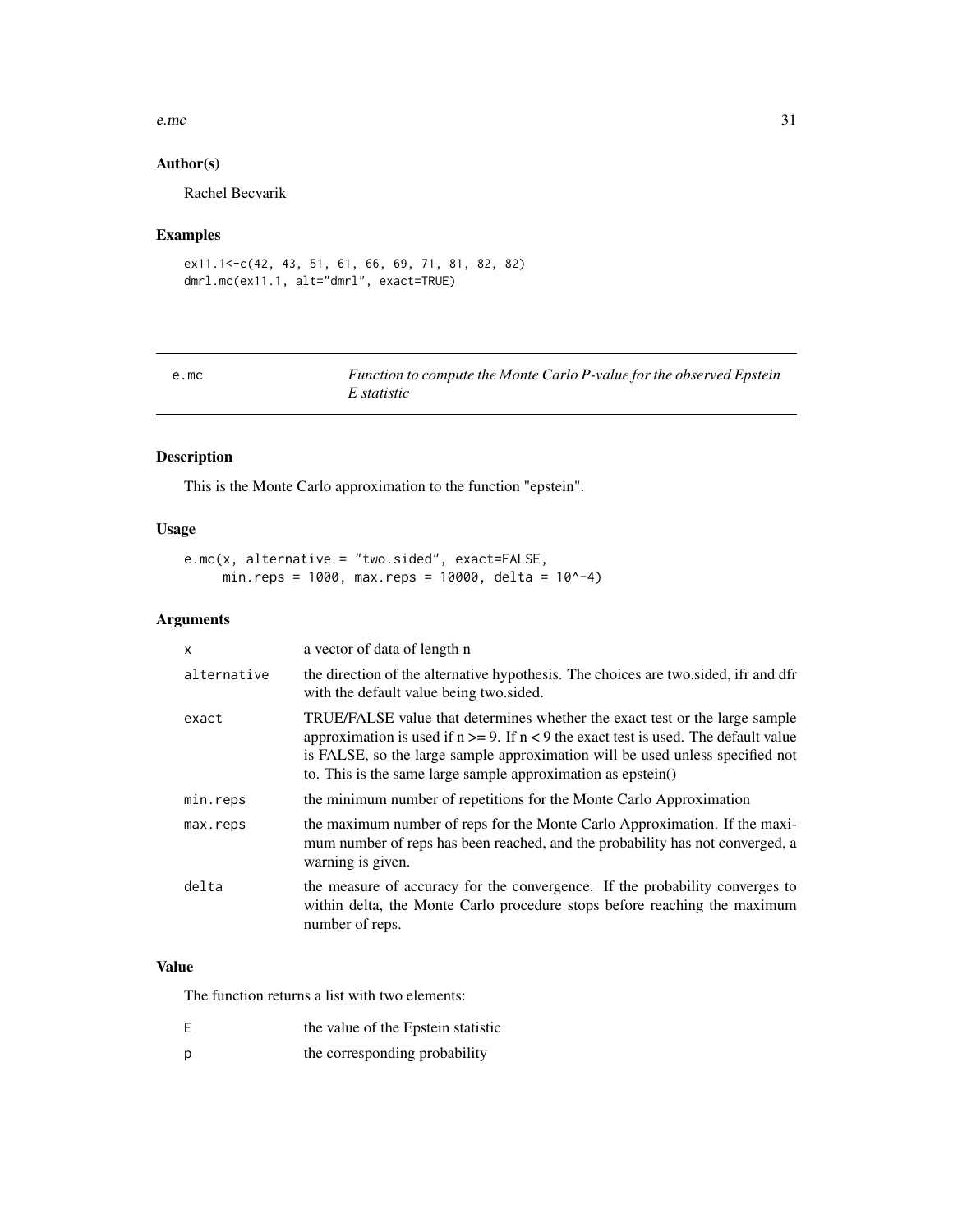#### Author(s)

Rachel Becvarik

#### Examples

```
ex11.1<-c(42, 43, 51, 61, 66, 69, 71, 81, 82, 82)
Ep <- e.mc(ex11.1, alt="ifr", exact=TRUE)
Ep$E
Ep$p
#Large Sample Approximation
Ep.lsa \leq e.mc(ex11.1, alt="ifr")
table11.2<-c(487, 18, 100, 7, 98, 5, 85, 91, 43, 230, 3, 130)
Ep=e.mc(table11.2,alt="i", exact=TRUE)
#Failing to converge
Ep=e.mc(table11.2,alt="i", exact=TRUE, min.reps=5, max.reps=5)
```
### ecdf.ks.CI *Kolmogorov's Confidence Band*

### Description

Function to compute and plot Kolmogorov's 95% confidence band for the distribution function F(x). This code is adapted from the code by Kjetil Halvorsen found at: https://stat.ethz.ch/pipermail/rhelp/2003-July/036643.html

#### Usage

ecdf.ks.CI(x, main = NULL, sub = NULL, xlab = deparse(substitute(x)), ...)

### Arguments

| x    | a vector of data of length n                                     |
|------|------------------------------------------------------------------|
| main | the title of the plot. The default is ecdf(x) + $95\%$ K.S.Bands |
| sub  | subtitle, as used in the function $plot()$                       |
| xlab | the label for the x-axis of the plot. The default is x.          |
|      | any additional plotting options                                  |

### Value

The function returns a list with three elements:

| lower | the values of the lower part of the confidence band |
|-------|-----------------------------------------------------|
| upper | the values of the upper part of the confidence band |
| D     | the value of Kolmogorov's D statistic               |

<span id="page-31-0"></span>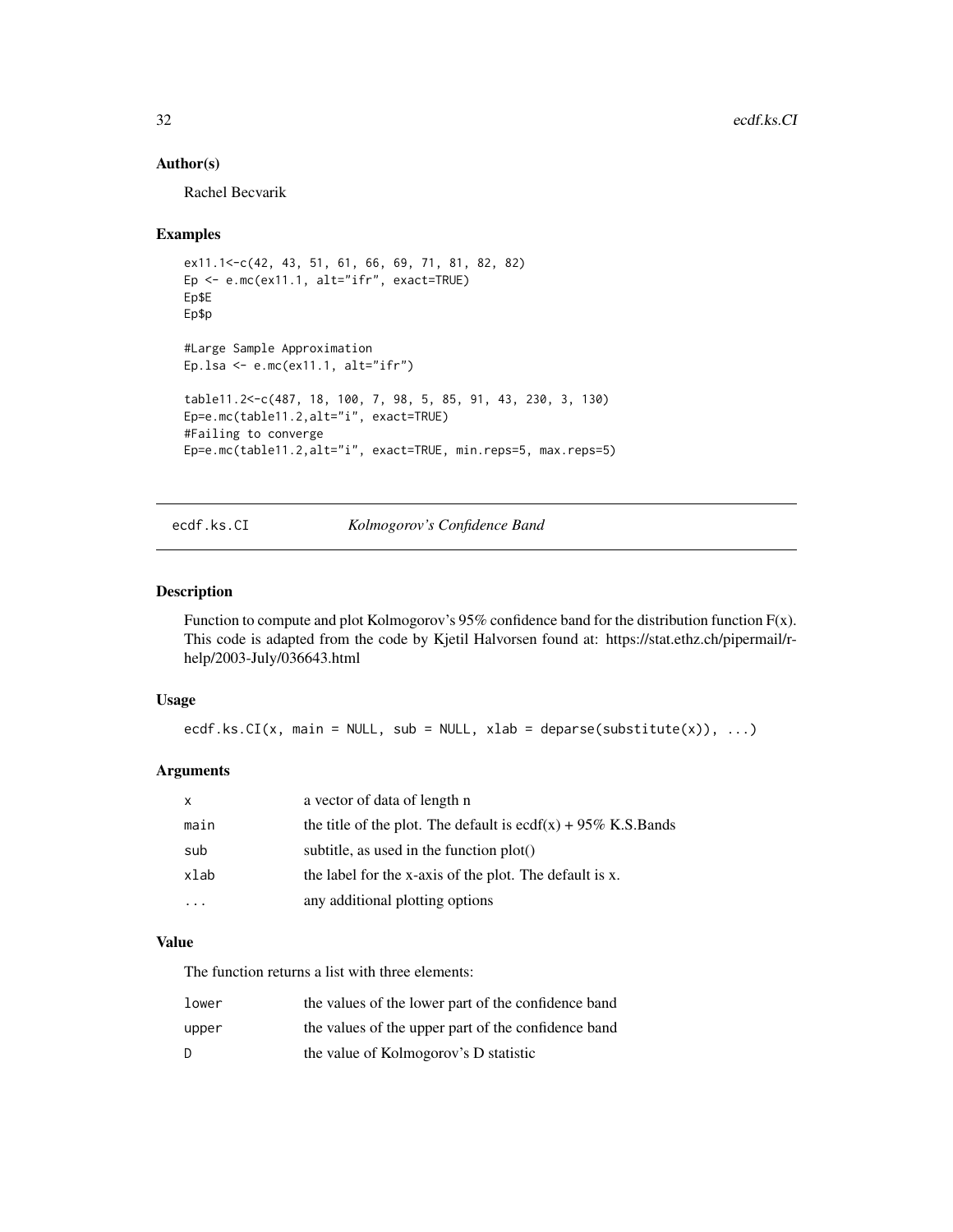#### <span id="page-32-0"></span>epstein 33

# Note

This function also plots the confidence bands.

### Author(s)

Rachel Becvarik

### Examples

```
methyl<-c(42, 43, 51, 61, 66, 69, 71, 81, 82, 82)
ecdf.ks.CI(methyl)
```
ecdf.ks.CI(methyl, lwd=2, main="KS Confidence Bands")

epstein *Epstein*

### Description

Function to compute the P-value for the observed Epstein E statistic

#### Usage

```
epstein(x, alternative = "two.sided", exact=FALSE)
```
### Arguments

| $\mathsf{x}$ | a vector of data of length n                                                                                                                                                                                                                                     |
|--------------|------------------------------------------------------------------------------------------------------------------------------------------------------------------------------------------------------------------------------------------------------------------|
| alternative  | the direction of the alternative hypothesis. The choices are two sided, if (for<br>increasing failure rate) and dfr (for decreasing failure rate) with the default value<br>being two.sided.                                                                     |
| exact        | TRUE/FALSE value that determines whether the exact test or the large sample<br>approximation is used if $n \ge 9$ . If $n < 9$ the exact test is used. The default value<br>is FALSE, so the large sample approximation will be used unless specified not<br>to. |
|              |                                                                                                                                                                                                                                                                  |

### Value

The function returns a list with two elements:

| the value of the Epstein statistic |
|------------------------------------|
| the corresponding probability      |

### Author(s)

Rachel Becvarik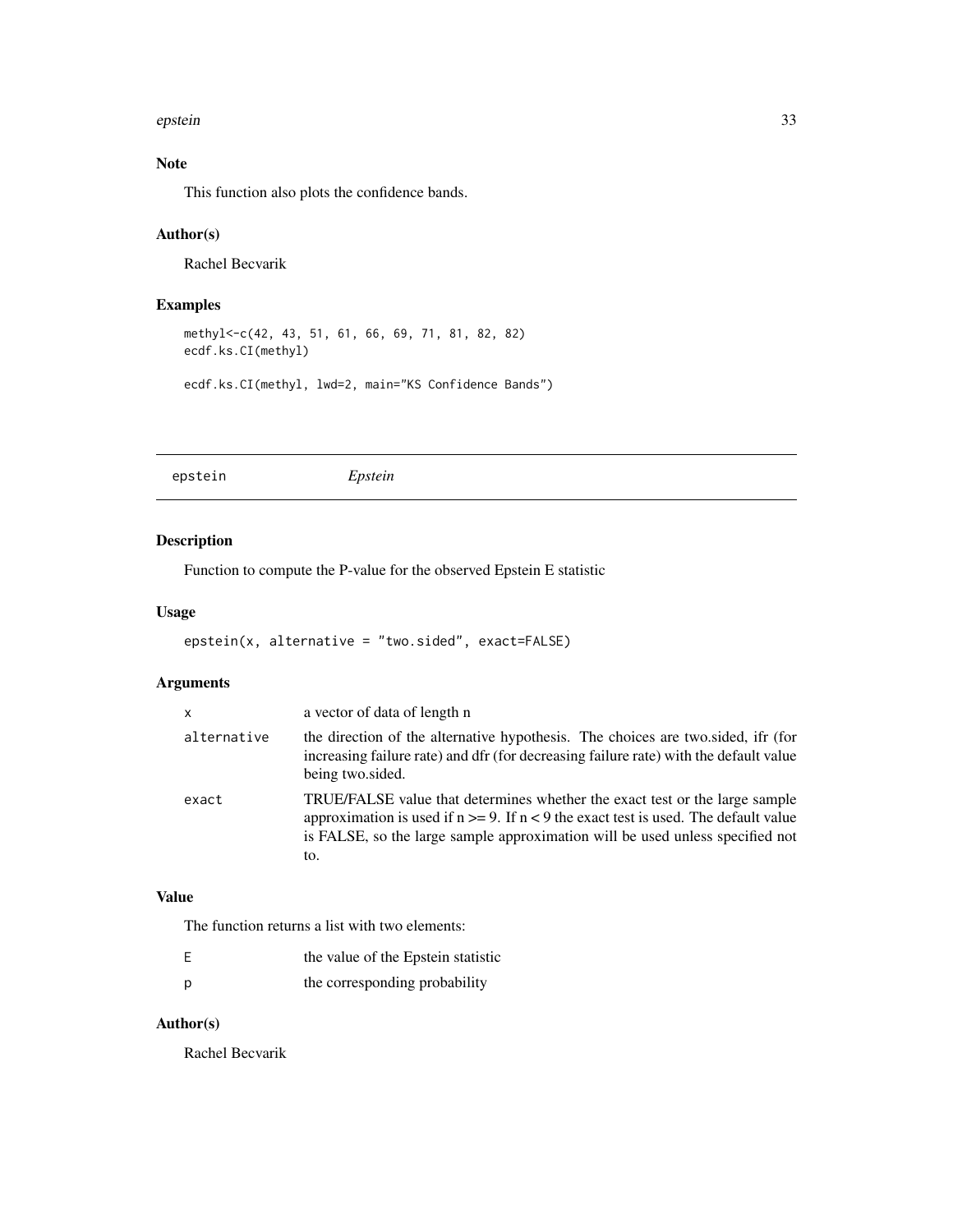#### <span id="page-33-0"></span>34 ferg.df

### Examples

```
ex11.1<-c(42, 43, 51, 61, 66, 69, 71, 81, 82, 82)
Ep <- epstein(ex11.1, alt="ifr", exact=TRUE)
Ep$E
Ep$p
#Large Sample Approximation
Ep.lsa <- epstein(ex11.1, alt="ifr")
```
#### ferg.df *Ferguson's Estimator*

### Description

Function to compute an approximation of Ferguson's estimator mu\_n.

#### Usage

```
ferg.df(x, alpha, mu, npoints,...)
```
### Arguments

| X       | a vector of data of length n               |
|---------|--------------------------------------------|
| alpha   | the degree of confidence in mu             |
| mu      | the prior guess of the unknown $P$ (a pdf) |
| npoints | the number of estimated points returned    |
|         | all of the arguments needed for mu         |

# Value

The function returns a vector of length num.points for Ferguson's estimator.

### Author(s)

Rachel Becvarik

# References

See Section 16.2 of Hollander, Wolfe, Chicken - Nonparametric Statistical Methods 3.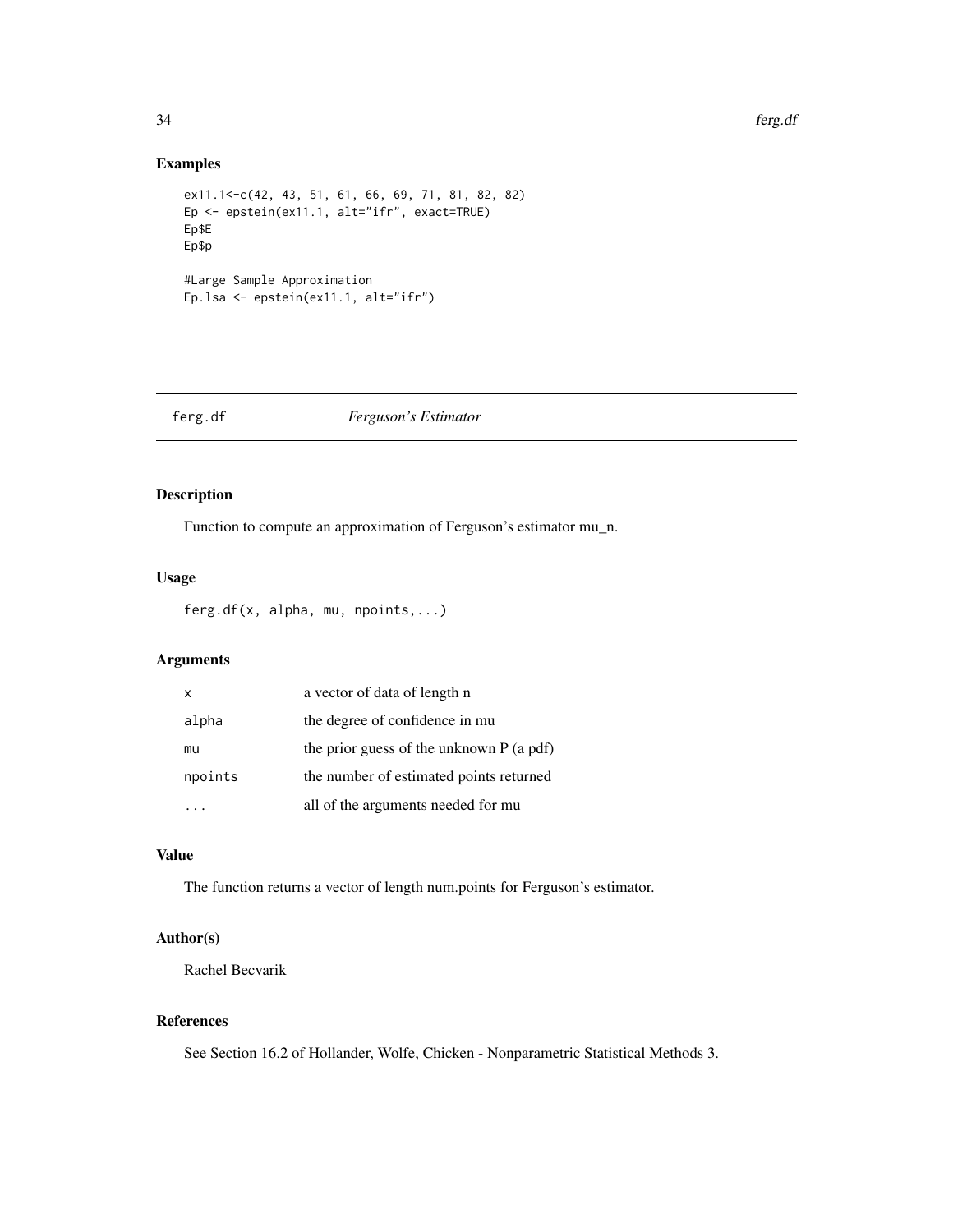#### <span id="page-34-0"></span>HoeffD 35

#### Examples

```
##Hollander-Wolfe-Chicken Figure 16.2
framingham<-c(2273, 2710, 141, 4725, 5010, 6224, 4991, 458, 1587, 1435, 2565, 1863)
plot.ecdf(framingham)
lines(sort(framingham),pexp(sort(framingham), 1/2922), lty=3)
temp.x = seq(min(framingham), max(framingham), length.out=100)
lines(temp.x,ferg.df(sort(framingham), 4, npoints=100,pexp,1/2922), col=2, type="s", lty=2)
legend("bottomright", lty=c(1,3,2), legend=c("ecdf", "prior", "ferguson"), col=c(1,1,2))
```
HoeffD *Function to compute Hoeffding's D statistic for small sample sizes.*

#### Description

This will calculate Hoeffding's D statistic following section 8.6 of Hollander, Wolfe & Chicken, Nonparametric Statistical Methods, 3e. Uses the correction for ties given at (8.92).

#### Usage

HoeffD(x, y, example=FALSE)

#### Arguments

| $\mathsf{x}$ | first data vector                           |
|--------------|---------------------------------------------|
| - V          | second data vector                          |
| example      | if true, analyzes the data from Example 8.6 |

#### Note

This function is intended for small sample sizes n only. For large n, use the asymptotic equivalence of D to the Blum-Kliefer-Rosenblatt statistic in the R package "Hmisc", command "hoeffd".

#### Author(s)

Eric Chicken

### Examples

##Example 8.6 Hollander-Wolfe-Chicken## HoeffD(example=TRUE)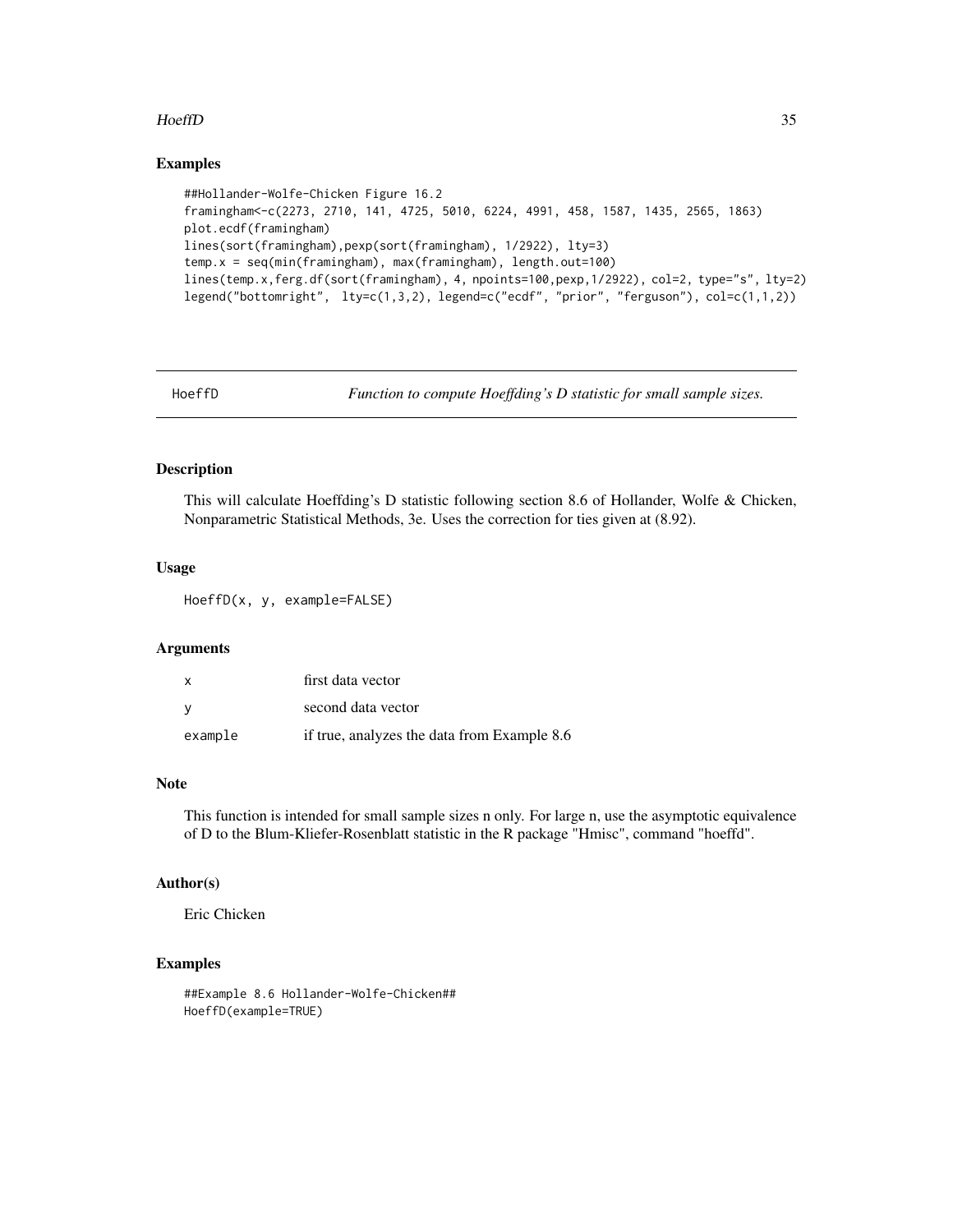<span id="page-35-0"></span>

Function to compute the Hollander A statistic for testing bivariate symmetry.

### Usage

HollBivSym(x,y=NULL)

### Arguments

| $\mathbf{x}$ | Either a matrix containing both groups of data or a vector containing the first                         |
|--------------|---------------------------------------------------------------------------------------------------------|
|              | group of data.                                                                                          |
| <b>V</b>     | If x is a vector, y is a required vector containing the second group of data. Oth-<br>erwise, not used. |

### Details

The data entry is intended to be flexible, so that the data can be entered in either of two ways. The following are equivalent:

HollBivSym(x=matrix(c(1,2,3,4,5,6),ncol=2,byrow=T)) HollBivSym(x=c(1,3,5),y=c(2,4,6))

### Value

Returns the observed Hollander A statistic.

#### Author(s)

Grant Schneider

### Examples

```
##Hollander-Wolfe-Chicken Table 3.16 example
recipient<-c(61.4,63.3,63.7,80,77.3,84,105)
donor<-c(70.8,89.2,65.8,67.1,87.3,85.1,88.1)
```
HollBivSym(recipient,donor)

```
##Or, equivalently
table3.16<-matrix(c(61.4,63.3,63.7,80,77.3,84,105,70.8,89.2,65.8,67.1,87.3,85.1,88.1),ncol=2)
HollBivSym(table3.16)
```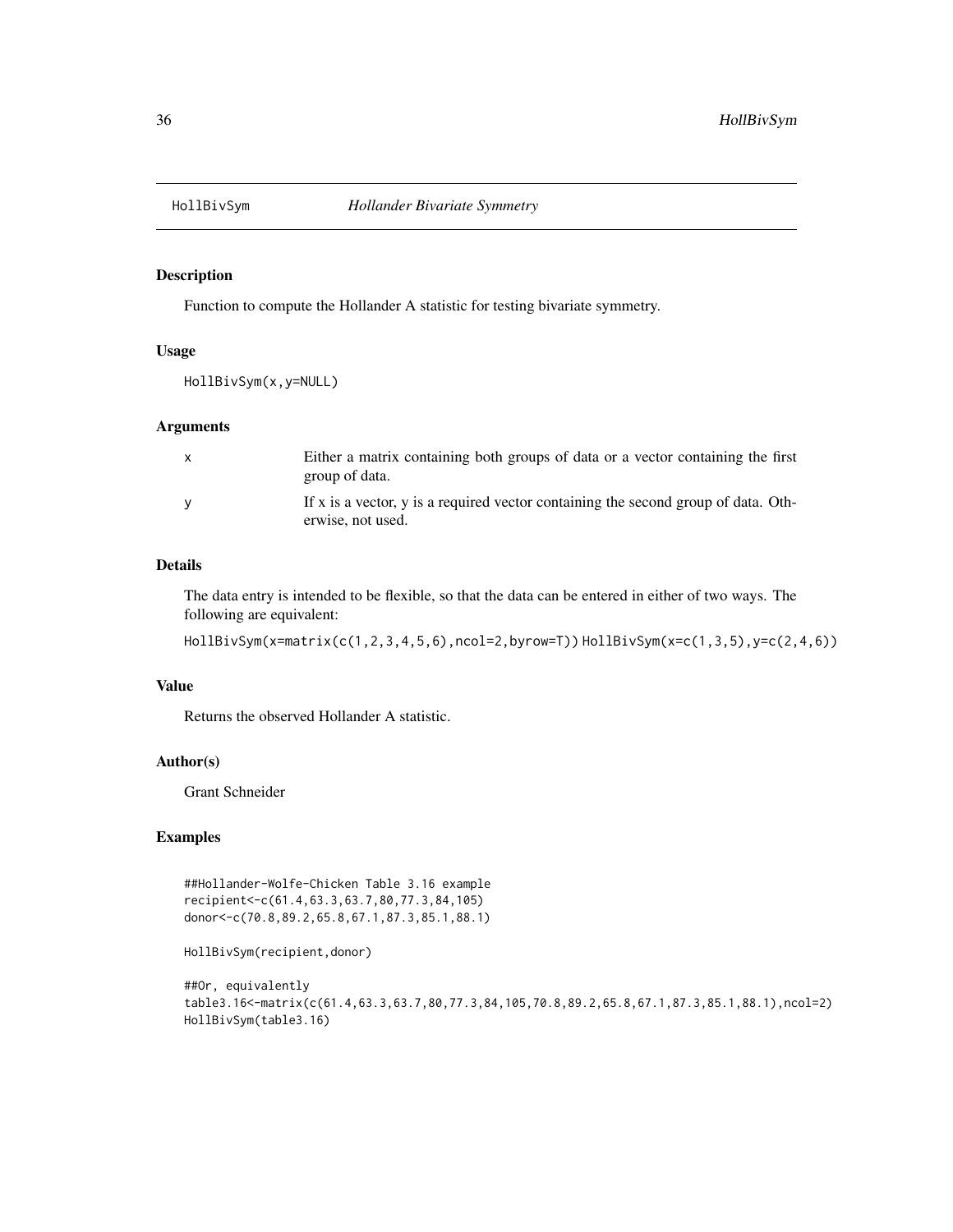Based on sections 8.3 and 8.4 of Hollander, Wolfe & Chicken, Nonparametric Statistical Methods, 3e.

## Usage

kendall.ci(x=NULL, y=NULL, alpha=0.05, type="t", bootstrap=F, B=1000, example=F)

# Arguments

| $\mathsf{x}$ | first data vector                                                                                                    |
|--------------|----------------------------------------------------------------------------------------------------------------------|
| y            | second data vector                                                                                                   |
| alpha        | the significance level                                                                                               |
| type         | type of confidence interval. Can be "t" (two-sided), "u" (upper) or "l" (lower).                                     |
| bootstrap    | if False, will find the asymptotic CI (as in section 8.3). If True, will find a<br>bootstrap CI (as in section 8.4). |
| B            | the number of bootstrap replicates                                                                                   |
| example      | if True, will analyze data from Example 8.1                                                                          |

## Author(s)

Eric Chicken

## Examples

kendall.ci(example=TRUE)

| klefsjo.ifr | Klefsjo's IFR |  |  |
|-------------|---------------|--|--|
|-------------|---------------|--|--|

## Description

Function to compute the P-value for the observed Klefsjo's A\* statistic.

## Usage

```
klefsjo.ifr (x, alternative = "two.sided", exact=FALSE)
```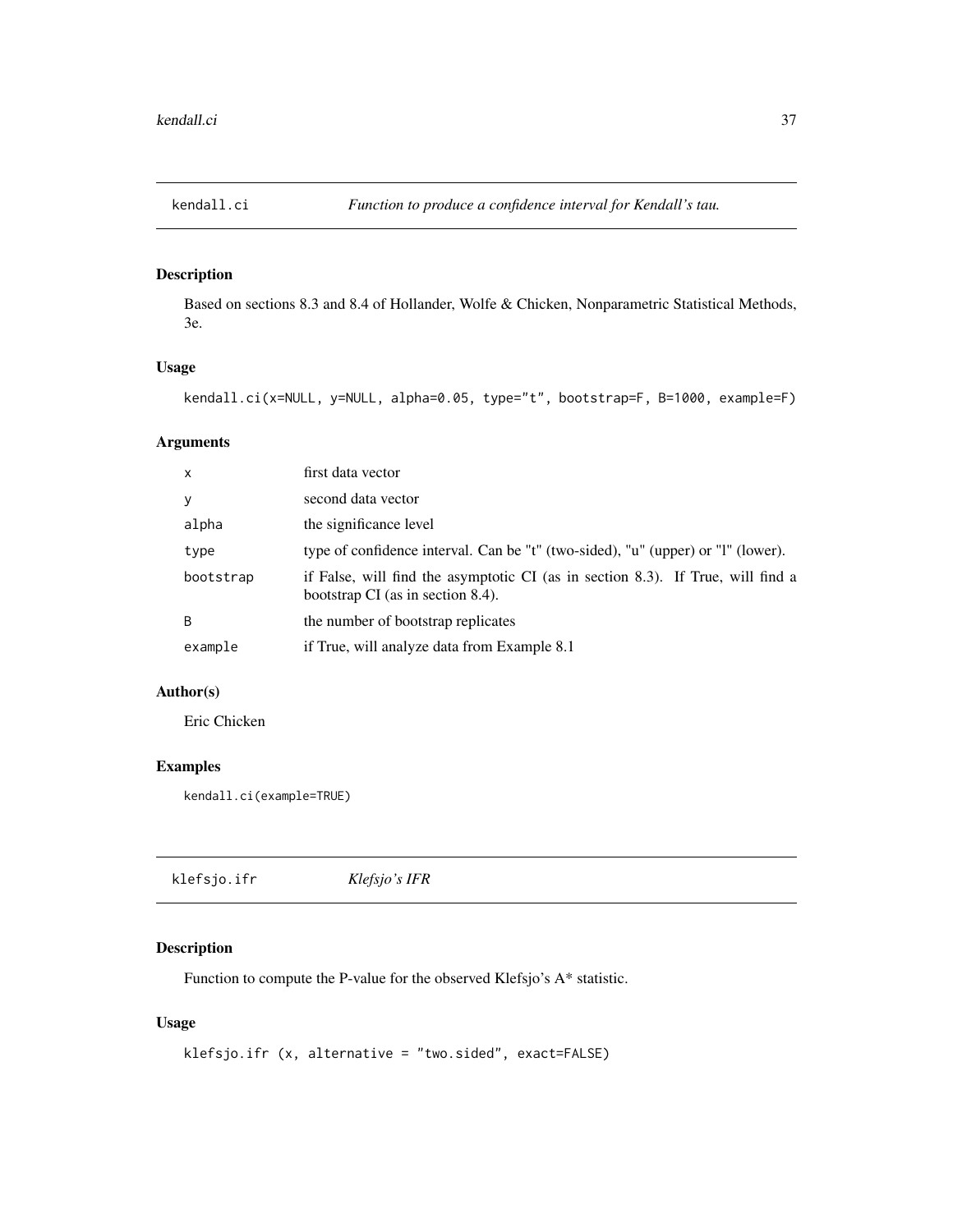#### **Arguments**

| x           | a vector of data of length n                                                                                                                                                                                                                                     |
|-------------|------------------------------------------------------------------------------------------------------------------------------------------------------------------------------------------------------------------------------------------------------------------|
| alternative | the direction of the alternative hypothesis. The choices are two sided, ifr and dfr<br>with the default value being two sided.                                                                                                                                   |
| exact       | TRUE/FALSE value that determines whether the exact test or the large sample<br>approximation is used if $n \ge 9$ . If $n < 9$ the exact test is used. The default value<br>is FALSE, so the large sample approximation will be used unless specified not<br>to. |

### Details

If the sample size is too large to allow for an exact value, due to duplicate coefficients, a note will be displayed and the large sample approximation will be used.

#### Value

The function returns a list with two elements:

| A.star | the value of the Klefsjo statistic |
|--------|------------------------------------|
| p      | the corresponding probability      |

### Author(s)

Rachel Becvarik

#### Examples

velocity<-c(12.8, 12.9, 13.3, 13.4, 13.7, 13.8, 14.5) klefsjo.ifr(velocity)

#Example of forced Large Sample Approximation tb<-c(43, 45, 53, 56, 56, 57, 58, 66, 67, 73, 74, 79, 80, 80, 81, 81, 81, 82, 83, 83, 84, 88, 89, 91, 91, 92, 92, 97, 99, 99, 100, 100, 101, 102, 102, 102, 103, 104, 107, 108, 109, 113, 114, 118, 121, 123, 126, 128, 137, 138, 139, 144, 145, 147, 156, 162, 174, 178, 179, 184, 191, 198, 211, 214, 243, 249, 329, 380, 403, 511, 522, 598) klefsjo.ifr(tb, exact=TRUE)

klefsjo.ifr.mc *Function to compute the Monte Carlo P-value for the observed Klefsjo's A\* statistic.*

#### Description

This is the Monte Carlo approximation to the function "klefsjo.ifr".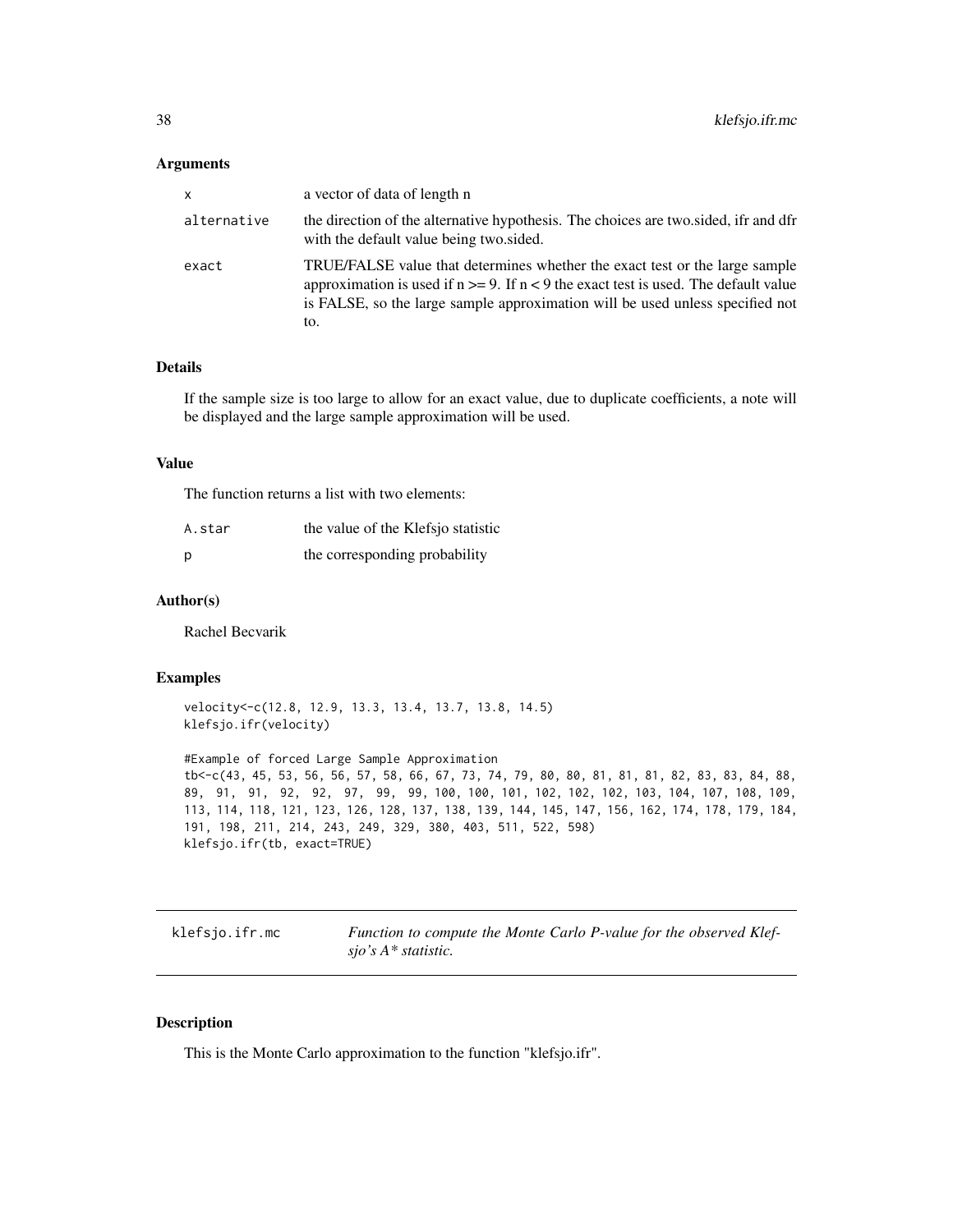## klefsjo.ifr.mc 39

# Usage

klefsjo.ifr.mc(x, alternative = "two.sided", exact=FALSE, min.reps = 100, max.reps = 1000, delta = 10^-3)

## Arguments

| X           | a vector of data of length n                                                                                                                                                                                                                                                                                                |
|-------------|-----------------------------------------------------------------------------------------------------------------------------------------------------------------------------------------------------------------------------------------------------------------------------------------------------------------------------|
| alternative | the direction of the alternative hypothesis. The choices are two sided, ifr and dfr<br>with the default value being two sided.                                                                                                                                                                                              |
| exact       | TRUE/FALSE value that determines whether the exact test or the large sample<br>approximation is used if $n \ge 9$ . If $n < 9$ the exact test is used. The default value<br>is FALSE, so the large sample approximation will be used unless specified not<br>to. This is the same large sample approximation as $epstein()$ |
| min.reps    | the minimum number of repetitions for the Monte Carlo Approximation                                                                                                                                                                                                                                                         |
| max.reps    | the maximum number of reps for the Monte Carlo Approximation. If the maxi-<br>mum number of reps has been reached, and the probability has not converged, a<br>warning is given.                                                                                                                                            |
| delta       | the measure of accuracy for the convergence. If the probability converges to<br>within delta, the Monte Carlo procedure stops before reaching the maximum<br>number of reps.                                                                                                                                                |

## Value

The function returns a list with two elements:

| A.star | the value of the Klefsjo statistic |
|--------|------------------------------------|
| Ŋ      | the corresponding probability      |

## Author(s)

Rachel Becvarik

## Examples

```
temp.data<-c(0.33925023, 0.84005767, 0.29066189, 1.95163010, 0.74536608, 0.16714902, 0.06950791,
1.14919291, 1.93210982, 1.06006126, 0.14651009, 0.28776282, 0.72242750, 1.02227211, 1.71243334)
klefsjo.ifr.mc(temp.data, exact=TRUE)
```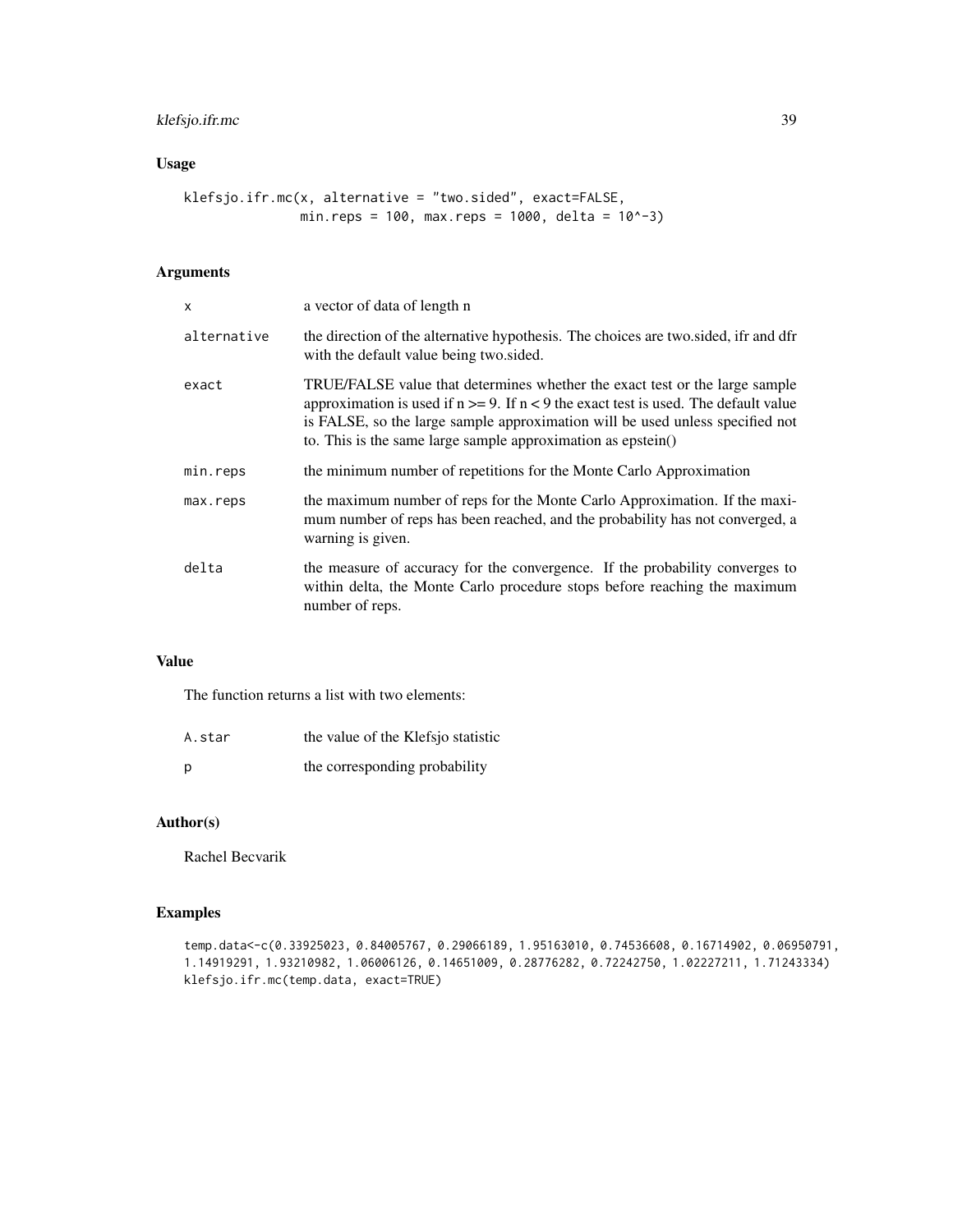klefsjo.ifra *Klefsjo's IFRA*

#### Description

Function to compute the P-value for the observed Klefsjo's B\* statistic.

#### Usage

klefsjo.ifra (x, alternative = "two.sided", exact=FALSE)

#### Arguments

| $\mathsf{x}$ | a vector of data of length n                                                                                                                                                                                                                              |
|--------------|-----------------------------------------------------------------------------------------------------------------------------------------------------------------------------------------------------------------------------------------------------------|
| alternative  | the direction of the alternative hypothesis. The choices are two sided, ifra and<br>dfra with the default value being two sided.                                                                                                                          |
| exact        | TRUE/FALSE value that determines whether the exact test or the large sample<br>approximation is used if $n \ge 9$ . If $n < 9$ the exact test is used. The default value<br>is FALSE, so the large sample approximation will be used unless specified not |
|              | to.                                                                                                                                                                                                                                                       |

### Details

If the sample size is too large to allow for an exact value, due to duplicate coefficients, a note will be displayed and the large sample approximation will be used.

#### Value

The function returns a list with two elements:

| B.star | the value of the Klefsjo statistic |
|--------|------------------------------------|
| D      | the corresponding probability      |

# Author(s)

Rachel Becvarik

#### Examples

velocity<-c(12.8, 12.9, 13.3, 13.4, 13.7, 13.8, 14.5) klefsjo.ifra(velocity)

#Example of forced Large Sample Approximation tb<-c(43, 45, 53, 56, 56, 57, 58, 66, 67, 73, 74, 79, 80, 80, 81, 81, 81, 82, 83, 83, 84, 88, 89, 91, 91, 92, 92, 97, 99, 99, 100, 100, 101, 102, 102, 102, 103, 104, 107, 108, 109, 113, 114, 118, 121, 123, 126, 128, 137, 138, 139, 144, 145, 147, 156, 162, 174, 178, 179, 184, 191, 198, 211, 214, 243, 249, 329, 380, 403, 511, 522, 598) klefsjo.ifra(tb, exact=TRUE)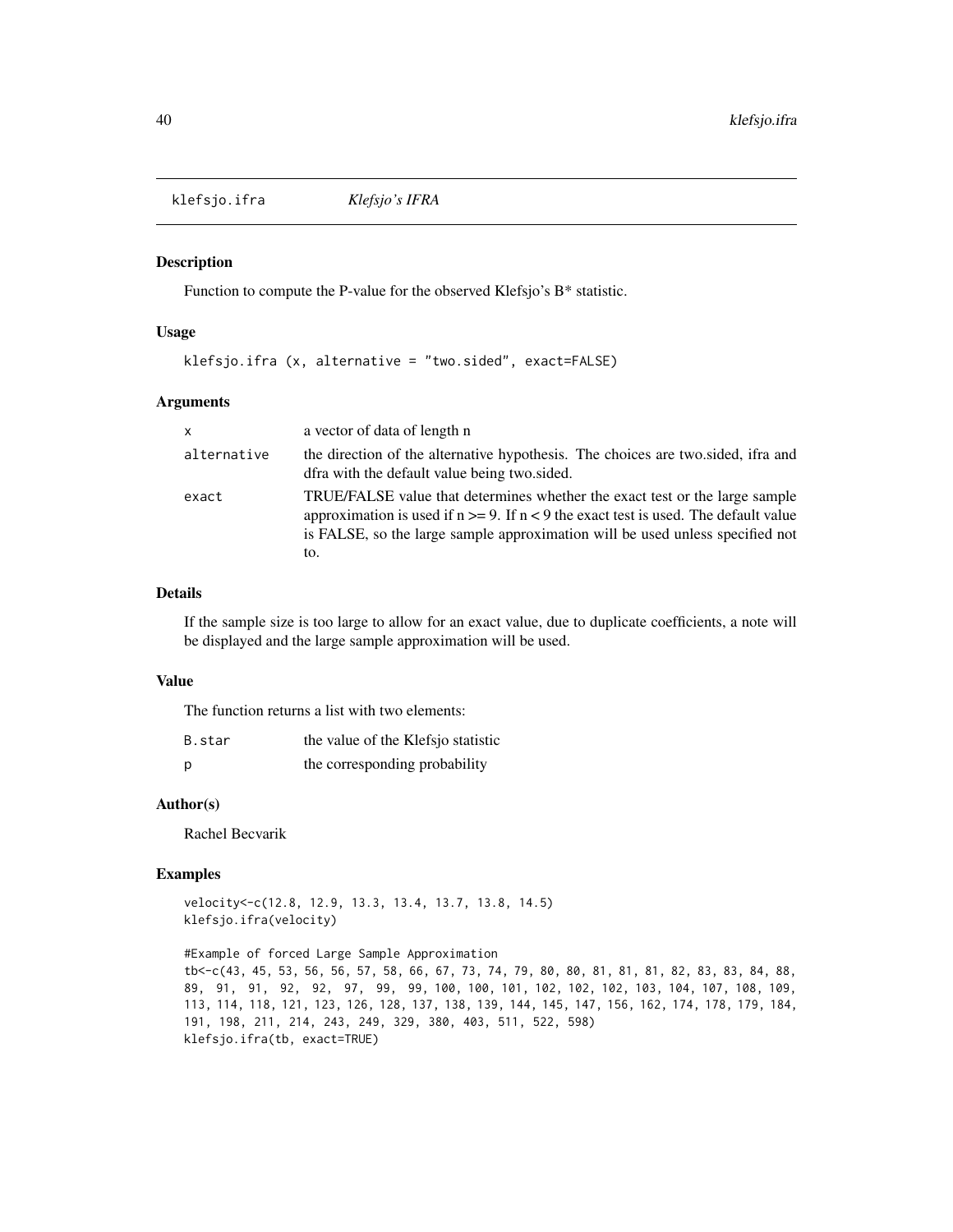klefsjo.ifra.mc *Function to compute the Monte Carlo P-value for the observed Klefsjo's B\* statistic.*

## Description

This is the Monte Carlo approximation to the function "klefsjo.ifra".

#### Usage

```
klefsjo.ifra.mc(x, alternative = "two.sided", exact=FALSE,
               min.reps = 100, max.reps = 1000, delta = 10^-3)
```
## Arguments

| X           | a vector of data of length n                                                                                                                                                                                                                                                                                                |
|-------------|-----------------------------------------------------------------------------------------------------------------------------------------------------------------------------------------------------------------------------------------------------------------------------------------------------------------------------|
| alternative | the direction of the alternative hypothesis. The choices are two sided, ifra and<br>dfra with the default value being two sided.                                                                                                                                                                                            |
| exact       | TRUE/FALSE value that determines whether the exact test or the large sample<br>approximation is used if $n \ge 9$ . If $n < 9$ the exact test is used. The default value<br>is FALSE, so the large sample approximation will be used unless specified not<br>to. This is the same large sample approximation as $epstein()$ |
| min.reps    | the minimum number of repetitions for the Monte Carlo Approximation                                                                                                                                                                                                                                                         |
| max.reps    | the maximum number of reps for the Monte Carlo Approximation. If the maxi-<br>mum number of reps has been reached, and the probability has not converged, a<br>warning is given.                                                                                                                                            |
| delta       | the measure of accuracy for the convergence. If the probability converges to<br>within delta, the Monte Carlo procedure stops before reaching the maximum<br>number of reps.                                                                                                                                                |

### Value

The function returns a list with two elements:

| B.star | the value of the Klefsjo statistic |
|--------|------------------------------------|
| - p    | the corresponding probability      |

### Author(s)

Rachel Becvarik

## Examples

```
temp.data<-c(0.33925023, 0.84005767, 0.29066189, 1.95163010, 0.74536608, 0.16714902, 0.06950791,
1.14919291,1.93210982, 1.06006126, 0.14651009, 0.28776282, 0.72242750, 1.02227211, 1.71243334)
klefsjo.ifra.mc(temp.data, exact=TRUE)
```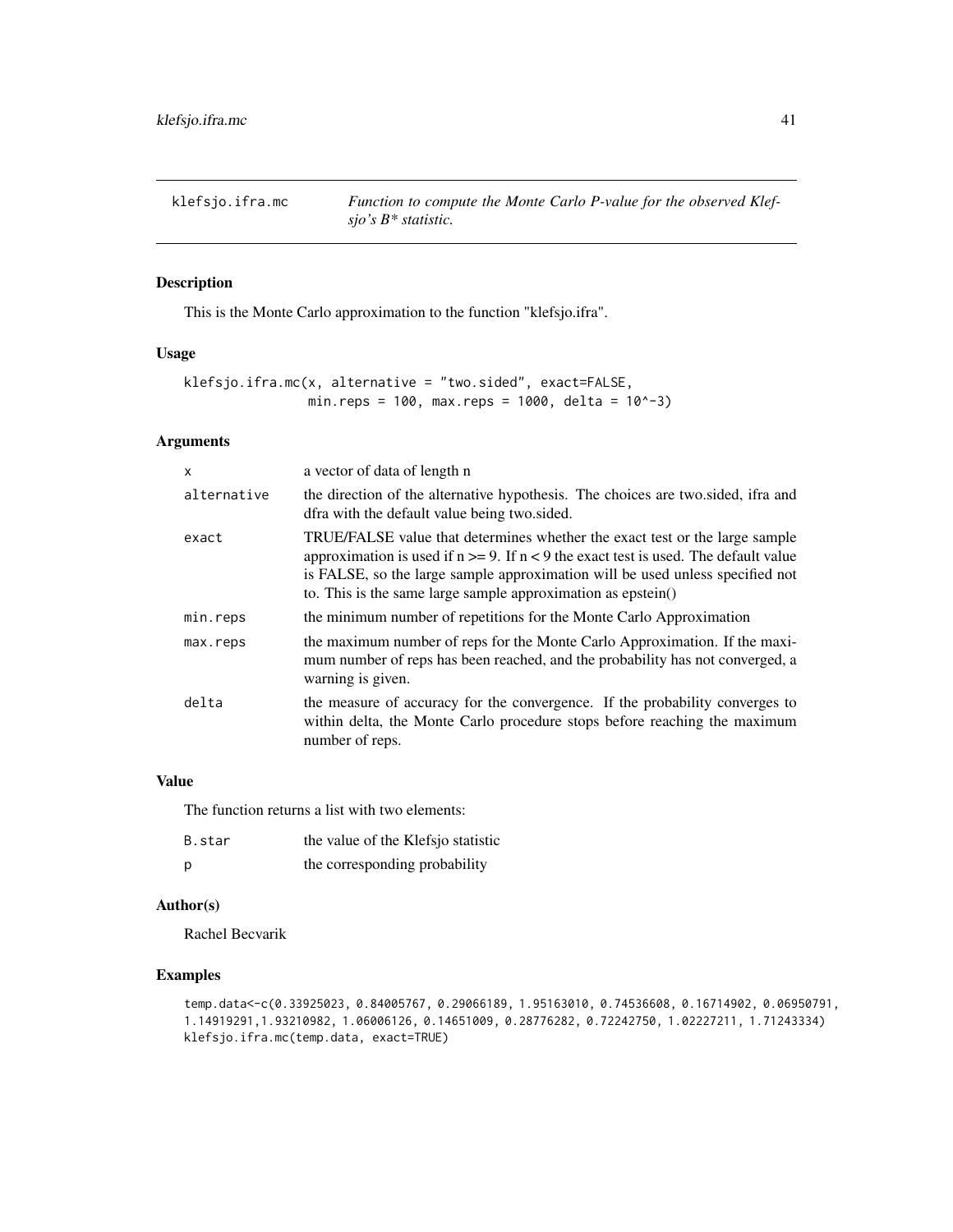kolmogorov *Kolmogorov*

## Description

Function to compute the asymptotic P-value for the observed Kolmogorov D statistic.

#### Usage

kolmogorov(x,fnc,...)

### Arguments

|                         | a vector of data of length n                                                      |
|-------------------------|-----------------------------------------------------------------------------------|
| fnc                     | the functional form of the pdf of F0. The first argument must be the data.        |
| $\cdot$ $\cdot$ $\cdot$ | all the parameters besides the data that fine needs to operate. (See below for an |
|                         | example using pnorm and pexp)                                                     |

## Value

The function returns a list with two elements:

| - D | the value of the Kolmogorov statistic |
|-----|---------------------------------------|
| D.  | the corresponding probability         |

## Author(s)

Rachel Becvarik

### Examples

```
velocity<-c(12.8, 12.9, 13.3, 13.4, 13.7, 13.8, 14.5)
kolmogorov(velocity,pnorm, mean=14,sd=2)
kolmogorov(velocity,pexp,1/2)
```
mblm *Fitting Median-Based Linear Models (from 'mblm' oackage)*

### Description

This function is used to fit linear models based on Theil-Sen single median, or Siegel repeated medians.

### Usage

```
mblm(formula, dataframe, repeated = TRUE)
```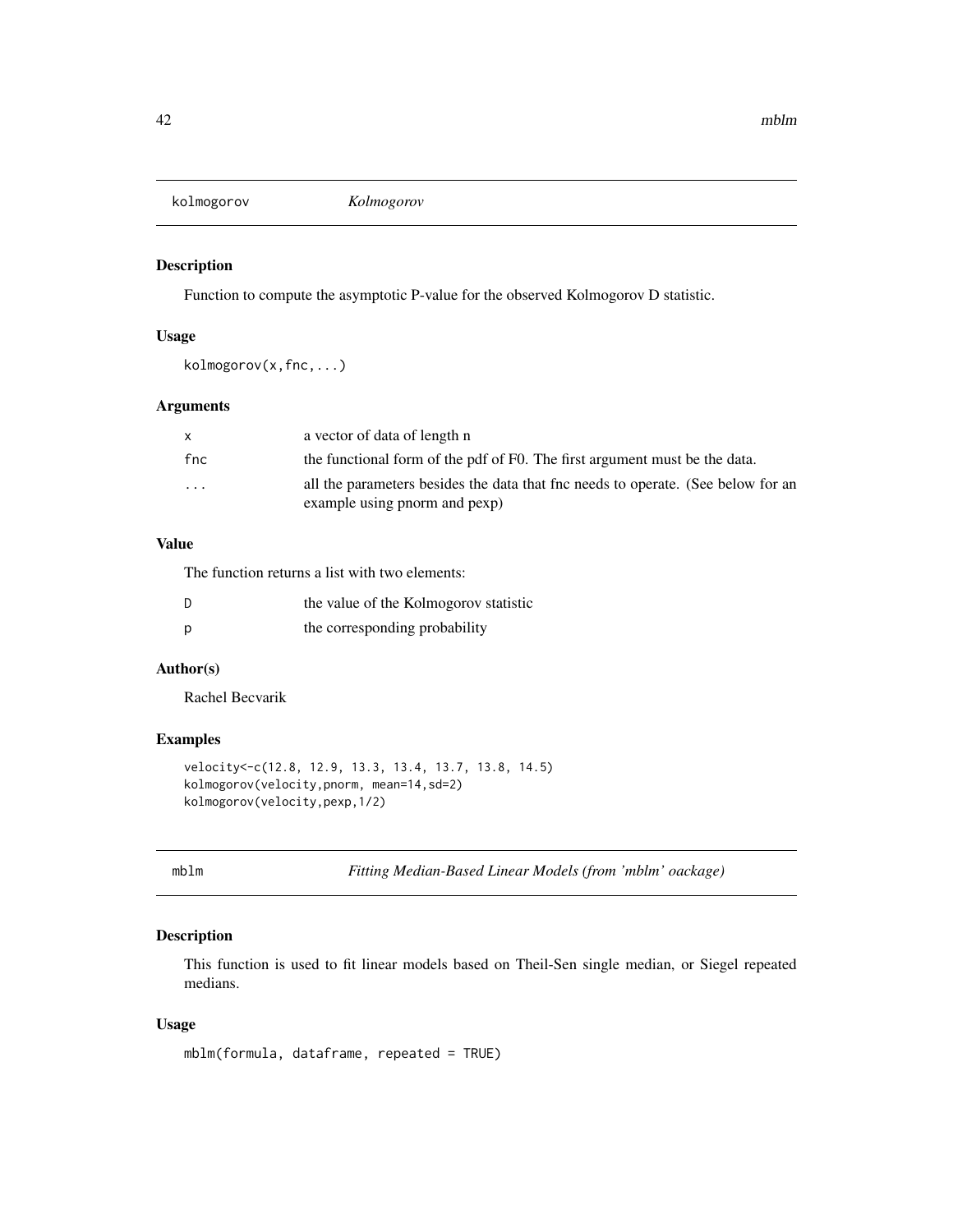#### $mblm$  and  $43$

#### Arguments

| formula   | A formula of type $y \sim x$ (only linear models are accepted)               |  |
|-----------|------------------------------------------------------------------------------|--|
| dataframe | Optional dataframe                                                           |  |
| repeated  | If set to true, model is computed using repeated medians. If false, a single |  |
|           | median estimators are calculated                                             |  |

## Details

This function is from the 'mblm' package, which is no longer available on CRAN.

Theil-Sen single median method computes slopes of lines crossing all possible pairs of points, when x coordinates differ. After calculating these  $n(n-1)/2$  slopes (these value are true only if x is distinct), the median of them is taken as slope estimator. Next, the intercepts of n lines, crossing each point and having calculated slope are calculated. The median from them is intercept estimator.

Siegel repeated medians is more complicated. For each point, the slopes between it and the others are calcuated (resulting n-1 slopes) and the median is taken. This results in n medians and median from this medians is slope estimator. Intercept is calculated in similar way, for more information please take a look in function source.

The breakdown point of Theil-Sen method is about 29%, Siegel extended it to 50%, so these regression methods are very robust. Additionally, if the errors are normally distributed and no outliers are present, the estimators are very similar to classic least squares.

#### Value

An object of class c("mblm","lm"), containing minimal set of data to perform basic operations, such as in case of lm model. Additionally, the return value contains 2 fields:

| slopes     | The slopes (in single median), or medians of slopes (in repeated medians) be-<br>tween tested point pairs |
|------------|-----------------------------------------------------------------------------------------------------------|
| intercepts | The intercepts calculated                                                                                 |

# Note

This function should have compatibility with all 'lm' methods, but it is not guaranteed that they will work or have any cognitive value (this method is nonparametric). The compatibility was only introduced to use some basic methods from 'lm' without programming new functions.

## Author(s)

Lukasz Komsta, some fixes by Sven Garbade

### References

Theil, H. (1950) A rank invariant method for linear and polynomial regression analysis. Nederl. Akad. Wetensch. Proc. Ser. A 53, 386-392 (Part I), 521-525 (Part II), 1397-1412 (Part III).

Sen, P.K. (1968). Estimates of Regression Coefficient Based on Kendall's tau. J. Am. Stat. Ass. 63, 324, 1379-1389.

Siegel, A.F. (1982). Robust Regression Using Repeated Medians. Biometrika, 69, 1, 242-244.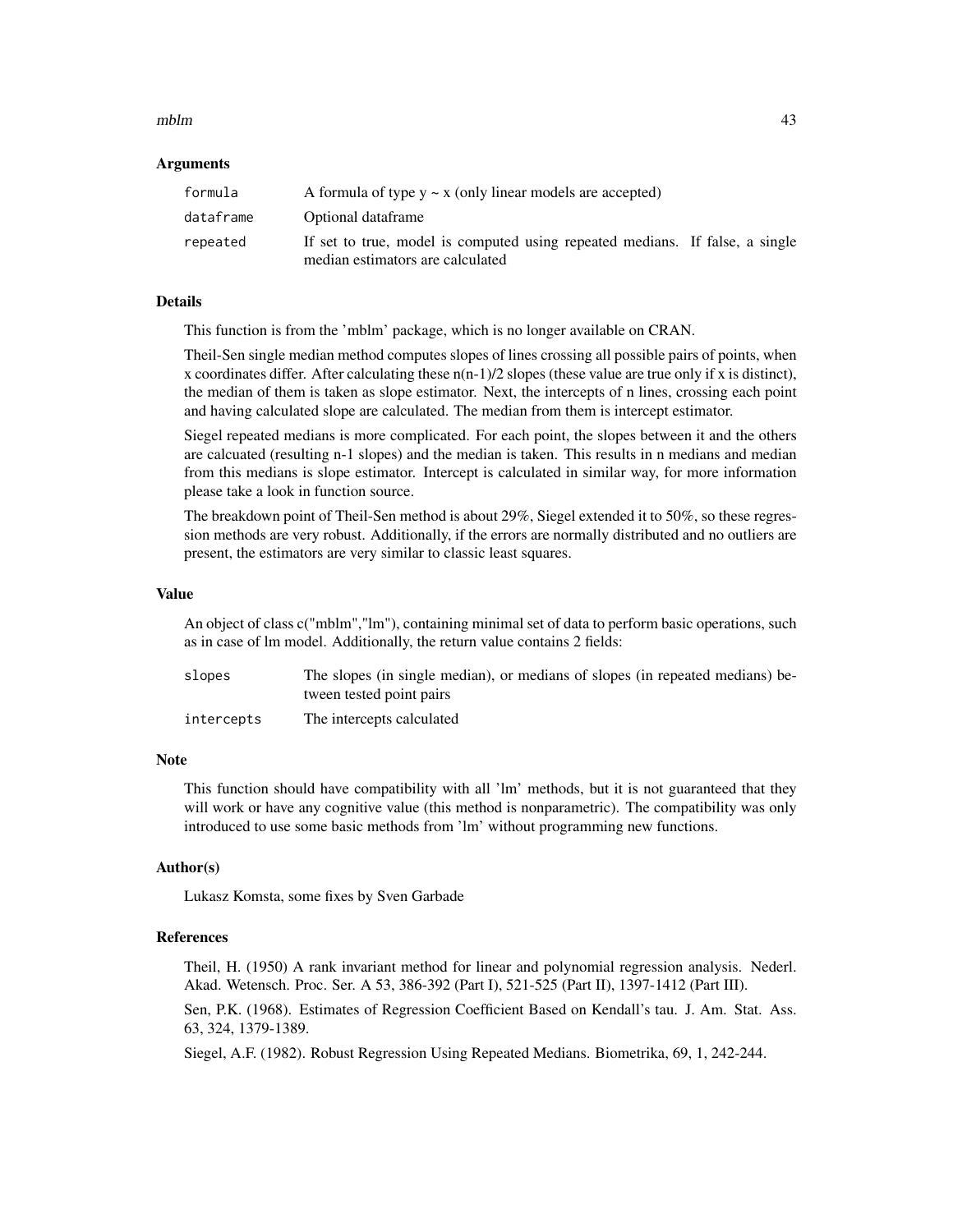44 MillerJack

## Examples

```
set.seed(1234)
x <- 1:100+rnorm(100)
y <- x+rnorm(100)
y[100] <- 200
fit \leftarrow mblm(y~x)
fit
summary(fit)
fit2 \leftarrow lm(y~x)
plot(x,y)
abline(fit)
abline(fit2,lty=2)
plot(fit)
residuals(fit)
fitted(fit)
plot(density(fit$slopes))
plot(density(fit$intercepts))
anova(fit)
anova(fit2)
anova(fit,fit2)
confint(fit)
AIC(fit,fit2)
```
MillerJack *Miller Jackknife*

# Description

Function to compute the Miller Jackknife Q statistic.

## Usage

MillerJack(x,y=NULL)

## Arguments

| $\mathsf{x}$ | Either a vector containing the first group of data $(X)$ or a matrix containing both   |
|--------------|----------------------------------------------------------------------------------------|
|              | groups of data.                                                                        |
|              | If x is a vector, y is a vector containing the second group of data $(Y)$ . Otherwise, |
|              | not used.                                                                              |

## Value

Returns the observed Q statistic.

## Author(s)

Grant Schneider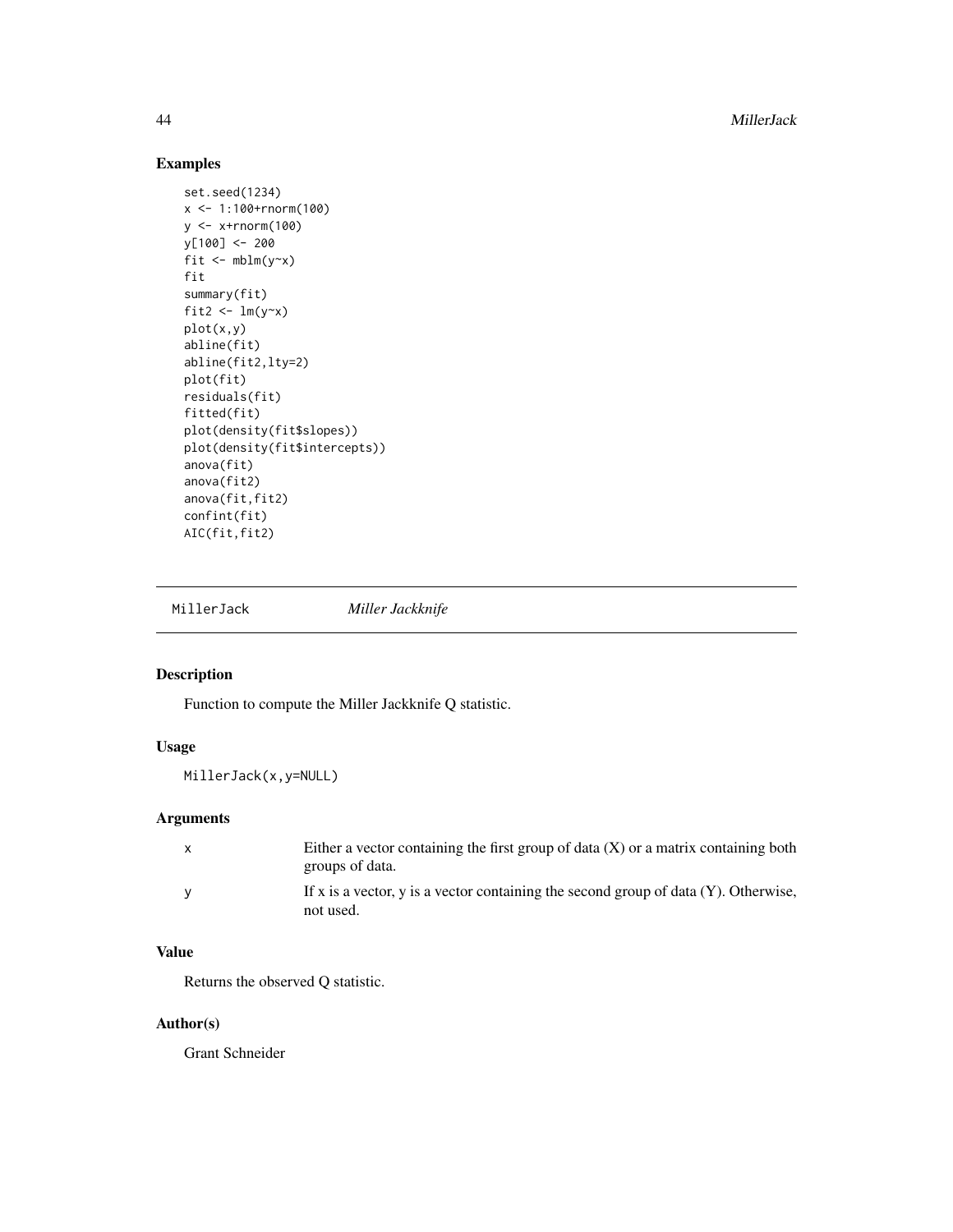# $mrl$  and the set of the set of the set of the set of the set of the set of the set of the set of the set of the set of the set of the set of the set of the set of the set of the set of the set of the set of the set of the

### Examples

```
##Hollander-Wolfe-Chicken Example 5.2 Southern Armyworm and Pokeweed
kentucky.pokeweed<-c(6.2,5.9,8.9,6.5,8.6)
florida.pokeweed<-c(9.5,9.8,9.5,9.6,10.3)
MillerJack(kentucky.pokeweed,florida.pokeweed)
```
### mrl *Mean Residual Life*

### Description

Function to return the mean residual life along with Hall and Wellner's upper and lower bounds.

#### Usage

```
mrl(data, alpha, main=NULL, ylim=NULL, xlab=NULL,...)
```
#### Arguments

| data    | a vector of survival times                                                            |
|---------|---------------------------------------------------------------------------------------|
| alpha   | (1-alpha) is the approximate coverage probability for the confidence band.            |
| main    | title of the plot. The default is "Plot of Mean Residual Life and bounds".            |
| vlim    | the limits of the y-axis. The default is to include all points in the plotting range. |
| xlab    | the label for the x-axis. The default is Time.                                        |
| $\cdot$ | additional plotting options                                                           |

## Value

The function returns a list with three vectors:

| <b>PM</b>  | the mean residual life                 |
|------------|----------------------------------------|
| <b>PMU</b> | upper bound for the mean residual life |
| PMI        | lower bound for the mean residual life |

# Author(s)

Rachel Becvarik

## Examples

leukemia<-c(7, 429, 579, 968, 1877, 47, 440, 581, 1077, 1886, 58, 445, 650, 1109, 2045, 74, 455, 702, 1314, 2056, 177, 468, 715, 1334, 2260, 232, 495, 779, 1367, 2429, 273, 497, 881, 1534, 2509, 285, 532, 900, 1712, 317, 571, 930, 1784) mrl(leukemia, .05)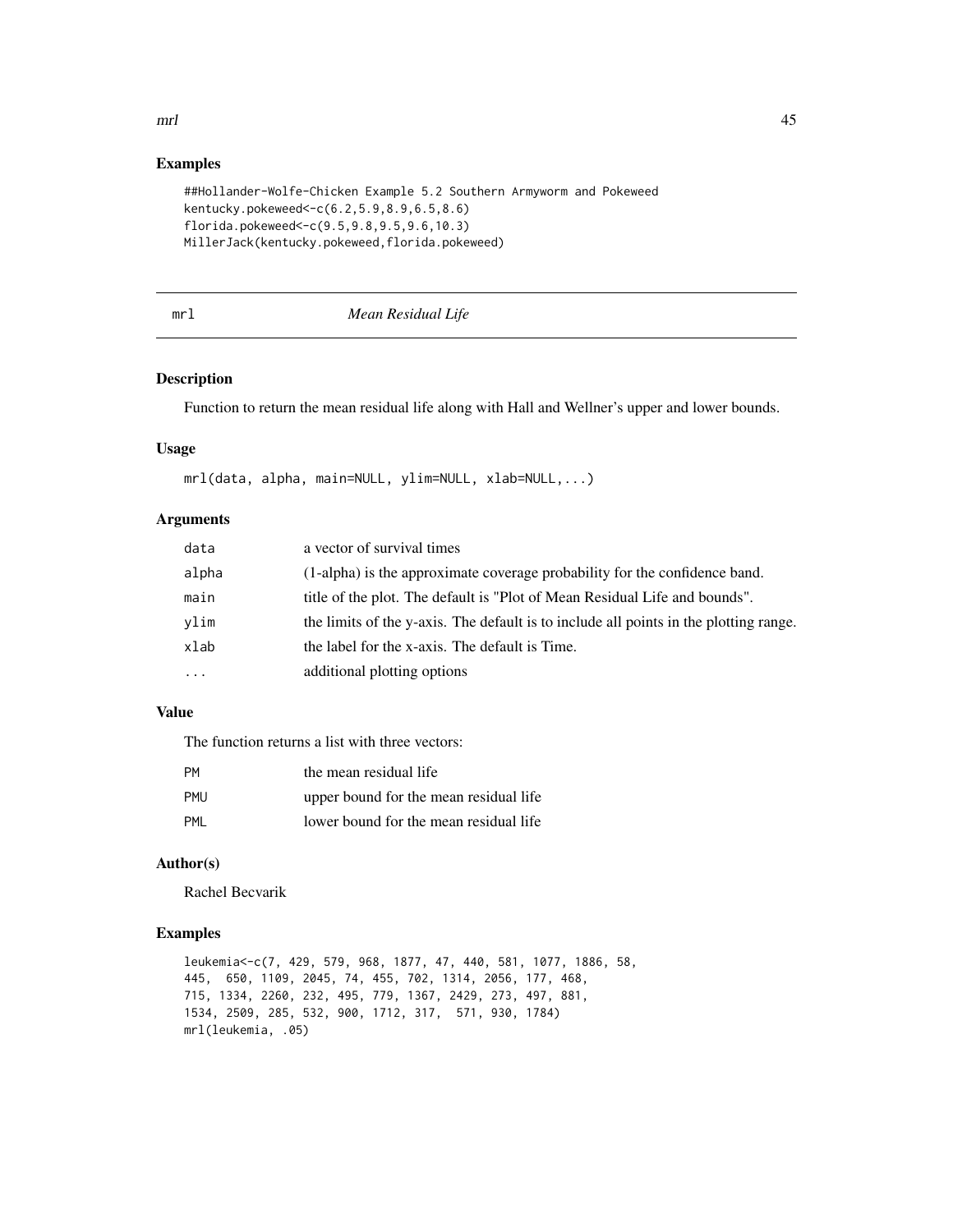Similar to multComb, this function will generate all of the possible arrangements of the data by row within a matrix. For a given matrix of n rows and k columns, this will give (k!)^n possible arrangements

### Usage

```
multCh7(our.matrix)
```
#### Arguments

our.matrix The matrix containing the data which will be rearranged by row.

## Details

The computations involved get very time consuming very quickly, so be careful not to use it for too large of a matrix.

### Value

Returns an array, containing (k!)^n distinct matrices of the same size as our.matrix

### Note

This function is used to generate the possible permutations for the Exact methods used in Chapter 7 of Hollander, Wolfe, and Chicken - Nonparametric Statistical Methods Third Edition.

### Author(s)

Grant Schneider

### Examples

```
some.matrix<-matrix(c(1,2,7,4,5,9),ncol=3,byrow=TRUE)
multCh7(some.matrix)
```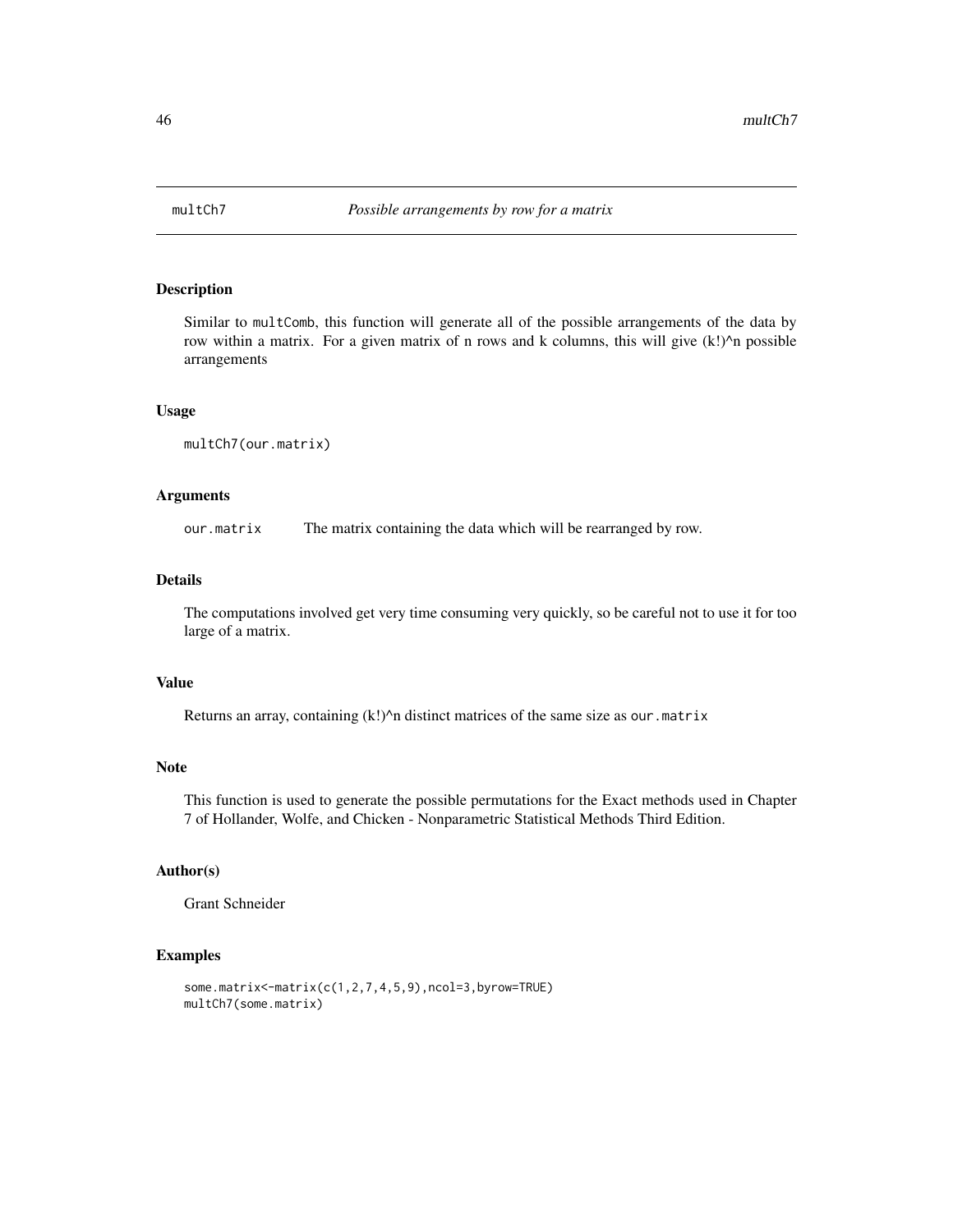Similar to multCh7, this function will generate all of the possible arrangements of the data by row within a matrix, except for NA values, which will remain fixed. This function is used in pSkilMack and cSkilMack to generate the Exact distribution. For a given matrix of with k1,...kn non-missing values, this will give k1!\*k2!\*...\*kn! possible arrangements

#### Usage

```
multCh7SM(our.matrix)
```
### Arguments

our.matrix The matrix containing the data (including NA values) which will be rearranged by row.

### Details

The computations involved get very time consuming very quickly, so be careful not to use it for too large of a matrix.

#### Value

Returns an array, containing k1!\*k2!\*...\*kn! distinct matrices of the same size as our.matrix

#### Author(s)

Grant Schneider

## Examples

```
##Get a matrix with some NA's
our.matrix<-matrix(c(NA,1,2,3,5,7,NA,NA,11),ncol=3,byrow=TRUE)
##Get every possible arrangement by row, treating the NA's as fixed
multCh7SM(our.matrix)
```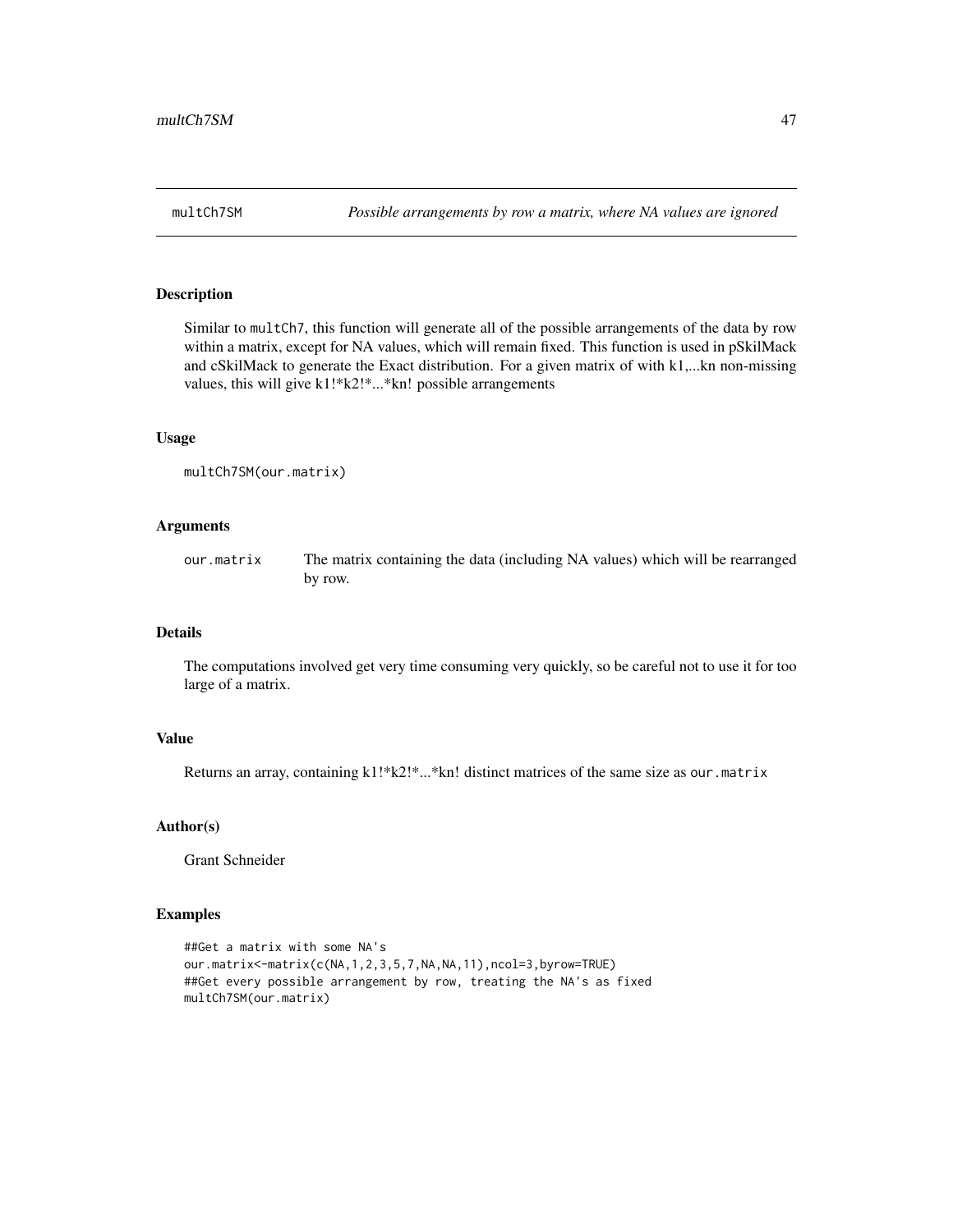This is a function, used for generating the permutations used for the Exact distribution of many of the statistical procedures in Hollander, Wolfe, Chicken - Nonparametric Statistical Methods Third Edition, to generate possible combinations of the first n=n1+n2+...+nk integers within k groups.

#### Usage

multComb(n.vec)

#### Arguments

n.vec Contains the group sizes n1,n2,...,nk

### Details

The computations involved get very time consuming very quickly, so be careful not to use it for too many large groups.

### Value

Returns a matrix of n!/(n1!\*n2!\*...\*nk!) rows, where each row represents one possible combination.

### Author(s)

Grant Schneider

### Examples

##What are the ways that we can group 1, 2, 3, 4, 5 into groups of 2, 2, and 1?  $multComb(c(2, 2, 1))$ 

##Another example, with four groups  $multComb(c(2, 2, 3, 2))$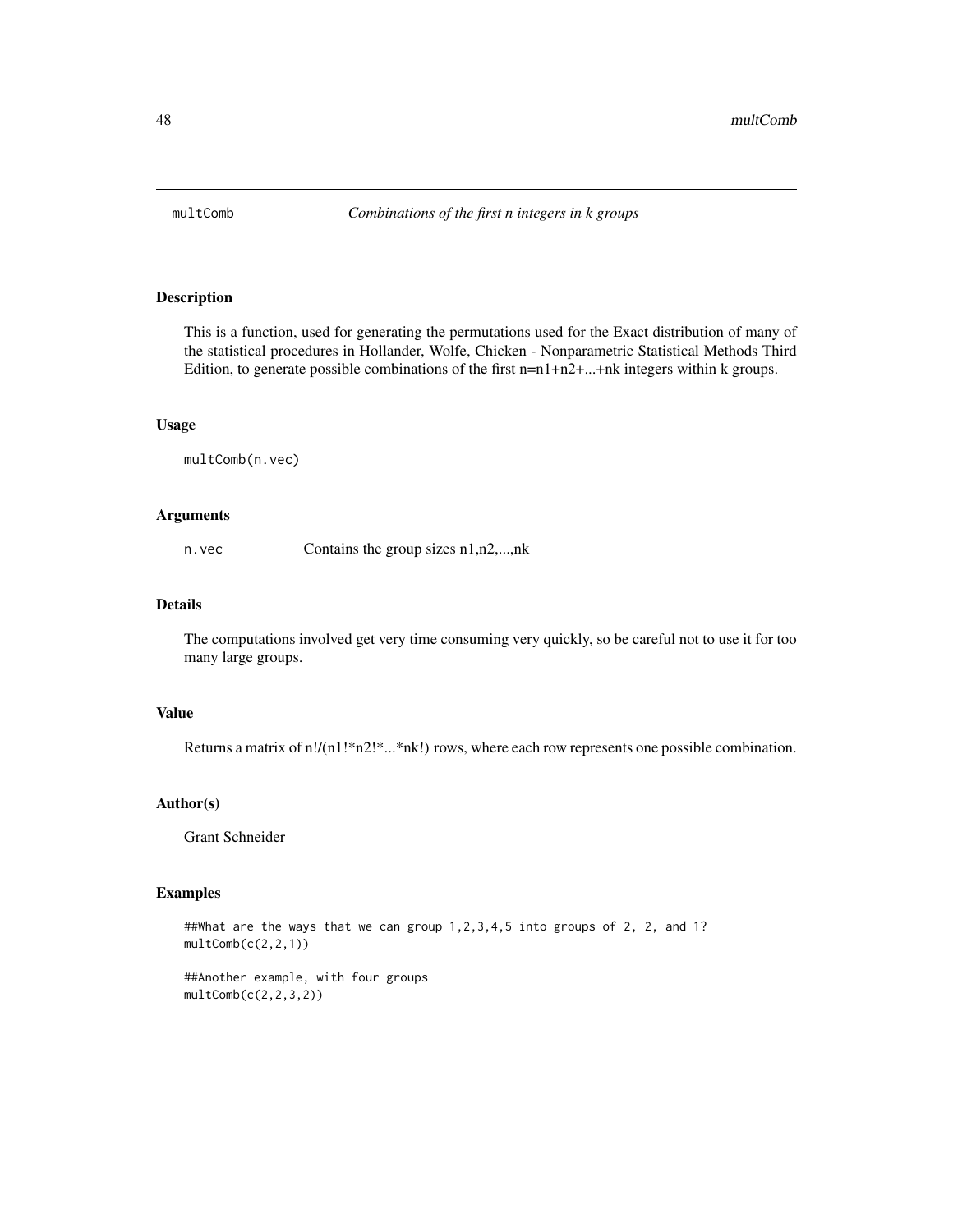nb.mc *Function to compute the Monte Carlo P-value for the observed Hollander-Proschan T statistic.*

## Description

This is the Monte Carlo approximation to the newbet function.

## Usage

```
nb.mc(x, alternative = "two.sided", exact=FALSE,
     min.reps = 100, max.reps = 1000, delta = 10^-3)
```
### Arguments

| $\times$    | a vector of data of length n                                                                                                                                                                                                                                                                                                 |
|-------------|------------------------------------------------------------------------------------------------------------------------------------------------------------------------------------------------------------------------------------------------------------------------------------------------------------------------------|
| alternative | the direction of the alternative hypothesis. The choices are two sided, nbu, and<br>nwu with the default value being two sided.                                                                                                                                                                                              |
| exact       | TRUE/FALSE value that determines whether the exact test or the large sample<br>approximation is used if $n \ge 9$ . If $n < 9$ the exact test is used. The default value<br>is FALSE, so the large sample approximation will be used unless specified not<br>to. This is the same large sample approximation as epstein $()$ |
| min.reps    | the minimum number of repetitions for the Monte Carlo Approximation                                                                                                                                                                                                                                                          |
| max.reps    | the maximum number of reps for the Monte Carlo Approximation. If the maxi-<br>mum number of reps has been reached, and the probability has not converged, a<br>warning is given.                                                                                                                                             |
| delta       | the measure of accuracy for the convergence. If the probability converges to<br>within delta, the Monte Carlo procedure stops before reaching the maximum<br>number of reps.                                                                                                                                                 |

## Value

The function returns a list with two elements:

| the value of the Hollander-Proschan statistic |
|-----------------------------------------------|
| the corresponding probability                 |

## Author(s)

Rachel Becvarik

## Examples

```
table11.4<-c(194,15,41,29,33,181)
nb.mc(table11.4, alt="nbu")
```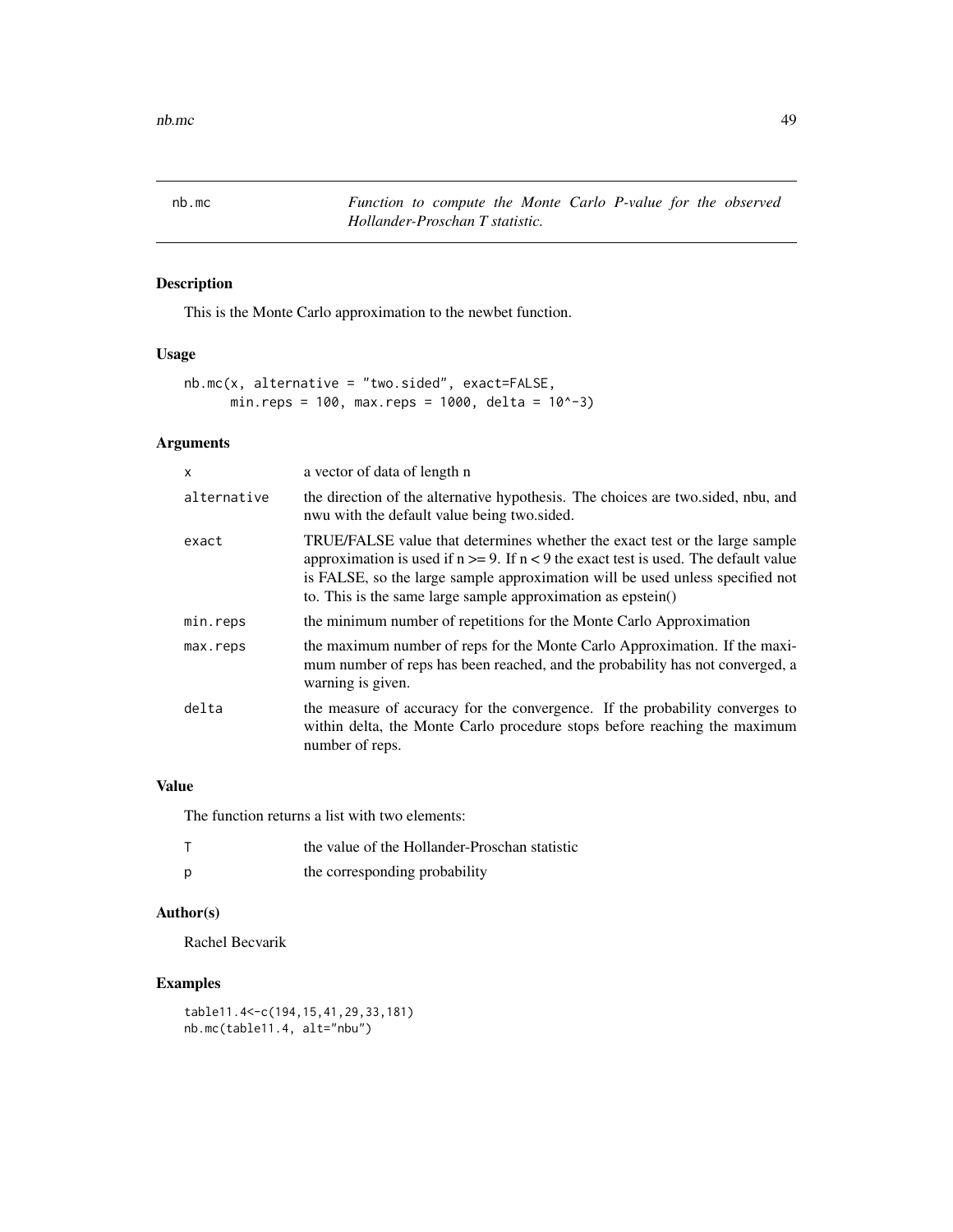Function to compute the asymptotic P-value for the observed Hollander-Proschan T\* statistic.

## Usage

newbet(x)

## Arguments

x a vector of data of length n

### Value

The function returns a list with two elements:

|        | the value of the Hollander-Proschan statistic              |
|--------|------------------------------------------------------------|
| T.star | the standardized value of the Hollander-Proschan statistic |
| D      | the corresponding probability                              |

## Author(s)

Rachel Becvarik

## Examples

```
table11.4<-c(194,15,41,29,33,181)
newbet(table11.4)
```
owa *Ordered Walsh Averages*

## Description

Function to compute the ordered Walsh averages and the value of the Hodges-Lehmann estimator

### Usage

 $owa(x,y)$ 

| x | first vector of data of length n  |
|---|-----------------------------------|
|   | second vector of data of length n |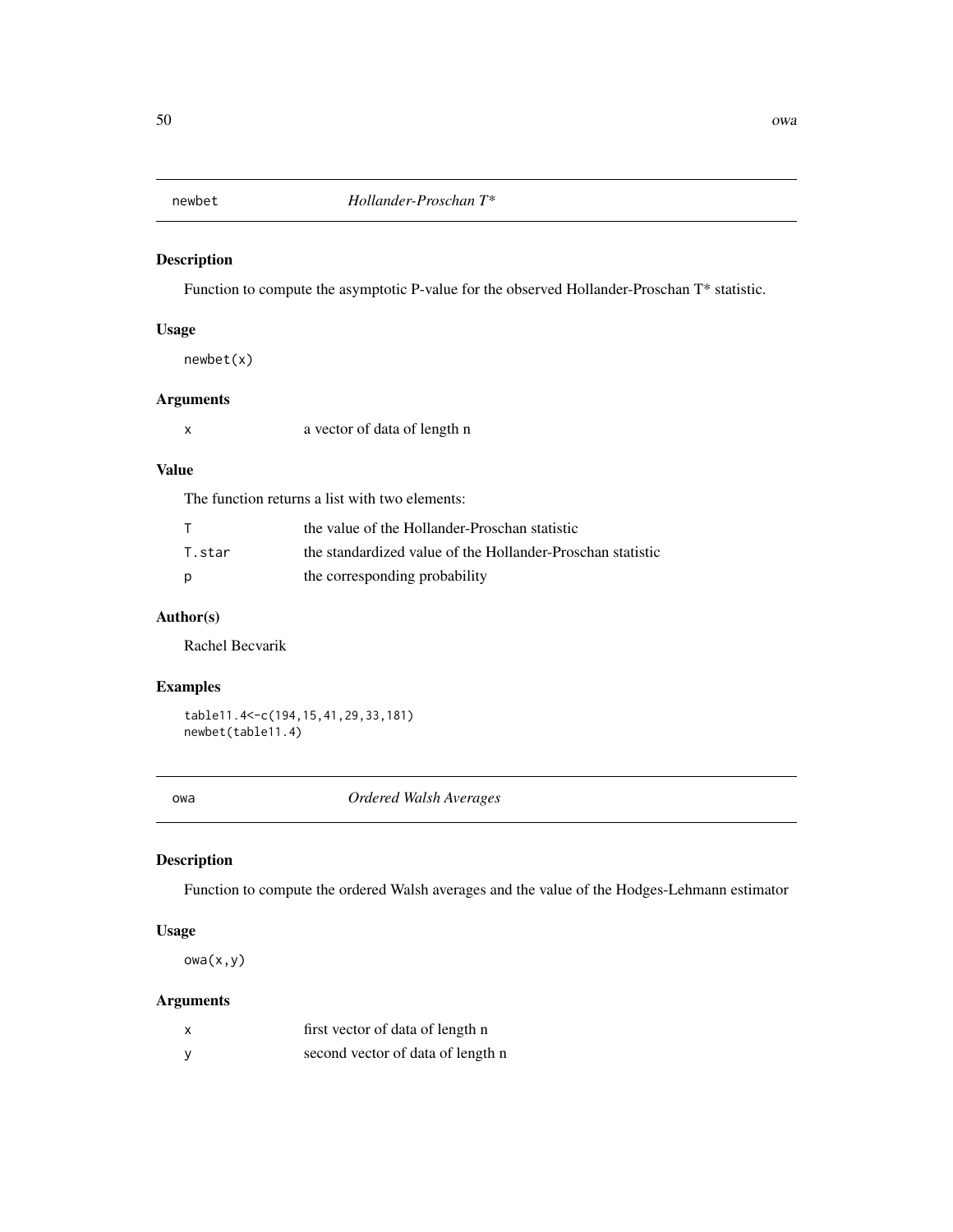#### pAnsBrad 51

### Value

Returns a list containing:

| owa | the ordered Walsh averages                |
|-----|-------------------------------------------|
| h.1 | the value of the Hodges-Lehmann estimator |

## Author(s)

Rachel Becvarik

## Examples

```
##Hollander-Wolfe-Chicken Example 3.3
x<-c(1.83, 0.50, 1.62, 2.48, 1.68, 1.88, 1.55, 3.06, 1.30)
y<-c(0.878, 0.647, 0.598, 2.050, 1.060, 1.290, 1.060, 3.140, 1.290)
owa(x,y)
```
pAnsBrad *Function to compute the P-value for the observed Ansari-Bradley C statistic.*

## Description

When there are no ties in the data, this function uses pansari and cansari from the base stats package to compute the C statistic and P-value ("Exact" or "Asymptotic"). The program is reasonably quick for large data in the absence of ties, well after the asymptotic approximation suffices, so Monte Carlo methods are not included.

When there are ties in the data, this function computes the C statistic and P-value ("Exact", "Monte Carlo", or "Asymptotic").

#### Usage

pAnsBrad(x,y=NA,g=NA,method=NA,n.mc=10000)

| $\times$ | Either a list or a vector containing either all or the first group of data.                                                                                                                                                                                                                                                           |
|----------|---------------------------------------------------------------------------------------------------------------------------------------------------------------------------------------------------------------------------------------------------------------------------------------------------------------------------------------|
| y        | If x contains the first group of data, y contains the second group of data. Other-<br>wise, not used.                                                                                                                                                                                                                                 |
| g        | If x contains a vector of all of the data, g is a vector of 1's and 2's corresponding<br>to group labels. Otherwise, not used.                                                                                                                                                                                                        |
| method   | Either "Exact", "Monte Carlo" or "Asymptotic", indicating the desired distribu-<br>tion. When method=NA and there are no ties in the data, "Exact" will be used.<br>When method=NA and there are ties in the data, "Exact" will be used if the<br>number of permutations is 10,000 or less. Otherwise, "Monte Carlo" will be<br>used. |
| n.mc     | If method="Monte Carlo", the number of Monte Carlo samples used to estimate<br>the distribution. Otherwise, not used.                                                                                                                                                                                                                 |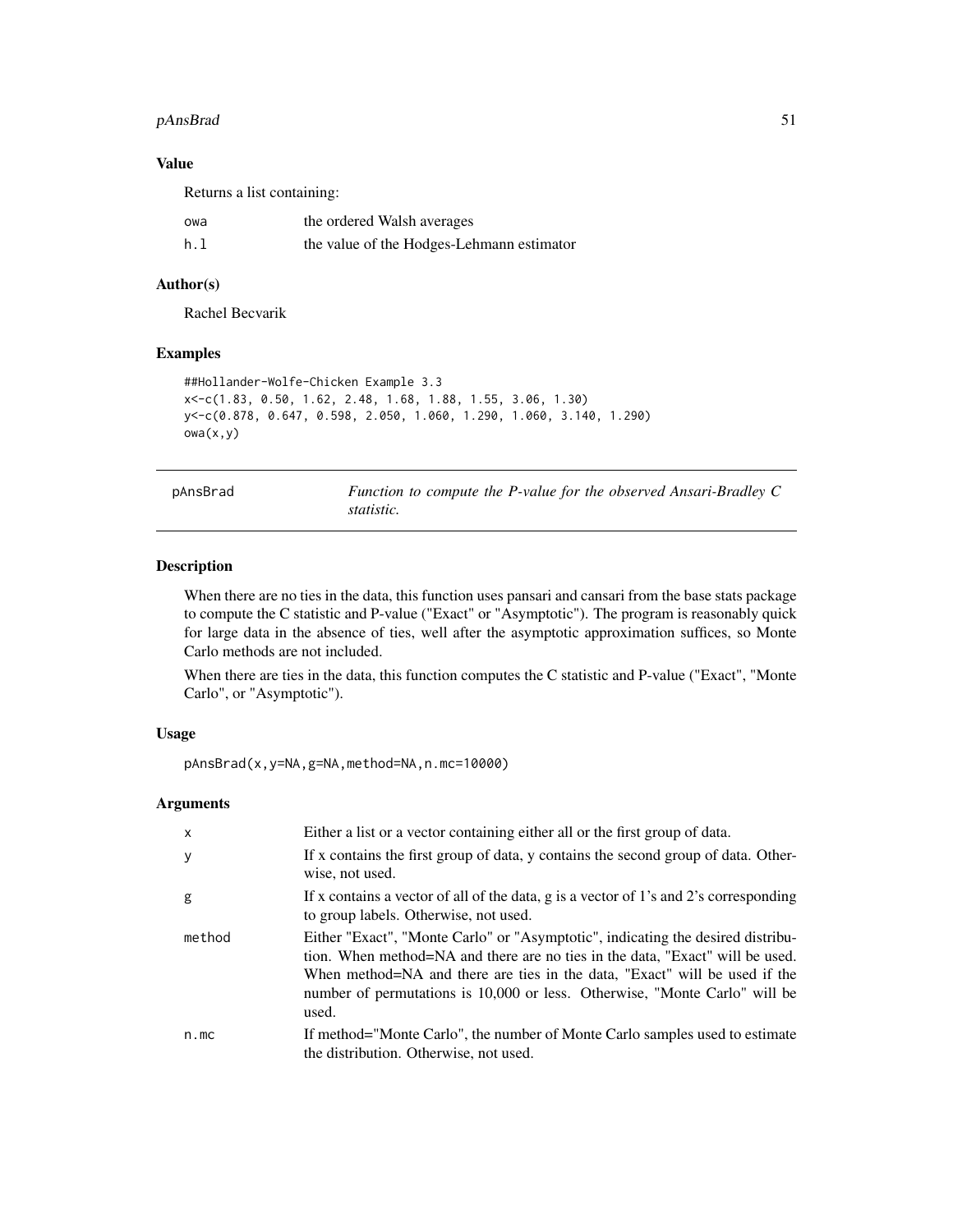## Details

The data entry is intended to be flexible, so that the two groups of data can be entered in any of three ways. For data  $a=1,2$  and  $b=3,4$  all of the following are equivalent:

 $pAnsBrad(x=c(1,2),y=c(3,4))$   $pAnsBrad(x=list(c(1,2),c(3,4)))$   $pAnsBrad(x=c(1,2,3,4),g=c(1,1,2,2))$ 

### Value

Returns a list with "NSM3Ch5p" class containing the following components:

| m         | number of observations in the first data group $(X)$  |
|-----------|-------------------------------------------------------|
| n         | number of observations in the second data group $(Y)$ |
| obs.stat  | the observed C statistic                              |
| p.val     | upper tail P-value                                    |
| two.sided | two-sided P-value                                     |

## Note

If method="Monte Carlo" and there are no ties in the data, a warning is displayed and the "Exact" method is used.

## Author(s)

Grant Schneider

## See Also

Also see ansari.test.

#### Examples

```
##Hollander, Wolfe, Chicken Example 5.1 Serum Iron Determination:
serum<-list(ramsay = c(111, 107, 100, 99, 102, 106, 109, 108, 104, 99, 101, 96, 97, 102, 107,
113, 116, 113, 110, 98),
jung.parekh = c(107, 108, 106, 98, 105, 103, 110, 105, 104, 100, 96, 108, 103, 104, 114, 114,
113, 108, 106, 99))
```
pAnsBrad(serum)

##or, equivalently: pAnsBrad(serum\$ramsay, serum\$jung.parekh)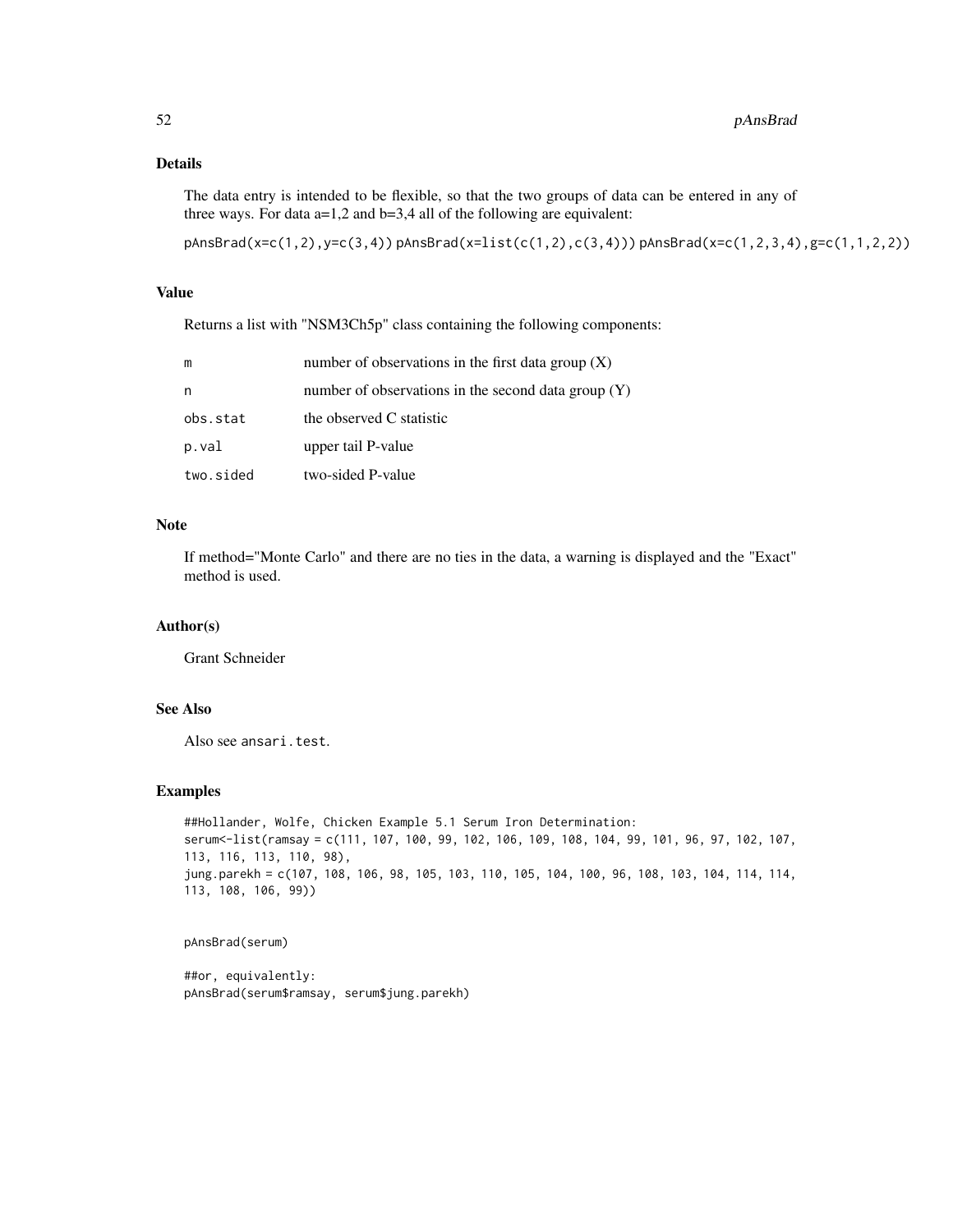This function computes the U statistic and then uses Monte Carlo sampling to compute the corresponding P-value. The Monte Carlo samples are simulated based on the order statistics of a uniform(0,1) distribution.

### Usage

pBohnWolfe(x,y,k,q,c,d,method="Monte Carlo",n.mc=10000)

### Arguments

| $\times$     | A vector containing the data in the first group.                                                                                                                                                                                                                       |
|--------------|------------------------------------------------------------------------------------------------------------------------------------------------------------------------------------------------------------------------------------------------------------------------|
| y            | A vector containing the data in the Second group.                                                                                                                                                                                                                      |
| k            | A numeric value indicating the set size of the first data group in the RSS $(X)$ .                                                                                                                                                                                     |
| q            | A numeric value indicating the set size of the second data group in the RSS $(Y)$ .                                                                                                                                                                                    |
| $\mathsf{C}$ | A numeric value indicating the number of cycles for the first data group in the<br>$RSS(X)$ .                                                                                                                                                                          |
| d            | A numeric value indicating the number of cycles for the second data group in<br>the RSS $(Y)$ .                                                                                                                                                                        |
| method       | For this procedure, method is currently set automatically to "Monte Carlo" as<br>the only option that is available. For standardization with other critical value<br>procedures in the NSM3 package, "Asymptotic" and "Exact" will be supported<br>in future versions. |
| n.mc         | Number of Monte Carlo samples used to estimate the distribution of U.                                                                                                                                                                                                  |
|              |                                                                                                                                                                                                                                                                        |

## Value

Returns a list with "NSM3Ch5p" class containing the following components:

| m        | number of observations in RSS for the first data group $(X)$  |
|----------|---------------------------------------------------------------|
| n        | number of observations in RSS for the second data group $(Y)$ |
| obs.stat | the observed U statistic                                      |
| p.val    | upper tail P-value                                            |

## Author(s)

Grant Schneider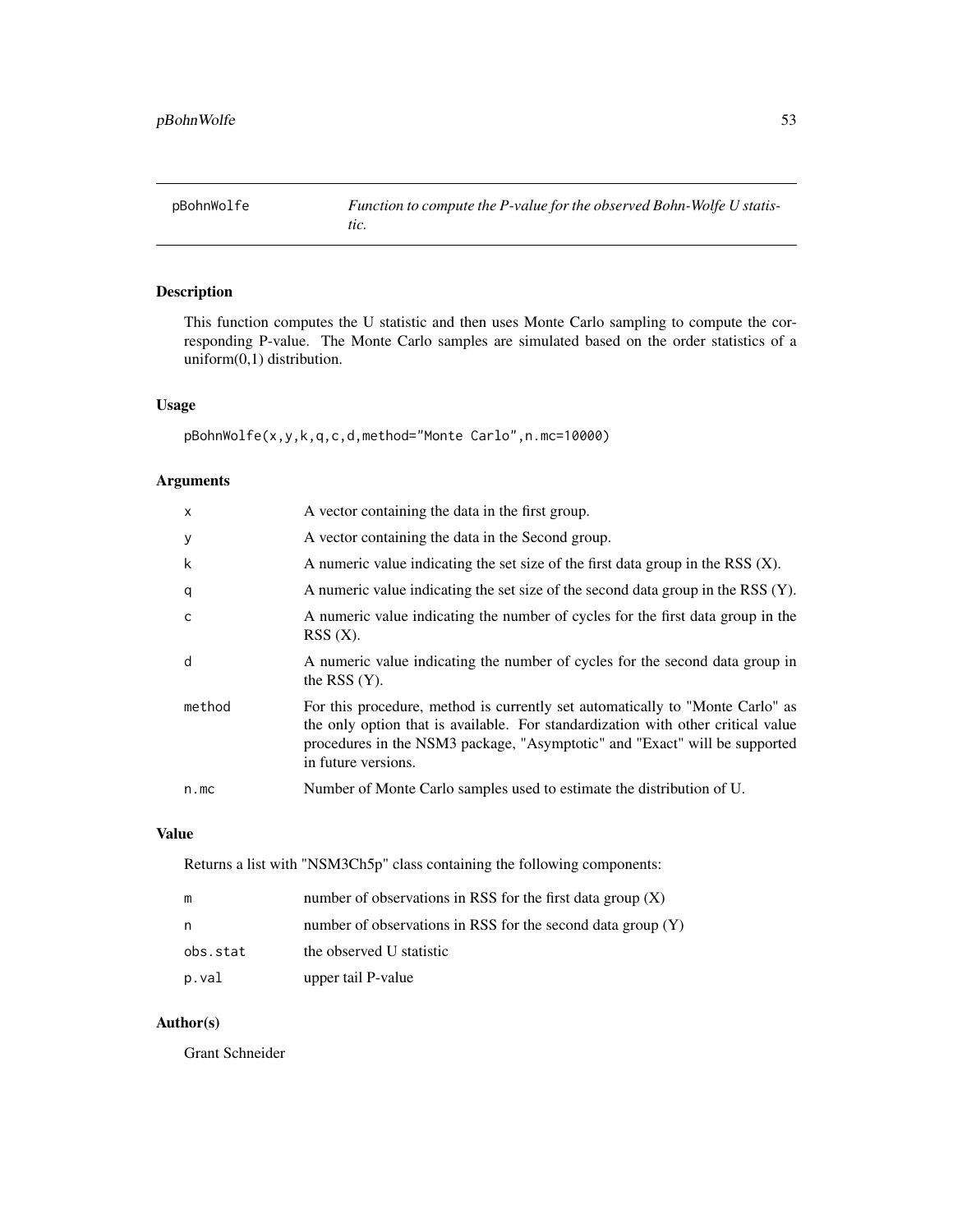#### References

Bohn, Lora L., and Douglas A. Wolfe. "Nonparametric two-sample procedures for ranked-set samples data." Journal of the American Statistical Association 87.418 (1992): 552-561

#### Examples

##Hollander, Wolfe, Chicken Example 15.4 Body Mass Index: male<-c(18.0, 20.5, 21.3, 21.3, 22.3, 23.8, 23.8, 24.6, 25.0, 25.2, 25.3, 25.9, 26.1, 27.0, 27.4, 27.4, 28.4, 29.4, 29.6, 32.8) female<-c(17.2, 17.8, 19.9, 20.0, 21.7, 22.0, 22.3, 23.1, 23.9, 25.8, 27.1, 29.6, 30.1, 30.3, 30.7, 31.1, 35.2, 35.6, 38.1, 42.5)

```
pBohnWolfe(male,female,4,4,5,5)
##To use more Monte Carlo samples:
#pBohnWolfe(male,female,4,4,5,5,n.mc=100000)
```
#### pDurSkiMa *Durbin, Skillings-Mack*

#### Description

Function to compute the P-value for the observed Durbin, Skillings-Mack D statistic.

#### Usage

pDurSkiMa(x,b=NA,trt=NA,method=NA,n.mc=10000)

#### Arguments

| $\mathsf{x}$ | Either a matrix or a vector containing the data.                                                                                                                                                                         |
|--------------|--------------------------------------------------------------------------------------------------------------------------------------------------------------------------------------------------------------------------|
| b            | If x is a vector, b is a required vector of block labels. Otherwise, not used.                                                                                                                                           |
| trt          | If x is a vector, trt is a required vector of treatment labels. Otherwise, not used.                                                                                                                                     |
| method       | Either "Exact", "Monte Carlo" or "Asymptotic", indicating the desired distribu-<br>tion. When method=NA, "Exact" will be used if the number of permutations is<br>10,000 or less. Otherwise, "Monte Carlo" will be used. |
| n.mc         | If method="Monte Carlo", the number of Monte Carlo samples used to estimate<br>the distribution. Otherwise, not used.                                                                                                    |

### Details

The data entry is intended to be flexible, so that the data can be entered in either of two ways. The following are equivalent: pDurSkiMa(x=matrix(c(1,2,3,4,5,6),ncol=2,byrow=T)) pDurSkiMa(x=c(1,2,3,4,5,6),b=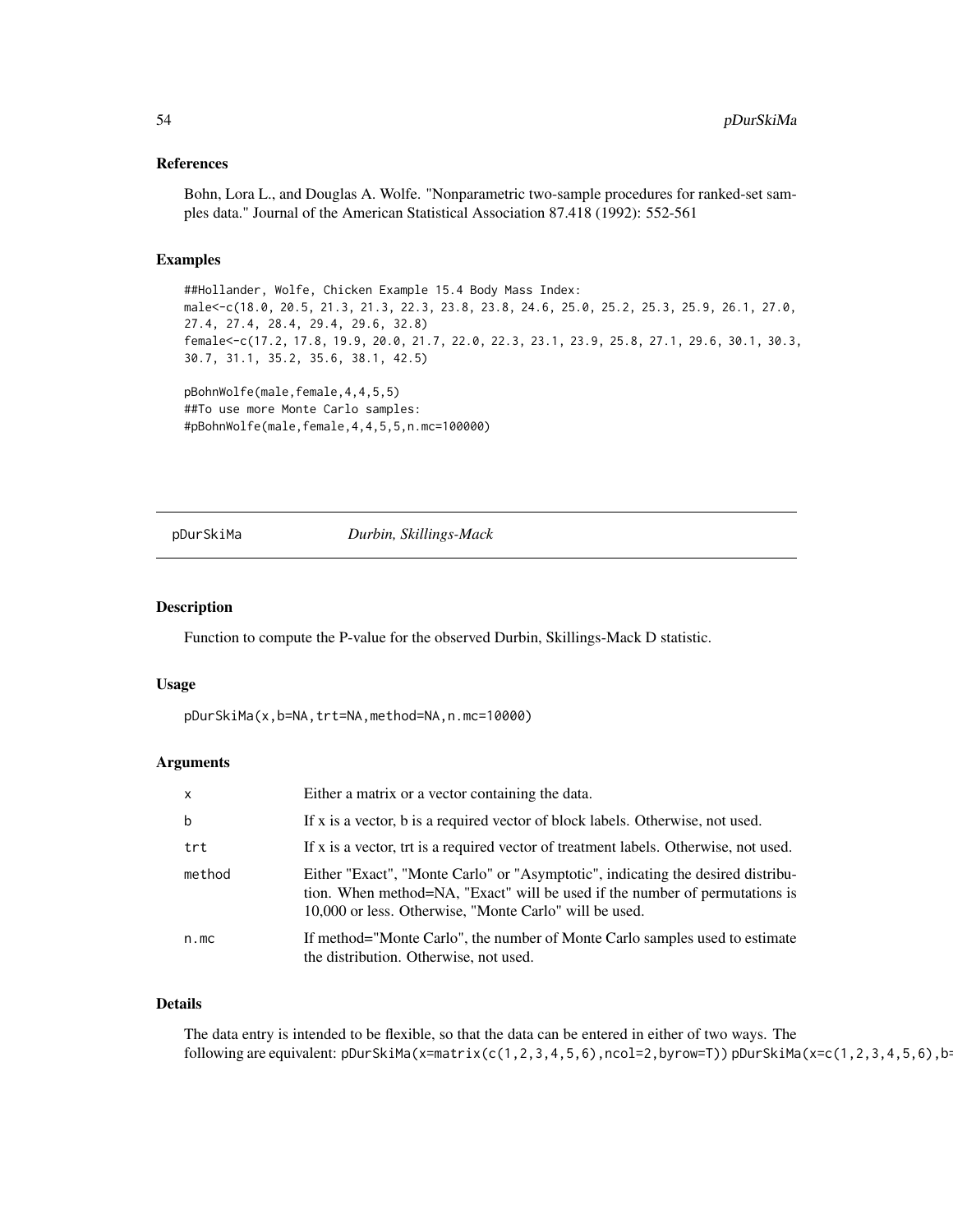### pFligPoli 55

## Value

Returns a list with "NSM3Ch7p" class containing the following components:

| k        | number of treatments in the data                                       |
|----------|------------------------------------------------------------------------|
| n        | number of blocks in the data                                           |
| SS       | number of treatments per block                                         |
| pp       | number of observations per treatment                                   |
| lambda   | number of times each pair of treatments occurs together within a block |
| obs.stat | the observed D statistic                                               |
| p.val    | upper tail P-value                                                     |

### Author(s)

Grant Schneider

## Examples

```
##Hollander, Wolfe, Chicken Example 7.6 Chemical Toxicity
table7.12<-matrix(nrow=7,ncol=7)
table7.12[1,c(1,2,4)]<-c(0.465,0.343,0.396)
table7.12[2,c(1,3,5)]<-c(0.602,0.873,0.634)
table7.12[3,c(3,4,7)]<-c(0.875,0.325,0.330)
table7.12[4,c(1,6,7)]<-c(0.423,0.987,0.426)
table7.12[5,c(2,3,6)]<-c(0.652,1.142,0.989)
table7.12[6,c(2,5,7)]<-c(0.536,0.409,0.309)
table7.12[7,c(4,5,6)]<-c(0.609,0.417,0.931)
pDurSkiMa(table7.12)
##or, equivalently:
x<-c(.465,.602,.423,.343,.652,.536,.873,.875,1.142,.396,.325,.609,.634,.409,.417,.987,.989,
.931,.330,.426,.309)
b<-c(1,2,4,1,5,6,2,3,5,1,3,7,2,6,7,4,5,7,3,4,6)
```

```
trt<-c(rep("A",3),rep("B",3),rep("C",3),rep("D",3),rep("E",3),rep("F",3),rep("g",3))
```
pDurSkiMa(x,b,trt)

pFligPoli *Fligner-Policello*

## Description

Function to compute the P-value for the observed Fligner-Policello U statistic.

### Usage

pFligPoli(x,y=NA,g=NA,method=NA,n.mc=10000)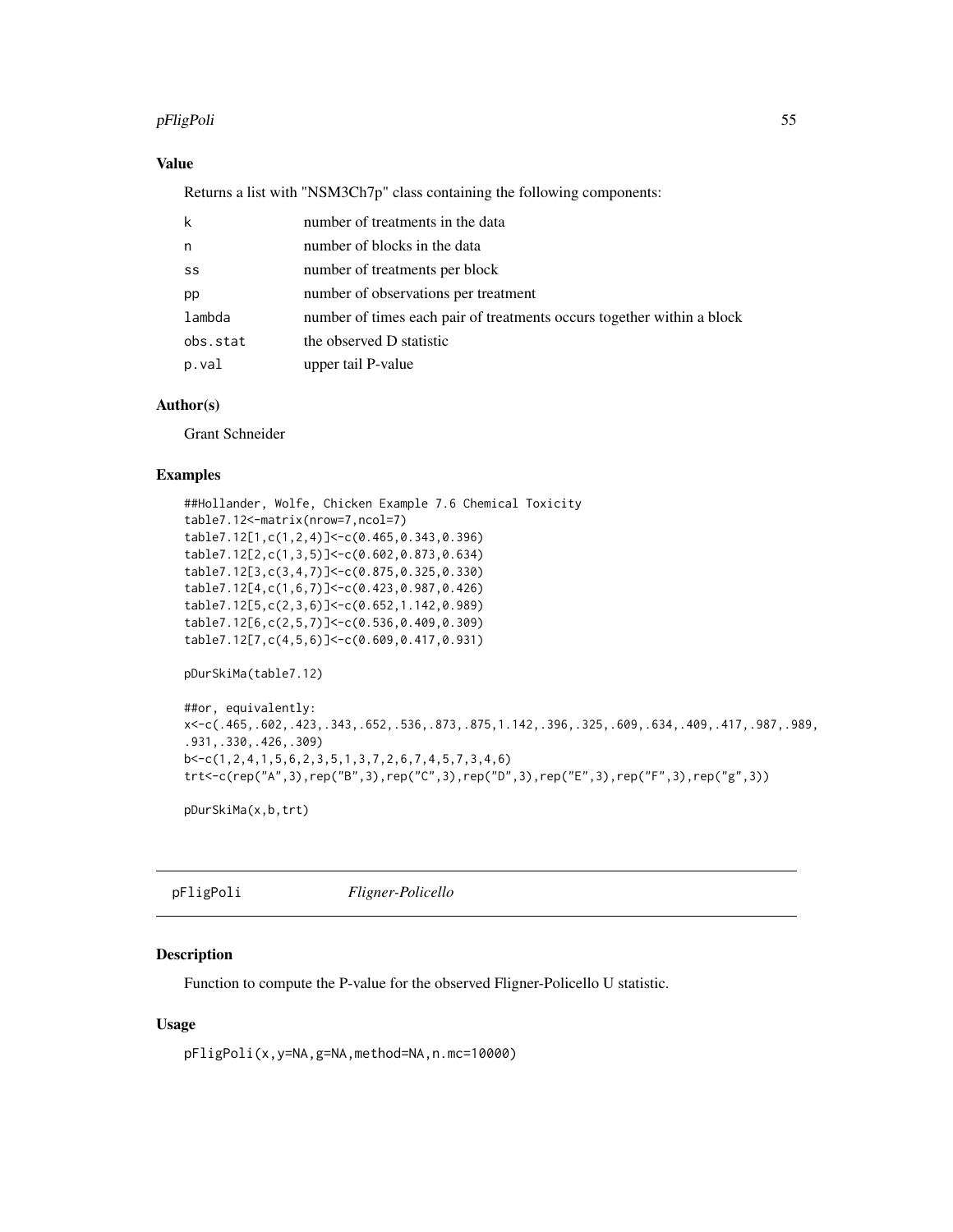### Arguments

| $\mathsf{x}$ | Either a list or a vector containing either all or the first group of data.                                                                                                                                              |
|--------------|--------------------------------------------------------------------------------------------------------------------------------------------------------------------------------------------------------------------------|
| y            | If x contains the first group of data, y contains the second group of data. Other-<br>wise, not used.                                                                                                                    |
| g            | If x contains a vector of all of the data, g is a vector of 1's and 2's corresponding<br>to group labels. Otherwise, not used.                                                                                           |
| method       | Either "Exact", "Monte Carlo" or "Asymptotic", indicating the desired distribu-<br>tion. When method=NA, "Exact" will be used if the number of permutations is<br>10,000 or less. Otherwise, "Monte Carlo" will be used. |
| n.mc         | If method="Monte Carlo", the number of Monte Carlo samples used to estimate<br>the distribution. Otherwise, not used.                                                                                                    |

# Details

The data entry is intended to be flexible, so that the two groups of data can be entered in any of three ways. For data  $a=1,2$  and  $b=3,4$  all of the following are equivalent:

pFligPoli(x=c(1,2),y=c(3,4)) pFligPoli(x=list(c(1,2),c(3,4))) pFligPoli(x=c(1,2,3,4),g=c(1,1,2,2))

# Value

Returns a list with "NSM3Ch5p" class containing the following components:

| m         | number of observations in the first data group $(X)$  |
|-----------|-------------------------------------------------------|
| n         | number of observations in the second data group $(Y)$ |
| obs.stat  | the observed U statistic                              |
| p.val     | upper tail P-value                                    |
| two.sided | two-sided P-value                                     |

### Author(s)

Grant Schneider

## Examples

```
##Hollander, Wolfe, Chicken Example 4.5 Plasma Glucose in Geese
plasma.glucose<-list(healthy.geese = c(297, 340, 325, 227, 277, 337,
250, 290), poisoned.geese = c(293, 291, 289, 430, 510, 353, 318
))
```
pFligPoli(plasma.glucose)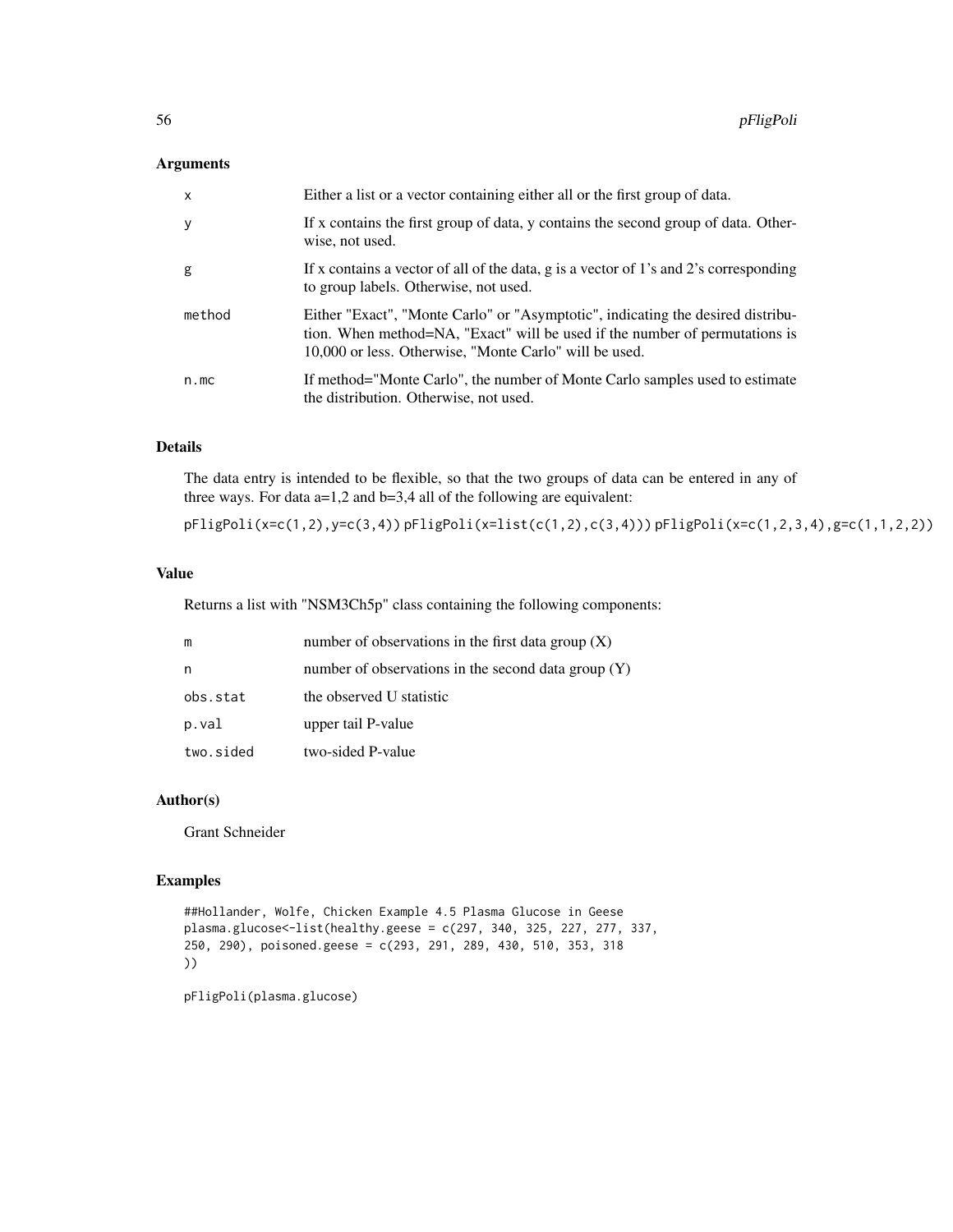pFrd *Function to compute the P-value for the observed Friedman, Kendall-Babington Smith S statistic.*

## Description

The method used to compute the P-value is from the reference by Van de Wiel, Bucchianico, and Van der Laan.

## Usage

pFrd(x,b=NA,trt=NA,method=NA, n.mc=10000)

## Arguments

| $\mathsf{x}$ | Either a matrix or a vector containing the data.                                                                                                                                                                         |
|--------------|--------------------------------------------------------------------------------------------------------------------------------------------------------------------------------------------------------------------------|
| $\mathbf b$  | If x is a vector, b is a required vector of block labels. Otherwise, not used.                                                                                                                                           |
| trt          | If x is a vector, trt is a required vector of treatment labels. Otherwise, not used.                                                                                                                                     |
| method       | Either "Exact", "Monte Carlo" or "Asymptotic", indicating the desired distribu-<br>tion. When method=NA, "Exact" will be used if the number of permutations is<br>10,000 or less. Otherwise, "Monte Carlo" will be used. |
| n.mc         | If method="Monte Carlo", the number of Monte Carlo samples used to estimate<br>the distribution. Otherwise, not used.                                                                                                    |

## Details

The data entry is intended to be flexible, so that the data can be entered in either of two ways. The following are equivalent:

```
pFrd(x=matrix(c(1,2,3,4,5,6),ncol=2,byrow=T)) pFrd(x=c(1,2,3,4,5,6),b=c(1,1,2,2,3,3),trt=c(1,2,1,2,1,2))
```
# Value

Returns a list with "NSM3Ch7p" class containing the following components:

|          | number of treatments in the data |
|----------|----------------------------------|
|          | number of blocks in the data     |
| obs.stat | the observed D statistic         |
| p.val    | upper tail P-value               |

### Author(s)

Grant Schneider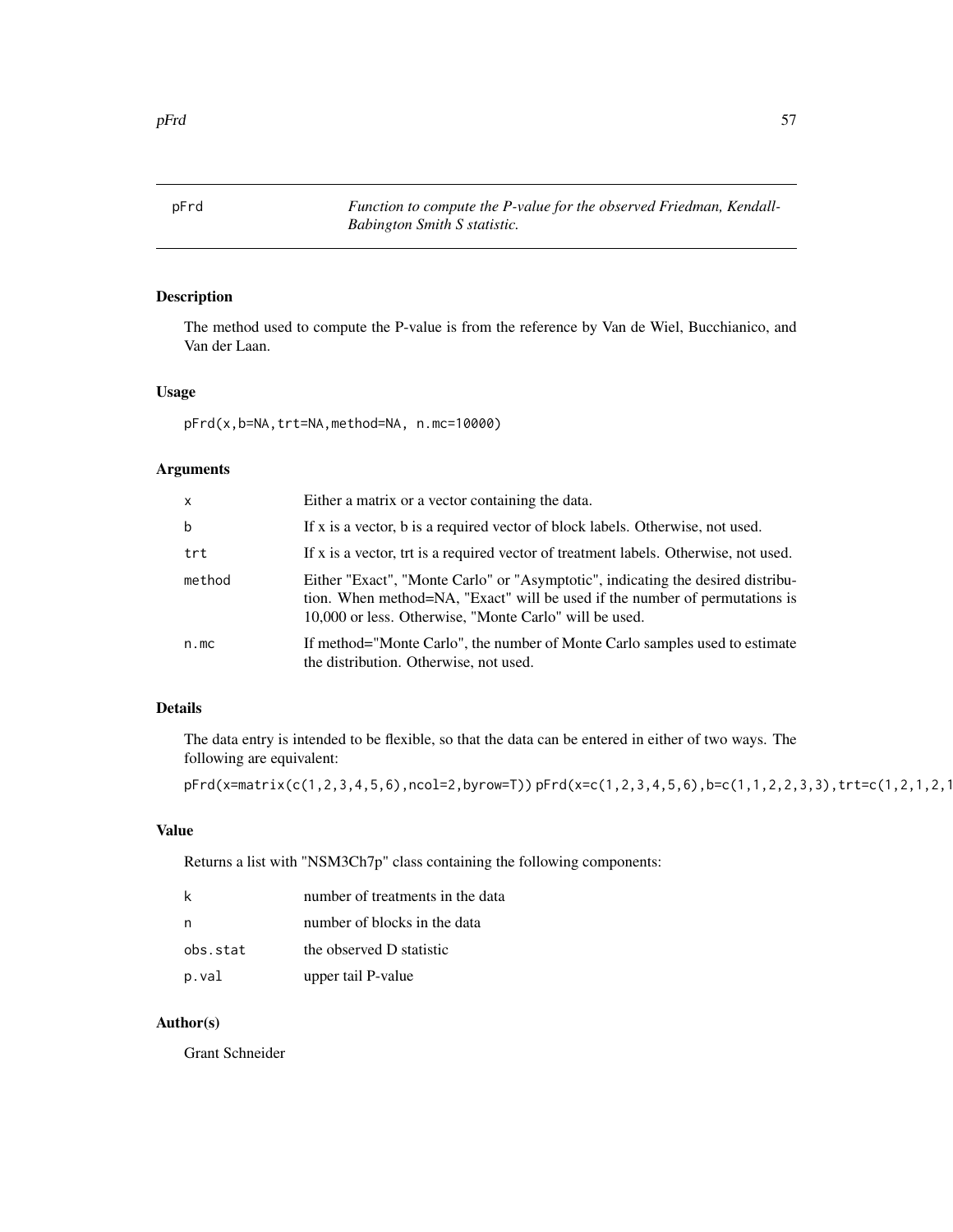#### References

Van de Wiel, M. A., A. Di Bucchianico, and P. Van der Laan. "Symbolic computation and exact distributions of nonparametric test statistics." Journal of the Royal Statistical Society: Series D (The Statistician) 48.4 (1999): 507-516.

## See Also

Also see the coin package.

#### Examples

##Hollander-Wolfe-Chicken Example 7.1 Rounding First Base rounding.times<-matrix(c(5.40, 5.50, 5.55, 5.85, 5.70, 5.75, 5.20, 5.60, 5.50, 5.55, 5.50, 5.40, 5.90, 5.85, 5.70, 5.45, 5.55, 5.60, 5.40, 5.40, 5.35, 5.45, 5.50, 5.35, 5.25, 5.15, 5.00, 5.85, 5.80, 5.70, 5.25, 5.20, 5.10, 5.65, 5.55, 5.45, 5.60, 5.35, 5.45, 5.05, 5.00, 4.95, 5.50, 5.50, 5.40, 5.45, 5.55, 5.50, 5.55, 5.55, 5.35, 5.45, 5.50, 5.55, 5.50, 5.45, 5.25, 5.65, 5.60, 5.40, 5.70, 5.65, 5.55, 6.30, 6.30, 6.25),ncol=3,byrow=TRUE) #pFrd(rounding.times,n.mc=20000) pFrd(rounding.times,n.mc=2000)

pHaySton *Hayter-Stone*

#### Description

Function to compute the P-value for the observed Hayter-Stone W statistic.

### Usage

pHaySton(x,g=NA,method=NA,n.mc=10000)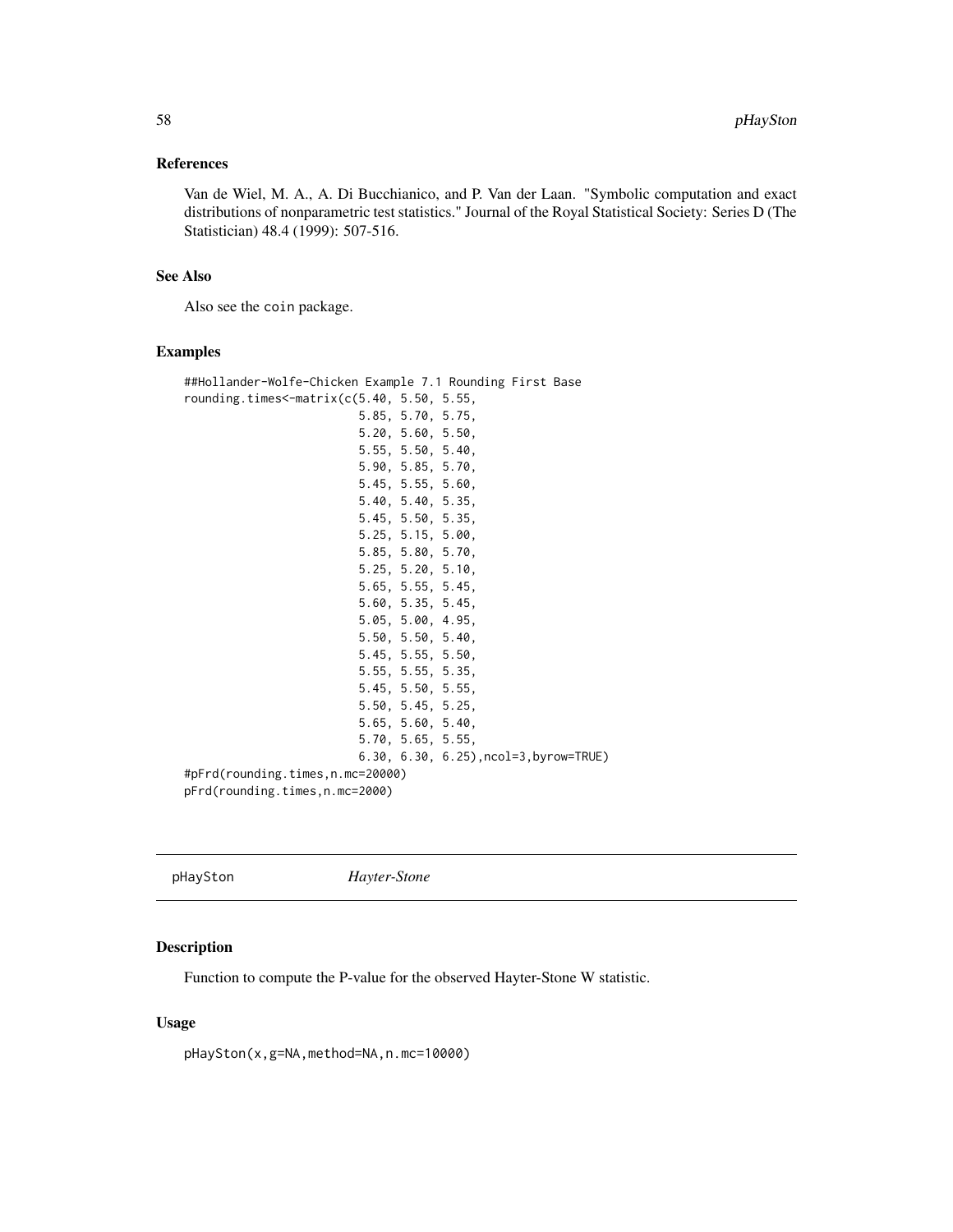## pHayStonLSA 59

#### **Arguments**

| $\mathsf{x}$ | Either a list or a vector containing the data.                                                                                                                                                                            |
|--------------|---------------------------------------------------------------------------------------------------------------------------------------------------------------------------------------------------------------------------|
| g            | If x is a vector, g is a required vector of group labels. Otherwise, not used.                                                                                                                                            |
| method       | Either "Exact", "Monte Carlo", or "Asymptotic", indicating the desired distribu-<br>tion. When method=NA, "Exact" will be used if the number of permutations is<br>10,000 or less. Otherwise, "Monte Carlo" will be used. |
| n.mc         | If method="Monte Carlo", the number of Monte Carlo samples used to estimate<br>the distribution. Otherwise, not used.                                                                                                     |

## Details

The data entry is intended to be flexible, so that the groups of data can be entered in either of two ways. For data a=1,2 and b=3,4,5 the following are equivalent:

pHaySton(x=list(c(1,2),c(3,4,5))) pHaySton(x=c(1,2,3,4,5),g=c(1,1,2,2,2))

#### Value

Returns a list with "NSM3Ch6MCp" class containing the following components:

| n        | a vector containing the number of observations in each of the data groups |
|----------|---------------------------------------------------------------------------|
| obs.stat | the observed W statistic for each of the $k*(k-1)/2$ comparisons          |
| p.val    | upper tail P-value corresponding to each W statistic                      |

### Author(s)

Grant Schneider

#### Examples

```
##Hollander, Wolfe, Chicken Example 6.7 Motivational Effect of Knowledge of Performance:
motivational.effect<-list(no.Info = c(40, 35, 38, 43, 44, 41), rough.Info = c(38,40, 47, 44, 40, 42), accurate.Info = c(48, 40, 45, 43, 46, 44
))
```

```
#pHaySton(motivational.effect,method="Monte Carlo")
pHaySton(motivational.effect,method="Asymptotic")
#pHaySton(rnorm(10),rep(1:3,c(3,3,4)),method="Asymptotic")
```
pHayStonLSA *Hayter-Sone LSA*

#### Description

Function to compute the upper tail probability of the Hayter-Stone W asymptotic distribution for a given cutoff.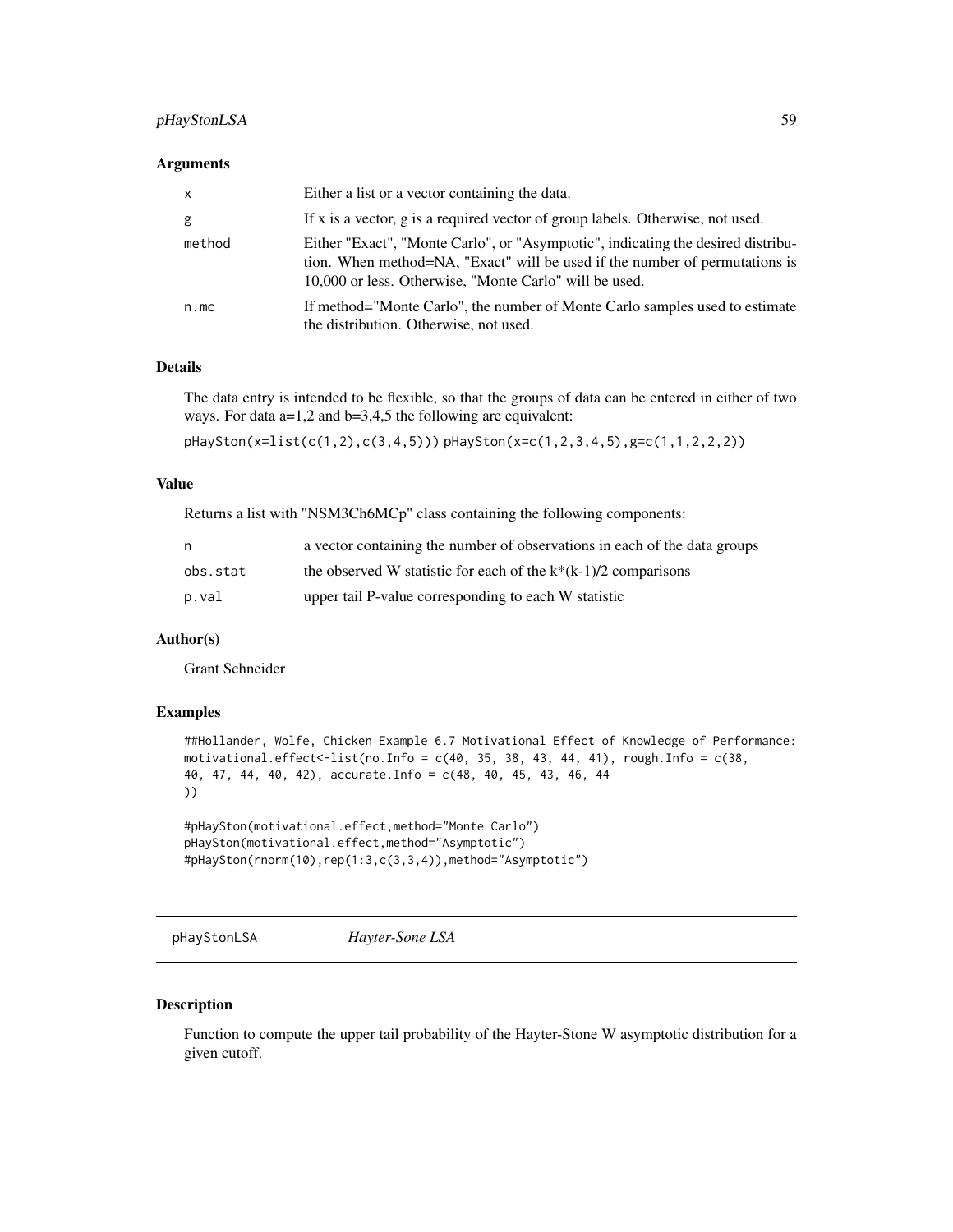## Usage

pHayStonLSA(h,k,delta=.001)

#### Arguments

| h     | Cutoff used to calculate the P-value.                                                  |
|-------|----------------------------------------------------------------------------------------|
| k     | Number of groups.                                                                      |
| delta | Defines the fineness of the grid used to calculate the asymptotic distribution of<br>W |

### Value

Returns the asymptotic upper tail P-value.

## Author(s)

Grant Schneider

## Examples

pHayStonLSA(2.491,3) pHayStonLSA(4.112,4)

pHoeff *Hoeffding's D*

### Description

Function to approximate the distribution of Hoeffding's D statistic using a Monte Carlo Sample under the null hypothesis. This code follows section 8.6 of Hollander, Wolfe & Chicken, Nonparametric Statistical Methods, 3e. This calls HoeffD, a small bit of code that produces the value of D without any inference. It is intended for small sample sizes n only. For large n, use the asymptotic equivalence of D to the Blum-Kliefer-Rosenblatt statistic in the R package "Hmisc", command "hoeffd".

### Usage

pHoeff(n=5, reps=10000, r=4)

| n    | the sample size                               |
|------|-----------------------------------------------|
| reps | the number of Monte Carlo runs to produce     |
|      | the number of digits for rounding the results |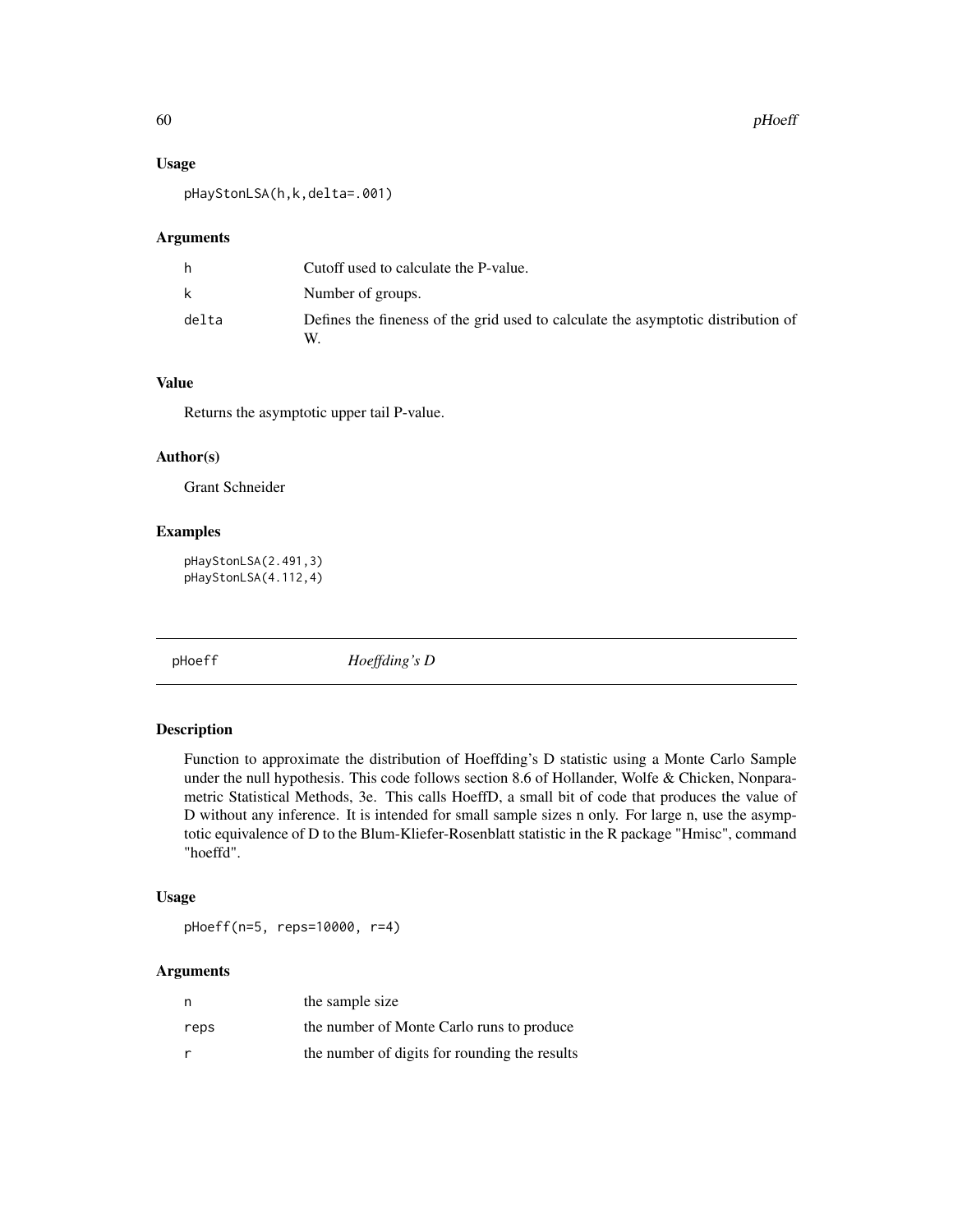## pHollBivSym 61

# Value

Returns a matrix containing the Monte Carlo distribution of the D statistic.

#### Author(s)

Eric Chicken

# See Also

Also see the Hmisc package.

### Examples

```
pHoeff(n=5, reps=10000, r=4)
pHoeff(n=10, reps=1000, r=5)
```
pHollBivSym *Hollander Bivariate Symmetry*

## Description

Function to compute the P-value for the observed Hollander A statistic.

#### Usage

pHollBivSym(x,y=NA,g=NA,method=NA,n.mc=10000)

### Arguments

| X      | Either a list or a vector containing either all or the first group of data.                                                                                                                                                                                                                                                                                                                              |
|--------|----------------------------------------------------------------------------------------------------------------------------------------------------------------------------------------------------------------------------------------------------------------------------------------------------------------------------------------------------------------------------------------------------------|
| y      | If x contains the first group of data, y contains the second group of data. Other-<br>wise, not used.                                                                                                                                                                                                                                                                                                    |
| g      | If x contains a vector of all of the data, g is a vector of 1's and 2's corresponding<br>to group labels. Otherwise, not used.                                                                                                                                                                                                                                                                           |
| method | Either "Exact", "Monte Carlo" or "Asymptotic", indicating the desired distribu-<br>tion. When method=NA, "Exact" will be used if the number of permutations is<br>10,000 or less. Otherwise, "Monte Carlo" will be used. As Kepner and Randles<br>$(1984)$ and Hilton and Gee $(1997)$ have found the large sample approximation<br>to perform poorly, method="Asymptotic" will be treated as method=NA. |
| n.mc   | If method="Monte Carlo", the number of Monte Carlo samples used to estimate<br>the distribution. Otherwise, not used.                                                                                                                                                                                                                                                                                    |

#### Details

The data entry is intended to be flexible, so that the two groups of data can be entered in any of three ways. For data  $a=1,2$  and  $b=3,4$  all of the following are equivalent: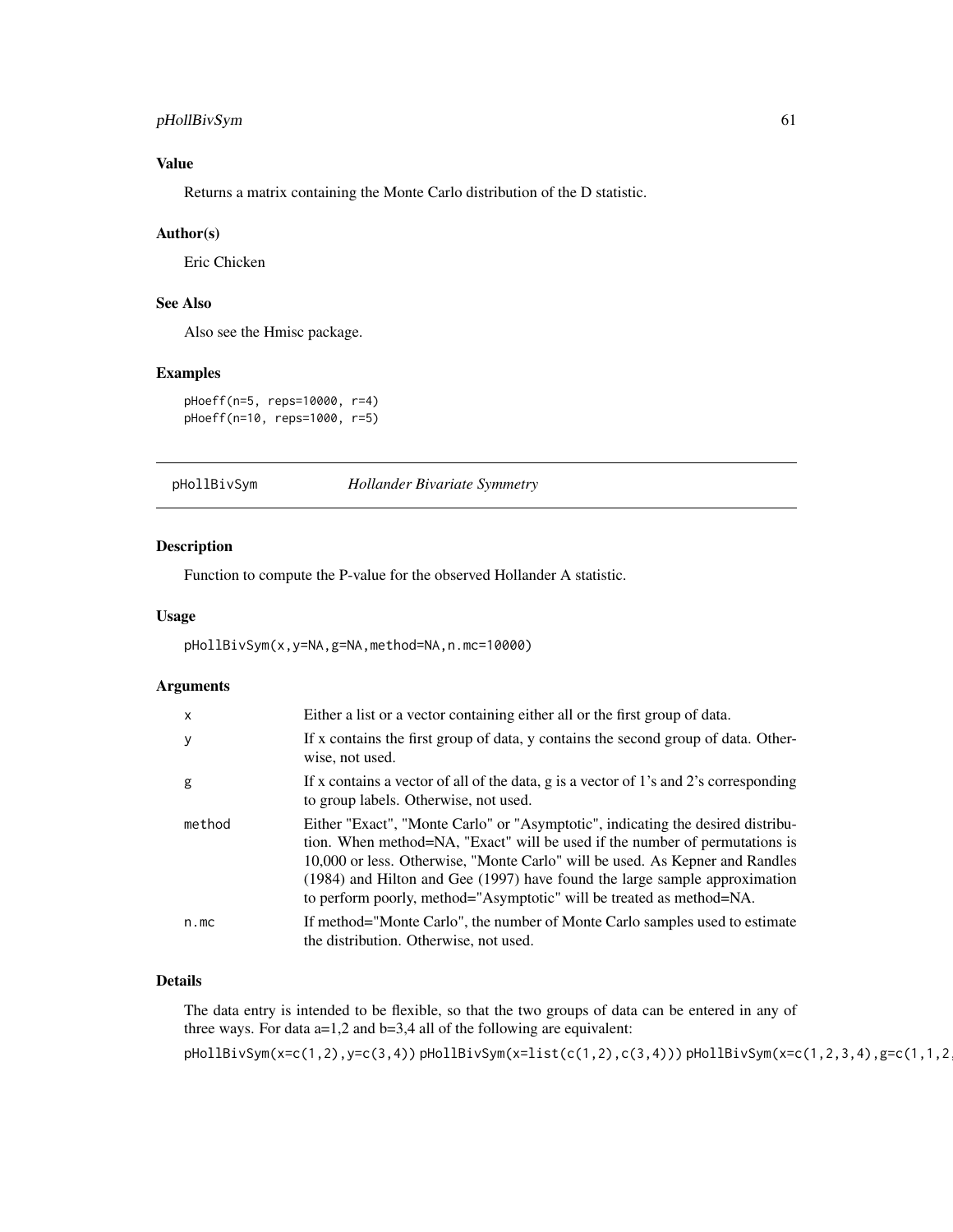## Value

Returns a list with "NSM3Ch5p" class containing the following components:

| m        | number of observations in the first data group $(X)$  |
|----------|-------------------------------------------------------|
| n        | number of observations in the second data group $(Y)$ |
| obs.stat | the observed A statistic                              |
| p.val    | upper tail P-value                                    |

### Author(s)

Grant Schneider

## References

Kepner, James L., and Ronald H. Randies. "Comparison of tests for bivariate symmetry versus location and/or scale alternatives." Communications in Statistics-Theory and Methods 13.8 (1984): 915-930.

Hilton, Joan F., and Lauren Gee. "The size and power of the exact bivariate symmetry test." Computational statistics & data analysis 26.1 (1997): 53-69.

#### Examples

```
##Hollander-Wolfe-Chicken Example 3.11 Insulin Clearance in Kidney Transplants
x<-c(61.4,63.3,63.7,80,77.3,84,105)
y<-c(70.8,89.2,65.8,67.1,87.3,85.1,88.1)
```
##Exact p-value pHollBivSym(x,y)

pJCK *Function to compute the P-value for the observed Jonckheere-Terpstra J statistic.*

### Description

This function computes the observed J statistic for the given data and corresponding P-value. When there are no ties in the data, the function takes advantage of Harding's (1984) algorithm to quickly generate the exact distribution of J.

#### Usage

pJCK(x,g=NA,method=NA, n.mc=10000)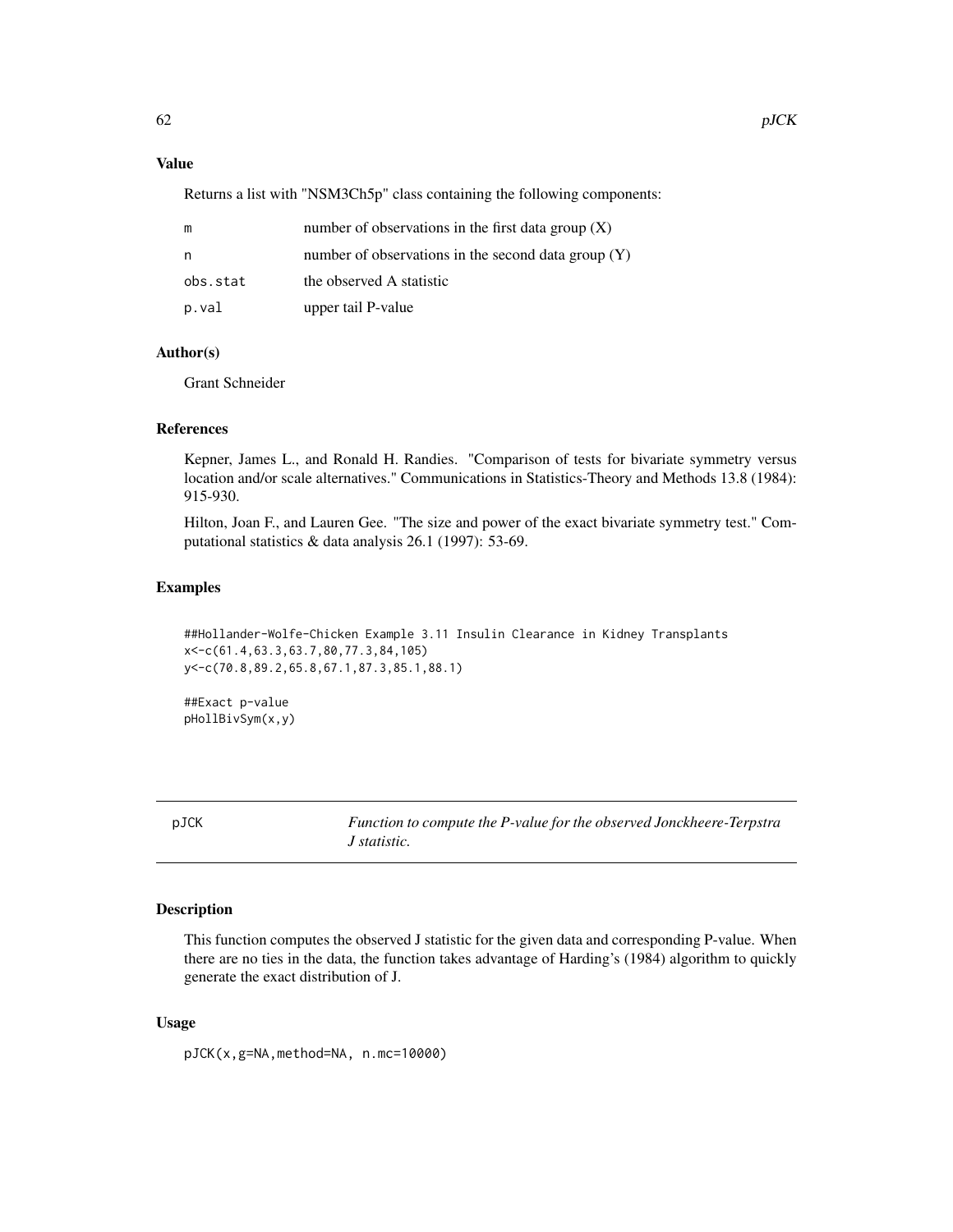#### $pJCK$  63

### Arguments

| $\mathsf{x}$ | Either a list or a vector containing the data.                                                                                                                                                                                                                                                                     |
|--------------|--------------------------------------------------------------------------------------------------------------------------------------------------------------------------------------------------------------------------------------------------------------------------------------------------------------------|
| g            | If x is a vector, g is a required vector of group labels. Otherwise, not used.                                                                                                                                                                                                                                     |
| method       | Either "Exact", "Monte Carlo", or "Asymptotic", indicating the desired distribu-<br>tion. When method=NA and ties are not present, "Exact" will be used. When<br>method=NA and ties are present, "Exact" will be used if the number of permu-<br>tations is 10,000 or less. Otherwise, "Monte Carlo" will be used. |
| n.mc         | If method="Monte Carlo", the number of Monte Carlo samples used to estimate<br>the distribution. Otherwise, not used.                                                                                                                                                                                              |

### Details

The data entry is intended to be flexible, so that the groups of data can be entered in either of two ways. For data a=1,2 and b=3,4,5 the following are equivalent:

pJCK(x=list(c(1,2),c(3,4,5))) pJCK(x=c(1,2,3,4,5),g=c(1,1,2,2,2))

## Value

Returns a list with "NSM3Ch6p" class containing the following components:

| n.       | a vector containing the number of observations in each of the data groups |
|----------|---------------------------------------------------------------------------|
| obs.stat | the observed J statistic                                                  |
| p.val    | upper tail P-value                                                        |

## Author(s)

Grant Schneider

### References

Harding, E. F. "An efficient, minimal-storage procedure for calculating the Mann-Whitney U, generalized U and similar distributions." Applied statistics (1984): 1-6.

#### Examples

```
##Hollander-Wolfe-Chicken Example 6.2 Motivational Effect of Knowledge of Performance
motivational.effect<-list(no.Info=c(40,35,38,43,44,41),rough.Info=c(38,40,47,44,40,42),
                         accurate.Info=c(48,40,45,43,46,44))
#pJCK(motivational.effect,method="Monte Carlo")
pJCK(motivational.effect,method="Asymptotic")
```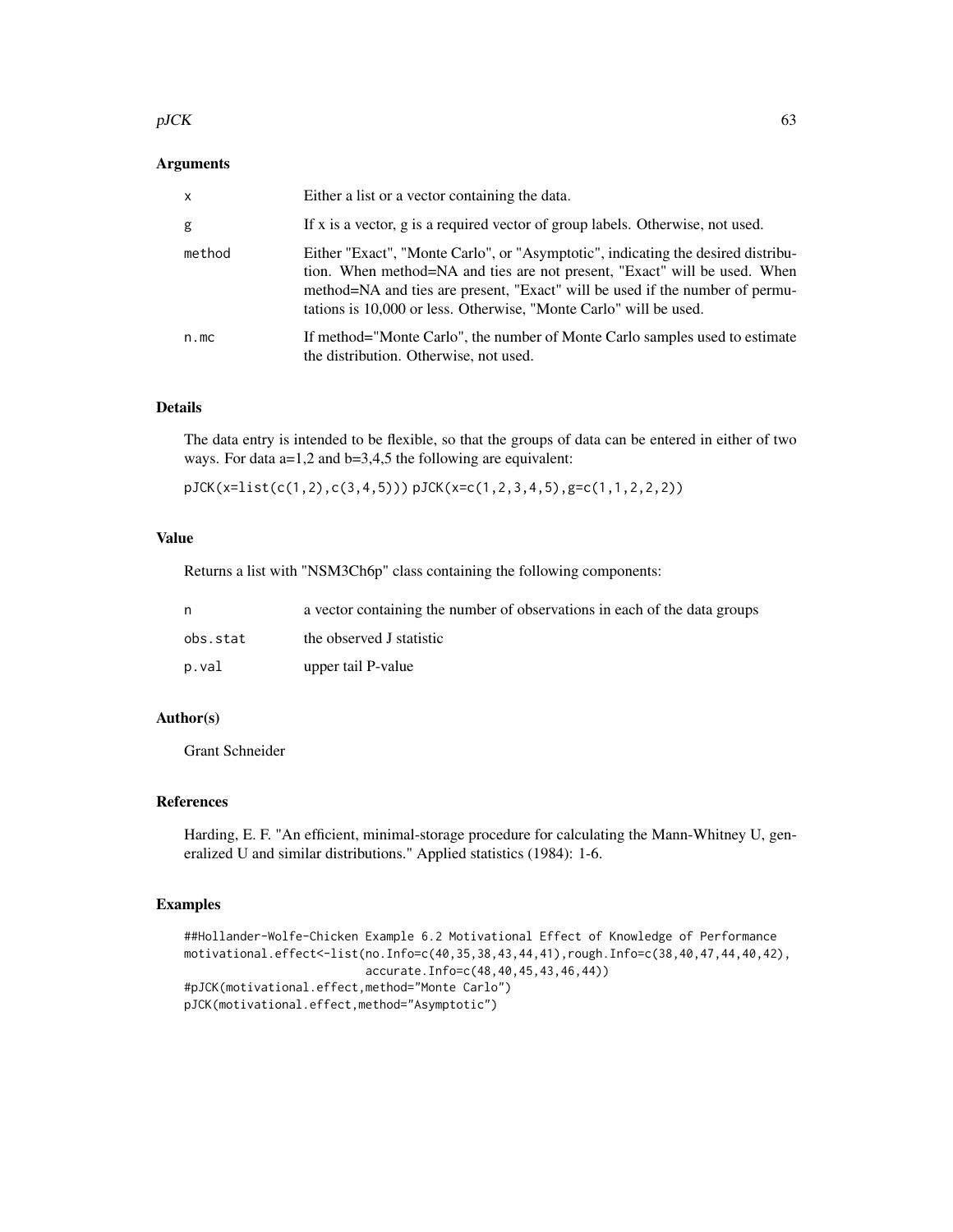pKolSmirn *Function to copute the P-value for the observed Kolmogorov-Smirnov J statistic.*

## Description

This function uses psmirnov2x from the base stats package to compute the J statistic and corresponding P-value. The program is reasonably quick for large data, well after the asymptotic approximation suffices, so Monte Carlo methods are not included. This function primarily serves as a wrapper to the ks.test function with the output standardized to the format of the other functions included in the NSM3 package.

#### Usage

pKolSmirn(x,y=NA,g=NA,method=NA,n.mc=10000)

#### Arguments

| $\mathsf{x}$ | Either a list or a vector containing either all or the first group of data.                                                    |
|--------------|--------------------------------------------------------------------------------------------------------------------------------|
| y            | If x contains the first group of data, y contains the second group of data. Other-<br>wise, not used.                          |
| g            | If x contains a vector of all of the data, g is a vector of 1's and 2's corresponding<br>to group labels. Otherwise, not used. |
| method       | Either "Exact" or "Asymptotic", indicating the desired distribution. When method=NA,<br>"Exact" will be used.                  |
| n.mc         | If method="Monte Carlo", the number of Monte Carlo samples used to estimate<br>the distribution. Otherwise, not used.          |

# Details

The data entry is intended to be flexible, so that the two groups of data can be entered in any of three ways. For data a=1,2 and b=3,4 all of the following are equivalent:

pKolSmirn(x=c(1,2),y=c(3,4)) pKolSmirn(x=list(c(1,2),c(3,4))) pKolSmirn(x=c(1,2,3,4),g=c(1,1,2,2))

#### Value

Returns a list with "NSM3Ch5p" class containing the following components:

| m        | number of observations in the first data group $(X)$  |
|----------|-------------------------------------------------------|
| n,       | number of observations in the second data group $(Y)$ |
| obs.stat | the observed C statistic                              |
| p.val    | upper tail P-value                                    |

## Author(s)

Grant Schneider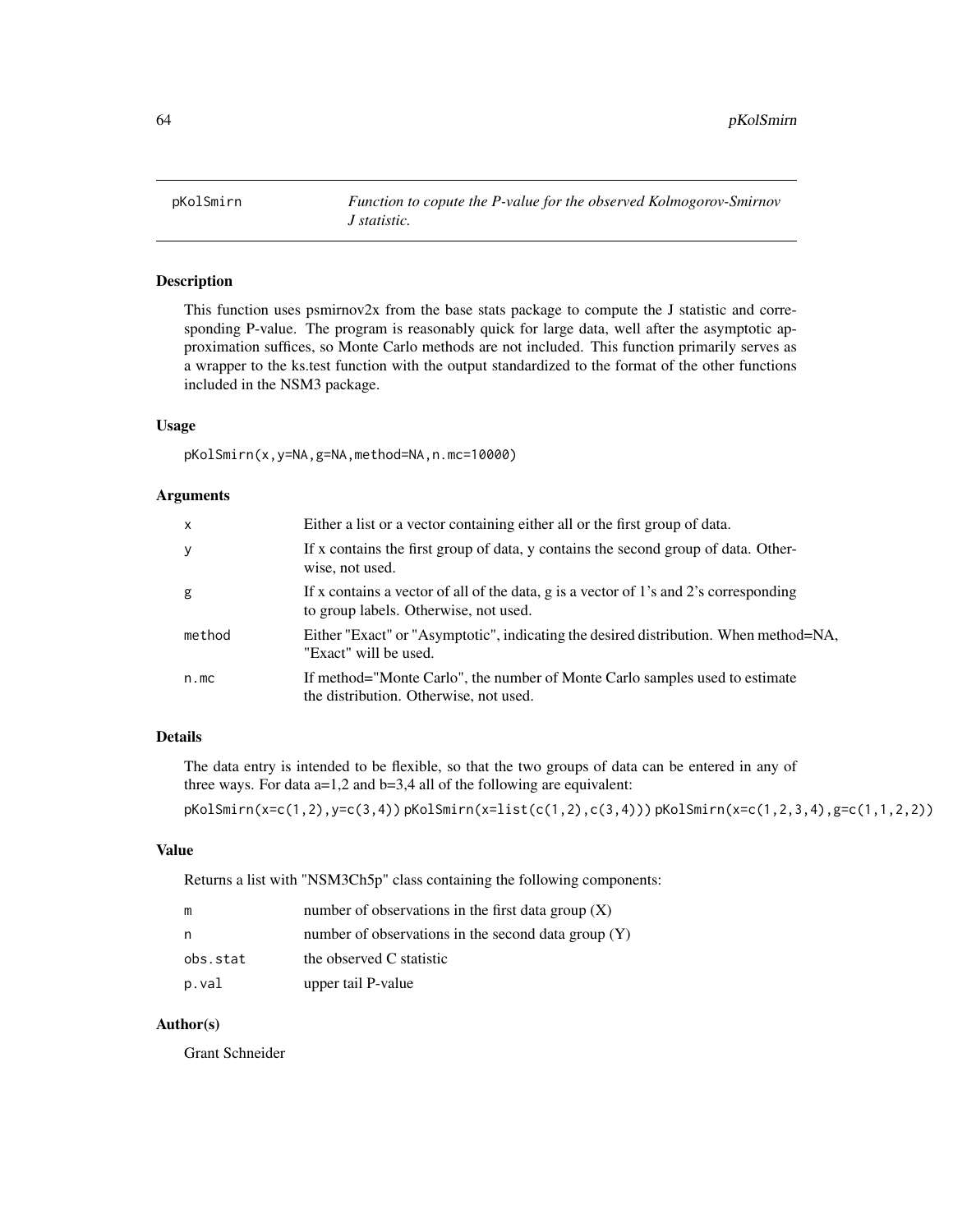#### $pKW$  65

## See Also

Also see ks.test().

### Examples

```
##Hollander-Wolfe-Chicken Example 5.4 Effect of Feedback on Salivation Rate:
feedback<-c(-0.15, 8.6, 5, 3.71, 4.29, 7.74, 2.48, 3.25, -1.15, 8.38)
no.feedback<-c(2.55, 12.07, 0.46, 0.35, 2.69, -0.94, 1.73, 0.73, -0.35, -0.37)
pKolSmirn(x=feedback,y=no.feedback)
```
pKW *Kruskal-Wallis*

#### Description

Function to compute the P-value for the observed Kruskal-Wallis H statistic.

## Usage

pKW(x,g=NA, method=NA, n.mc=10000)

### Arguments

| $\mathsf{X}$ | Either a list or a vector containing the data.                                                                                                                                                                                                                                                                     |
|--------------|--------------------------------------------------------------------------------------------------------------------------------------------------------------------------------------------------------------------------------------------------------------------------------------------------------------------|
| g            | If x is a vector, g is a required vector of group labels. Otherwise, not used.                                                                                                                                                                                                                                     |
| method       | Either "Exact", "Monte Carlo", or "Asymptotic", indicating the desired distribu-<br>tion. When method=NA and ties are not present, "Exact" will be used. When<br>method=NA and ties are present, "Exact" will be used if the number of permu-<br>tations is 10,000 or less. Otherwise, "Monte Carlo" will be used. |
| n.mc         | If method="Monte Carlo", the number of Monte Carlo samples used to estimate<br>the distribution. Otherwise, not used.                                                                                                                                                                                              |

### Details

The data entry is intended to be flexible, so that the groups of data can be entered in either of two ways. For data a=1,2 and b=3,4,5 the following are equivalent:

pKW(x=list(c(1,2),c(3,4,5))) pKW(x=c(1,2,3,4,5),g=c(1,1,2,2,2))

### Value

Returns a list with "NSM3Ch6p" class containing the following components:

| n        | a vector containing the number of observations in each of the data groups |
|----------|---------------------------------------------------------------------------|
| obs.stat | the observed H statistic                                                  |
| p.val    | upper tail P-value                                                        |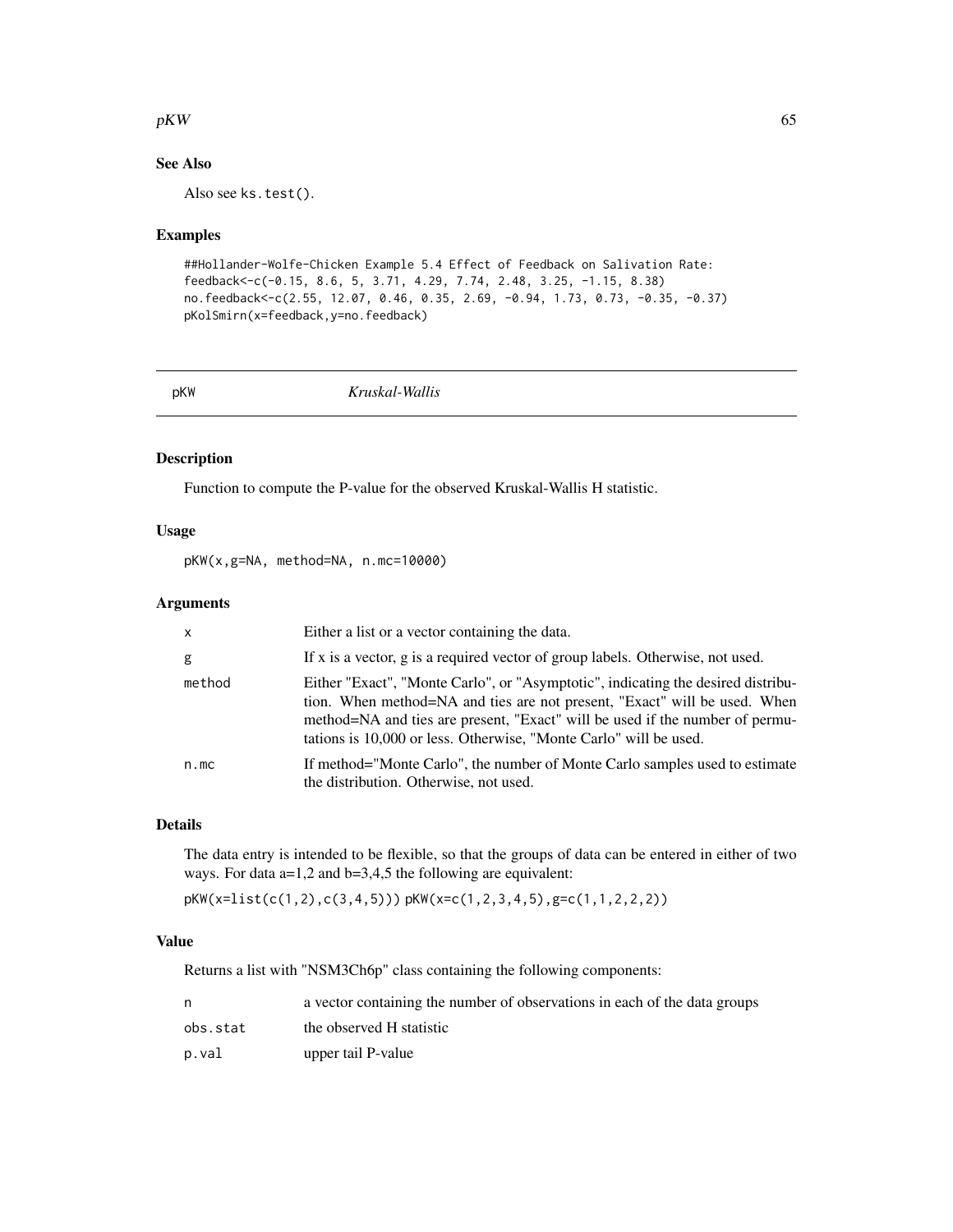### Author(s)

Grant Schneider

# See Also

Also see kruskal.test().

## Examples

```
##Hollander-Wolfe-Chicken Example 6.1 Half-Time of Mucociliary Clearance
mucociliary<-list(Normal = c(2.9, 3, 2.5, 2.6, 3.2), Obstructive = c(3.8, 1.2)2.7, 4, 2.4), Asbestosis = c(2.8, 3.4, 3.7, 2.2, 2))
```
pKW(mucociliary)

pLepage *Lepage*

### Description

Function to compute the P-value for the observed Lepage D statistic.

### Usage

pLepage(x,y=NA,g=NA,method=NA,n.mc=10000)

### Arguments

| $\mathsf{x}$ | Either a list or a vector containing either all or the first group of data.                                                                                                                                              |
|--------------|--------------------------------------------------------------------------------------------------------------------------------------------------------------------------------------------------------------------------|
| y            | If x contains the first group of data, y contains the second group of data. Other-<br>wise, not used.                                                                                                                    |
| g            | If x contains a vector of all of the data, g is a vector of 1's and 2's corresponding<br>to group labels. Otherwise, not used.                                                                                           |
| method       | Either "Exact", "Monte Carlo" or "Asymptotic", indicating the desired distribu-<br>tion. When method=NA, "Exact" will be used if the number of permutations is<br>10,000 or less. Otherwise, "Monte Carlo" will be used. |
| n.mc         | If method="Monte Carlo", the number of Monte Carlo samples used to estimate<br>the distribution. Otherwise, not used.                                                                                                    |

## Details

The data entry is intended to be flexible, so that the two groups of data can be entered in any of three ways. For data  $a=1,2$  and  $b=3,4$  all of the following are equivalent:

pLepage(x=c(1,2),y=c(3,4)) pLepage(x=list(c(1,2),c(3,4))) pLepage(x=c(1,2,3,4),g=c(1,1,2,2))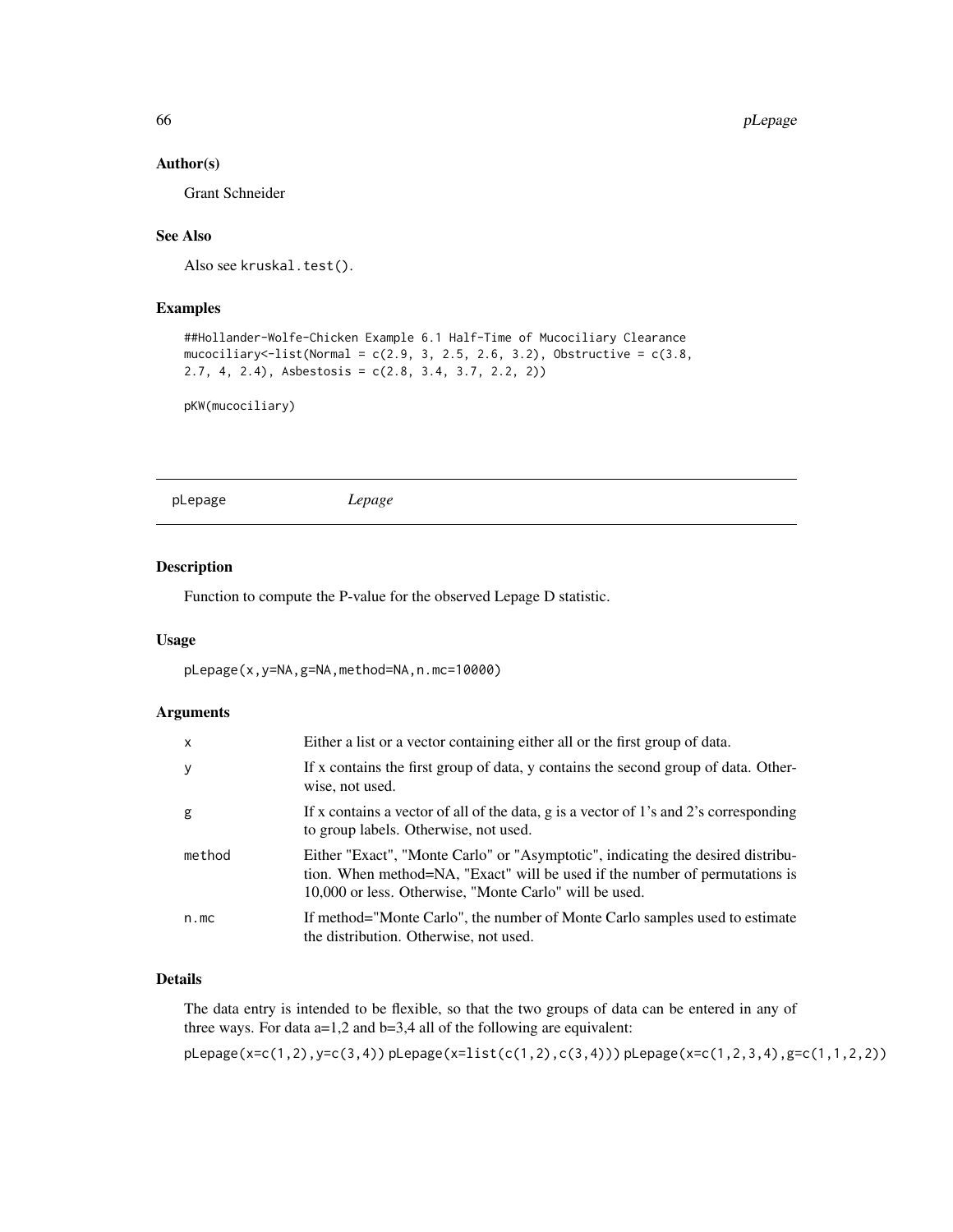## pMackSkil 67

## Value

Returns a list with "NSM3Ch5p" class containing the following components:

| m        | number of observations in the first data group $(X)$  |
|----------|-------------------------------------------------------|
| n        | number of observations in the second data group $(Y)$ |
| obs.stat | the observed C statistic                              |
| p.val    | upper tail P-value                                    |

## Author(s)

Grant Schneider

## Examples

```
##Hollander-Wolfe-Chicken Example 5.3 Platelet Counts of Newborn Infants
platelet.counts<-list(x = c(120000, 124000, 215000, 90000, 67000, 95000,
190000, 180000, 135000, 399000), y = c(12000, 20000, 112000,
32000, 60000, 40000))
pLepage(platelet.counts)
##or equivalently,
pLepage(platelet.counts$x,platelet.counts$y)
```
pMackSkil *Mack-Skillings*

## Description

Function to compute the P-value for the observed Mack-Skillings MS statistic.

## Usage

```
pMackSkil(x,b=NA,trt=NA,method=NA,n.mc=10000)
```

| <b>X</b> | Either a 3 dimensional array or a vector containing the data.                                                                                                                                                            |
|----------|--------------------------------------------------------------------------------------------------------------------------------------------------------------------------------------------------------------------------|
| b        | If x is a vector, b is a required vector of block labels. Otherwise, not used.                                                                                                                                           |
| trt      | If x is a vector, trt is a required vector of treatment labels. Otherwise, not used.                                                                                                                                     |
| method   | Either "Exact", "Monte Carlo" or "Asymptotic", indicating the desired distribu-<br>tion. When method=NA, "Exact" will be used if the number of permutations is<br>10,000 or less. Otherwise, "Monte Carlo" will be used. |
| n.mc     | If method="Monte Carlo", the number of Monte Carlo samples used to estimate<br>the distribution. Otherwise, not used.                                                                                                    |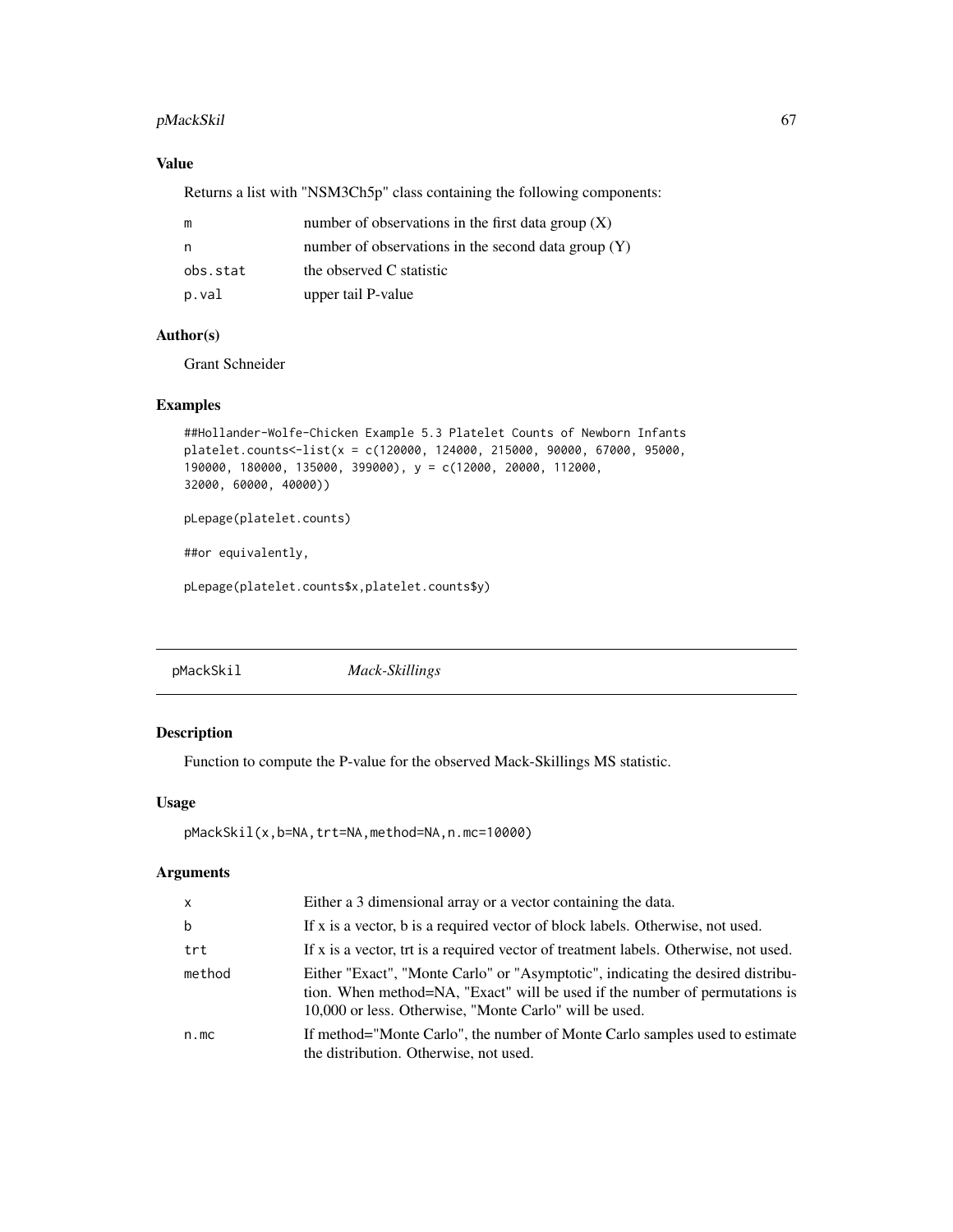## Details

The data entry is intended to be flexible, so that the data can be entered in either of two ways. The following are equivalent:

pMackSkil(x=array(c(1,2,3,4,5,6),dim=c(1,2,3)) pMackSkil(x=c(1,2,3,4,5,6),b=c(1,1,2,2,3,3),trt=c(1,2

#### Value

Returns a list with "NSM3Ch7p" class containing the following components:

| k        | number of treatments in the data                               |
|----------|----------------------------------------------------------------|
| n        | number of blocks in the data                                   |
| C        | number of repetitions for each treatment and block combination |
| obs.stat | the observed MS statistic                                      |
| p.val    | upper tail P-value                                             |

# Author(s)

Grant Schneider

## Examples

```
##Hollander, Wolfe, Chicken Example 7.9 Determination of Niacin in Bran Flakes
niacin<-array(dim=c(3,4,3))
niacin[,,1]<-c(7.58,7.87,7.71,8,8.27,8,7.6,7.3,7.82,8.03,7.35,7.66)
niacin[,,2]<-c(11.63,11.87,11.4,12.2,11.7,11.8,11.04,11.5,11.49,11.5,10.10,11.7)
niacin[,,3]<-c(15,15.92,15.58,16.6,16.4,15.9,15.87,15.91,16.28,15.1,14.8,15.7)
```

| pMaxCorrNor | Function to compute the upper tail probability of the maximum of k    |
|-------------|-----------------------------------------------------------------------|
|             | $N(0,1)$ random variables with common correlation for a given cutoff. |

## Description

Uses the integrate function based on the method proposed in Gupta, Panchapakesan and Sohn (1983).

## Usage

pMaxCorrNor(x,k,rho)

|     | Cutoff at which the upper-tail P-value is to be calculated. |
|-----|-------------------------------------------------------------|
| k   | Number of random variables.                                 |
| rho | Common correlation between the random variables.            |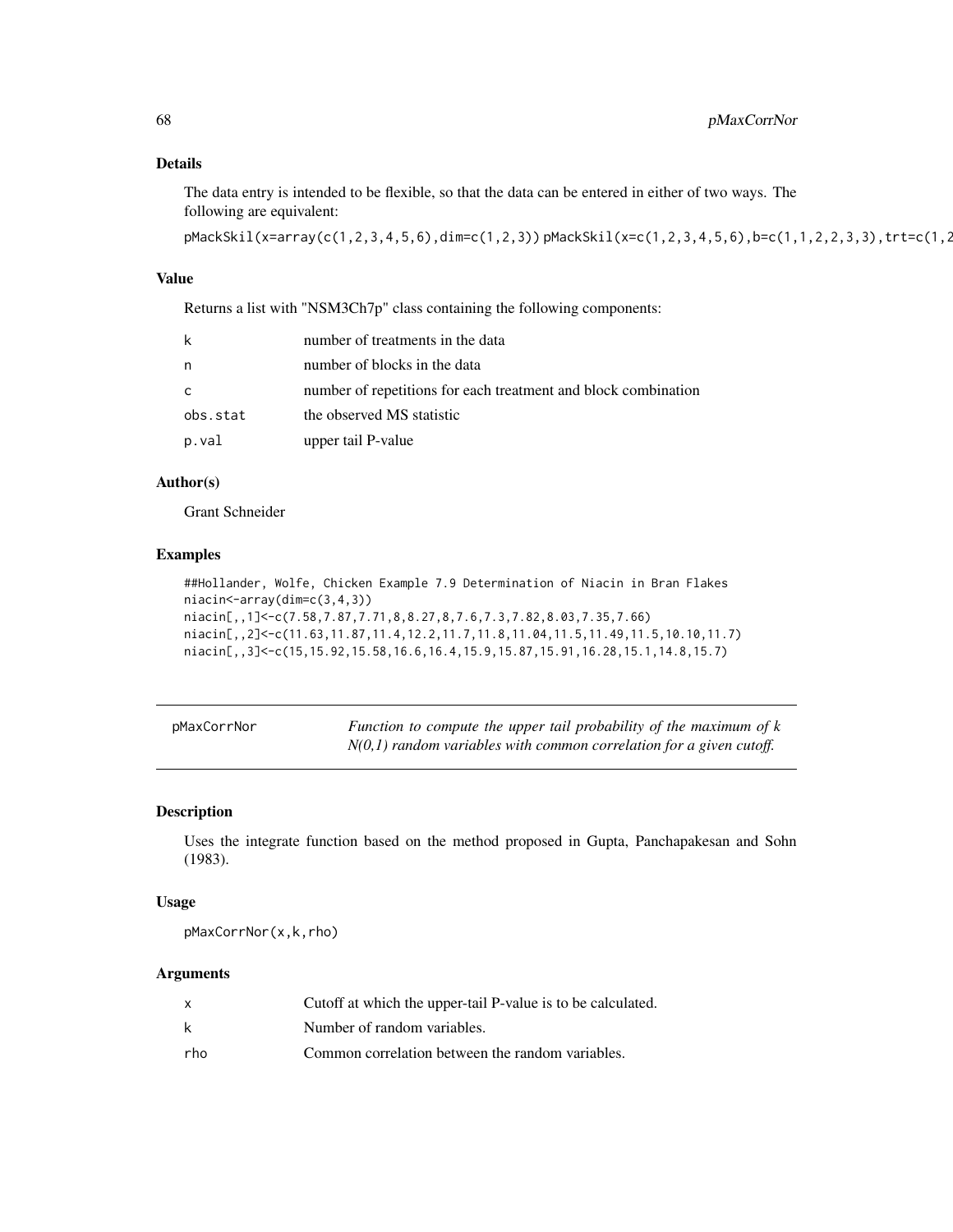#### pNDWol 69

# Value

Returns the upper tail probability at the user-specified cutoff.

# Author(s)

Grant Schneider

## References

Gupta, Shanti S., S. Panchapakesan, and Joong K. Sohn. "On the distribution of the studentized maximum of equally correlated normal random variables." Communications in Statistics-Simulation and Computation 14.1 (1985): 103-135.

#### Examples

##Hollander-Wolfe-Chicken Section 7.14 pMaxCorrNor(2.575,5,.3)

##Hollander-Wolfe-Chicken Example 7.14 Effect of Weight on Forearm Tremor Frequency pMaxCorrNor(1.93,5,.452)

pNDWol *Nemenyi, Damico-Wolfe*

### Description

Function to compute the P-value for the observed Nemenyi, Damico-Wolfe Y statistic.

### Usage

```
pNDWol(x,g=NA,method=NA, n.mc=10000)
```

| X      | Either a list or a vector containing the data.                                                                                                                                                                           |
|--------|--------------------------------------------------------------------------------------------------------------------------------------------------------------------------------------------------------------------------|
| g      | If x is a vector, g is a required vector of group labels. Otherwise, not used.                                                                                                                                           |
| method | Either "Exact", "Monte Carlo" or "Asymptotic", indicating the desired distribu-<br>tion. When method=NA, "Exact" will be used if the number of permutations is<br>10,000 or less. Otherwise, "Monte Carlo" will be used. |
| n.mc   | If method="Monte Carlo", the number of Monte Carlo samples used to estimate<br>the distribution. Otherwise, not used.                                                                                                    |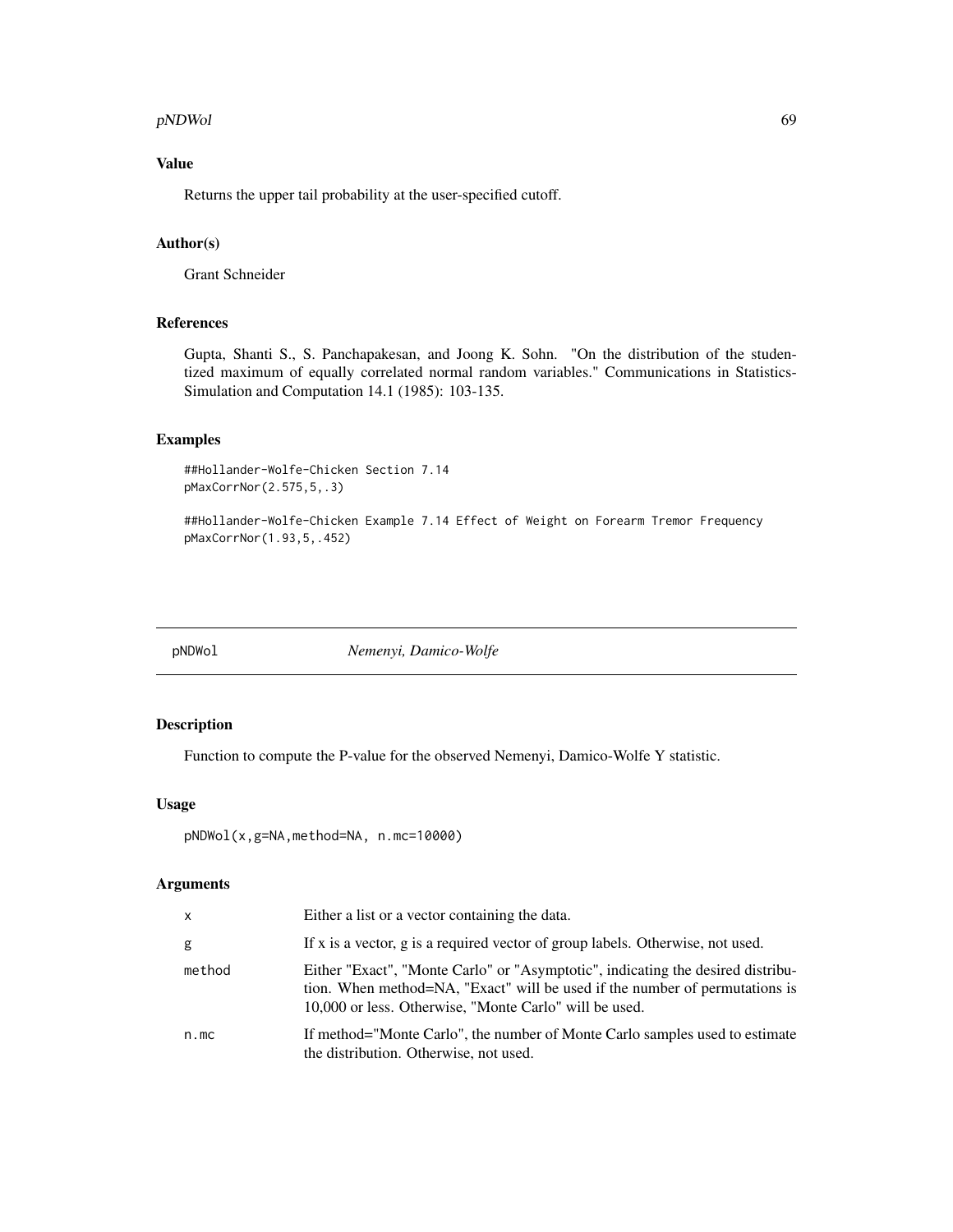### Value

Returns a list with "NSM3Ch6MCp" class containing the following components:

| n        | number of observations in the k data groups, with the first group representing<br>the control |
|----------|-----------------------------------------------------------------------------------------------|
| obs.stat | the observed Y statistic for each treatment vs. control comparison                            |
| p.val    | upper tail P-value corresponding to each of the k-1 observed Y statistics                     |

### Note

The data group containing the treatment values should be entered as the first group.

### Author(s)

Grant Schneider

#### Examples

```
##Hollander-Wolfe-Chicken Example 6.8 Motivational Effect of Knowledge of Performance
motivational.effect<-list(no.Info = c(40, 35, 38, 43, 44, 41),
rough.Info = c(38, 40, 47, 44, 40, 42),
accurate. Info = c(48, 40, 45, 43, 46, 44)
```

```
pNDWol(motivational.effect,method="Asymptotic")
pNDWol(motivational.effect,method="Monte Carlo")
```
pNWWM *Nemenyi, Wilcoxon-Wilcox, Miller*

## Description

Function to compute the P-value for the observed Nemenyi, Wilcoxon-Wilcox, Miller R\* statistic.

### Usage

pNWWM(x,b=NA,trt=NA,method=NA, n.mc=10000)

| $\mathsf{x}$ | Either a matrix or a vector containing the data, with control assumed to be the<br>first group.                                                                                                                          |
|--------------|--------------------------------------------------------------------------------------------------------------------------------------------------------------------------------------------------------------------------|
| b            | If x is a vector, b is a required vector of block labels. Otherwise, not used.                                                                                                                                           |
| trt          | If x is a vector, trt is a required vector of treatment labels. Otherwise, not used.                                                                                                                                     |
| method       | Either "Exact", "Monte Carlo" or "Asymptotic", indicating the desired distribu-<br>tion. When method=NA, "Exact" will be used if the number of permutations is<br>10,000 or less. Otherwise, "Monte Carlo" will be used. |
| n.mc         | If method="Monte Carlo", the number of Monte Carlo samples used to estimate<br>the distribution. Otherwise, not used.                                                                                                    |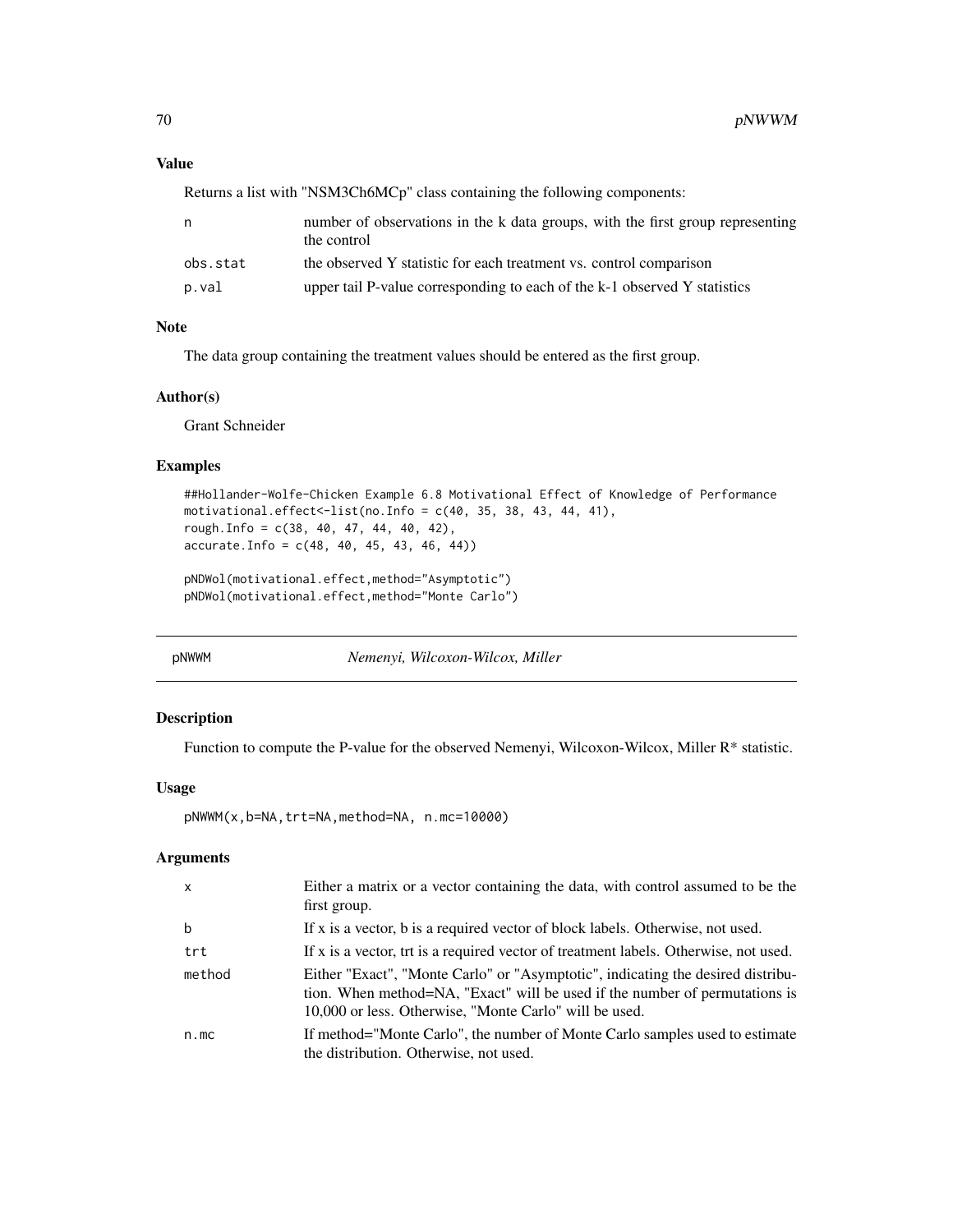#### $pPage$  71

## Details

The data entry is intended to be flexible, so that the data can be entered in either of two ways. The following are equivalent:

pNWWM(x=matrix(c(1,2,3,4,5,6),ncol=2,byrow=T)) pNWWM(x=c(1,2,3,4,5,6),b=c(1,1,2,2,3,3),trt=c(1,2,1,2,1,2))

## Value

Returns a list with "NSM3Ch7MCp" class containing the following components:

| k        | number of treatments (including the control)                                           |
|----------|----------------------------------------------------------------------------------------|
| n        | number of blocks                                                                       |
| obs.stat | the observed R <sup>*</sup> statistic for each treatment vs. control comparison        |
| p.val    | upper tail P-value corresponding to each of the k-1 observed $\mathbb{R}^*$ statistics |

## Note

The data group containing the treatment values should be entered as the first group.

## Author(s)

Grant Schneider

## Examples

```
##Hollander-Wolfe-Chicken Example 7.4 Stuttering Adaptation
adaptation.scores<-matrix(c(57,59,44,51,43,49,48,56,44,50,44,50,70,42,58,54,38,48,38,48,50,53,53,
56,37,58,44,50,58,48,60,58,60,38,48,56,51,56,44,44,50,54,50,40,50,50,56,46,74,57,74,48,48,44),
ncol=3,dimnames = list(1 : 18,c("No Shock", "Shock Following", "Shock During")))
```
#pNWWM(adaptation.scores) pNWWM(adaptation.scores,n.mc=2500)

pPage *Page*

#### Description

Function to compute the P-value for the observed Page L statistic.

### Usage

```
pPage(x,b=NA,trt=NA,method=NA, n.mc=10000)
```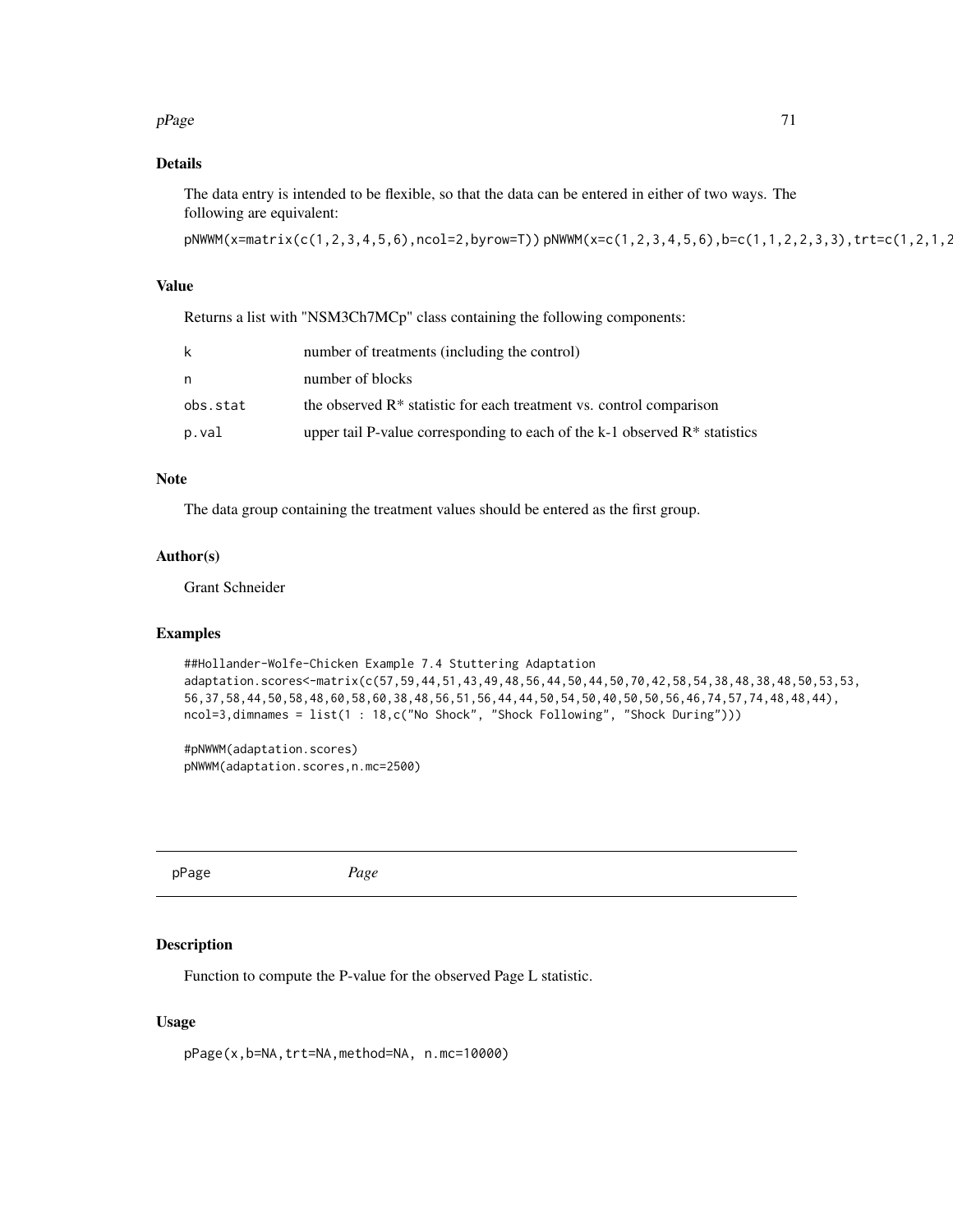### Arguments

| $\mathsf{x}$ | Either a matrix or a vector containing the data.                                                                                                                                                                         |
|--------------|--------------------------------------------------------------------------------------------------------------------------------------------------------------------------------------------------------------------------|
| b            | If x is a vector, b is a required vector of block labels. Otherwise, not used.                                                                                                                                           |
| trt          | If x is a vector, trt is a required vector of treatment labels. Otherwise, not used.                                                                                                                                     |
| method       | Either "Exact", "Monte Carlo" or "Asymptotic", indicating the desired distribu-<br>tion. When method=NA, "Exact" will be used if the number of permutations is<br>10,000 or less. Otherwise, "Monte Carlo" will be used. |
| n.mc         | If method="Monte Carlo", the number of Monte Carlo samples used to estimate<br>the distribution. Otherwise, not used.                                                                                                    |

# Details

The data entry is intended to be flexible, so that the data can be entered in either of two ways. The following are equivalent:

pPage(x=matrix(c(1,2,3,4,5,6),ncol=2,byrow=T)) pPage(x=c(1,2,3,4,5,6),b=c(1,1,2,2,3,3),trt=c(1,2,1,2,1,2))

### Value

Returns a list with "NSM3Ch7p" class containing the following components:

|          | number of treatments in the data |
|----------|----------------------------------|
|          | number of blocks in the data     |
| obs.stat | the observed L statistic         |
| p.val    | upper tail P-value               |

## Author(s)

Grant Schneider

### Examples

```
##Hollander-Wolfe-Chicken Example 7.2 Breaking Strength of Cotton Fibers
strength.index<-matrix(c(7.46, 7.68, 7.21, 7.17, 7.57, 7.80, 7.76, 7.73, 7.74, 8.14, 8.15,
7.87, 7.63, 8.00, 7.93),byrow=FALSE,ncol=5)
```
#pPage(strength.index,method="Exact") pPage(strength.index,method="Monte Carlo")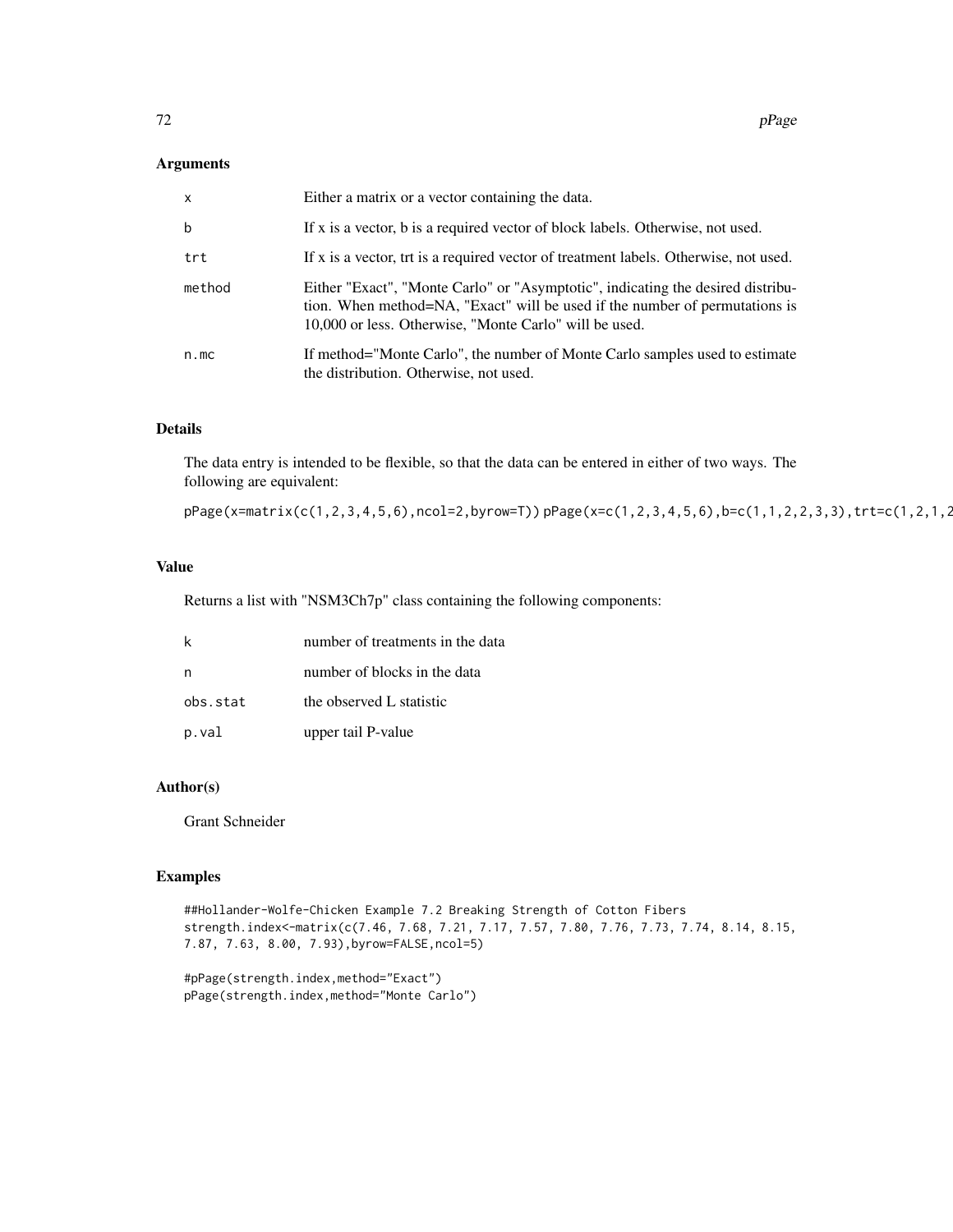<span id="page-72-0"></span>Function to extend wilcox.test to compute the (exact or Monte Carlo) P-value for paired Wilcoxon data in the presence of ties.

# Usage

pPairedWilcoxon(x,y=NA,g=NA,method=NA,n.mc=10000)

#### Arguments

| $\mathsf{x}$ | Either a list or a vector containing either all or the first group of data.                                                                                                                              |
|--------------|----------------------------------------------------------------------------------------------------------------------------------------------------------------------------------------------------------|
| У            | If x contains the first group of data, y contains the second group of data. Other-<br>wise, not used.                                                                                                    |
| g            | If x contains a vector of all of the data, g is a vector of 1's and 2's corresponding<br>to group labels. Otherwise, not used.                                                                           |
| method       | Either "Exact" or "Monte Carlo", indicating the desired distribution. When<br>method=NA, "Exact" will be used if the number of permutations is 10,000 or<br>less. Otherwise, "Monte Carlo" will be used. |
| n.mc         | If method="Monte Carlo", the number of Monte Carlo samples used to estimate<br>the distribution. Otherwise, not used.                                                                                    |

# Details

The data entry is intended to be flexible, so that the two groups of data can be entered in any of three ways. For data a=1,2 and b=3,4 all of the following are equivalent:

 $p$ PairedWilcoxon(x=c(1,2),y=c(3,4))  $p$ PairedWilcoxon(x=list(c(1,2),c(3,4)))  $p$ PairedWilcoxon(x=c(1,2,3,4))

#### Value

Returns a list with "NSM3Ch5p" class containing the following components:

| m        | number of observations in the first data group $(X)$  |
|----------|-------------------------------------------------------|
| n,       | number of observations in the second data group $(Y)$ |
| obs.stat | the observed T+ statistic                             |
| p.val    | upper tail P-value                                    |

# Note

If there are 0s in the Z values (the difference between X and Y), these will be removed and the calculations will be done based on the smaller sample size, as detailed section 3.1 of Hollander, Wolfe, and Chicken - NSM3.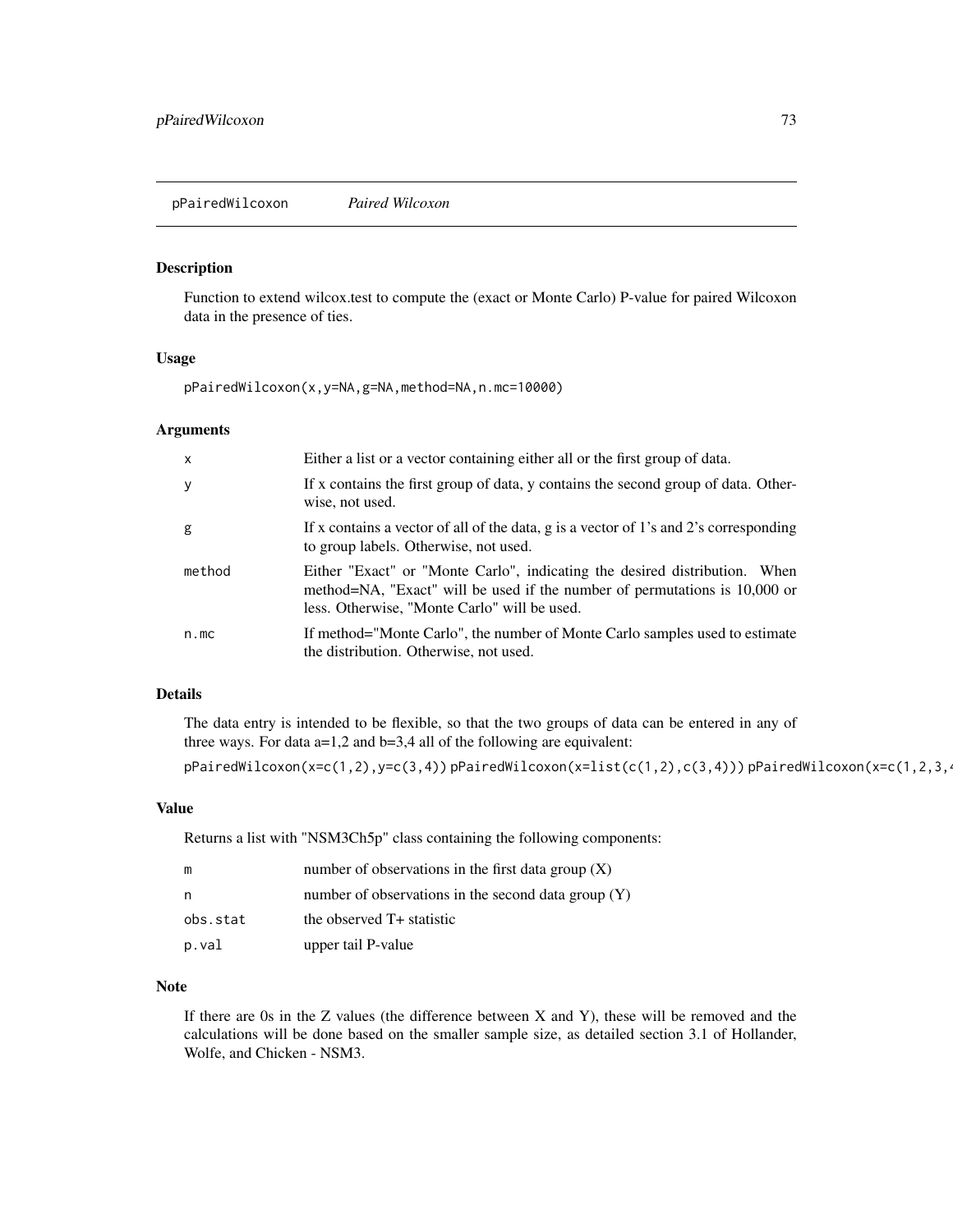# Author(s)

Grant Schneider

# See Also

Also see stats::wilcox.test()

# Examples

```
##Hollander-Wolfe-Chicken Example 3.1 Hamilton Depression Scale Factor IV
x <-c(1.83, .50, 1.62, 2.48, 1.68, 1.88, 1.55, 3.06, 1.30)
y <-c(0.878, .647, .598, 2.05, 1.06, 1.29, 1.06, 3.14, 1.29)
```

```
wilcox.test(y,x,paired=TRUE,alternative="less")
pPairedWilcoxon(x,y)
```

| pRangeNor | Function to compute the upper-tail probability of the range of k inde- |
|-----------|------------------------------------------------------------------------|
|           | pendent $N(0,1)$ random variables for a given cutoff.                  |

# Description

Uses the integrate function based on the method proposed in Harter (1960).

#### Usage

pRangeNor(x,k)

# Arguments

| $\boldsymbol{\mathsf{x}}$ | Cutoff at which the upper-tail P-value is to be calculated. |
|---------------------------|-------------------------------------------------------------|
| k                         | Number of independent Normal random variables.              |

#### Value

Returns the upper tail probability at the user-specified cutoff.

# Author(s)

Grant Schneider

# References

Harter, H. Leon. "Tables of range and studentized range." The Annals of Mathematical Statistics (1960): 1122-1147.

<span id="page-73-0"></span>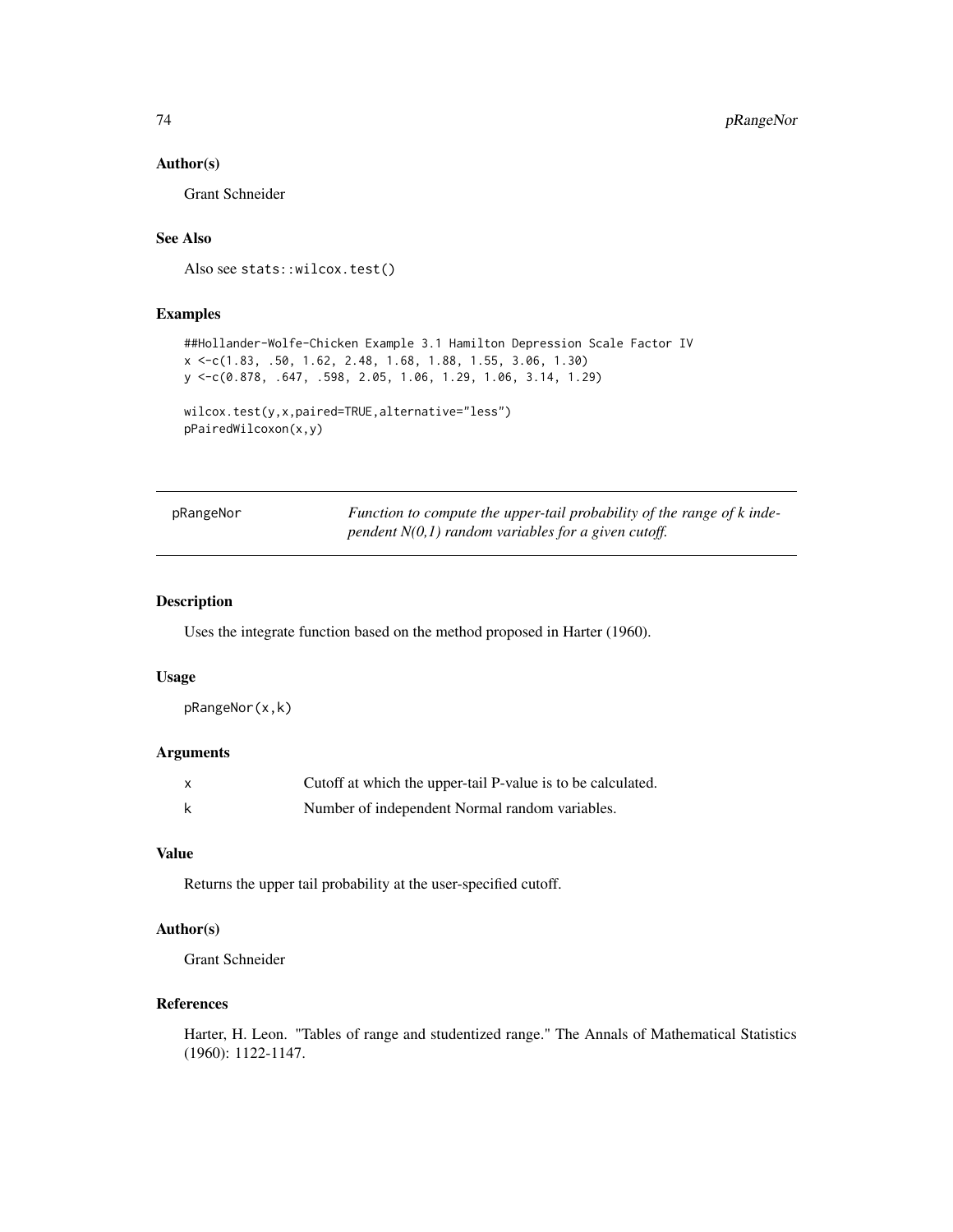# <span id="page-74-0"></span>print.NSM3Ch5p 75

#### Examples

##Hollander-Wolfe-Chicken Example 7.3 Rounding First Base pRangeNor(4.121,3)

```
##Hollander-Wolfe-Chicken Example 7.7 Chemical Toxicity
pRangeNor(4.171,7)
```
print.NSM3Ch5p *Methods to control displayed output of NSM3 tests.*

#### Description

These methods are used to display the list output from the functions used to perform the various nonparametric statistical procedures in the NSM3 package.

#### Usage

## S3 method for class 'NSM3Ch5p'  $print(x, \ldots)$ 

#### Arguments

|          | The list object returned by a procedure in the NSM3 package. |
|----------|--------------------------------------------------------------|
| $\cdots$ | Other options to be specified.                               |

# Value

The exact wording of the displayed output will vary depending on the setting. For example two sample procedures and k-sample procedures will be worded in a slightly different manner.

#### Author(s)

Grant Schneider

pSDCFlig *Dwass, Steel, Critchlow, Fligner*

#### Description

Function to compute the P-value for the observed Dwass, Steel, Critchlow, Fligner W statistic.

#### Usage

pSDCFlig(x,g=NA,method=NA,n.mc=10000)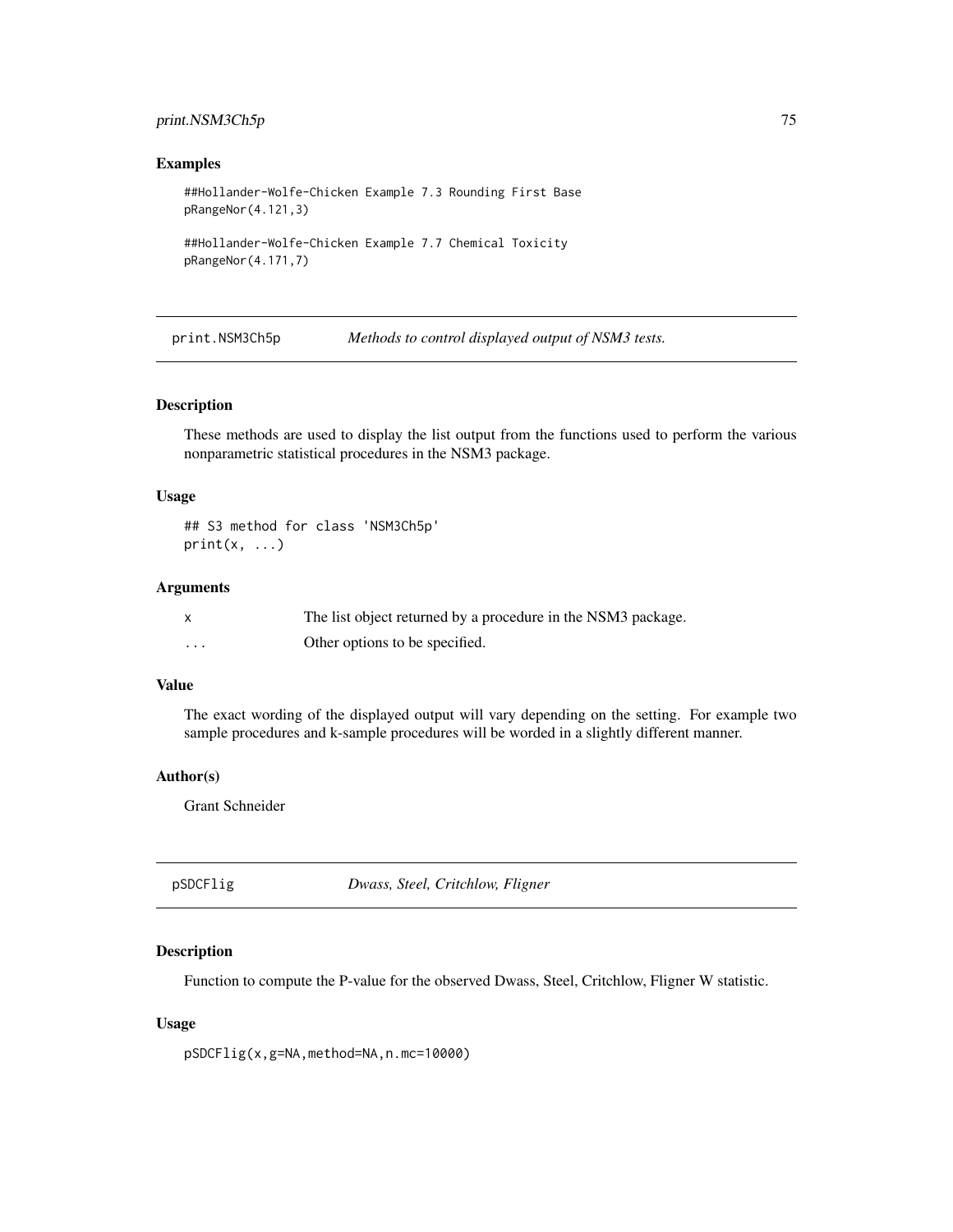#### Arguments

| $\mathsf{x}$ | Either a list or a vector containing the data.                                                                                                                                                                            |
|--------------|---------------------------------------------------------------------------------------------------------------------------------------------------------------------------------------------------------------------------|
| g            | If x is a vector, g is a required vector of group labels. Otherwise, not used.                                                                                                                                            |
| method       | Either "Exact", "Monte Carlo", or "Asymptotic", indicating the desired distribu-<br>tion. When method=NA, "Exact" will be used if the number of permutations is<br>10,000 or less. Otherwise, "Monte Carlo" will be used. |
| n.mc         | If method="Monte Carlo", the number of Monte Carlo samples used to estimate<br>the distribution. Otherwise, not used.                                                                                                     |

#### Details

The data entry is intended to be flexible, so that the groups of data can be entered in either of two ways. For data a=1,2 and b=3,4,5 the following are equivalent:

pSDCFlig(x=list(c(1,2),c(3,4,5))) pSDCFlig(x=c(1,2,3,4,5),g=c(1,1,2,2,2))

# Value

Returns a list with "NSM3Ch6MCp" class containing the following components:

| n        | a vector containing the number of observations in each of the k data groups |
|----------|-----------------------------------------------------------------------------|
| obs.stat | the observed W statistic for each of the $k*(k-1)/2$ comparisons            |
| p.val    | upper tail P-value corresponding to each W statistic                        |

# Author(s)

Grant Schneider

```
gizzards<-list(site.I=c(46,28,46,37,32,41,42,45,38,44),
              site.II=c(42,60,32,42,45,58,27,51,42,52),
              site.III=c(38,33,26,25,28,28,26,27,27,27),
              site.IV=c(31,30,27,29,30,25,25,24,27,30))
##Takes a little while
#pSDCFlig(gizzards,method="Monte Carlo")
```

```
##Shorter version for demonstration
pSDCFlig(gizzards[1:2],method="Asymptotic")
```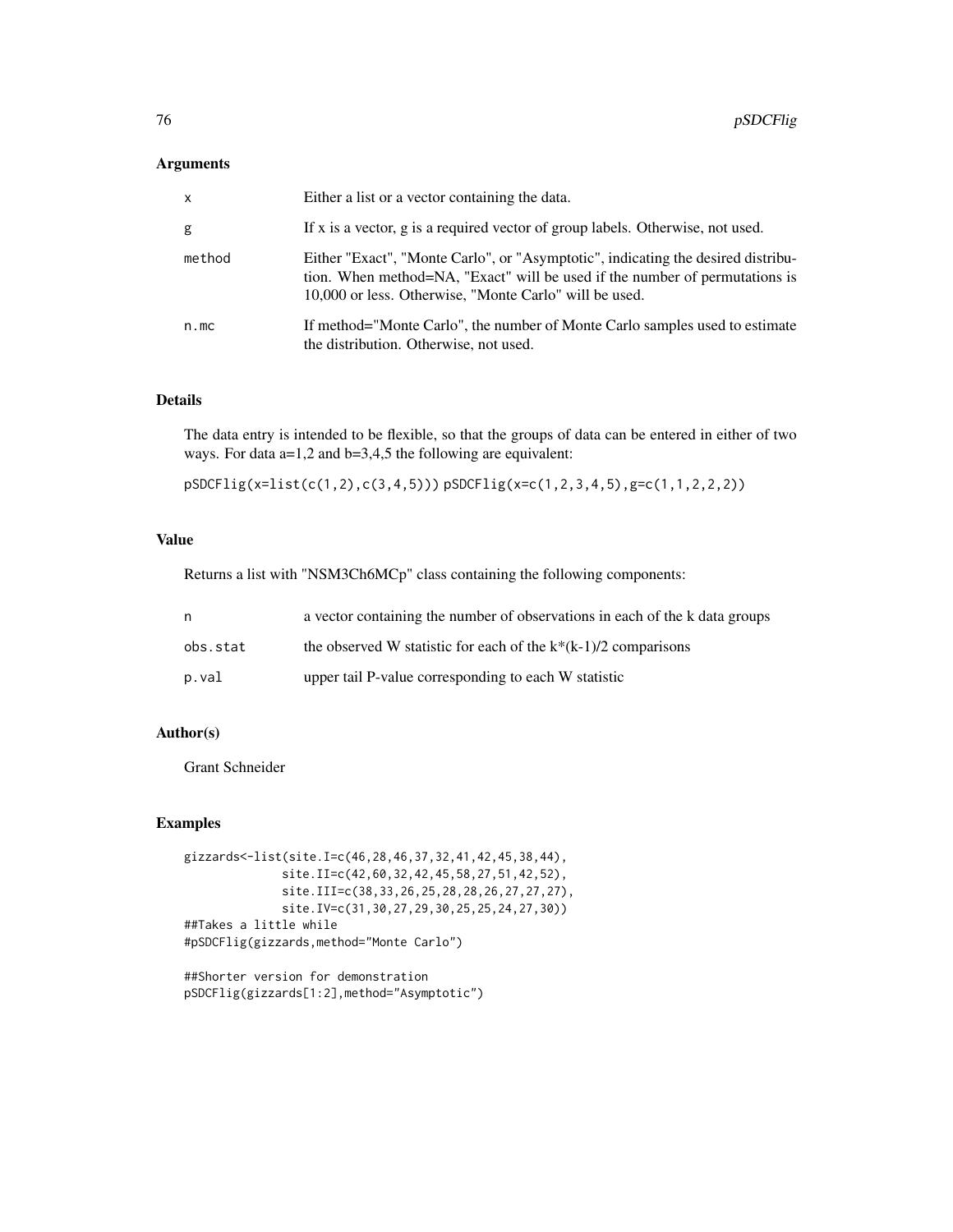<span id="page-76-0"></span>

Function to compute the P-value for the observed Skillings-Mack SM statistic.

#### Usage

 $pSkilMack(x, b = NA, trt = NA, method = NA, n.mc = 10000)$ 

# Arguments

| $\mathsf{X}$ | Either a matrix or a vector containing the data.                                                                                                                                                                         |
|--------------|--------------------------------------------------------------------------------------------------------------------------------------------------------------------------------------------------------------------------|
| b            | If x is a vector, b is a required vector of block labels. Otherwise, not used.                                                                                                                                           |
| trt          | If x is a vector, trt is a required vector of treatment labels. Otherwise, not used.                                                                                                                                     |
| method       | Either "Exact", "Monte Carlo" or "Asymptotic", indicating the desired distribu-<br>tion. When method=NA, "Exact" will be used if the number of permutations is<br>10,000 or less. Otherwise, "Monte Carlo" will be used. |
| n.mc         | If method="Monte Carlo", the number of Monte Carlo samples used to estimate<br>the distribution. Otherwise, not used.                                                                                                    |

# Details

The data entry is intended to be flexible, so that the data can be entered in either of two ways. The following are equivalent: pSkilMack(x=matrix(c(1,2,3,4,5,6),ncol=2,byrow=T)) pSkilMack(x=c(1,2,3,4,5,6),b=

# Value

Returns a list with "NSM3Ch7p" class containing the following components:

| k        | number of treatments in the data |
|----------|----------------------------------|
| n.       | number of blocks in the data     |
| SS       | number of treatments per block   |
| obs.stat | the observed D statistic         |
| p.val    | upper tail P-value               |

# Author(s)

Grant Schneider

```
##Hollander, Wolfe, Chicken Example 7.8 Effect of Rhythmicity of a Metronome on Speech Fluency
rhythmicity<-matrix(c(3, 5, 15, 1, 3, 18, 5, 4, 21, 2, NA, 6, 0, 2, 17, 0, 2, 10, 0, 3, 8,
0, 2, 13),ncol=3,byrow=TRUE)
#pSkilMack(rhythmicity)
pSkilMack(rhythmicity,n.mc=5000)
```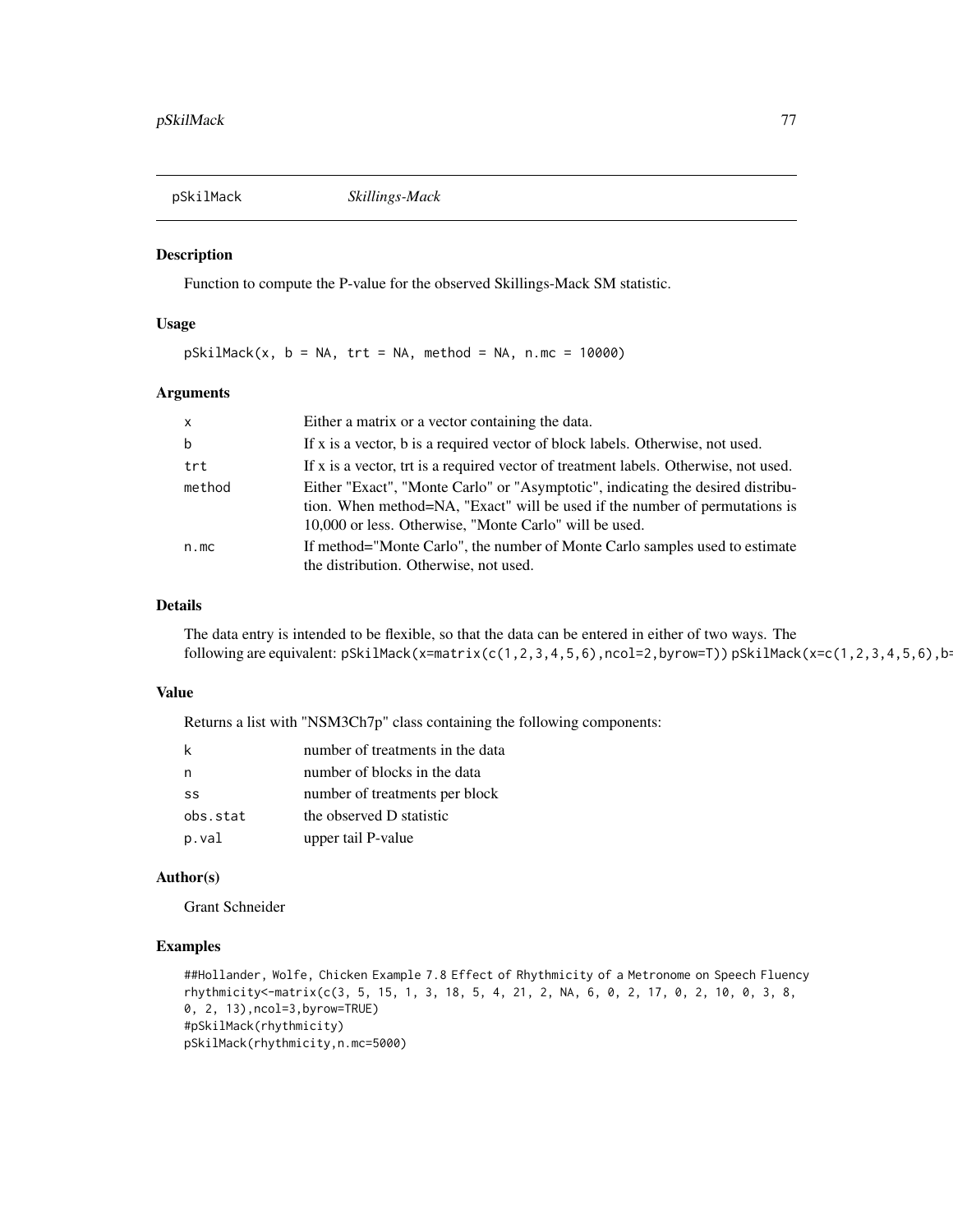<span id="page-77-0"></span>

The function generalizes Harding's (1984) algorithm to quickly generate the distribution of A\_p.

# Usage

pUmbrPK(x,peak=NA,g=NA,method=NA, n.mc=10000)

# Arguments

| $\mathsf{x}$ | Either a list or a vector containing the data.                                                                                                                                                                                                                                                                                                                                                                                                                          |
|--------------|-------------------------------------------------------------------------------------------------------------------------------------------------------------------------------------------------------------------------------------------------------------------------------------------------------------------------------------------------------------------------------------------------------------------------------------------------------------------------|
| peak         | An integer representing the known peak among the k data groups.                                                                                                                                                                                                                                                                                                                                                                                                         |
| g            | If x is a vector, g is a required vector of group labels. Otherwise, not used.                                                                                                                                                                                                                                                                                                                                                                                          |
| method       | Either "Exact", "Monte Carlo", or "Asymptotic", indicating the desired distribu-<br>tion. When method=NA, and there are ties in the data, "Exact" will be used if<br>the number of permutations is 10,000 or less. Otherwise, "Monte Carlo" will be<br>used. When method=NA and there are no ties in the data, if $sum(n) \le 200$ , the<br>"Exact" method will be used to compute the A <sub>n</sub> distribution. Otherwise, the<br>"Asymptotic" method will be used. |
| n.mc         | If method="Monte Carlo", the number of Monte Carlo samples used to estimate<br>the distribution. Otherwise, not used.                                                                                                                                                                                                                                                                                                                                                   |

# Details

The data entry is intended to be flexible, so that the groups of data can be entered in either of two ways. For data a=1,2 and b=3,4,5 the following are equivalent:

pUmbrPK(x=list(c(1,2),c(3,4,5))) pUmbrPK(x=c(1,2,3,4,5),g=c(1,1,2,2,2))

# Value

Returns a list with "NSM3Ch6p" class containing the following components:

|          | a vector containing the number of observations in each of the data groups |
|----------|---------------------------------------------------------------------------|
| obs.stat | the observed A p statistic                                                |
| p.val    | the upper tail P-value                                                    |

# Author(s)

Grant Schneider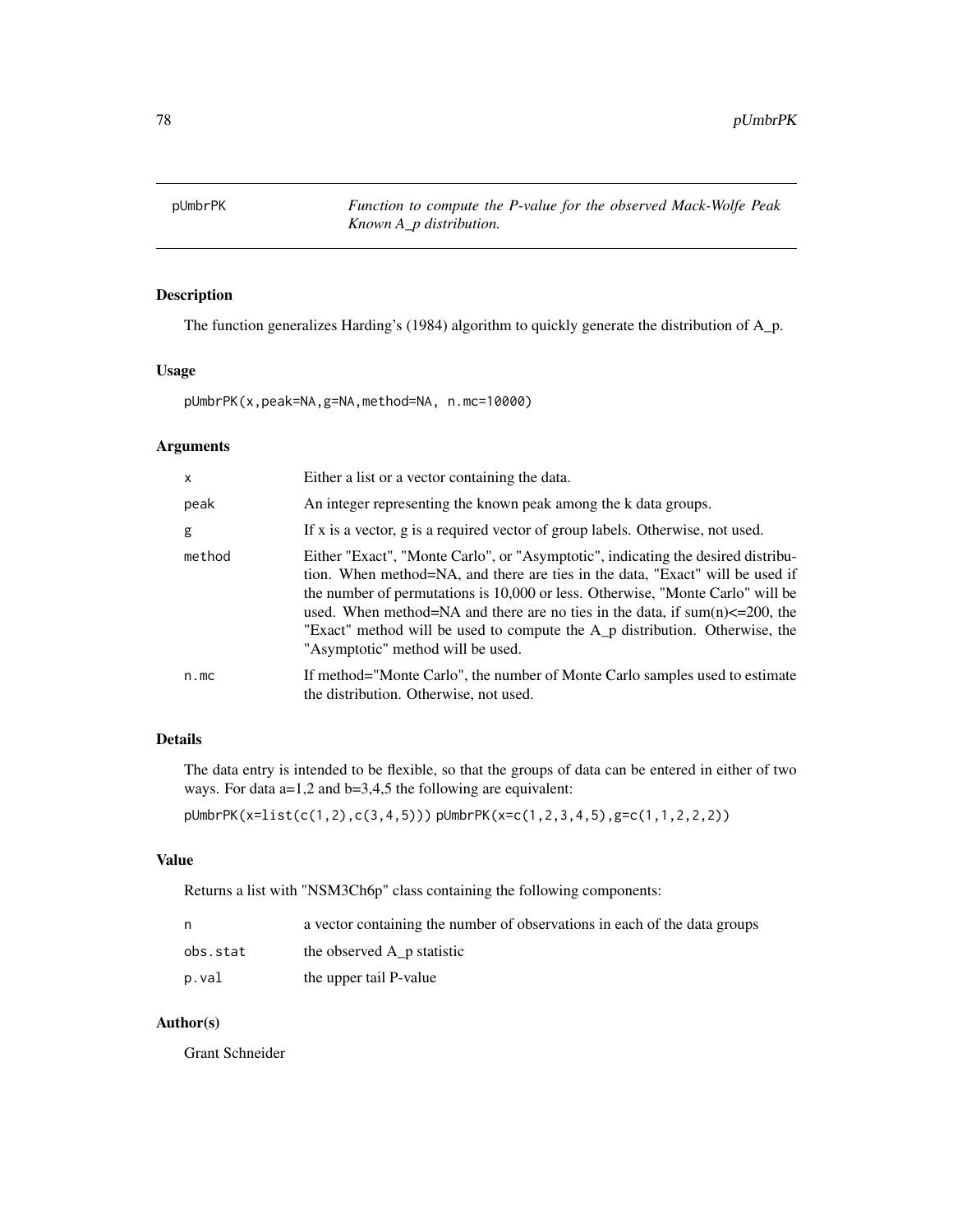#### <span id="page-78-0"></span>pUmbrPU 79

#### References

Harding, E. F. "An efficient, minimal-storage procedure for calculating the Mann-Whitney U, generalized U and similar distributions." Applied statistics (1984): 1-6.

#### Examples

```
##Hollander-Wolfe-Chicken Example 6.3 Fasting Metabolic Rate of White-Tailed Deer
x<-c(36,33.6,26.9,35.8,30.1,31.2,35.3,39.9,29.1,43.4,44.6,54.4,48.2,55.7,50,53.8,53.9,62.5,46.6,
44.3,34.1,35.7,35.6,31.7,22.1,30.7)
g < - c(rep(1,7),rep(2,3),rep(3,5),rep(4,4),rep(5,4),rep(6,3))
pUmbrPK(x,4,g,"Exact")
```

```
pUmbrPK(x,4,g,"Asymptotic")
```
pUmbrPU *Mack-Wolfe Peak Unknown*

# Description

Function to compute the P-value for the observed Mack-Wolfe Peak Unknown A\_p-hat distribution.

# Usage

pUmbrPU(x,g=NA,method=NA, n.mc=10000)

#### Arguments

| $\mathsf{X}$ | Either a list or a vector containing the data.                                                                                                                                                                            |
|--------------|---------------------------------------------------------------------------------------------------------------------------------------------------------------------------------------------------------------------------|
| g            | If x is a vector, g is a required vector of group labels. Otherwise, not used.                                                                                                                                            |
| method       | Either "Exact", "Monte Carlo", or "Asymptotic", indicating the desired distribu-<br>tion. When method=NA, "Exact" will be used if the number of permutations is<br>10,000 or less. Otherwise, "Monte Carlo" will be used. |
| n.mc         | If method="Monte Carlo", the number of Monte Carlo samples used to estimate<br>the distribution. Otherwise, not used.                                                                                                     |

# Details

The data entry is intended to be flexible, so that the groups of data can be entered in either of two ways. For data a=1,2 and b=3,4,5 the following are equivalent:

pUmbrPU(x=list(c(1,2),c(3,4,5))) pUmbrPU(x=c(1,2,3,4,5),g=c(1,1,2,2,2))

# Value

Returns a list with "NSM3Ch6p" class containing the following components:

|          | a vector containing the number of observations in each of the data groups |
|----------|---------------------------------------------------------------------------|
| obs.stat | the observed A p-hat statistic                                            |
| p.val    | the upper tail P-value                                                    |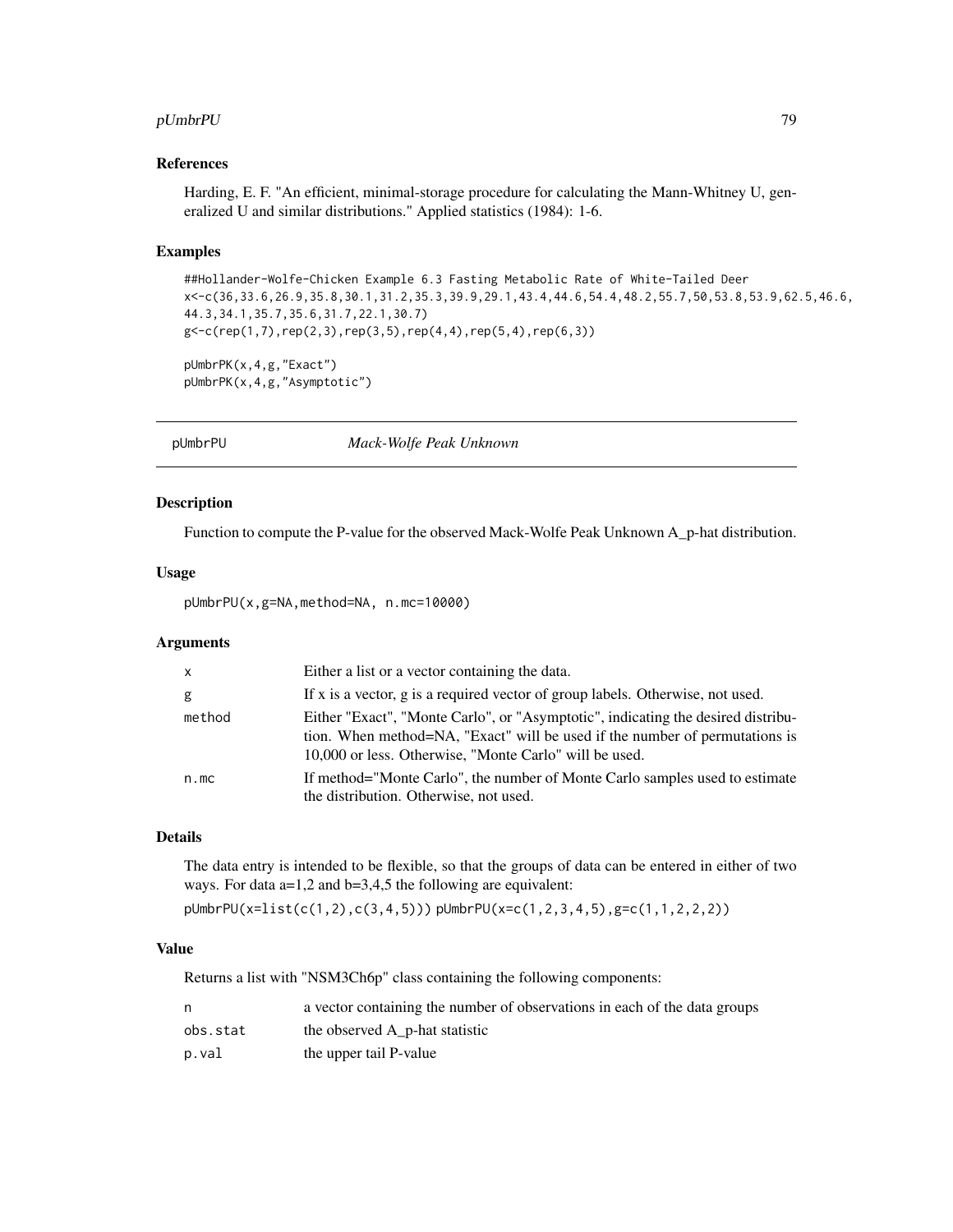#### Author(s)

Grant Schneider

#### Examples

```
##Hollander-Wolfe-Chicken Example 6.4 Learning Comprehension and Age
wechsler<-list("16-19"=c(8.62,9.94,10.06),"20-34"=c(9.85,10.43,11.31),"35-54"=c(9.98,10.69,11.40),
"55-69"=c(9.12,9.89,10.57),"70+"=c(4.80,9.18,9.27))
```
#pUmbrPU(wechsler,method="Monte Carlo",n.mc=20000) pUmbrPU(wechsler,method="Monte Carlo",n.mc=1000)

pWNMT *Wilcoxon, Nemenyi, McDonald-Thompson*

#### Description

Function to compute the P-value for the observed Wilcoxon, Nemenyi, McDonald-Thompson R statistic.

#### Usage

pWNMT(x,b=NA,trt=NA,method=NA, n.mc=10000)

#### Arguments

| $\times$ | Either a matrix or a vector containing the data.                                                                                                                                                                         |
|----------|--------------------------------------------------------------------------------------------------------------------------------------------------------------------------------------------------------------------------|
| b        | If x is a vector, b is a required vector of block labels. Otherwise, not used.                                                                                                                                           |
| trt      | If x is a vector, trt is a required vector of treatment labels. Otherwise, not used.                                                                                                                                     |
| method   | Either "Exact", "Monte Carlo" or "Asymptotic", indicating the desired distribu-<br>tion. When method=NA, "Exact" will be used if the number of permutations is<br>10,000 or less. Otherwise, "Monte Carlo" will be used. |
| n.mc     | If method="Monte Carlo", the number of Monte Carlo samples used to estimate<br>the distribution. Otherwise, not used.                                                                                                    |

# Details

The data entry is intended to be flexible, so that the data can be entered in either of two ways. The following are equivalent:  $pWNMT(x=matrix(c(1,2,3,4,5,6),ncol=2,byrow=T)) pWNMT(x=c(1,2,3,4,5,6),b=c(1,1,2,2)$ 

# Value

Returns a list with "NSM3Ch7MCp" class containing the following components:

| k        | number of treatments                                                  |
|----------|-----------------------------------------------------------------------|
| n        | number of blocks                                                      |
| obs.stat | the observed $R^*$ statistic for each of the $k^*(k-1)/2$ comparisons |
| p.val    | upper tail P-value corresponding to each observed R statistic         |

<span id="page-79-0"></span>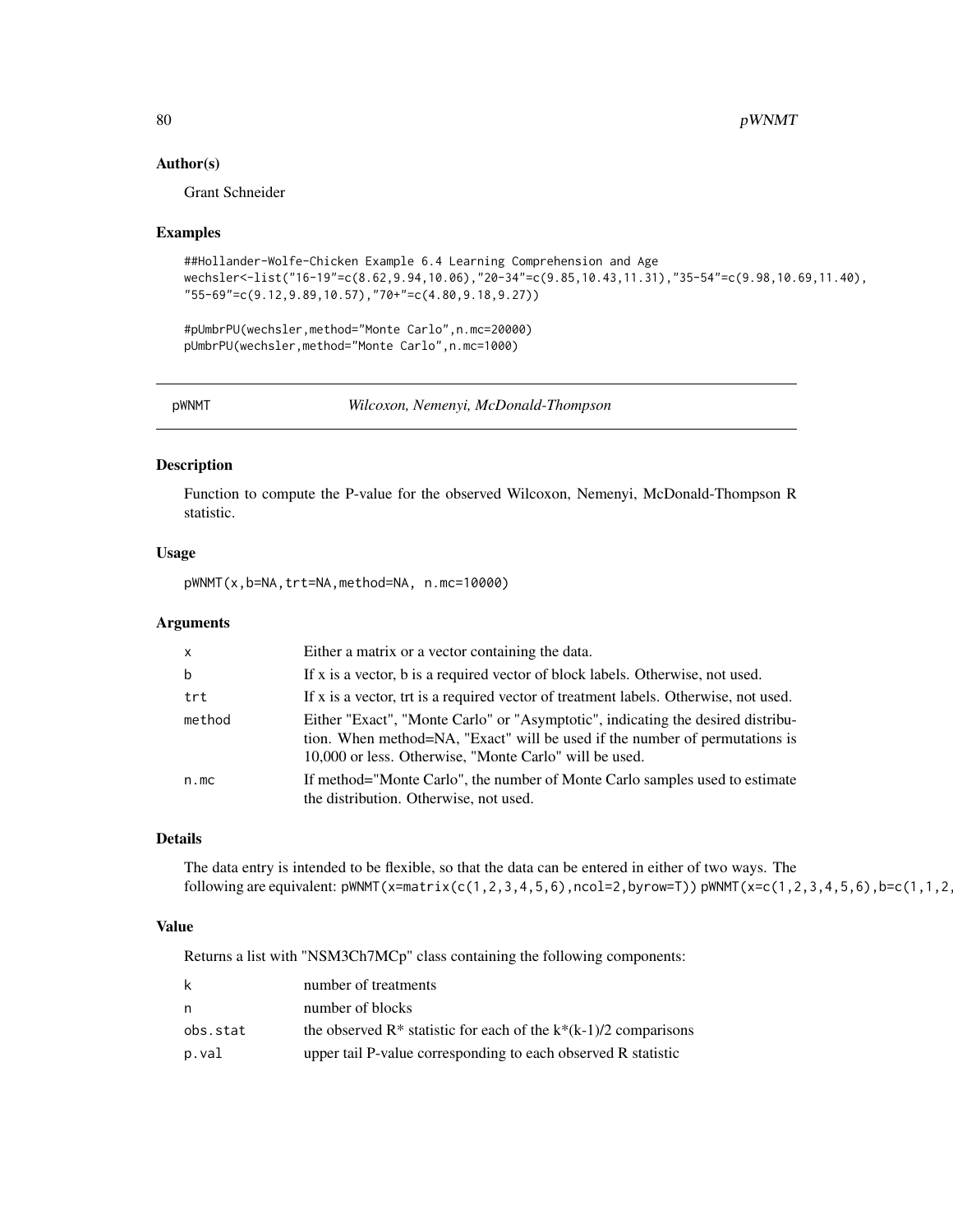# <span id="page-80-0"></span>qKolSmirnLSA 81

#### Author(s)

Grant Schneider

# Examples

```
##Hollander-Wolfe-Chicken Example 7.3 Rounding First Base
RoundingTimes<-matrix(c(5.40, 5.50, 5.55, 5.85, 5.70, 5.75, 5.20, 5.60, 5.50, 5.55, 5.50, 5.40,
5.90, 5.85, 5.70, 5.45, 5.55, 5.60, 5.40, 5.40, 5.35, 5.45, 5.50, 5.35, 5.25, 5.15, 5.00, 5.85,
5.80, 5.70, 5.25, 5.20, 5.10, 5.65, 5.55, 5.45, 5.60, 5.35, 5.45, 5.05, 5.00, 4.95, 5.50, 5.50,
5.40, 5.45, 5.55, 5.50, 5.55, 5.55, 5.35, 5.45, 5.50, 5.55, 5.50, 5.45, 5.25, 5.65, 5.60, 5.40,
5.70, 5.65, 5.55, 6.30, 6.30, 6.25),nrow = 22,byrow = TRUE,dimnames = list(1 : 22,
c("Round Out", "Narrow Angle", "Wide Angle")))
```
pWNMT(RoundingTimes,n.mc=2500)

qKolSmirnLSA *Quantile function for the asymptotic distribution of the Kolmogorov-Smirnov J\* statistic.*

# Description

This function computes the Q() function defined in Section 5.4 of Hollander, Wolfe, and Chicken on a grid and then searches for the cutoff based on alpha.

#### Usage

qKolSmirnLSA(alpha)

#### Arguments

alpha A numeric value between 0 and 1.

#### Value

Returns the upper tail cutoff at or below user-specified alpha

# Author(s)

Grant Schneider

```
##Hollander-Wolfe-Chicken Section 5.4 LSA
qKolSmirnLSA(.05)
```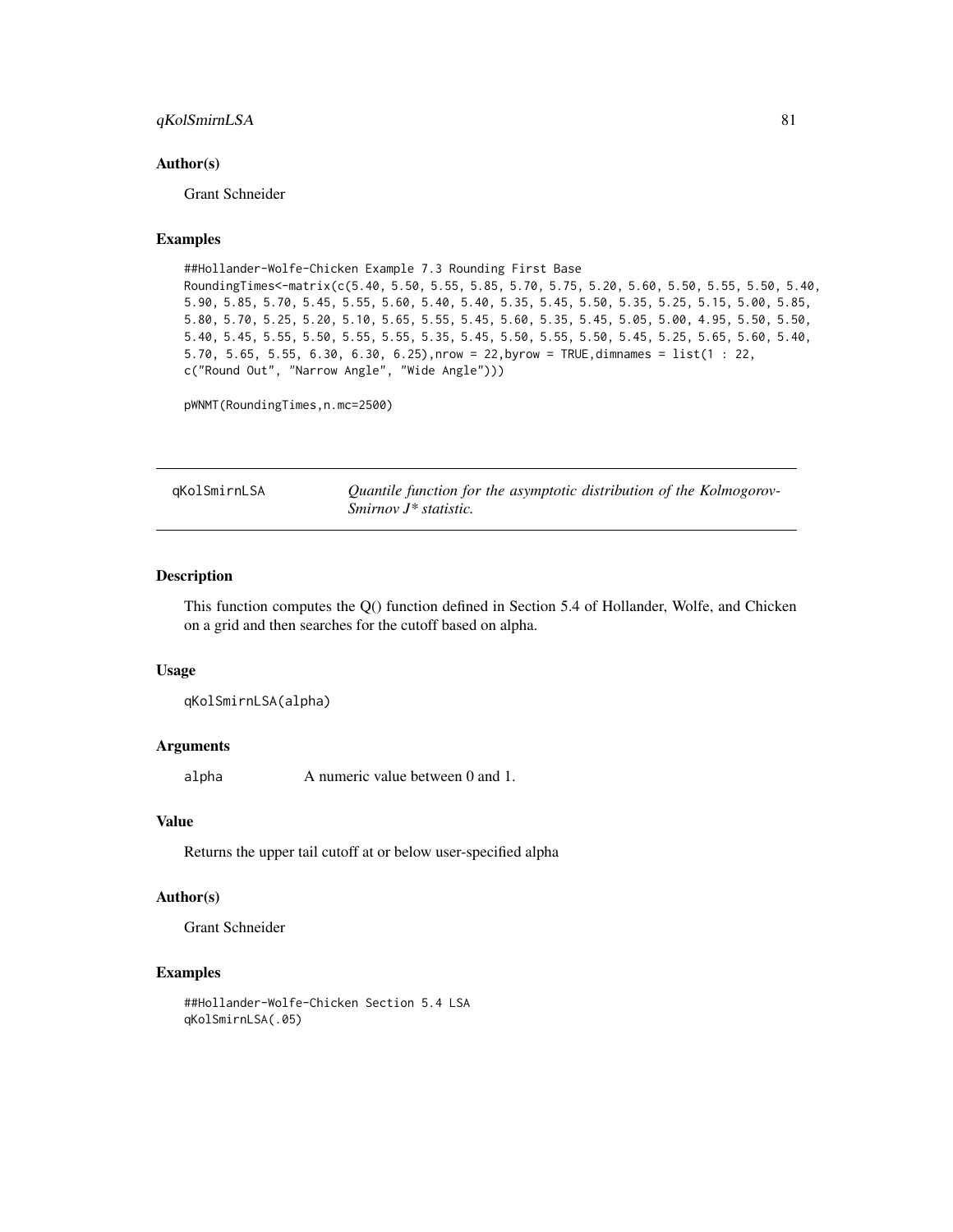<span id="page-81-0"></span>

Function to compute the P-value for the observed Randles-Fligner-Policello-Wolfe V statistic.

# Usage

RFPW(z)

# Arguments

z A vector containing the data.

# Value

Returns a list containing:

| obs.stat | the observed V statistic         |
|----------|----------------------------------|
| p.val    | the asymptotic two-sided P-value |

# Author(s)

Grant Schneider

# Examples

```
##Hollander-Wolfe-Chicken Example 3.10 Percentage Chromium in Stainless Steel
table3.9.subset<-c(17.4,17.9,17.6,18.1,17.6)
RFPW(table3.9.subset)
```
RSS *Ranked-Set Sample*

# Description

Function to obtain a ranked-set sample of given set size and number of cycles based on a specified auxiliary variable.

#### Usage

RSS(k,m,ranker)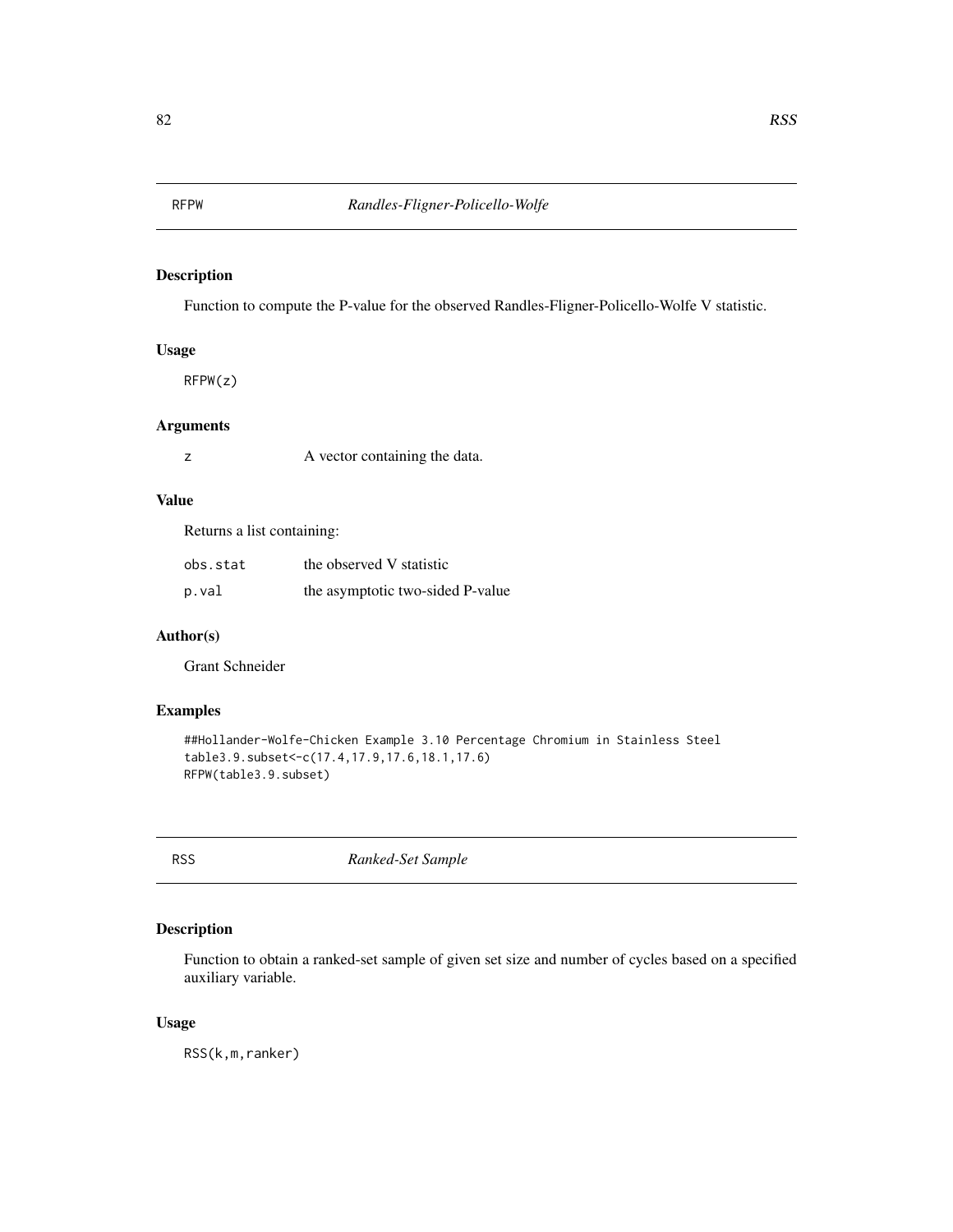#### <span id="page-82-0"></span>sen.adichie 83

#### Arguments

|        | set size                                     |
|--------|----------------------------------------------|
| m      | number of cycles                             |
| ranker | auxiliary variable used for judgment ranking |

# Value

Returns a vector of the indices corresponding to the observations selected to be in the RSS.

#### Author(s)

Grant Schneider

#### Examples

```
##Simulate 100 observations of a response variable we are interested in
##and an auxiliary variable we use for ranking
```
set.seed(1) response<-rnorm(100) auxiliary<-rnorm(100)

##Get the indices for a ranked-set sample with set size 3 and 2 cycles RSS(2,3,auxiliary) #Tells us to measure observations 2, 19, 32,..., 91

##Alternatively, get the responses for those observations. ##In practice, response will not be available ahead of time. response[RSS(2,3,auxiliary)]

sen.adichie *Function to test for parallel lines.*

# Description

This code tests for parallel lines based on chapter 9 of Hollander, Wolfe, & Chicken, Nonparametric Statistical Methods, 3e.

#### Usage

```
sen.adichie(z, example=F, r=3)
```
#### Arguments

| Z       | a list of paired vectors. Each item in the list is a set of two paired vectors in the |
|---------|---------------------------------------------------------------------------------------|
|         | form of a matrix. The first column of each matrix is the x vector, the second in      |
|         | the y vector.                                                                         |
| example | if true, analyzes the data from Example 9.5                                           |
| r       | determines the amount of rounding. Increase it if your P-values are coming out        |
|         | as $0$ or $1$ .                                                                       |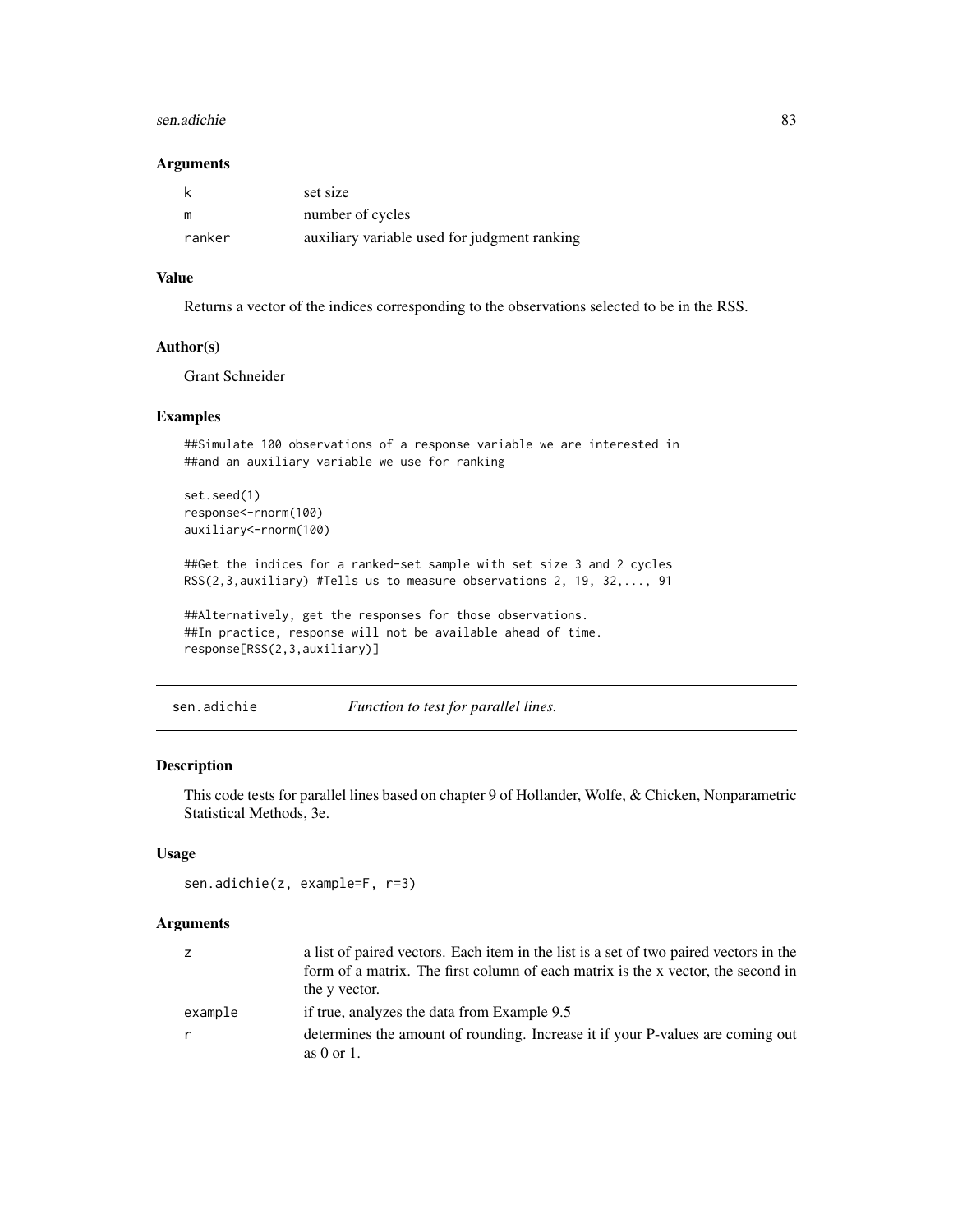#### 84 svr.df

# Author(s)

Eric Chicken

#### Examples

##Example 9.5 Hollander-Wolfe-Chicken## sen.adichie(example=TRUE)

svr.df *Susarla-van Ryzin*

# Description

Function to compute the Susarla-van Ryzin estimator

#### Usage

svr.df (z, delta, lambda.hat=0.001, alpha = 3, npoints=2053)

# Arguments

| Z          | the vector of $zi = minXi$ , Yi                                       |
|------------|-----------------------------------------------------------------------|
| delta      | the vector of indicators which is 1 when $Xi \leq Yi$ and 0 otherwise |
| lambda.hat | the estimate of lambda from the data                                  |
| alpha      | the degree of faith in F0                                             |
| npoints    | the number of estimated points returned                               |

# Value

Returns a list containing:

| x     | the x values                    |
|-------|---------------------------------|
| F.hat | the Susarla-van Ryzin estimator |

# Note

Requires the survival library.

# Author(s)

Rachel Becvarik

```
hodgkins.affected<-matrix(c(1, 1, 1, 0, 1, 1, 0, 1, 0, 1, 1, 1, 1, 0, 1, 1, 0, 1, 0, 1, 0, 1, 0, 1, 0,
0, 1, 346, 141, 296, 1953, 1375, 822, 2052, 836, 1910, 419, 107, 570, 312,1818, 364, 401, 1645,
330, 1540, 688, 1309, 505, 1378, 1446, 86),nrow=2,byrow=TRUE)
svr.df(hodgkins.affected[2,], hodgkins.affected[1,])
```
<span id="page-83-0"></span>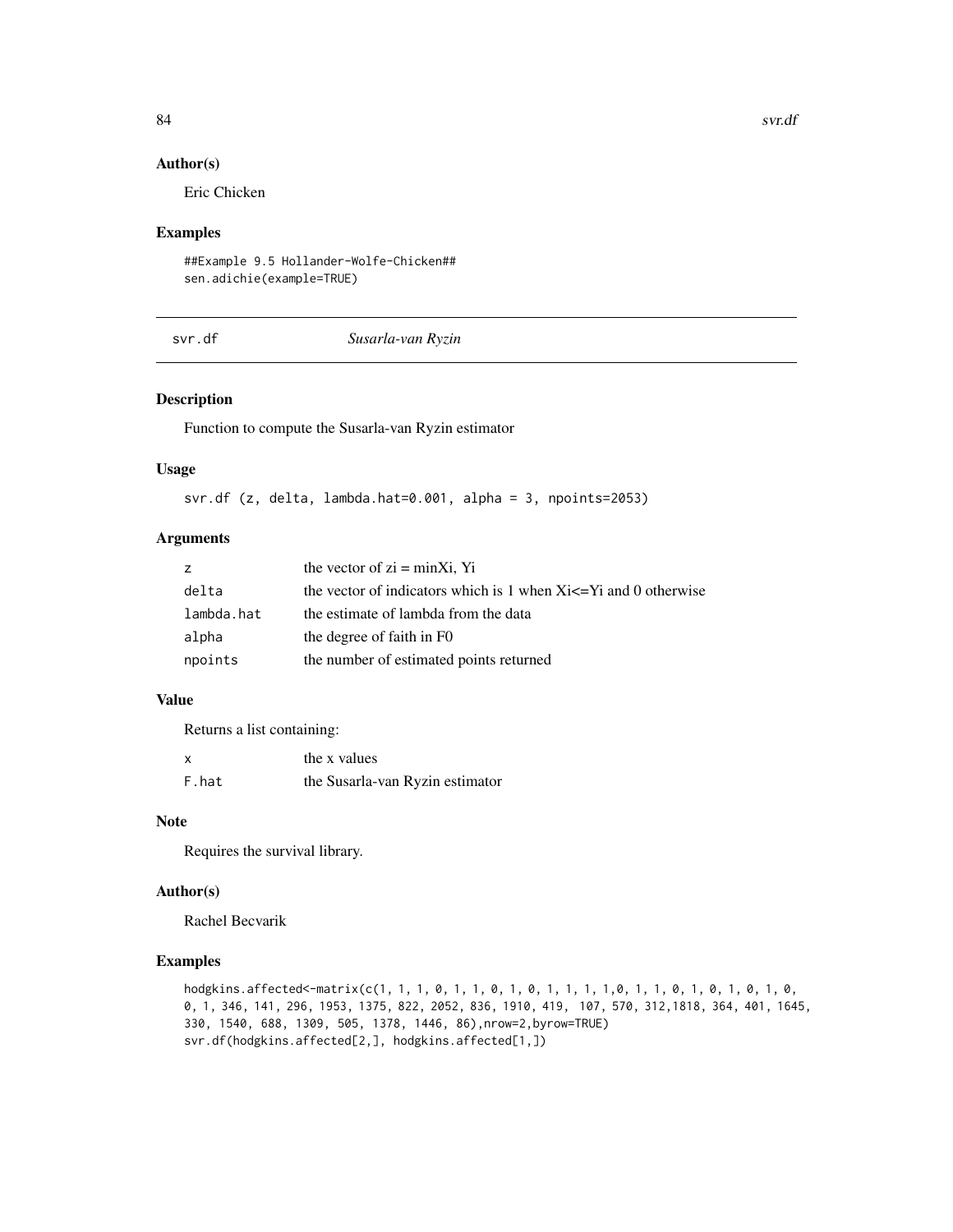Function to compute the asymptotic P-value for the observed Guess-Hollander-Proschan T\_1 statistic.

# Usage

 $tc(x, tau, alternative = "two.sided")$ 

# Arguments

| x           | a vector of data of length n                                                                                                        |
|-------------|-------------------------------------------------------------------------------------------------------------------------------------|
| tau         | the known value of the turning point, T                                                                                             |
| alternative | the direction of the alternative hypothesis. The choices are two sided, idmrl, and<br>dimrl with the default value being two sided. |

# Value

The function returns a list with four elements:

| T1        | the value of the idmrl statistic              |
|-----------|-----------------------------------------------|
| $T1*$     | the standardized value of the idmrl statistic |
| p         | the corresponding probability for $T1*$       |
| sigma.hat | the standard deviation for T1                 |

# Author(s)

Rachel Becvarik

#### Examples

tb<-c(43, 45, 53, 56, 56, 57, 58, 66, 67, 73, 74, 79, 80, 80, 81, 81, 81, 82, 83, 83, 84, 88, 89, 91, 91, 92, 92, 97, 99, 99, 100, 100, 101, 102, 102, 102, 103, 104, 107, 108, 109, 113, 114, 118, 121, 123, 126, 128, 137, 138, 139, 144, 145, 147, 156, 162, 174, 178, 179, 184, 191, 198, 211, 214, 243, 249, 329, 380, 403, 511, 522, 598) tc(tb, tau=91.9, alt="dimrl") tc(tb, tau=91.9, alt="idmrl")

<span id="page-84-0"></span>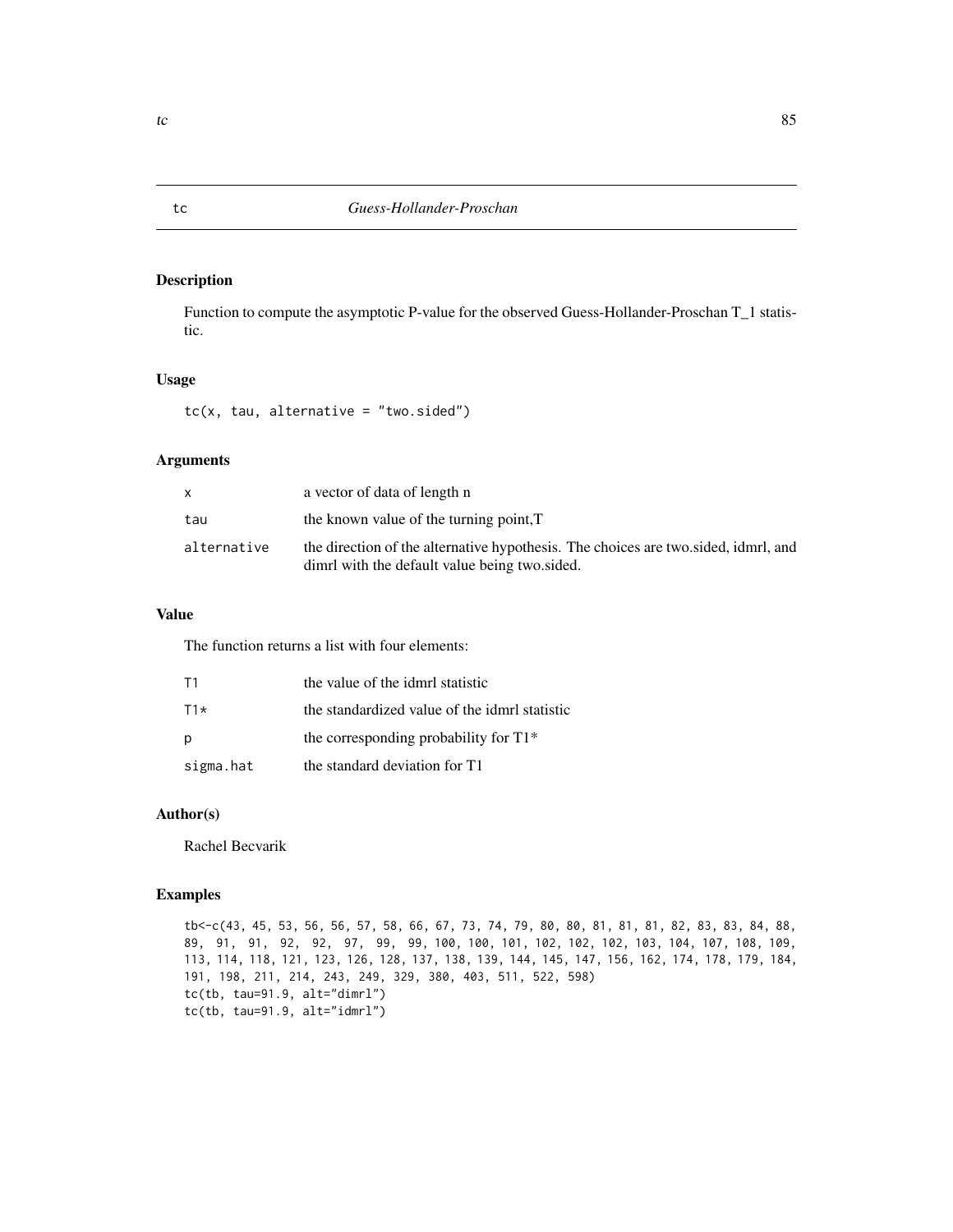<span id="page-85-0"></span>theil *Function to estimate and perform tests on the slope and intercept of a simple linear model.*

# Description

This code estimates and performs tests on the slope and intercept of a simple linear model. Based on chapter 9 of Hollander, Wolfe & Chicken, Nonparametric Statistical Methods, 3e.

# Usage

```
theil(x=NULL, y=NULL, alpha=0.05, beta.0=0, type="t",
     example=FALSE, r=3, slopes=F, doplot=TRUE)
```
# Arguments

| $\boldsymbol{\mathsf{x}}$ | first data vector                                                                                                    |
|---------------------------|----------------------------------------------------------------------------------------------------------------------|
| У                         | second data vector                                                                                                   |
| alpha                     | the significance level                                                                                               |
| beta.0                    | the null hypothesized value                                                                                          |
| type                      | can be "t" (two-sided), "u" (upper) or "l" (lower). The type refers both to the test<br>and the confidence interval. |
| example                   | if true, will analyze the data from Example 9.1                                                                      |
| r                         | the number of places for rounding. Increase it if your P-values are coming out<br>as $0$ or $1$ .                    |
| slopes                    | if true, will print all $n(n-1)/2$ slopes                                                                            |
| doplot                    | if true, will plot the data and estimated line                                                                       |

# Value

Returns a list with "NSM3Ch9ChickFn" class containing the following components:

| alpha        | same as input argument                                                     |
|--------------|----------------------------------------------------------------------------|
| beta.0       | same as input argument                                                     |
| type         | same as input argument                                                     |
| r            | same as input argument                                                     |
| slopes       | same as input argument                                                     |
| C.stat       | the observed C statistic                                                   |
| C.bar        | the observed C.bar statistic                                               |
| alpha.hat    | the observed alpha.hat statistic                                           |
| beta.hat     | the observed beta hat statistic                                            |
| slopes.table | table containing all $n(n-1)/2$                                            |
| p.val        | the P-value corresponding to the selected type of test/confidence interval |
| L            | the lower endpoint of the confidence interval                              |
| U            | the upper endpoint of the confidence interval                              |
|              |                                                                            |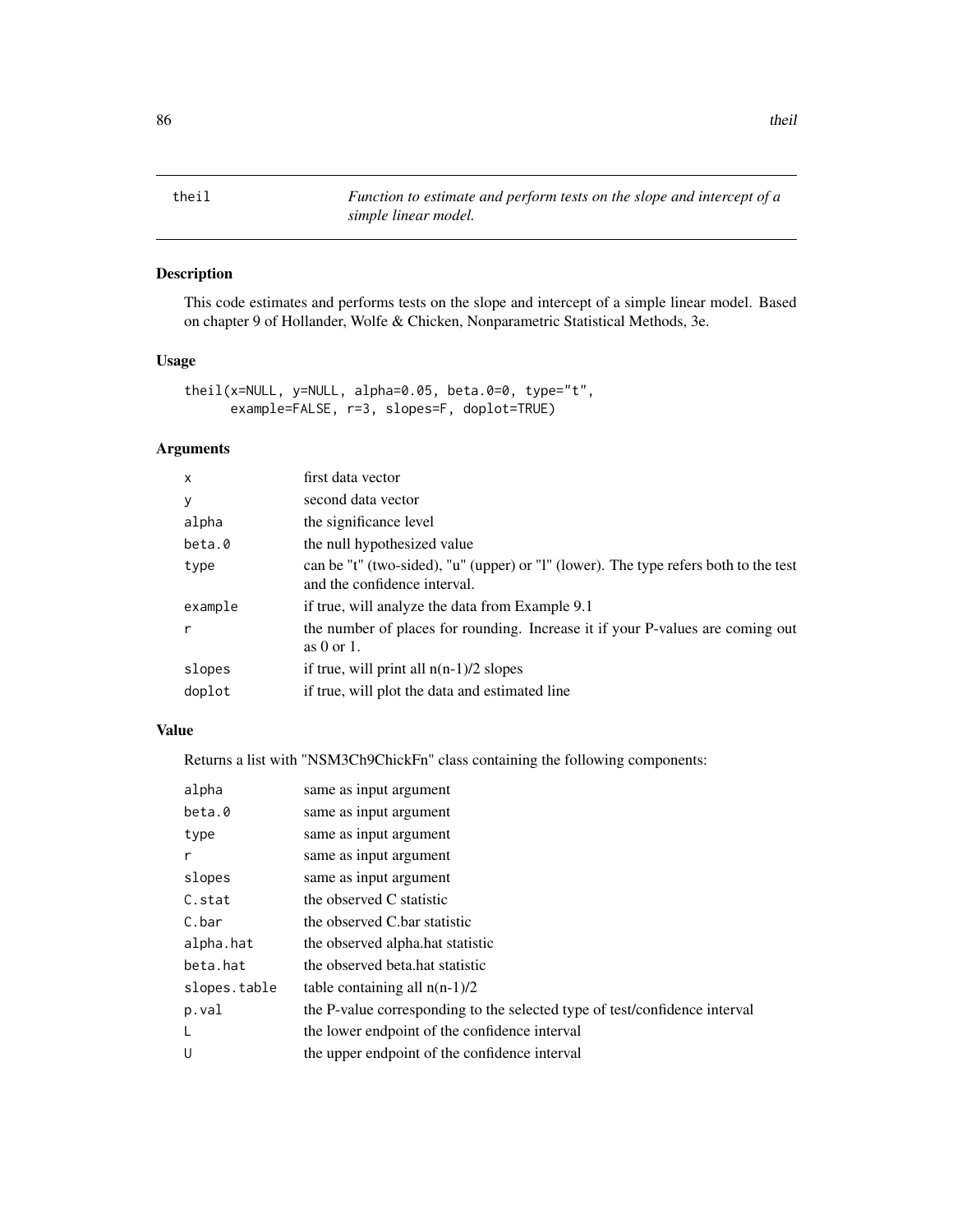#### <span id="page-86-0"></span>zelen.test 87

# Author(s)

Eric Chicken

# Examples

##Example 9.1 Hollander-Wolfe-Chicken## theil (x, y, example=TRUE, slopes=TRUE)

zelen.test *Function to perform Zelen's test.*

# Description

Zelen's test based on section 10.4 of Hollander, Wolfe, & Chicken, Nonparametric Statistical Methods, 3e.

# Usage

```
zelen.test(z, example=F, r=3)
```
# Arguments

| Z.      | data as an array of k 2x2 matrices. Small data sets only!                                         |
|---------|---------------------------------------------------------------------------------------------------|
| example | if true, analyzes the data from comment 24 of Chapter 10                                          |
| r.      | determines the amount of rounding. Increase it if your P-values are coming out<br>as $0$ or $1$ . |

# Author(s)

Eric Chicken

# Examples

##Chapter 10 Coment 24 Hollander-Wolfe-Chicken## zelen.test(example=TRUE)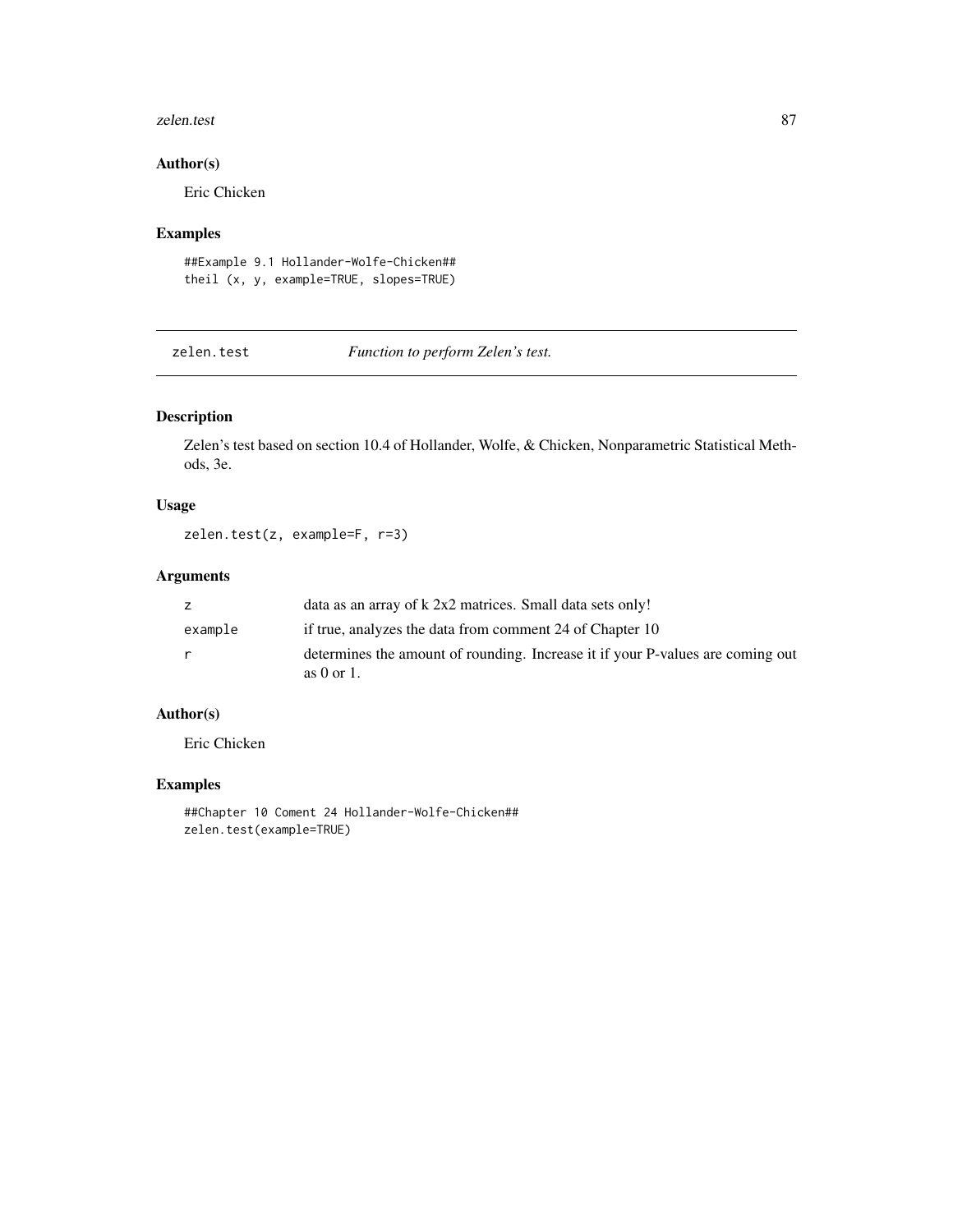# Index

∗ Adichie sen.adichie, [83](#page-82-0) ∗ Ansari-Bradley cAnsBrad, [3](#page-2-0) pAnsBrad, [51](#page-50-0) ∗ Asymptotic kolmogorov, [42](#page-41-0) qKolSmirnLSA, [81](#page-80-0) ∗ Bivariate Symmetry cHollBivSym, [12](#page-11-0) pHollBivSym, [61](#page-60-0) ∗ Bohn-Wolfe cBohnWolfe, [5](#page-4-0) pBohnWolfe, [53](#page-52-0) ∗ CI ecdf.ks.CI, [32](#page-31-0) kendall.ci, [37](#page-36-0) ∗ Campbell-Hollander ch.ro, [9](#page-8-0) ∗ Combinations multComb, [48](#page-47-0) ∗ Confidence Interval kendall.ci, [37](#page-36-0) ∗ Correlation Upper Bound CorrUpperBound, [22](#page-21-0) ∗ Critchlow-Fligner cSDCFlig, [24](#page-23-0) pSDCFlig, [75](#page-74-0) ∗ DMRL dmrl.mc, [30](#page-29-0) ∗ Damico-Wolfe cNDWol, [20](#page-19-0) pNDWol, [69](#page-68-0) ∗ Davis-Quade RFPW, [82](#page-81-0) ∗ Durbin cDurSkiMa, [6](#page-5-0) pDurSkiMa, [54](#page-53-0) ∗ Dwass

cSDCFlig, [24](#page-23-0) pSDCFlig, [75](#page-74-0) ∗ Epstein e.mc, [31](#page-30-0) ∗ Ferguson ferg.df, [34](#page-33-0) ∗ Fligner-Policello cFligPoli, [7](#page-6-0) pFligPoli, [55](#page-54-0) ∗ Friedman cFrd, [8](#page-7-0) pFrd, [57](#page-56-0) ∗ Guess-Hollander-Proschan tc, [85](#page-84-0) ∗ Hall and Wellner mrl, [45](#page-44-0) ∗ Hayter-Stone LSA cHayStonLSA, [11](#page-10-0) ∗ Hayter-Stone cHaySton, [10](#page-9-0) pHaySton, [58](#page-57-0) pHayStonLSA, [59](#page-58-0) ∗ Hodges-Lehmann owa, [50](#page-49-0) ∗ Hoeffding HoeffD, [35](#page-34-0) pHoeff, [60](#page-59-0) ∗ Hollander-Proschan dmrl.mc, [30](#page-29-0) nb.mc, [49](#page-48-0) newbet, [50](#page-49-0) ∗ Hollander cHollBivSym, [12](#page-11-0) CorrUpperBound, [22](#page-21-0) HollBivSym, [36](#page-35-0) pHollBivSym, [61](#page-60-0) ∗ IFRA klefsjo.ifra, [40](#page-39-0) klefsjo.ifra.mc, [41](#page-40-0)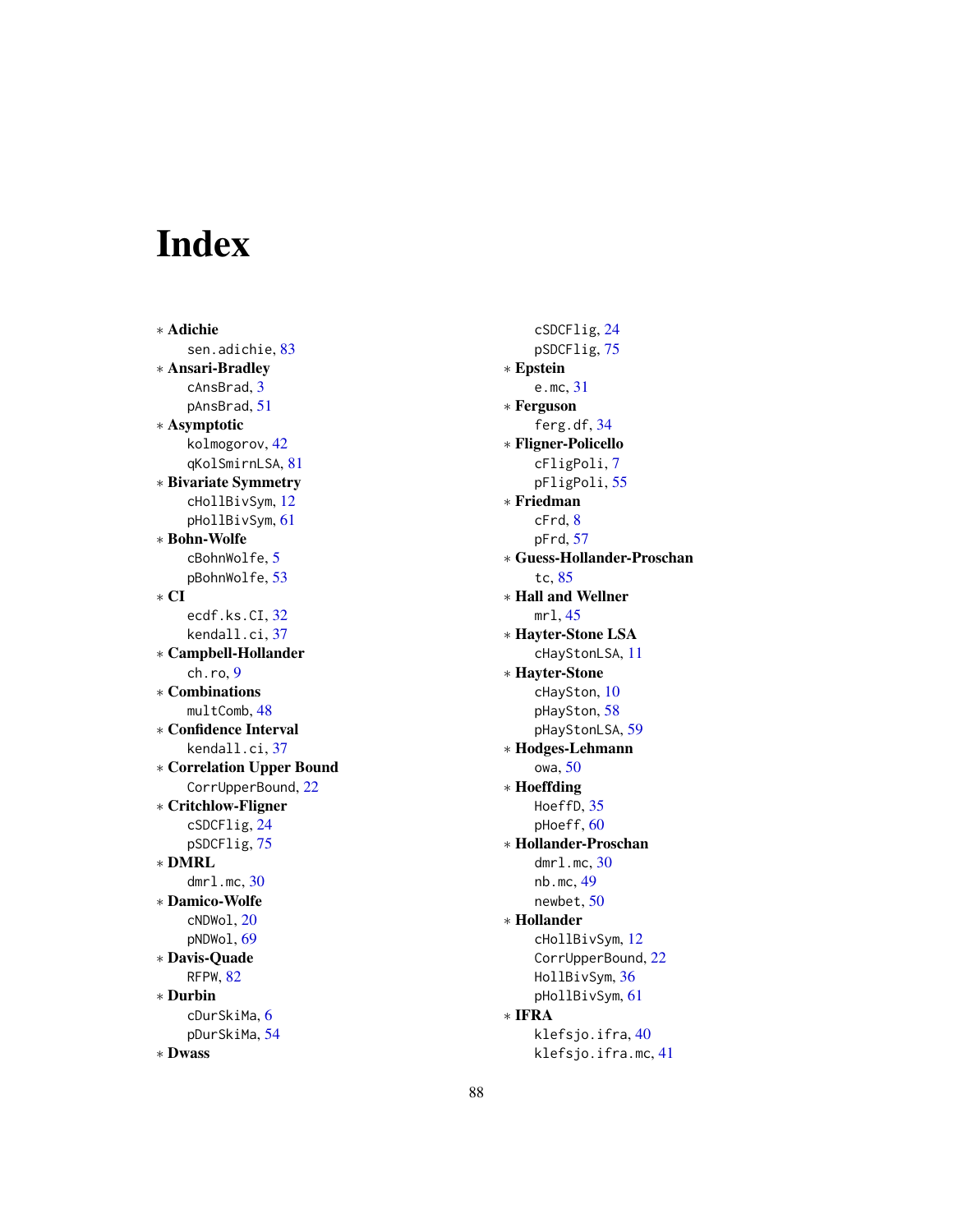∗ IFR klefsjo.ifr, [37](#page-36-0) klefsjo.ifr.mc, [38](#page-37-0) ∗ Jackknife MillerJack, [44](#page-43-0) ∗ Jonckheere-Terpstra cJCK, [13](#page-12-0) pJCK, [62](#page-61-0) ∗ Kendall-Babington Smith pFrd, [57](#page-56-0) ∗ Kendall-Babington cFrd, [8](#page-7-0) ∗ Kendall kendall.ci, [37](#page-36-0) ∗ Klefsjo klefsjo.ifr, [37](#page-36-0) klefsjo.ifr.mc, [38](#page-37-0) klefsjo.ifra, [40](#page-39-0) klefsjo.ifra.mc, [41](#page-40-0) ∗ Kolmogorov-Smirnov cKolSmirn, [14](#page-13-0) ∗ Kolmogorov ecdf.ks.CI, [32](#page-31-0) kolmogorov, [42](#page-41-0) ∗ Kolmogorv-Smirnov qKolSmirnLSA, [81](#page-80-0) ∗ Kolmogov-Smirnov pKolSmirn, [64](#page-63-0) ∗ Kruskal-Wallis cKW, [16](#page-15-0) pKW, [65](#page-64-0) ∗ LSA pHayStonLSA, [59](#page-58-0) ∗ Lepage cLepage, [17](#page-16-0) pLepage, [66](#page-65-0) ∗ MRL mrl, [45](#page-44-0) ∗ Mack-Skillings cMackSkil, [18](#page-17-0) pMackSkil, [67](#page-66-0) ∗ Mack-Wolfe cUmbrPK, [26](#page-25-0) cUmbrPU, [27](#page-26-0) pUmbrPK, [78](#page-77-0) pUmbrPU, [79](#page-78-0) ∗ Maximum Correlated Normal cMaxCorrNor, [19](#page-18-0)

pMaxCorrNor, [68](#page-67-0) ∗ McDonald-Thompson cWNMT, [28](#page-27-0) pWNMT, [80](#page-79-0) ∗ Miller cNWWM, [21](#page-20-0) MillerJack, [44](#page-43-0) pNWWM, [70](#page-69-0) ∗ Monte Carlo dmrl.mc, [30](#page-29-0) e.mc, [31](#page-30-0) klefsjo.ifr.mc, [38](#page-37-0) klefsjo.ifra.mc, [41](#page-40-0) nb.mc, [49](#page-48-0) pHoeff, [60](#page-59-0) ∗ NSM3 print.NSM3Ch5p, [75](#page-74-0) ∗ Nemenyi cNDWol, [20](#page-19-0) cNWWM, [21](#page-20-0) cWNMT, [28](#page-27-0) pNDWol, [69](#page-68-0) pNWWM, [70](#page-69-0) pWNMT, [80](#page-79-0) ∗ Ordered Walsh Averages owa, [50](#page-49-0) ∗ Page cPage, [22](#page-21-0) pPage, [71](#page-70-0) ∗ Paired pPairedWilcoxon, [73](#page-72-0) ∗ Peak Known cUmbrPK, [26](#page-25-0) pUmbrPK, [78](#page-77-0) ∗ Peak Unknown cUmbrPU, [27](#page-26-0) pUmbrPU, [79](#page-78-0) ∗ RSS cBohnWolfe, [5](#page-4-0) RSS, [82](#page-81-0) ∗ Randles-Fligner-Policello-Wolfe RFPW, [82](#page-81-0) ∗ Range of Independent Normal cRangeNor, [23](#page-22-0) pRangeNor, [74](#page-73-0) ∗ Ranked-Set Sample pBohnWolfe, [53](#page-52-0) RSS, [82](#page-81-0)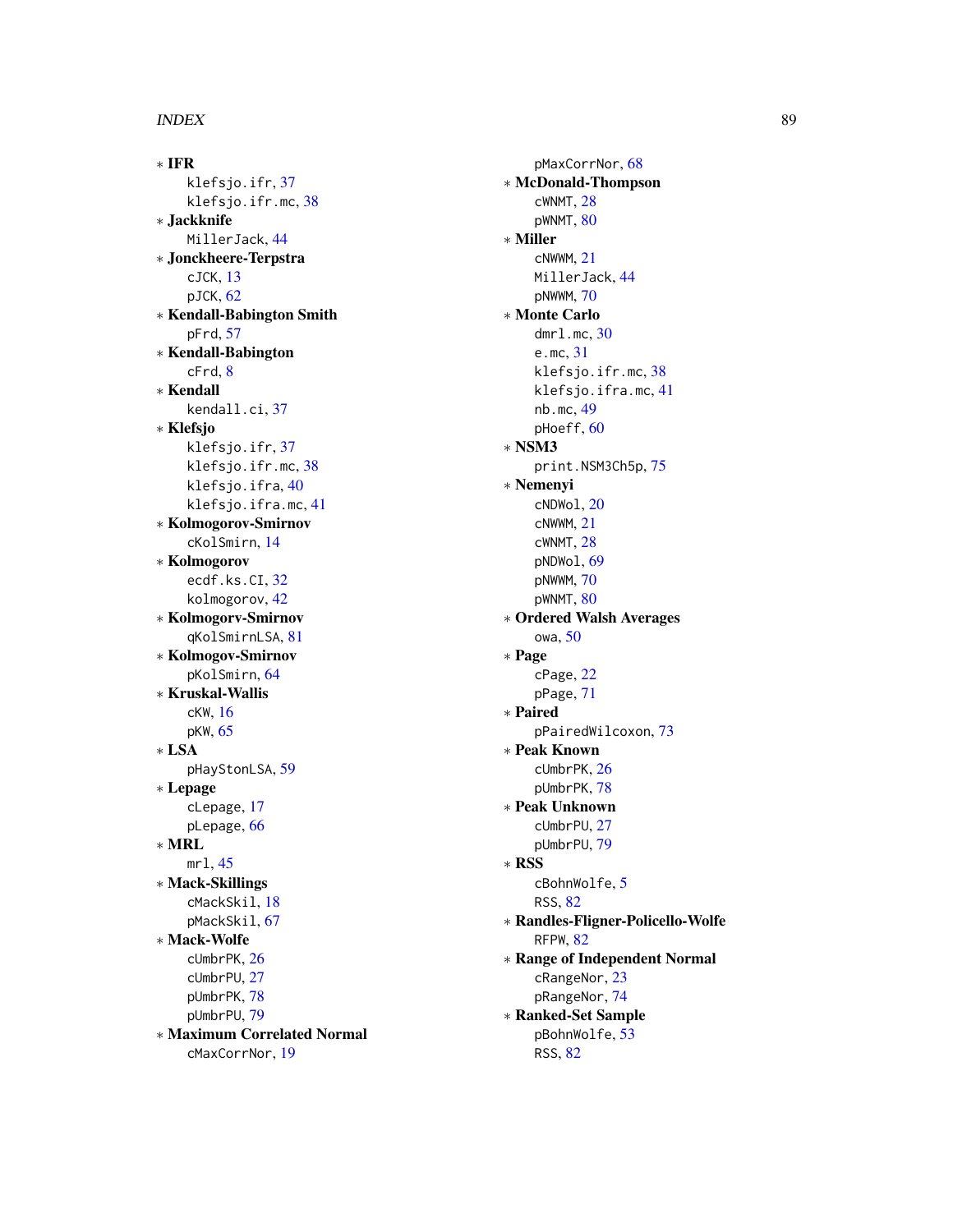∗ Row arrangements NA fixed multCh7SM , [47](#page-46-0) ∗ Row arrangements multCh7,[46](#page-45-0) ∗ Sen sen.adichie, [83](#page-82-0) ∗ Skillings-Mack cDurSkiMa , [6](#page-5-0) cSkilMack , [25](#page-24-0) pDurSkiMa , [54](#page-53-0) pSkilMack , [77](#page-76-0) ∗ Smith cFrd , [8](#page-7-0) ∗ Steel cSDCFlig , [24](#page-23-0) pSDCFlig , [75](#page-74-0) ∗ Susarla svr.df, [84](#page-83-0) ∗ Wilcoxon-Wilcox cNWWM , [21](#page-20-0) pNWWM , [70](#page-69-0) ∗ Wilcoxon cWNMT, [28](#page-27-0) pPairedWilcoxon , [73](#page-72-0) pWNMT, [80](#page-79-0) ∗ datasets data , [29](#page-28-0) ∗ epstein epstein , [33](#page-32-0) ∗ k groups multComb , [48](#page-47-0) ∗ mblm mblm , [42](#page-41-0) ∗ print print.NSM3Ch5p,[75](#page-74-0) ∗ theil theil , [86](#page-85-0) ∗ van Ryzin svr.df, [84](#page-83-0) ∗ zelen zelen.test, [87](#page-86-0) ac *(*data *)* , [29](#page-28-0) adaptation.scores *(*data *)* , [29](#page-28-0) alcohol.intake *(*data *)* , [29](#page-28-0)

ammonium.flux *(*data *)* , [29](#page-28-0) annual.salaries *(*data *)* , [29](#page-28-0)

at.term *(*data *)* , [29](#page-28-0)

b.mrl *(*data *)* , [29](#page-28-0) b.sf *(*data *)* , [29](#page-28-0) beak *(*data *)* , [29](#page-28-0) bleeding.time *(*data *)* , [29](#page-28-0) blood.levels *(*data *)* , [29](#page-28-0) book.value.audited.value *(*data *)* , [29](#page-28-0) cAnsBrad , [3](#page-2-0) cBohnWolfe, [5](#page-4-0) cDurSkiMa , [6](#page-5-0) cen *(*data *)* , [29](#page-28-0) cFligPoli , [7](#page-6-0) cFrd , [8](#page-7-0) ch.ro , [9](#page-8-0) cHaySton , [10](#page-9-0) cHayStonLSA , [11](#page-10-0) chemical.toxicity *(*data *)* , [29](#page-28-0) cHollBivSym , [12](#page-11-0) chromium *(*data *)* , [29](#page-28-0) cinchona *(*data *)* , [29](#page-28-0) cJCK , [13](#page-12-0) cKolSmirn , [14](#page-13-0) cKW , [16](#page-15-0) cLepage , [17](#page-16-0) cloud.seeding *(*data *)* , [29](#page-28-0) cMackSkil , [18](#page-17-0) cMaxCorrNor , [19](#page-18-0) cNDWol , [20](#page-19-0) cNWWM , [21](#page-20-0) CorrUpperBound , [22](#page-21-0) cPage , [22](#page-21-0) cps71 *(*data *)* , [29](#page-28-0) cRangeNor , [23](#page-22-0) cSDCFlig , [24](#page-23-0) cSkilMack , [25](#page-24-0) cUmbrPK , [26](#page-25-0) cUmbrPU , [27](#page-26-0) cWNMT , [28](#page-27-0) data , [29](#page-28-0) days *(*data *)* , [29](#page-28-0) discrepancy.scores *(*data *)* , [29](#page-28-0) dmrl.mc , [30](#page-29-0) e.mc , [31](#page-30-0) ecdf.ks.CI, [32](#page-31-0) epstein , [33](#page-32-0) ethanol *(*data *)* , [29](#page-28-0) feedback *(*data *)* , [29](#page-28-0)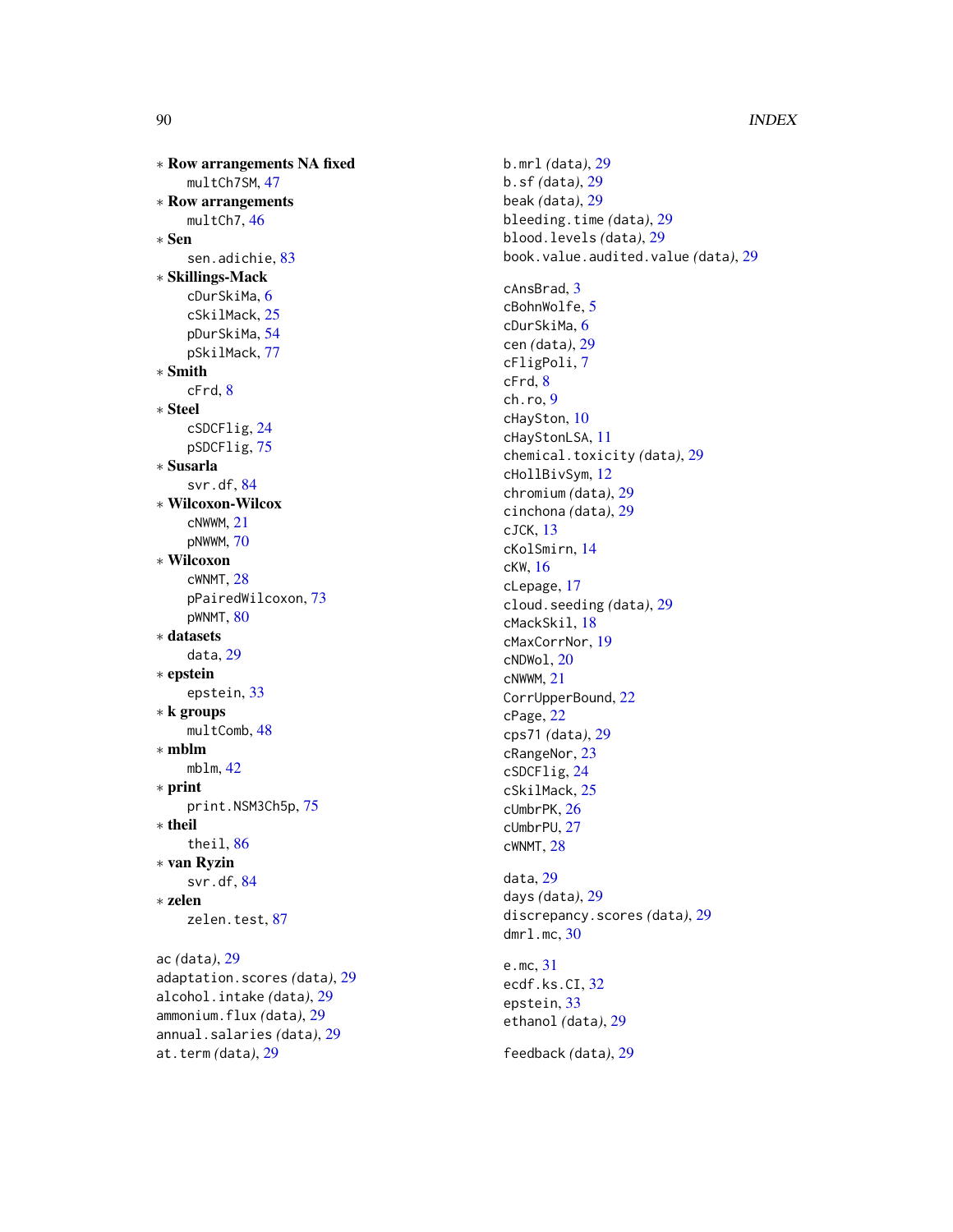ferg.df, [34](#page-33-0) florida.pokeweed *(*data*)*, [29](#page-28-0) forearm *(*data*)*, [29](#page-28-0) framingham *(*data*)*, [29](#page-28-0) freestyle *(*data*)*, [29](#page-28-0) gest.age *(*data*)*, [29](#page-28-0) gizzards *(*data*)*, [29](#page-28-0) goose *(*data*)*, [29](#page-28-0) gun.registration *(*data*)*, [29](#page-28-0) hamilton *(*data*)*, [29](#page-28-0) hodgkins.affected *(*data*)*, [29](#page-28-0) hodgkins.total *(*data*)*, [29](#page-28-0) HoeffD, [35](#page-34-0) HollBivSym, [36](#page-35-0) hydroxycortisol *(*data*)*, [29](#page-28-0) hydroxyproline *(*data*)*, [29](#page-28-0) hypnotic.susceptibility *(*data*)*, [29](#page-28-0) insulin.clearance *(*data*)*, [29](#page-28-0) JASA1994 *(*data*)*, [29](#page-28-0) JASA1995 *(*data*)*, [29](#page-28-0) jung.parekh *(*data*)*, [29](#page-28-0) kendall.ci, [37](#page-36-0) kentucky.pokeweed *(*data*)*, [29](#page-28-0) klefsjo.ifr, [37](#page-36-0) klefsjo.ifr.mc, [38](#page-37-0) klefsjo.ifra, [40](#page-39-0) klefsjo.ifra.mc, [41](#page-40-0) kolmogorov, [42](#page-41-0) leukemia *(*data*)*, [29](#page-28-0) liver.scan *(*data*)*, [29](#page-28-0) liver.scan8 *(*data*)*, [29](#page-28-0) mayfly *(*data*)*, [29](#page-28-0) mblm,  $42$ mean.drop *(*data*)*, [29](#page-28-0) metabolic.rate *(*data*)*, [29](#page-28-0) methyl *(*data*)*, [29](#page-28-0) MillerJack, [44](#page-43-0) motivational.effect *(*data*)*, [29](#page-28-0) mrl, [45](#page-44-0) mucociliary *(*data*)*, [29](#page-28-0) multCh7, [46](#page-45-0)

multCh7SM, [47](#page-46-0) multComb, [48](#page-47-0)

nb.mc, [49](#page-48-0) net.oxygen.consumption *(*data*)*, [29](#page-28-0) newbet, [50](#page-49-0) NHANES.III *(*data*)*, [29](#page-28-0) niacin *(*data*)*, [29](#page-28-0) no.feedback *(*data*)*, [29](#page-28-0) not.prednisone *(*data*)*, [29](#page-28-0) owa, [50](#page-49-0) oxidant.content *(*data*)*, [29](#page-28-0) pAnsBrad, [51](#page-50-0) pBohnWolfe, [53](#page-52-0) pDurSkiMa, [54](#page-53-0) pFligPoli, [55](#page-54-0) pFrd, [57](#page-56-0) pHaySton, [58](#page-57-0) pHayStonLSA, [59](#page-58-0) pHoeff, [60](#page-59-0) pHollBivSym, [61](#page-60-0) pigs *(*data*)*, [29](#page-28-0) pJCK, [62](#page-61-0) pKolSmirn, [64](#page-63-0) pKW, [65](#page-64-0) plasma *(*data*)*, [29](#page-28-0) platelet.counts *(*data*)*, [29](#page-28-0) pLepage, [66](#page-65-0) pMackSkil, [67](#page-66-0) pMaxCorrNor, [68](#page-67-0) pNDWol, [69](#page-68-0) pNWWM, [70](#page-69-0) pokeweed *(*data*)*, [29](#page-28-0) pPage, [71](#page-70-0) pPairedWilcoxon, [73](#page-72-0) pRangeNor, [74](#page-73-0) pre *(*data*)*, [29](#page-28-0) prednisone *(*data*)*, [29](#page-28-0) print.NSM3Ch5c *(*print.NSM3Ch5p*)*, [75](#page-74-0) print.NSM3Ch5p, [75](#page-74-0) print.NSM3Ch6c *(*print.NSM3Ch5p*)*, [75](#page-74-0) print.NSM3Ch6MCc *(*print.NSM3Ch5p*)*, [75](#page-74-0) print.NSM3Ch6MCp *(*print.NSM3Ch5p*)*, [75](#page-74-0) print.NSM3Ch6p *(*print.NSM3Ch5p*)*, [75](#page-74-0) print.NSM3Ch7c *(*print.NSM3Ch5p*)*, [75](#page-74-0) print.NSM3Ch7MCc *(*print.NSM3Ch5p*)*, [75](#page-74-0) print.NSM3Ch7MCp *(*print.NSM3Ch5p*)*, [75](#page-74-0) print.NSM3Ch7p *(*print.NSM3Ch5p*)*, [75](#page-74-0) print.NSM3Ch9ChickFn *(*print.NSM3Ch5p*)*, [75](#page-74-0)